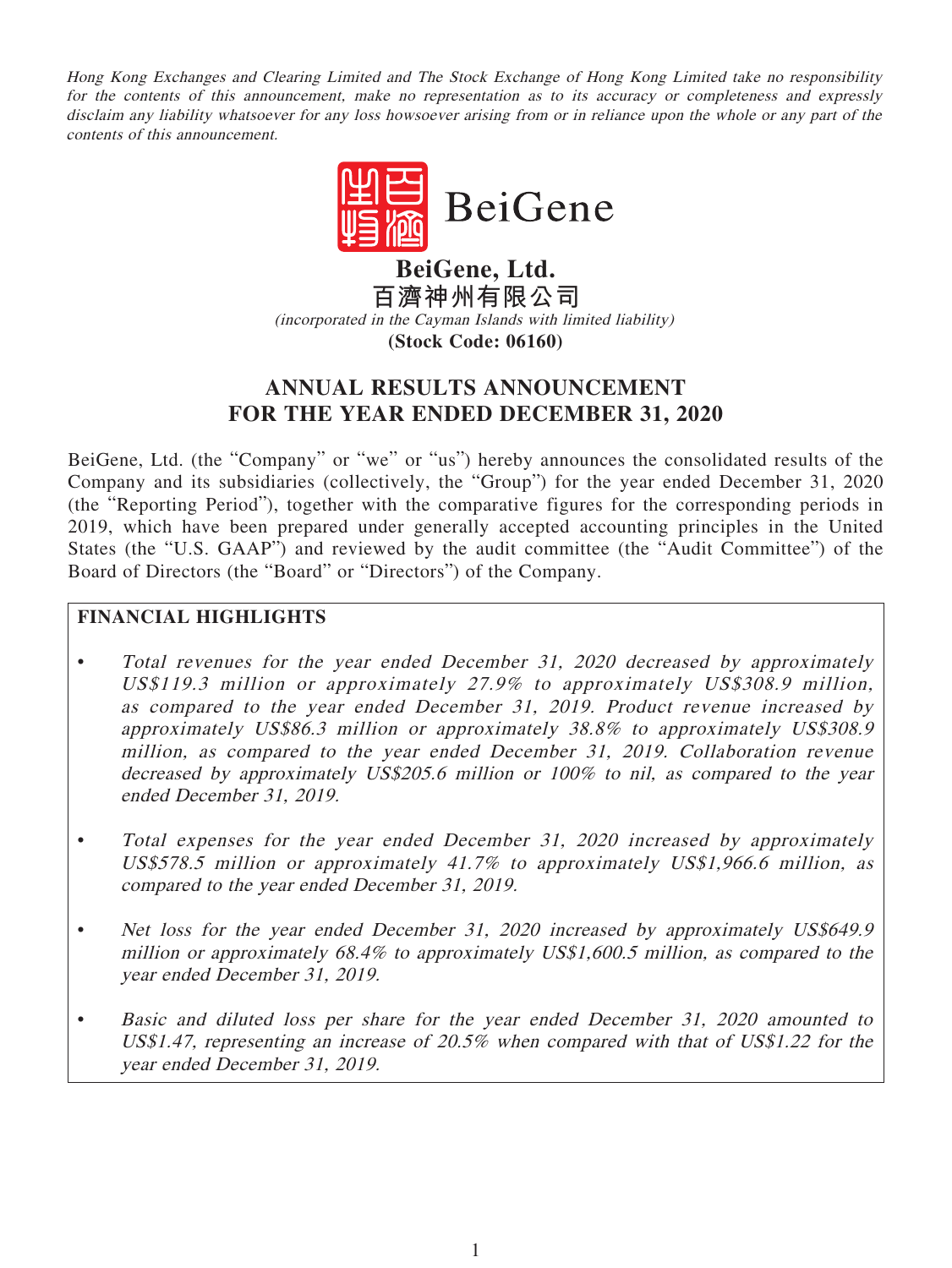# **CONSOLIDATED BALANCE SHEETS**

|                                                                           | As of December 31, |                  |                  |
|---------------------------------------------------------------------------|--------------------|------------------|------------------|
|                                                                           | <b>Note</b>        | 2020             | 2019             |
|                                                                           |                    | <b>US\$' 000</b> | <b>US\$' 000</b> |
| <b>Assets</b>                                                             |                    |                  |                  |
| Current assets:                                                           |                    |                  |                  |
| Cash and cash equivalents                                                 |                    | 1,381,950        | 618,011          |
| Short-term restricted cash                                                | 5                  | 307              | 288              |
| Short-term investments                                                    | 6                  | 3,268,725        | 364,728          |
| Accounts receivable, net                                                  | 7                  | 60,403           | 70,878           |
| Inventories                                                               | 8                  | 89,293           | 28,553           |
| Prepaid expenses and other current assets                                 | 14                 | 160,012          | 90,238           |
| Total current assets                                                      |                    | 4,960,690        | 1,172,696        |
| Non-current assets:                                                       |                    |                  |                  |
|                                                                           | 5                  | 7,748            | 2,476            |
| Long-term restricted cash                                                 | 11                 | 357,686          | 242,402          |
| Property, plant and equipment, net<br>Operating lease right-of-use assets | 10                 | 90,581           | 82,520           |
|                                                                           | 12                 | 5,000            | 5,846            |
| Intangible assets, net<br>Deferred tax assets                             | 13                 | 65,962           |                  |
|                                                                           | 14                 |                  | 37,894           |
| Other non-current assets                                                  |                    | 113,090          | 68,455           |
| Total non-current assets                                                  |                    | 640,067          | 439,593          |
| Total assets                                                              |                    | 5,600,757        | 1,612,289        |
| Liabilities and shareholders' equity<br>Current liabilities:              |                    |                  |                  |
|                                                                           | 15                 |                  |                  |
| Accounts payable                                                          |                    | 231,957          | 122,488          |
| Accrued expenses and other payables                                       | 14                 | 346,144          | 163,556          |
| Tax payable                                                               | 13                 | 20,380           | 13,454           |
| Operating lease liabilities, current portion                              | 10                 | 13,895           | 10,814           |
| Research and development cost share liability,                            |                    |                  |                  |
| current portion                                                           | $\mathfrak{Z}$     | 127,808          |                  |
| Short-term debt                                                           | 16                 | 335,015          |                  |
| Total current liabilities                                                 |                    | 1,075,199        | 310,312          |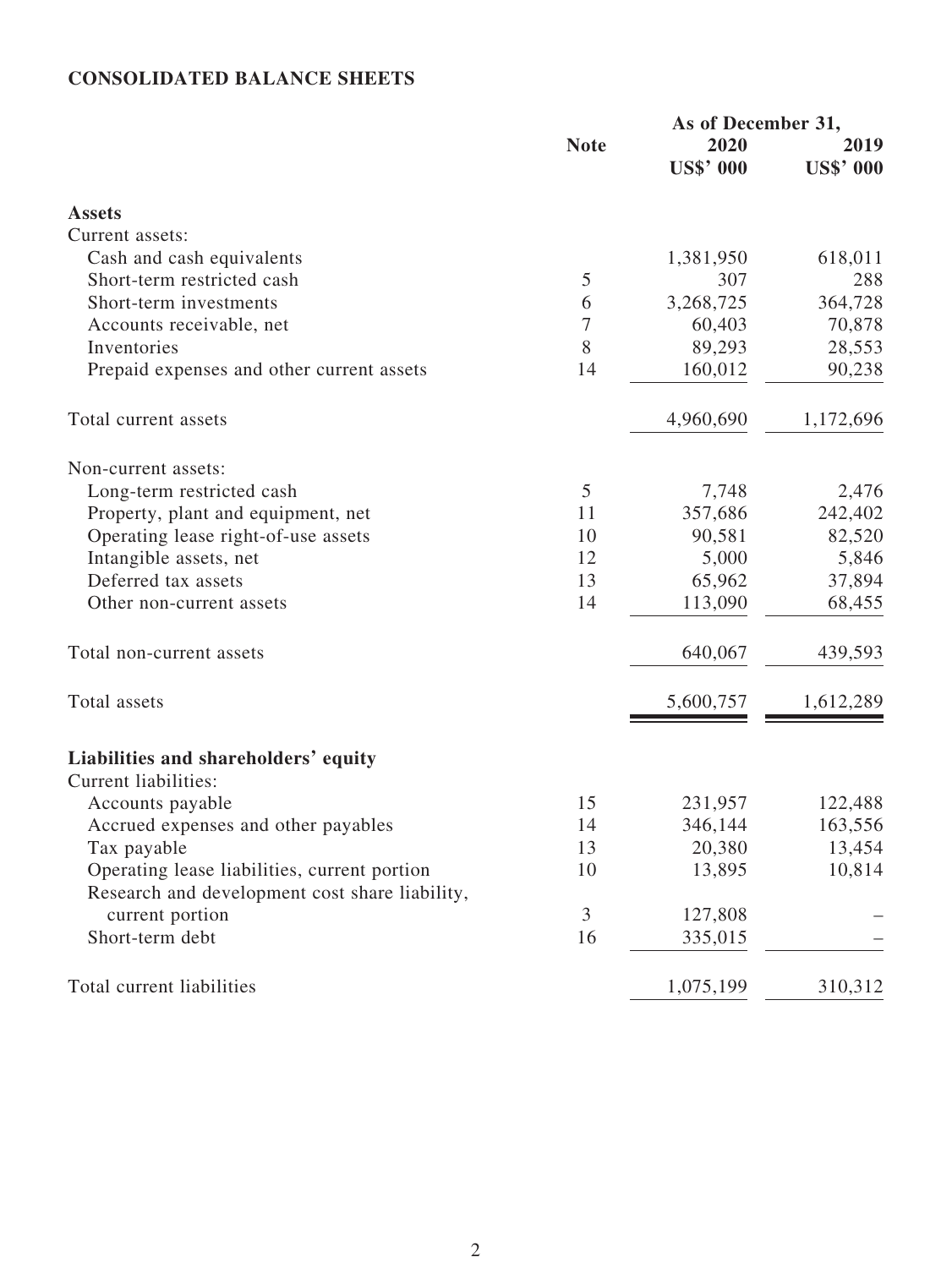# **CONSOLIDATED BALANCE SHEETS (continued)**

|                                                                                                                                                                                                       | As of December 31, |                  |                  |
|-------------------------------------------------------------------------------------------------------------------------------------------------------------------------------------------------------|--------------------|------------------|------------------|
|                                                                                                                                                                                                       | <b>Note</b>        | 2020             | 2019             |
|                                                                                                                                                                                                       |                    | <b>US\$' 000</b> | <b>US\$' 000</b> |
| Non-current liabilities:                                                                                                                                                                              |                    |                  |                  |
| Long-term bank loans                                                                                                                                                                                  | 16                 | 183,637          | 83,311           |
| Shareholder loan                                                                                                                                                                                      | 16                 |                  | 157,384          |
| Operating lease liabilities, non-current portion                                                                                                                                                      | 10                 | 29,417           | 25,833           |
| Deferred tax liabilities                                                                                                                                                                              | 13                 | 10,792           | 10,532           |
| Research and development cost share liability,                                                                                                                                                        |                    |                  |                  |
| non-current portion                                                                                                                                                                                   | 3                  | 375,040          |                  |
| Other long-term liabilities                                                                                                                                                                           | 14                 | 57,429           | 46,562           |
| Total non-current liabilities                                                                                                                                                                         |                    | 656,315          | 323,622          |
| <b>Total liabilities</b>                                                                                                                                                                              |                    | 1,731,514        | 633,934          |
| Commitments and contingencies<br>Equity:<br>Ordinary shares, US\$0.0001 par value per share;<br>9,500,000,000 shares authorized; 1,190,821,941 and<br>801,340,698 shares issued and outstanding as of | 25                 |                  |                  |
| December 31, 2020 and 2019, respectively                                                                                                                                                              |                    | 118              | 79               |
| Additional paid-in capital                                                                                                                                                                            |                    | 7,414,932        | 2,925,970        |
| Accumulated other comprehensive income (loss)                                                                                                                                                         | 21                 | 6,942            | (8,001)          |
| Accumulated deficit                                                                                                                                                                                   |                    | (3,552,749)      | (1,955,843)      |
| Total BeiGene, Ltd. shareholders' equity                                                                                                                                                              |                    | 3,869,243        | 962,205          |
| Noncontrolling interest                                                                                                                                                                               | 9                  |                  | 16,150           |
| Total equity                                                                                                                                                                                          |                    | 3,869,243        | 978,355          |
| Total liabilities and equity                                                                                                                                                                          |                    | 5,600,757        | 1,612,289        |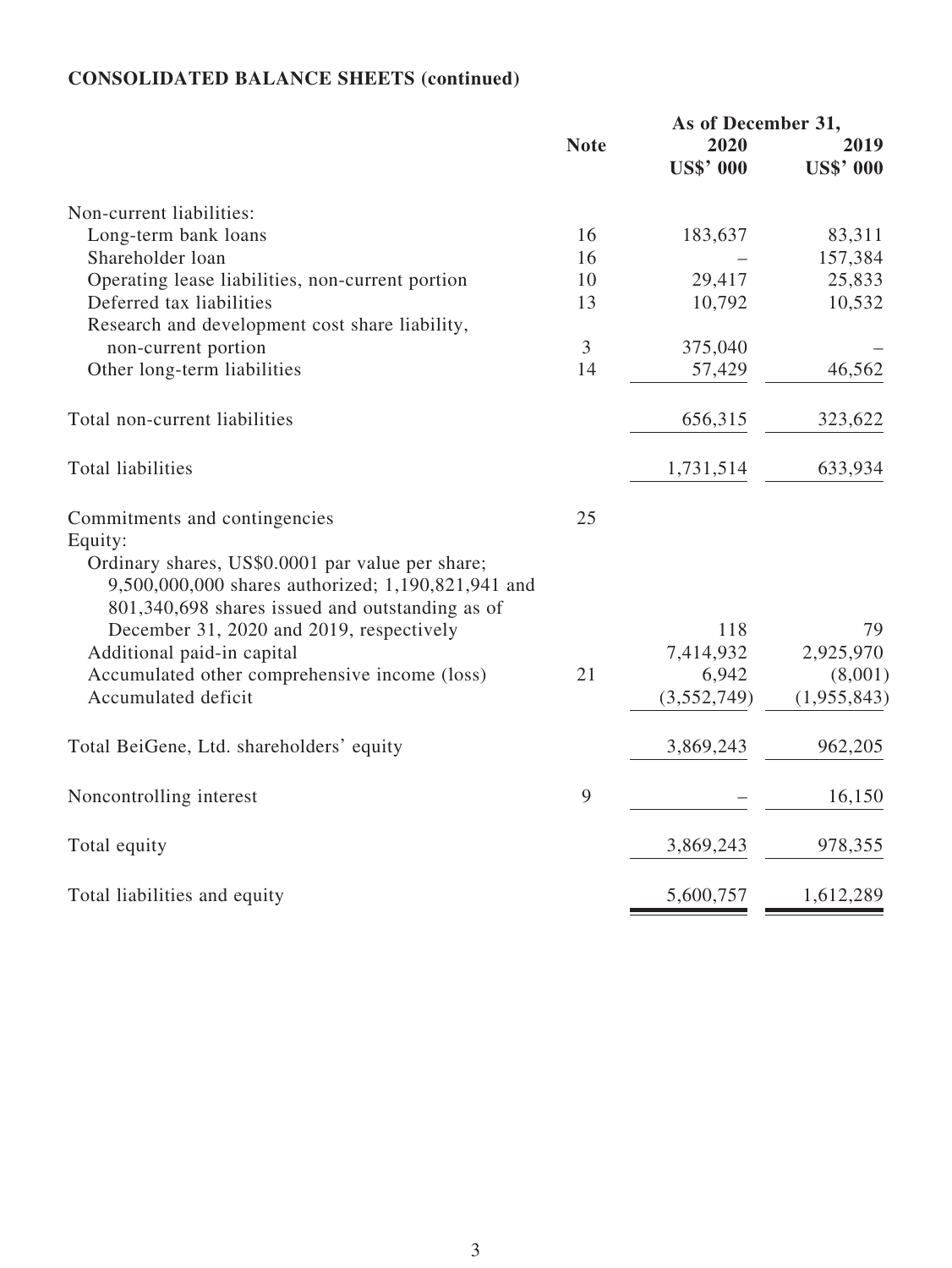# **CONSOLIDATED STATEMENTS OF OPERATIONS**

|                                                         | <b>Year Ended December 31,</b> |                  |                  |
|---------------------------------------------------------|--------------------------------|------------------|------------------|
|                                                         | <b>Note</b>                    | 2020             | 2019             |
|                                                         |                                | <b>US\$' 000</b> | <b>US\$' 000</b> |
| Revenues                                                |                                |                  |                  |
| Product revenue, net                                    | 17                             | 308,874          | 222,596          |
| Collaboration revenue                                   | 3                              |                  | 205,616          |
| Total revenues                                          |                                | 308,874          | 428,212          |
| Expenses                                                |                                |                  |                  |
| Cost of sales $-$ product                               |                                | 70,657           | 71,190           |
| Research and development                                |                                | 1,294,877        | 927,338          |
| Selling, general and administrative                     |                                | 600,176          | 388,249          |
| Amortization of intangible assets                       | 12                             | 846              | 1,326            |
| Total expenses                                          |                                | 1,966,556        | 1,388,103        |
| Loss from operations                                    |                                | (1,657,682)      | (959, 891)       |
| Interest income, net                                    |                                | 1,998            | 9,131            |
| Other income, net                                       | 6                              | 37,490           | 7,174            |
| Loss before income taxes                                |                                | (1,618,194)      | (943, 586)       |
| Income tax (benefit) expense                            | 13                             | (17,671)         | 6,992            |
| Net loss                                                |                                | (1,600,523)      | (950, 578)       |
| Less: net loss attributable to noncontrolling interests |                                | (3,617)          | (1,950)          |
| Net loss attributable to BeiGene, Ltd.                  |                                | (1,596,906)      | (948, 628)       |
| Net loss per share attributable to BeiGene, Ltd.,       |                                |                  |                  |
| basic and diluted (in US\$)                             | 19                             | (1.47)           | (1.22)           |
| Weighted-average shares outstanding, basic and diluted  | 19                             | 1,085,131,783    | 780,701,283      |
| Net loss per American Depositary Share ("ADS"),         |                                |                  |                  |
| basic and diluted (in US\$)                             |                                | (19.13)          | (15.80)          |
| Weighted-average ADSs outstanding, basic and diluted    |                                | 83,471,676       | 60,053,945       |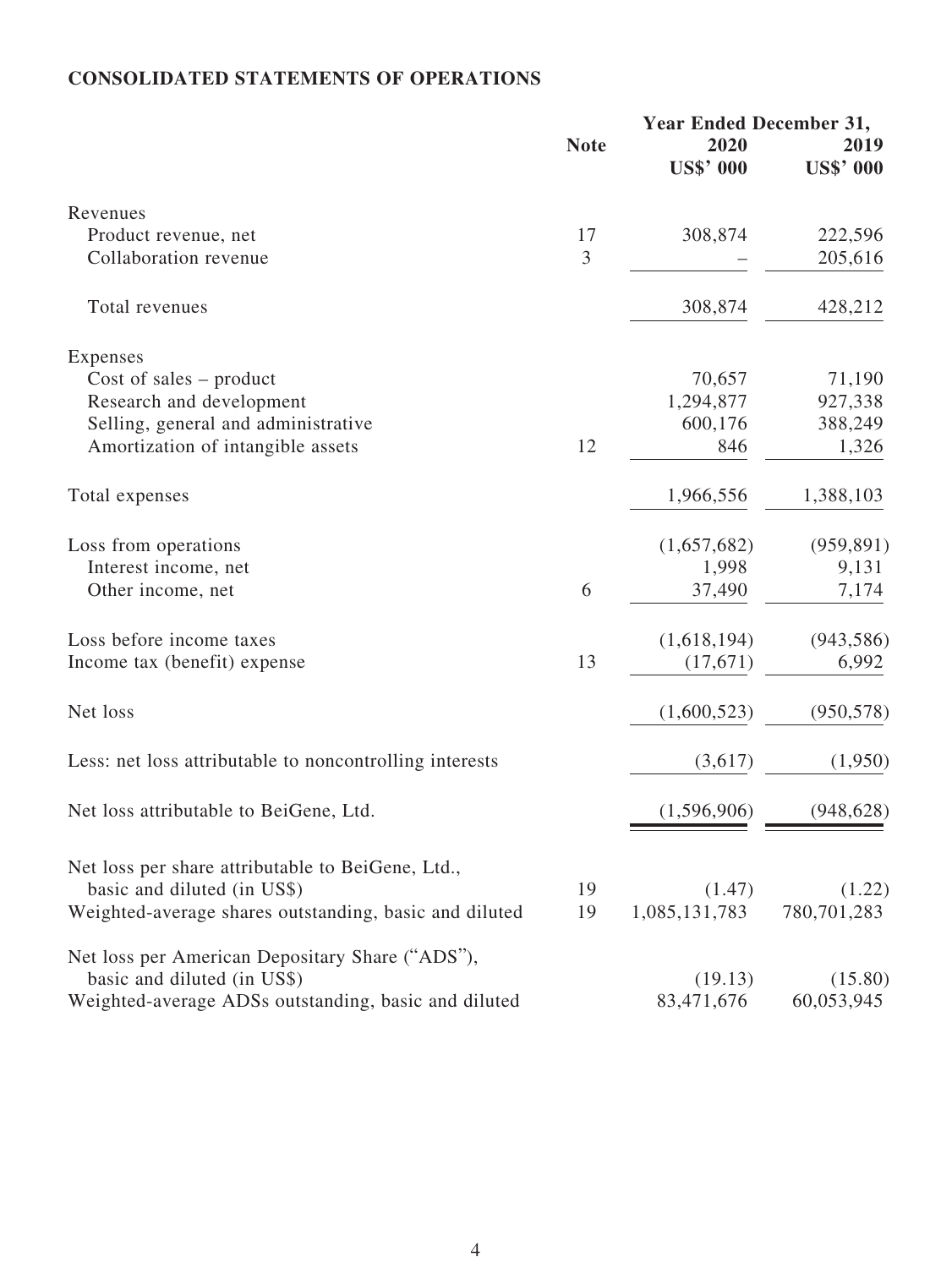# **CONSOLIDATED STATEMENTS OF COMPREHENSIVE LOSS**

| <b>Year Ended December 31,</b> |                  |                  |
|--------------------------------|------------------|------------------|
| <b>Note</b>                    | 2020             | 2019             |
|                                | <b>US\$' 000</b> | <b>US\$' 000</b> |
|                                | (1,600,523)      | (950, 578)       |
|                                |                  |                  |
| 21                             | 23,603           | (9, 424)         |
| 24                             | (8,113)          |                  |
| 21                             | (419)            | (448)            |
|                                | (1,585,452)      | (960, 450)       |
|                                |                  |                  |
|                                |                  | (2,295)          |
|                                | (1,581,963)      | (958, 155)       |
|                                |                  | (3,489)          |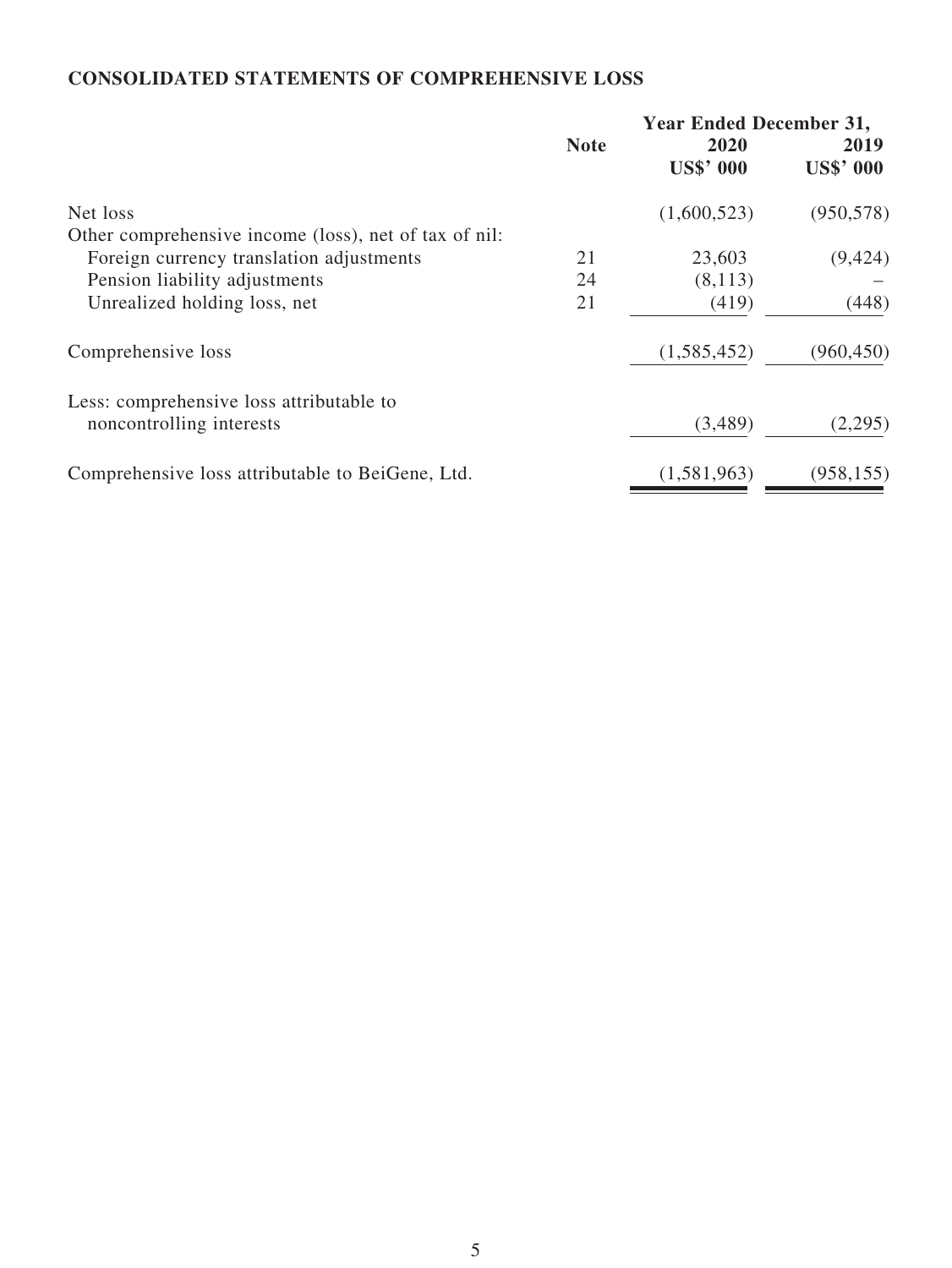# **CONSOLIDATED STATEMENTS OF CASH FLOWS**

| <b>Note</b><br>2020<br>2019<br><b>US\$' 000</b><br><b>US\$' 000</b><br>Cash flows from operating activities:<br>(1,600,523)<br>Net loss<br>Adjustments to reconcile net loss to net cash used<br>in operating activities:<br>Depreciation and amortization expense<br>31,789<br>Share-based compensation expense<br>20<br>183,481<br>Acquired in-process research and development<br>69,000<br>109,500<br>Amortization of research and development<br>$\mathfrak{Z}$<br>cost share liability<br>(113,986)<br>Unrealized gains on equity investments<br>6<br>(11,826)<br>Gain on deconsolidation of a subsidiary<br>6<br>(11,307)<br>Deferred income tax benefits<br>(27, 807)<br>Other items, net<br>6,634<br>Changes in operating assets and liabilities:<br>Accounts receivable<br>10,363<br>Inventories<br>(58,906)<br>Prepaid expenses and other current assets<br>(65, 528)<br>45<br>9,311<br>Other non-current assets<br>95,835<br>Accounts payable<br>Accrued expenses and other payables<br>182,693<br>2,319<br>Tax payable<br>Deferred revenue<br>Operating lease liabilities<br>(102)<br>(25, 401)<br>Other long-term liabilities<br>8,482<br>Net cash used in operating activities<br>(1,283,461)<br><b>Cash flows from investing activities:</b><br>Purchases of property and equipment<br>(117,508)<br>Deconsolidation of a subsidiary<br>(2,025)<br>Purchases of investments<br>(5,690,408)<br>Proceeds from sale or maturity of investments<br>2,751,075<br>Purchase of in-process research and development<br>(109, 500)<br>Net cash (used in) provided by investing activities<br>(3,168,366)<br>554,163 | <b>Year Ended December 31,</b> |  |             |
|---------------------------------------------------------------------------------------------------------------------------------------------------------------------------------------------------------------------------------------------------------------------------------------------------------------------------------------------------------------------------------------------------------------------------------------------------------------------------------------------------------------------------------------------------------------------------------------------------------------------------------------------------------------------------------------------------------------------------------------------------------------------------------------------------------------------------------------------------------------------------------------------------------------------------------------------------------------------------------------------------------------------------------------------------------------------------------------------------------------------------------------------------------------------------------------------------------------------------------------------------------------------------------------------------------------------------------------------------------------------------------------------------------------------------------------------------------------------------------------------------------------------------------------------------------------------------------------------------------------------------|--------------------------------|--|-------------|
|                                                                                                                                                                                                                                                                                                                                                                                                                                                                                                                                                                                                                                                                                                                                                                                                                                                                                                                                                                                                                                                                                                                                                                                                                                                                                                                                                                                                                                                                                                                                                                                                                           |                                |  |             |
|                                                                                                                                                                                                                                                                                                                                                                                                                                                                                                                                                                                                                                                                                                                                                                                                                                                                                                                                                                                                                                                                                                                                                                                                                                                                                                                                                                                                                                                                                                                                                                                                                           |                                |  |             |
|                                                                                                                                                                                                                                                                                                                                                                                                                                                                                                                                                                                                                                                                                                                                                                                                                                                                                                                                                                                                                                                                                                                                                                                                                                                                                                                                                                                                                                                                                                                                                                                                                           |                                |  |             |
|                                                                                                                                                                                                                                                                                                                                                                                                                                                                                                                                                                                                                                                                                                                                                                                                                                                                                                                                                                                                                                                                                                                                                                                                                                                                                                                                                                                                                                                                                                                                                                                                                           |                                |  | (950, 578)  |
|                                                                                                                                                                                                                                                                                                                                                                                                                                                                                                                                                                                                                                                                                                                                                                                                                                                                                                                                                                                                                                                                                                                                                                                                                                                                                                                                                                                                                                                                                                                                                                                                                           |                                |  |             |
|                                                                                                                                                                                                                                                                                                                                                                                                                                                                                                                                                                                                                                                                                                                                                                                                                                                                                                                                                                                                                                                                                                                                                                                                                                                                                                                                                                                                                                                                                                                                                                                                                           |                                |  |             |
|                                                                                                                                                                                                                                                                                                                                                                                                                                                                                                                                                                                                                                                                                                                                                                                                                                                                                                                                                                                                                                                                                                                                                                                                                                                                                                                                                                                                                                                                                                                                                                                                                           |                                |  | 18,617      |
|                                                                                                                                                                                                                                                                                                                                                                                                                                                                                                                                                                                                                                                                                                                                                                                                                                                                                                                                                                                                                                                                                                                                                                                                                                                                                                                                                                                                                                                                                                                                                                                                                           |                                |  | 134,154     |
|                                                                                                                                                                                                                                                                                                                                                                                                                                                                                                                                                                                                                                                                                                                                                                                                                                                                                                                                                                                                                                                                                                                                                                                                                                                                                                                                                                                                                                                                                                                                                                                                                           |                                |  |             |
|                                                                                                                                                                                                                                                                                                                                                                                                                                                                                                                                                                                                                                                                                                                                                                                                                                                                                                                                                                                                                                                                                                                                                                                                                                                                                                                                                                                                                                                                                                                                                                                                                           |                                |  |             |
|                                                                                                                                                                                                                                                                                                                                                                                                                                                                                                                                                                                                                                                                                                                                                                                                                                                                                                                                                                                                                                                                                                                                                                                                                                                                                                                                                                                                                                                                                                                                                                                                                           |                                |  |             |
|                                                                                                                                                                                                                                                                                                                                                                                                                                                                                                                                                                                                                                                                                                                                                                                                                                                                                                                                                                                                                                                                                                                                                                                                                                                                                                                                                                                                                                                                                                                                                                                                                           |                                |  |             |
|                                                                                                                                                                                                                                                                                                                                                                                                                                                                                                                                                                                                                                                                                                                                                                                                                                                                                                                                                                                                                                                                                                                                                                                                                                                                                                                                                                                                                                                                                                                                                                                                                           |                                |  |             |
|                                                                                                                                                                                                                                                                                                                                                                                                                                                                                                                                                                                                                                                                                                                                                                                                                                                                                                                                                                                                                                                                                                                                                                                                                                                                                                                                                                                                                                                                                                                                                                                                                           |                                |  | (9,232)     |
|                                                                                                                                                                                                                                                                                                                                                                                                                                                                                                                                                                                                                                                                                                                                                                                                                                                                                                                                                                                                                                                                                                                                                                                                                                                                                                                                                                                                                                                                                                                                                                                                                           |                                |  | (1,397)     |
|                                                                                                                                                                                                                                                                                                                                                                                                                                                                                                                                                                                                                                                                                                                                                                                                                                                                                                                                                                                                                                                                                                                                                                                                                                                                                                                                                                                                                                                                                                                                                                                                                           |                                |  |             |
|                                                                                                                                                                                                                                                                                                                                                                                                                                                                                                                                                                                                                                                                                                                                                                                                                                                                                                                                                                                                                                                                                                                                                                                                                                                                                                                                                                                                                                                                                                                                                                                                                           |                                |  | (29, 822)   |
|                                                                                                                                                                                                                                                                                                                                                                                                                                                                                                                                                                                                                                                                                                                                                                                                                                                                                                                                                                                                                                                                                                                                                                                                                                                                                                                                                                                                                                                                                                                                                                                                                           |                                |  | (12,311)    |
|                                                                                                                                                                                                                                                                                                                                                                                                                                                                                                                                                                                                                                                                                                                                                                                                                                                                                                                                                                                                                                                                                                                                                                                                                                                                                                                                                                                                                                                                                                                                                                                                                           |                                |  |             |
|                                                                                                                                                                                                                                                                                                                                                                                                                                                                                                                                                                                                                                                                                                                                                                                                                                                                                                                                                                                                                                                                                                                                                                                                                                                                                                                                                                                                                                                                                                                                                                                                                           |                                |  | (20, 782)   |
|                                                                                                                                                                                                                                                                                                                                                                                                                                                                                                                                                                                                                                                                                                                                                                                                                                                                                                                                                                                                                                                                                                                                                                                                                                                                                                                                                                                                                                                                                                                                                                                                                           |                                |  | 2,224       |
|                                                                                                                                                                                                                                                                                                                                                                                                                                                                                                                                                                                                                                                                                                                                                                                                                                                                                                                                                                                                                                                                                                                                                                                                                                                                                                                                                                                                                                                                                                                                                                                                                           |                                |  | 64,030      |
|                                                                                                                                                                                                                                                                                                                                                                                                                                                                                                                                                                                                                                                                                                                                                                                                                                                                                                                                                                                                                                                                                                                                                                                                                                                                                                                                                                                                                                                                                                                                                                                                                           |                                |  | 7,566       |
|                                                                                                                                                                                                                                                                                                                                                                                                                                                                                                                                                                                                                                                                                                                                                                                                                                                                                                                                                                                                                                                                                                                                                                                                                                                                                                                                                                                                                                                                                                                                                                                                                           |                                |  | (27, 982)   |
|                                                                                                                                                                                                                                                                                                                                                                                                                                                                                                                                                                                                                                                                                                                                                                                                                                                                                                                                                                                                                                                                                                                                                                                                                                                                                                                                                                                                                                                                                                                                                                                                                           |                                |  | (2,283)     |
|                                                                                                                                                                                                                                                                                                                                                                                                                                                                                                                                                                                                                                                                                                                                                                                                                                                                                                                                                                                                                                                                                                                                                                                                                                                                                                                                                                                                                                                                                                                                                                                                                           |                                |  |             |
|                                                                                                                                                                                                                                                                                                                                                                                                                                                                                                                                                                                                                                                                                                                                                                                                                                                                                                                                                                                                                                                                                                                                                                                                                                                                                                                                                                                                                                                                                                                                                                                                                           |                                |  | (750, 269)  |
|                                                                                                                                                                                                                                                                                                                                                                                                                                                                                                                                                                                                                                                                                                                                                                                                                                                                                                                                                                                                                                                                                                                                                                                                                                                                                                                                                                                                                                                                                                                                                                                                                           |                                |  |             |
|                                                                                                                                                                                                                                                                                                                                                                                                                                                                                                                                                                                                                                                                                                                                                                                                                                                                                                                                                                                                                                                                                                                                                                                                                                                                                                                                                                                                                                                                                                                                                                                                                           |                                |  | (89, 612)   |
|                                                                                                                                                                                                                                                                                                                                                                                                                                                                                                                                                                                                                                                                                                                                                                                                                                                                                                                                                                                                                                                                                                                                                                                                                                                                                                                                                                                                                                                                                                                                                                                                                           |                                |  |             |
|                                                                                                                                                                                                                                                                                                                                                                                                                                                                                                                                                                                                                                                                                                                                                                                                                                                                                                                                                                                                                                                                                                                                                                                                                                                                                                                                                                                                                                                                                                                                                                                                                           |                                |  | (1,169,300) |
|                                                                                                                                                                                                                                                                                                                                                                                                                                                                                                                                                                                                                                                                                                                                                                                                                                                                                                                                                                                                                                                                                                                                                                                                                                                                                                                                                                                                                                                                                                                                                                                                                           |                                |  | 1,882,075   |
|                                                                                                                                                                                                                                                                                                                                                                                                                                                                                                                                                                                                                                                                                                                                                                                                                                                                                                                                                                                                                                                                                                                                                                                                                                                                                                                                                                                                                                                                                                                                                                                                                           |                                |  | (69,000)    |
|                                                                                                                                                                                                                                                                                                                                                                                                                                                                                                                                                                                                                                                                                                                                                                                                                                                                                                                                                                                                                                                                                                                                                                                                                                                                                                                                                                                                                                                                                                                                                                                                                           |                                |  |             |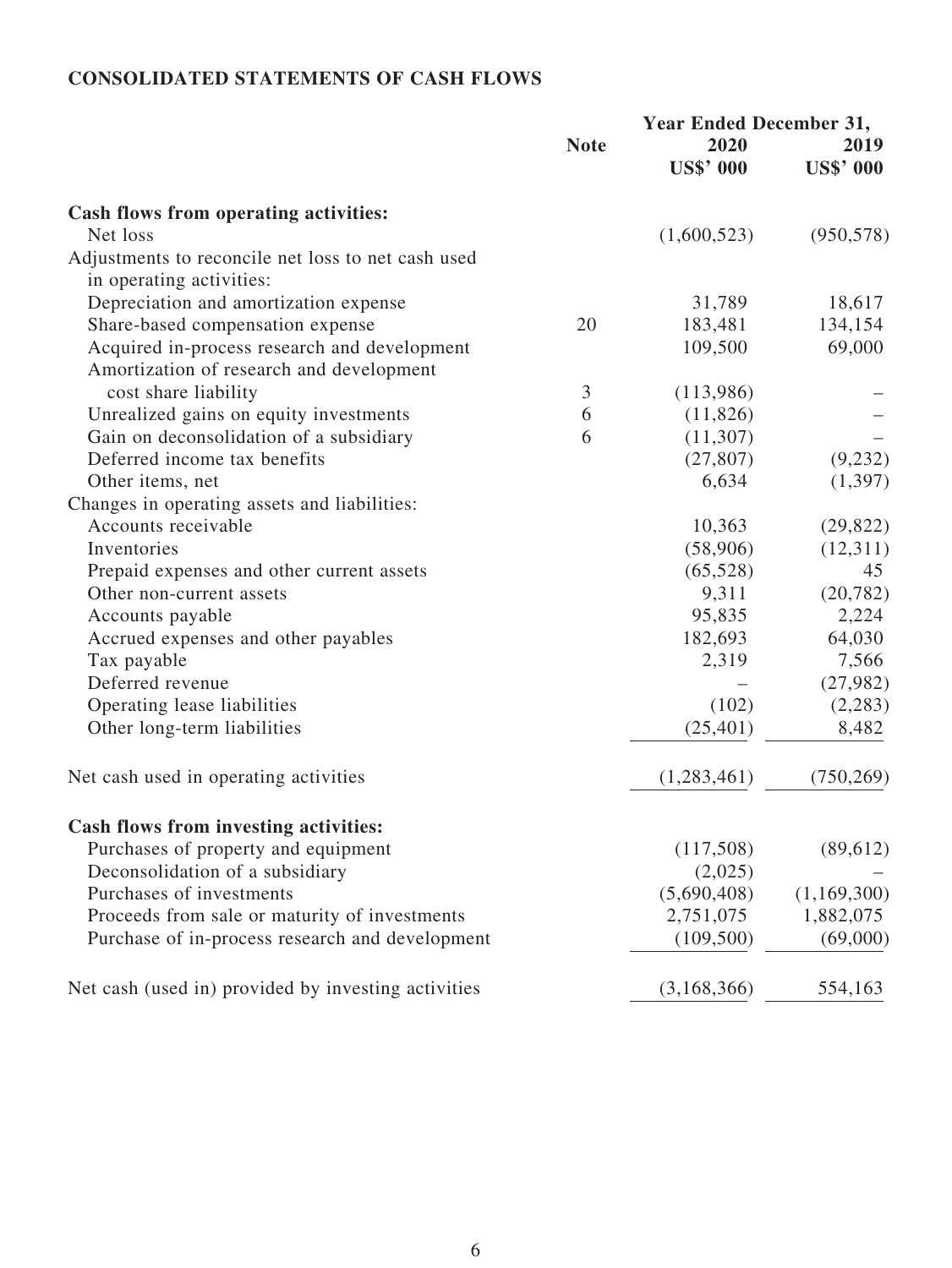# **CONSOLIDATED STATEMENTS OF CASH FLOWS (continued)**

|                                                                                              | <b>Year Ended December 31,</b> |                  |                  |
|----------------------------------------------------------------------------------------------|--------------------------------|------------------|------------------|
|                                                                                              | <b>Note</b>                    | 2020             | 2019             |
|                                                                                              |                                | <b>US\$' 000</b> | <b>US\$' 000</b> |
| Cash flows from financing activities:                                                        |                                |                  |                  |
| Proceeds from sale of ordinary shares, net of cost<br>Proceeds from research and development | 22                             | 4,232,017        |                  |
| cost share liability                                                                         | 3                              | 616,834          |                  |
| Payment to acquire joint venture ("JV")                                                      |                                |                  |                  |
| minority interest                                                                            | 9                              | (28, 723)        |                  |
| Proceeds from loans                                                                          | 16                             | 433,905          | 67,489           |
| Repayment of loans                                                                           | 16                             | (144,308)        | (32, 813)        |
| Capital contribution from noncontrolling interest                                            |                                |                  | 4,000            |
| Proceeds from option exercises and employee                                                  |                                |                  |                  |
| share purchase plan                                                                          |                                | 93,101           | 47,004           |
| Net cash provided by financing activities                                                    |                                | 5,202,826        | 85,680           |
| Effect of foreign exchange rate changes, net                                                 |                                | 18,231           | (9,512)          |
| Net increase (decrease) in cash, cash equivalents,<br>and restricted cash                    |                                | 769,230          | (119, 938)       |
| Cash, cash equivalents, and restricted cash,                                                 |                                |                  |                  |
| beginning of year                                                                            |                                | 620,775          | 740,713          |
| Cash, cash equivalents, and restricted cash,                                                 |                                |                  |                  |
| end of year                                                                                  |                                | 1,390,005        | 620,775          |
| Supplemental cash flow disclosures:                                                          |                                |                  |                  |
| Cash and cash equivalents                                                                    |                                | 1,381,950        | 618,011          |
| Short-term restricted cash                                                                   |                                | 307              | 288              |
| Long-term restricted cash                                                                    |                                | 7,748            | 2,476            |
| Income taxes paid                                                                            |                                | 10,596           | 8,984            |
| Interest paid                                                                                |                                | 44,130           | 4,315            |
| Supplemental non-cash activities:                                                            |                                |                  |                  |
| Acquisitions of equipment included in                                                        |                                |                  |                  |
| accounts payable                                                                             |                                | 42,762           | 29,086           |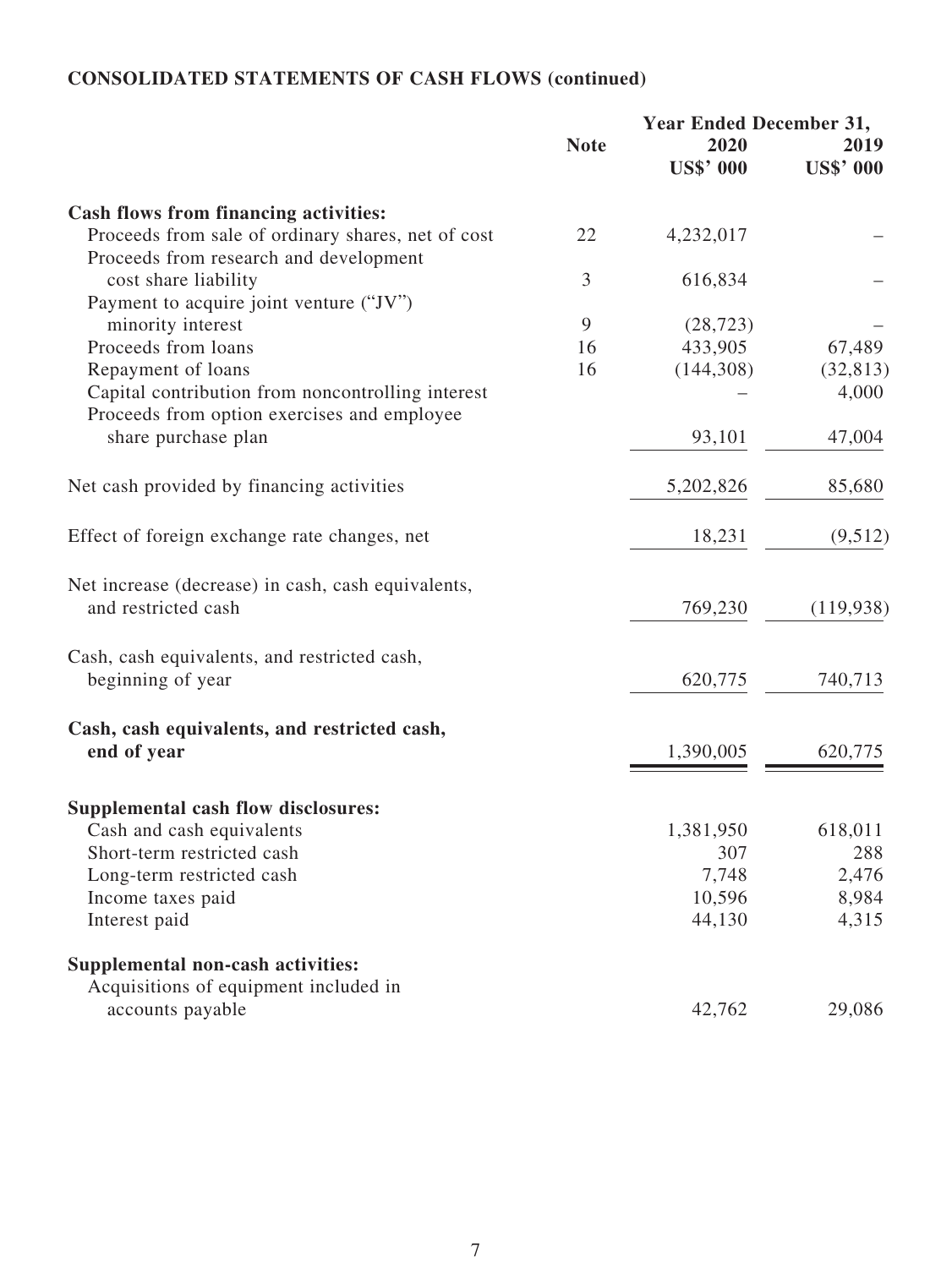# **CONSOLIDATED STATEMENTS OF SHAREHOLDERS' EQUITY**

|                                                                                        | <b>Ordinary Shares</b> |                           | Attributable to BeiGene, Ltd.<br><b>Additional</b> Accumulated Other |                                                               |                            |                          |                                                       |                          |
|----------------------------------------------------------------------------------------|------------------------|---------------------------|----------------------------------------------------------------------|---------------------------------------------------------------|----------------------------|--------------------------|-------------------------------------------------------|--------------------------|
|                                                                                        | <b>Shares</b>          | Amount<br><b>US\$'000</b> | Paid-In<br>Capital<br><b>US\$'000</b>                                | Comprehensive Accumulated<br>Income/(Loss)<br><b>US\$'000</b> | Deficit<br><b>US\$'000</b> | Total<br><b>US\$'000</b> | Noncontrolling<br><b>Interests</b><br><b>US\$'000</b> | Total<br><b>US\$'000</b> |
| Balance at December 31, 2018                                                           | 776,263,184            | 77                        | 2,744,814                                                            | 1,526                                                         | (1,007,215)                | 1,739,202                | 14,445                                                | 1,753,647                |
| Contributions from shareholders                                                        |                        |                           |                                                                      |                                                               |                            |                          | 4,000                                                 | 4,000                    |
| Exercise of options, ESPP and release of RSUs<br>Issuance of shares reserved for share | 20,571,675             | $\boldsymbol{2}$          | 47,002                                                               |                                                               |                            | 47,004                   |                                                       | 47,004                   |
| option exercises                                                                       | 4,505,839              |                           | $\overline{a}$                                                       |                                                               |                            |                          |                                                       |                          |
| Share-based compensation                                                               |                        | $\overline{\phantom{0}}$  | 134,154                                                              |                                                               | $\qquad \qquad -$          | 134,154                  | $\overline{a}$                                        | 134,154                  |
| Other comprehensive loss                                                               |                        |                           |                                                                      | (9,527)                                                       | $\bar{ }$                  | (9,527)                  | (345)                                                 | (9,872)                  |
| Net loss                                                                               |                        |                           |                                                                      |                                                               | (948, 628)                 | (948, 628)               | (1,950)                                               | (950, 578)               |
| Balance at December 31, 2019                                                           | 801,340,698            | 79                        | 2,925,970                                                            | (8,001)                                                       | (1,955,843)                | 962,205                  | 16,150                                                | 978,355                  |
| Proceeds from issuance of ordinary shares,                                             |                        |                           |                                                                      |                                                               |                            |                          |                                                       |                          |
| net of cost                                                                            | 145,838,979            | 14                        | 2,069,596                                                            |                                                               | $\overline{a}$             | 2,069,610                | $\overline{a}$                                        | 2,069,610                |
| Issuance of ordinary shares in connection                                              |                        |                           |                                                                      |                                                               |                            |                          |                                                       |                          |
| with collaboration                                                                     | 206,635,013            | 21                        | 2,162,386                                                            |                                                               |                            | 2,162,407                |                                                       | 2,162,407                |
| Exercise of options, ESPP and release of RSUs                                          | 38,020,892             | $\mathfrak{Z}$            | 93,098                                                               |                                                               |                            | 93,101                   |                                                       | 93,101                   |
| Use of shares reserved for share option                                                |                        |                           |                                                                      |                                                               |                            |                          |                                                       |                          |
| exercises and RSU releases                                                             | (1,013,641)            | 1                         |                                                                      |                                                               |                            | $\mathbf{1}$             | $\overline{a}$                                        | 1                        |
| Share-based compensation                                                               |                        | $\overline{a}$            | 183,481                                                              |                                                               |                            | 183,481                  | $\overline{a}$                                        | 183,481                  |
| Deconsolidation of a subsidiary                                                        |                        |                           |                                                                      |                                                               |                            |                          | (3,545)                                               | (3,545)                  |
| Acquisition of joint venture ("JV") minority                                           |                        |                           |                                                                      |                                                               |                            |                          |                                                       |                          |
| interest                                                                               |                        |                           | (19, 599)                                                            |                                                               |                            | (19, 599)                | (9,116)                                               | (28, 715)                |
| Other comprehensive income                                                             |                        |                           |                                                                      | 14,943                                                        |                            | 14,943                   | 128                                                   | 15,071                   |
| Net loss                                                                               |                        |                           |                                                                      |                                                               | (1,596,906)                | (1,596,906)              | (3,617)                                               | (1,600,523)              |
| Balance at December 31, 2020                                                           | 1,190,821,941          | 118                       | 7,414,932                                                            | 6,942                                                         | (3,552,749)                | 3,869,243                |                                                       | 3,869,243                |
|                                                                                        |                        |                           |                                                                      |                                                               |                            |                          |                                                       |                          |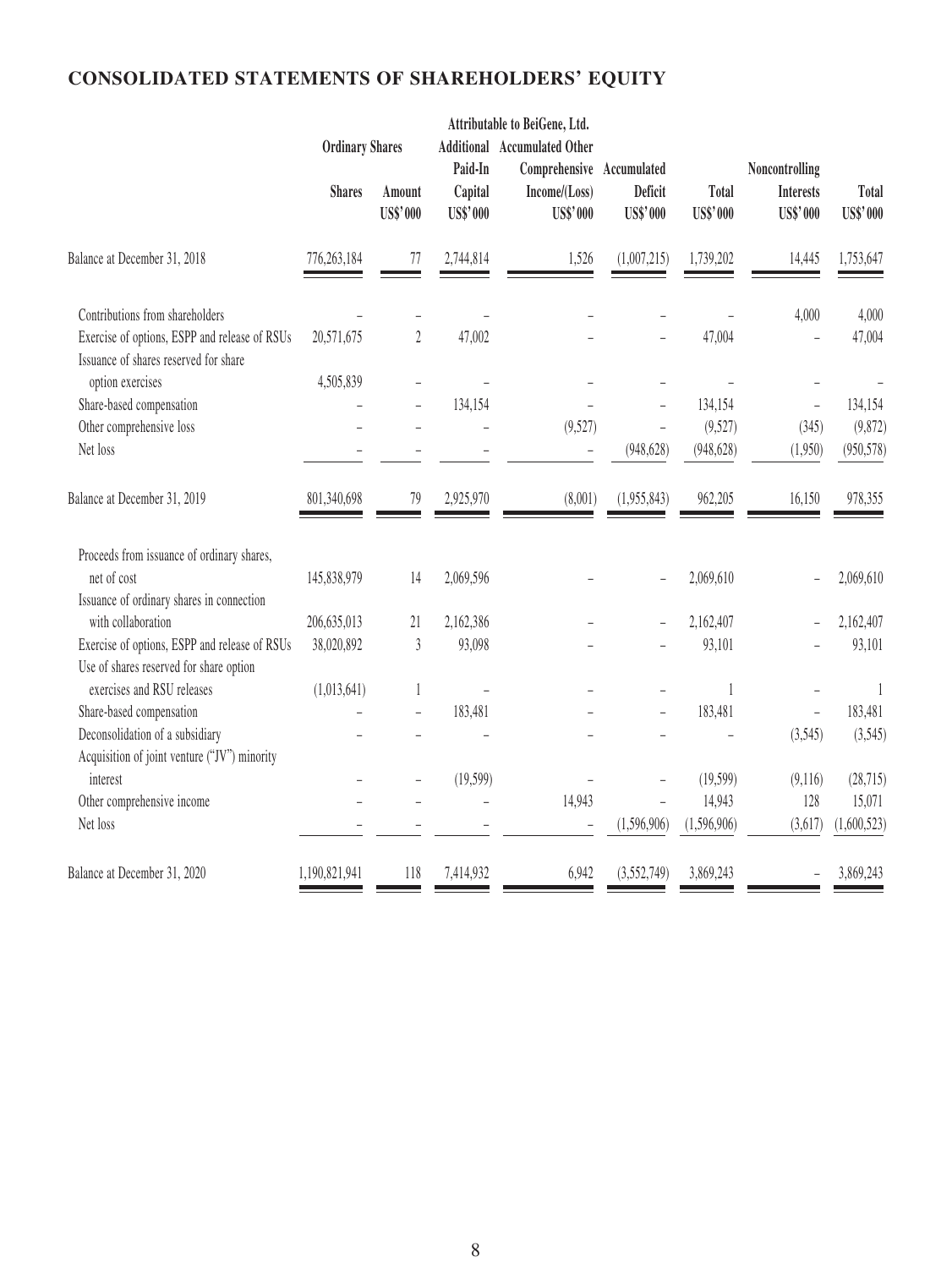# **NOTES TO THE CONSOLIDATED FINANCIAL STATEMENTS**

# **1. Organization**

BeiGene, Ltd. (the "Company", "BeiGene", "it", "its") is a global, commercial-stage biotechnology company focused on discovering, developing, manufacturing, and commercializing innovative medicines to improve treatment outcomes and expand access for patients worldwide.

The Company has delivered ten molecules into the clinic in its first ten years, including its two lead commercial medicines, BRUKINSA®, a small molecule inhibitor of Bruton's Tyrosine Kinase ("BTK") for the treatment of various blood cancers, and tislelizumab, an anti-PD-1 antibody immunotherapy for the treatment of various solid tumor and blood cancers. The Company is marketing BRUKINSA® in the world's two largest pharmaceutical markets, the United States ("U.S." or "US") and The People's Republic of China (the "PRC" or "China"), and tislelizumab in China, with an established, science-based commercial organization. The Company has built state-of-the-art biologic and small molecule manufacturing facilities in China to support the potential future demand of its products, and it also works with high quality contract manufacturing organizations ("CMOs") to manufacture its internally developed clinical and commercial products.

The Company is a leader in China-inclusive global clinical development, which it believes can facilitate faster and more cost-effective development of innovative medicines. Its internal clinical development capabilities are deep, including a more than 1,600-person global clinical development team that is running more than 60 ongoing or planned clinical trials. This includes more than 25 pivotal or registration-enabling trials for three product candidates that have enrolled more than 12,000 patients and healthy volunteers, of which approximately one-half have been outside of China, as of January 2021. The Company has over 45 products and product candidates in commercial stage or clinical development, including 7 approved medicines, 5 pending approval, and over 30 in clinical development.

Supported by its development and commercial capabilities, the Company has entered into collaborations with world-leading biopharmaceutical companies such as Amgen Inc. ("Amgen") and Novartis Pharma AG ("Novartis") to develop and commercialize innovative medicines globally. Since its inception in 2010 in Beijing, the Company has become a fully integrated global organization of approximately 5,300 employees in 14 countries and regions, including China, the U.S., Europe and Australia.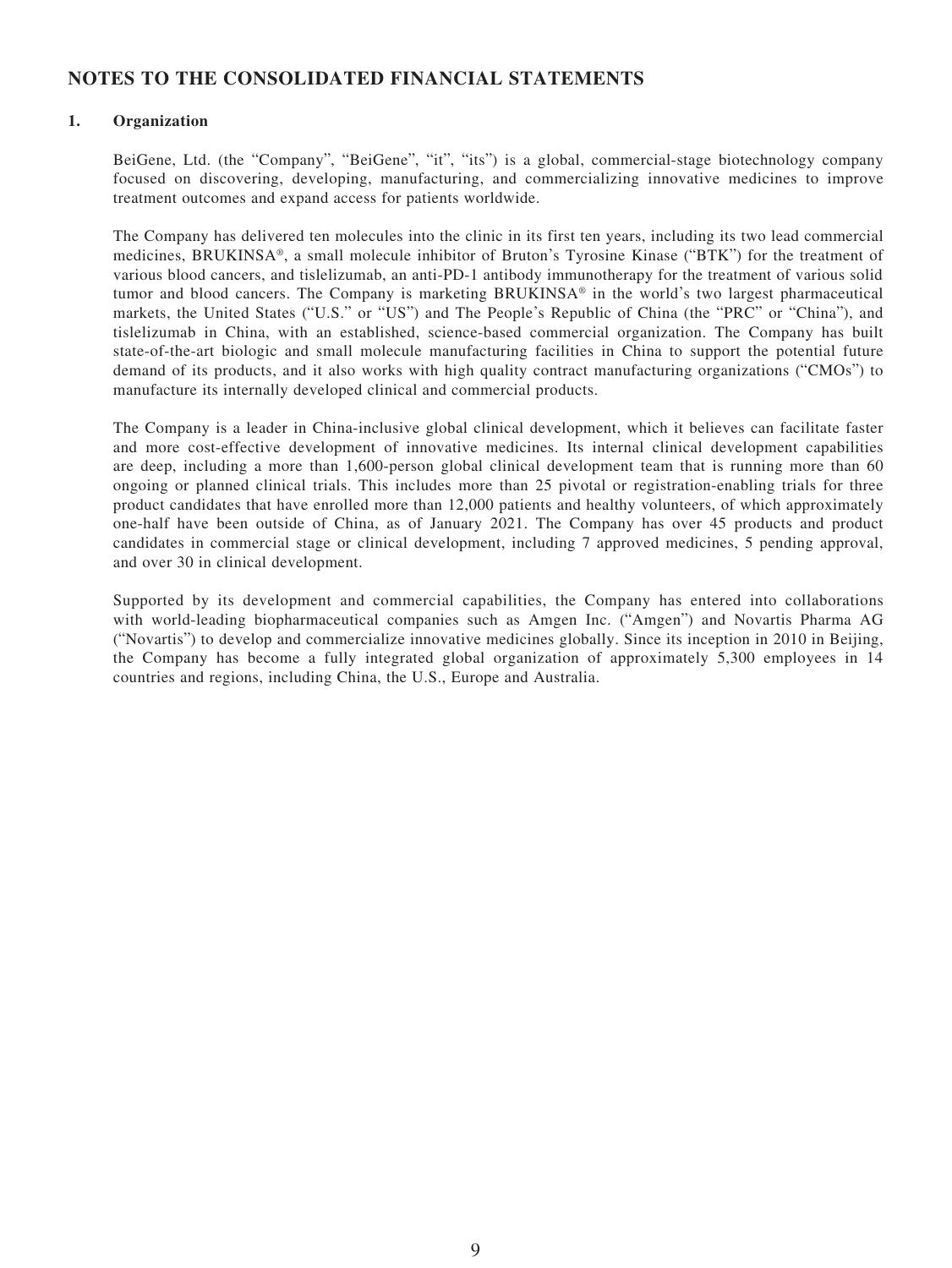As of December 31, 2020, the Company's subsidiaries are as follows:

| Name of Company                                                                            | Place of<br>Incorporation   | Particulars of<br>issued/paid-in<br>capital | Percentage of<br>Ownership by<br>the Company | <b>Principal Activities</b>                                                                                   |
|--------------------------------------------------------------------------------------------|-----------------------------|---------------------------------------------|----------------------------------------------|---------------------------------------------------------------------------------------------------------------|
| BeiGene 101<br>BeiGene AUS Pty Ltd.                                                        | Cayman Islands<br>Australia | nil<br>US\$56,947,230                       | 100%<br>100%                                 | Inactive<br>Medical, pharmaceutical research and                                                              |
| ("BeiGene Australia")<br>BeiGene (Beijing) Co., Ltd.                                       | PRC                         | US\$46,711,000                              | 100%                                         | development and commercial<br>Medical and pharmaceutical research and                                         |
| ("BeiGene Beijing")<br>BeiGene Biologics Co., Ltd.<br>("BeiGene Biologics")                | <b>PRC</b>                  | RMB2,000,000,000                            | 100%                                         | development<br>Medical and pharmaceutical research and<br>development and manufacturing                       |
| BeiGene (Canada) ULC                                                                       | Canada                      | <b>CAD 100</b>                              | 100%                                         | Medical, pharmaceutical research and<br>development and commercial                                            |
| BeiGene ESP SL                                                                             | Spain                       | EUR 3,000                                   | 100%                                         | Medical, pharmaceutical research and<br>development and commercial                                            |
| BeiGene France Sarl                                                                        | France                      | EUR 7,500                                   | 100%                                         | Medical, pharmaceutical research and<br>development and commercial                                            |
| BeiGene Guangzhou Biologics<br>Manufacturing Co., Ltd.                                     | <b>PRC</b>                  | RMB1,000,000,000                            | 100%                                         | Medical and pharmaceutical research and<br>development and manufacturing                                      |
| ("BeiGene Guangzhou Factory")<br>BeiGene (Guangzhou) Co., Ltd.<br>("BeiGene Guangzhou")    | PRC                         | US\$238,000,000                             | 100%                                         | Medical and pharmaceutical research                                                                           |
| BeiGene Germany GmbH                                                                       | Germany                     | EUR 25,000                                  | 100%                                         | Medical, pharmaceutical research and<br>development and commercial                                            |
| BeiGene (Hong Kong) Co., Limited.<br>("BeiGene HK")                                        | Hong Kong, China            | HK\$1                                       | 100%                                         | Investment holding                                                                                            |
| Beijing Innerway Bio-tech Co., Ltd.<br>("Innerway")                                        | <b>PRC</b>                  | US\$4,000,000                               | 100%                                         | No substantial business, holding property<br>for company operations                                           |
| BeiGene (Italy) Sarl                                                                       | Italy                       | EUR 10,000                                  | 100%                                         | Medical, pharmaceutical research and<br>development and commercial                                            |
| BeiGene Ireland Limited<br>("BeiGene Ireland")                                             | Republic of Ireland         |                                             | 100%                                         | Medical, pharmaceutical research and<br>development and commercial                                            |
| BeiGene Korea Y.H.                                                                         | Korea                       | KRW 100,000,000                             | $100\%$                                      | Medical, pharmaceutical research and<br>development and commercial                                            |
| BeiGene Pharmaceuticals (Guangzhou)<br>Co., Ltd. ("BeiGene Pharmaceutical<br>(Guangzhou)") | PRC                         | RMB3,800,000                                | 100%                                         | Medical and pharmaceutical research                                                                           |
| BeiGene Pharmaceutical (Shanghai)<br>Co., Ltd. ("BeiGene Pharmaceutical<br>(Shanghai)")    | PRC                         | US\$1,000,000                               | 100%                                         | Medical and pharmaceutical consulting,<br>marketing and promotional services                                  |
| BeiGene (Shanghai) Co., Ltd.<br>("BeiGene Shanghai")                                       | PRC                         | RMB34,344,310                               | 100%                                         | Medical and pharmaceutical research and<br>development                                                        |
| BeiGene Singapore Pte., Ltd.                                                               | Singapore                   | SGD 1                                       | $100\%$                                      | Medical, pharmaceutical research and<br>development and commercial                                            |
| BeiGene (Suzhou) Co., Ltd.<br>("BeiGene Suzhou")                                           | PRC                         | US\$144,000,000                             | 100%                                         | Medical and pharmaceutical research and<br>manufacturing                                                      |
| BeiGene Switzerland GmbH<br>("BeiGene Switzerland")                                        | Switzerland                 | CHF 20,000                                  | 100%                                         | Medical, pharmaceutical research and<br>development and commercial                                            |
| BeiGene (Taiwan) Limited                                                                   | Taiwan, China               | TWD 500,000                                 | 100%                                         | Medical, pharmaceutical research and<br>development and commercial                                            |
| BeiGene UK, Ltd. ("BeiGene UK")                                                            | United Kingdom              | <b>GBP 120</b>                              | 100%                                         | Research, development, manufacture and<br>distribution or licensing of pharmaceutical<br>and related products |
| BeiGene United Kingdom, Ltd.<br>BeiGene USA, Inc. ("BeiGene USA")                          | United Kingdom<br>U.S.      | <b>GBP 100</b><br><b>US\$1</b>              | 100%<br>100%                                 | Investment holding<br>Medical, pharmaceutical research and                                                    |
| BeiGene International GmbH                                                                 | Switzerland                 | CHF 20,000                                  | 100%                                         | development and commercial<br>Medical, pharmaceutical research and                                            |
| BeiGene (Shanghai)                                                                         | PRC                         | RMB70,000,000                               | 100%                                         | development and commercial<br>Medical and pharmaceutical research and                                         |
| Research & Development Co., Ltd.<br>BeiGene NZ, Limited                                    | New Zealand                 |                                             | 100%                                         | development<br>Medical, pharmaceutical research and                                                           |
| BeiGene Pharmaceuticals GmbH                                                               | Switzerland                 | CHF 20,000                                  | $100\%$                                      | development and commercial<br>Medical, pharmaceutical research and<br>development and commercial              |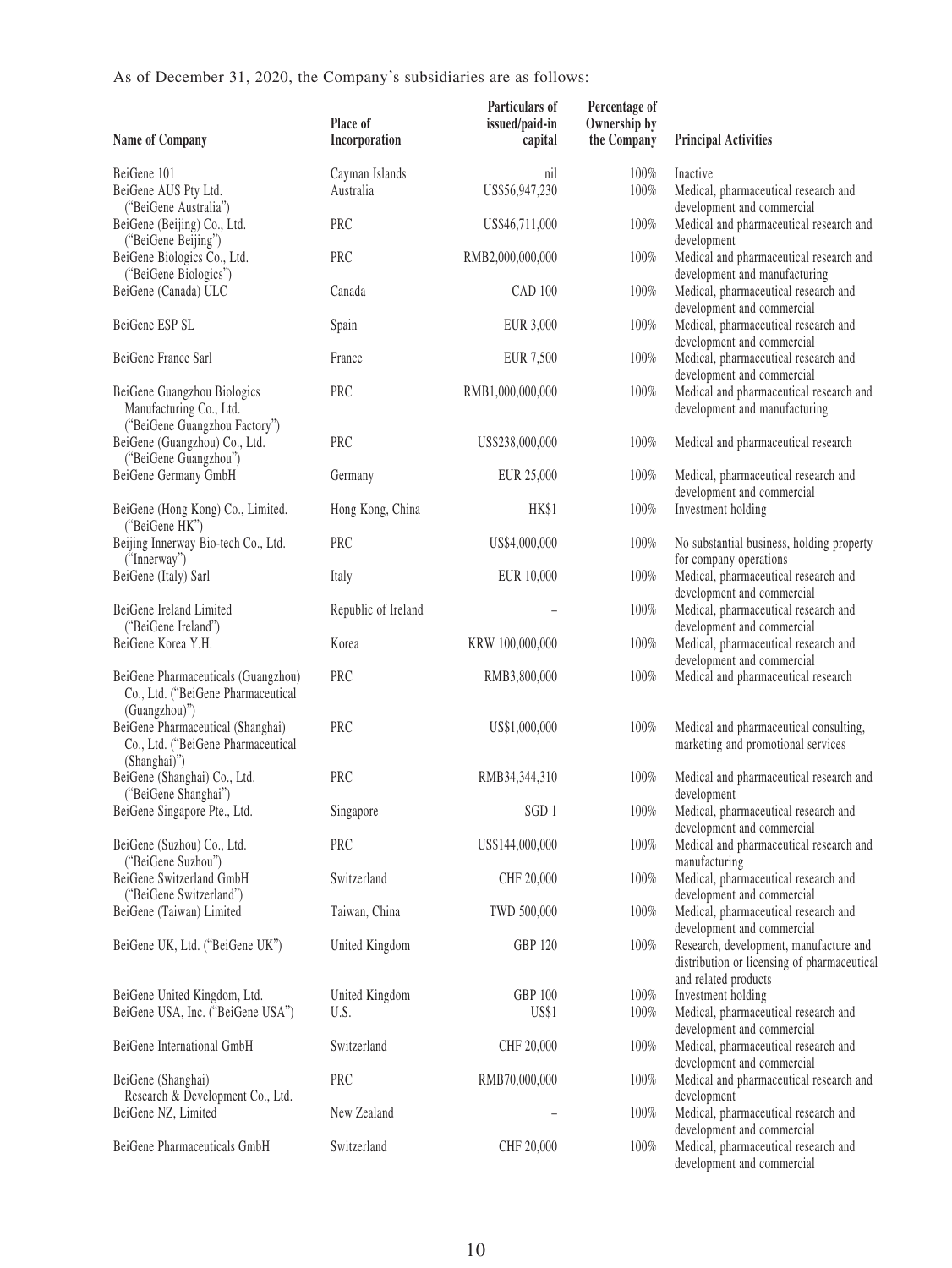### **2. Summary of Significant Accounting Policies**

## **Basis of Presentation and Principles of Consolidation**

The consolidated financial statements of the Company have been prepared in accordance with U.S. generally accepted accounting principles ("U.S. GAAP"). The consolidated financial statements include the financial statements of the Company and its subsidiaries. All significant intercompany transactions and balances between the Company and its wholly-owned subsidiaries are eliminated upon consolidation.

Noncontrolling interests are recognized to reflect the portion of the equity of subsidiaries which are not attributable, directly or indirectly, to the controlling shareholders. Prior to 2020, the Company consolidated its interests in its joint ventures, BeiGene Biologics Co., Ltd. ("BeiGene Biologics") and MapKure, LLC ("MapKure"), under the voting model and recognized the minority shareholders' equity interest as a noncontrolling interest in its consolidated financial statements. In June 2020, the Company deconsolidated MapKure and recorded an equity method investment for its remaining ownership interest in the joint venture (see Note 6). In November 2020, the Company acquired the remaining equity interest in BeiGene Biologics. Subsequent to the share purchase, BeiGene Biologics is a wholly owned subsidiary of the Company (see Note 9).

### **Use of Estimates**

The preparation of the consolidated financial statements in conformity with U.S. GAAP requires management to make estimates and assumptions that affect the reported amounts of assets and liabilities, and disclosures of contingent assets and liabilities at the date of the financial statements and the reported amounts of revenues and expenses during the period. Areas where management uses subjective judgment include, but are not limited to, estimating the useful lives of long-lived assets, estimating variable consideration in product sales and collaboration revenue arrangements, identifying separate accounting units and the standalone selling price of each performance obligation in the Company's revenue arrangements, estimating the fair value of net assets acquired in business combinations, assessing the impairment of long-lived assets, valuation and recognition of share-based compensation expenses, realizability of deferred tax assets, estimating uncertain tax positions, valuation of inventory, estimating the allowance for credit losses, determining defined benefit pension plan obligations, measurement of right-of-use assets and lease liabilities and the fair value of financial instruments. Management bases the estimates on historical experience, known trends and various other assumptions that are believed to be reasonable, the results of which form the basis for making judgments about the carrying values of assets and liabilities. Actual results could differ from these estimates.

#### **Recent Accounting Pronouncements**

#### New accounting standards which have been adopted

In June 2016, the FASB issued ASU 2016-13, *Financial Instruments – Credit Losses*. Subsequently, the FASB issued ASU 2019-05, Financial Instruments – Credit Losses (Topic 326): Targeted Transition Relief and ASU 2019-11 Codification Improvements to Topic 326, Financial Instruments – Credit Losses (collectively, the "Credit Loss ASUs"). The Credit Loss ASUs change the methodology to be used to measure credit losses for certain financial instruments and financial assets, including trade receivables. The new methodology requires the recognition of an allowance that reflects the current estimate of credit losses expected to be incurred over the life of the financial asset. This new standard also requires that credit losses related to available-for-sale debt securities be recorded as an allowance through net income rather than reducing the carrying amount under the current, other-than-temporary-impairment model. The Company adopted the standard on January 1, 2020. Based on the composition of the Company's trade receivables and investment portfolio, the adoption of this standard did not have a material impact on the Company's financial position or results of operations upon adoption. The Company has updated its accounting policy for trade accounts receivable and is providing additional disclosure about its allowance for credit losses, as required by the standard, upon adoption.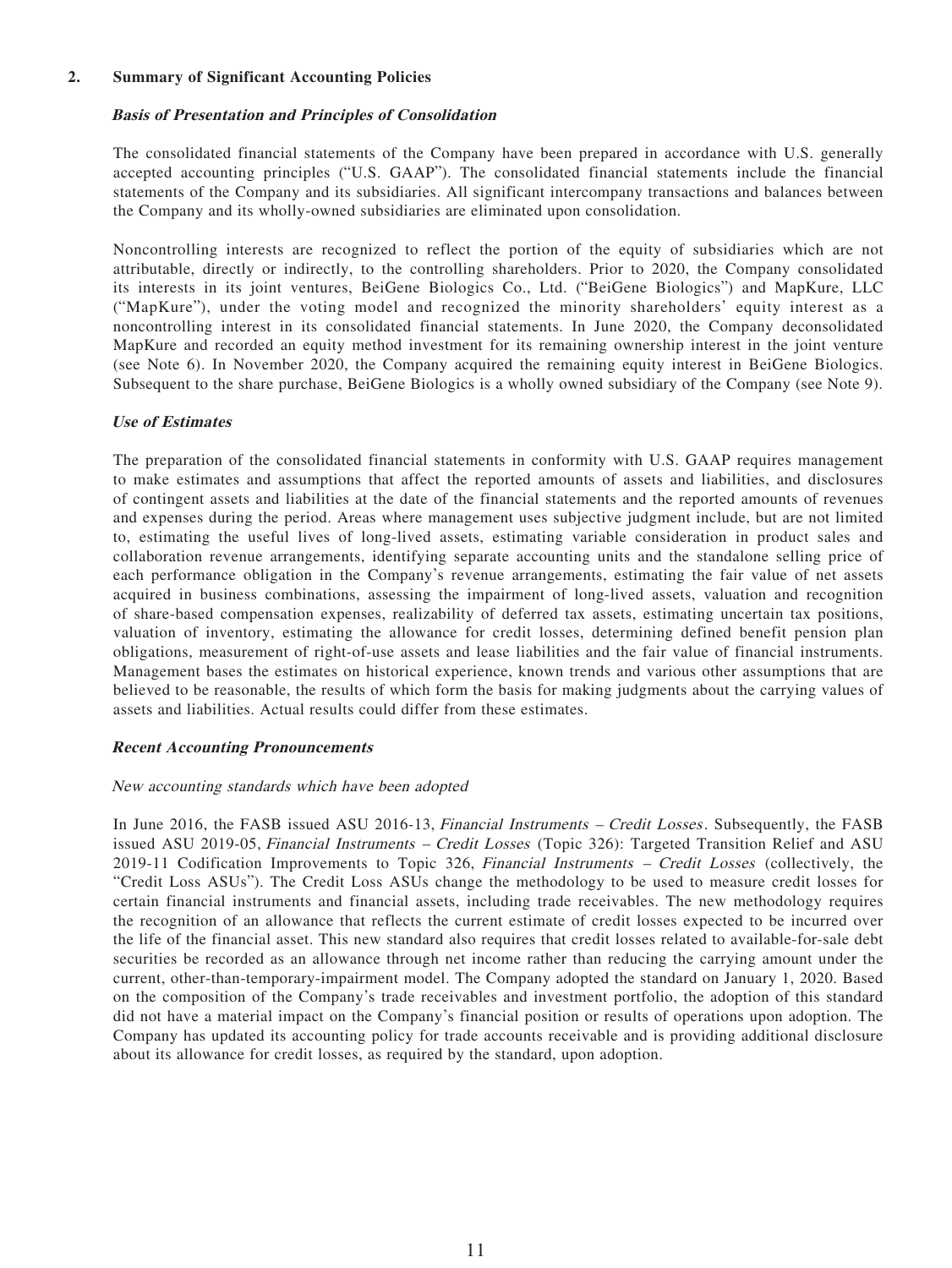In August 2018, the FASB issued ASU 2018-13, Fair Value Measurement (Topic 820): Disclosure Framework – Changes to the Disclosure Requirements for Fair Value Measurement. The update eliminates, modifies, and adds certain disclosure requirements for fair value measurements. The added disclosure requirements and the modified disclosure on the narrative description of measurement uncertainty should be applied prospectively for only the most recent interim or annual period presented. All other changes to disclosure requirements in this update should be applied retrospectively to all periods presented upon their effective date. The Company adopted this standard on January 1, 2020. There was no material impact to the Company's financial position or results of operations upon adoption.

In August 2018, the FASB issued ASU 2018-15, Intangibles-Goodwill and Other-Internal-Use Software (Subtopic 350-40): Customer's Accounting for Implementation Costs Incurred in a Cloud Computing Arrangement That Is a Service Contract. This update requires a customer in a cloud computing arrangement that is a service contract to follow the internal-use software guidance in ASC 350-40 to determine which implementation costs to defer and recognize as an asset. This guidance should be applied either retrospectively or prospectively to all implementation costs incurred after the date of adoption. The Company adopted this standard on January 1, 2020. There was no material impact to the Company's financial position or results of operations upon adoption.

In November 2018, the FASB issued ASU 2018-18, *Collaborative Arrangements* (Topic 808): Clarifying the Interaction between Topic 808 and Topic 606. This update clarifies that certain transactions between participants in a collaborative arrangement should be accounted for under ASC 606 when the counterparty is a customer and precludes an entity from presenting consideration from a transaction in a collaborative arrangement as revenue from contracts with customers if the counterparty is not a customer for that transaction. This guidance should be applied retrospectively to the date of initial application of Topic 606. The Company adopted this standard on January 1, 2020. There was no material impact to the Company's financial position or results of operations upon adoption.

### New accounting standards which have not yet been adopted

In December 2019, the FASB issued ASU 2019-12, Income Taxes (Topic 740): Simplifying the Accounting for Income Taxes. This update simplifies the accounting for income taxes as part of the FASB's overall initiative to reduce complexity in accounting standards. The amendments include removal of certain exceptions to the general principles of ASC 740, Income taxes, and simplification in several other areas such as accounting for a franchise tax (or similar tax) that is partially based on income. The update is effective in fiscal years beginning after December 15, 2020, and interim periods therein, and early adoption is permitted. Certain amendments in this update should be applied retrospectively or modified retrospectively, all other amendments should be applied prospectively. The Company is currently evaluating the impact on its financial statements of adopting this guidance.

#### **3. Collaborative and Licensing Arrangements**

The Company enters into collaborative arrangements for the research and development, manufacture and/ or commercialization of drug products and drug candidates. To date, these collaborative arrangements have included out-licenses of internally developed products and drug candidates to other parties, in-licenses of products and drug candidates from other parties, and profit– and cost-sharing arrangements. These arrangements may include non-refundable upfront payments, contingent obligations for potential development, regulatory and commercial performance milestone payments, cost-sharing and reimbursement arrangements, royalty payments, and profit sharing.

#### **Out-Licensing Arrangements**

To date, the Company's collaboration revenue related to its out-licensing collaborative agreements has consisted of upfront license fees, research and development reimbursement revenue, and research and development services revenue from its collaboration agreement with BMS for tislelizumab.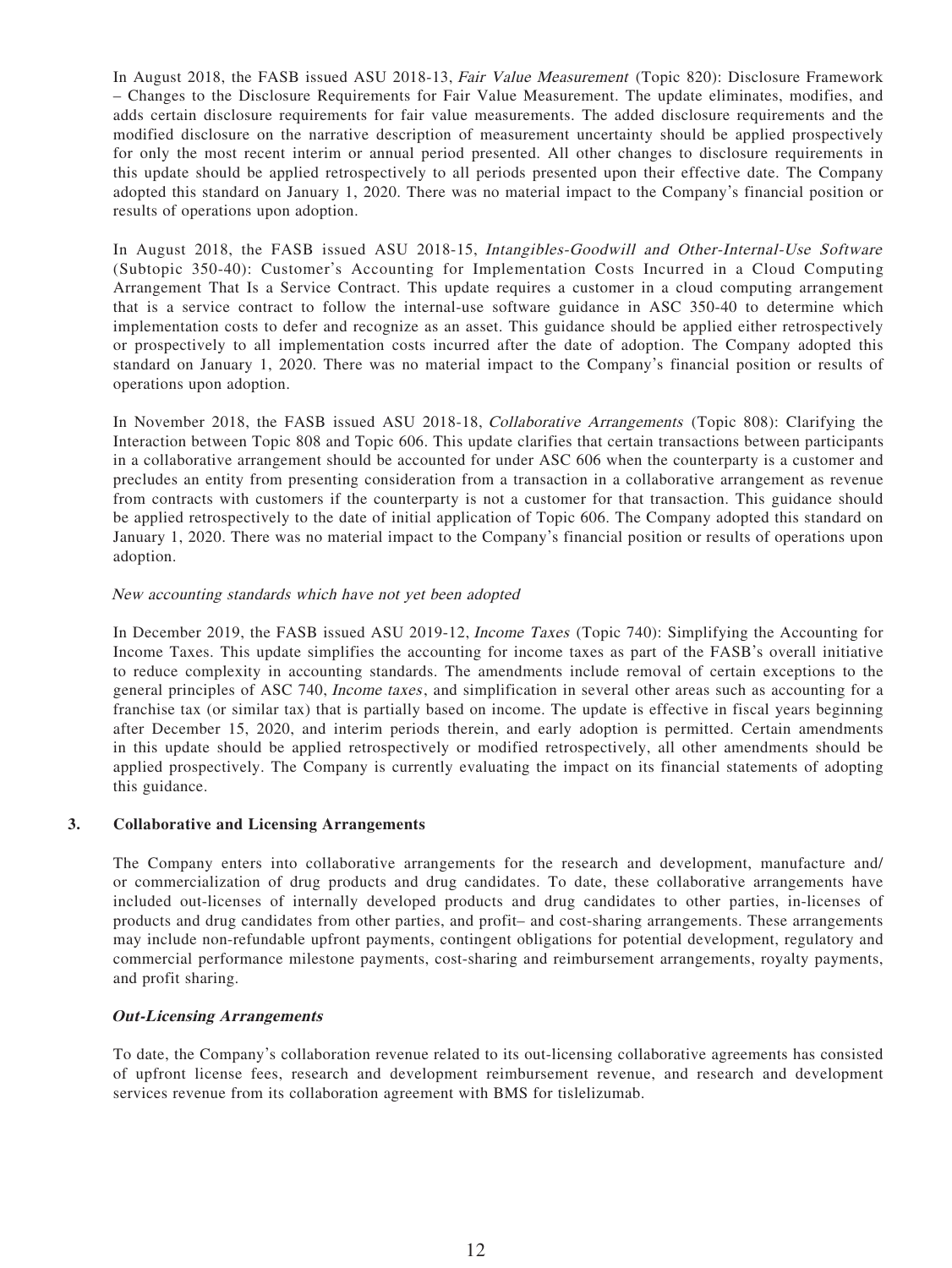The following table summarizes total collaboration revenue recognized for the years ended December 31, 2020 and 2019:

| <b>Year Ended December 31,</b> |                 |
|--------------------------------|-----------------|
| 2020                           |                 |
|                                | <b>US\$'000</b> |
|                                |                 |
|                                | 27,634          |
|                                | 27,982          |
|                                | 150,000         |
|                                | 205,616         |
|                                | <b>US\$'000</b> |

### **Celgene Corporation, a Bristol Myers Squibb company ("BMS")**

On July 5, 2017, the Company entered into a license agreement with Celgene Corporation, now a BMS company, pursuant to which the Company granted to the BMS parties an exclusive right to develop and commercialize the Company's investigational PD-1 inhibitor, tislelizumab, in all fields of treatment, other than hematology, in the United States, Europe, Japan and the rest of world other than Asia (the "PD-1 License Agreement"). In connection with the closing of the transactions on August 31, 2017, the Company and BMS amended and restated the PD-1 License Agreement (the "A&R PD-1 License Agreement") to, among other things, clarify the parties' responsibilities relating to the conducting and funding of certain global registration clinical trials and clarify the scope of the regulatory materials transferred by BeiGene to BMS. The Company entered into a mutual agreement with BMS to terminate the A&R PD-1 License Agreement effective June 14, 2019 in advance of the acquisition of Celgene by BMS.

Under the terms of the A&R PD-1 License Agreement, BMS paid the Company US\$263,000,000 in upfront non-refundable fees, of which US\$92,050,000 was paid in the third quarter of 2017 and the remaining US\$170,950,000 was paid in December 2017. The Company allocated US\$13,000,000 of upfront fees to the fair value of assets related to the Company's acquisition of Celgene Shanghai, a wholly-owned subsidiary of Celgene Holdings East Corporation established under the laws of China, which was completed contemporaneously with the A&R PD-1 License Agreement. The Company was also eligible to receive product development and commercial milestone payments based on the successful achievement of development and regulatory and commercialization goals, respectively, and potential royalty payments.

In addition to the exclusive right to develop and commercialize tislelizumab, the terms of the A&R PD-1 License Agreement provided BMS with the right to collaborate with the Company on the development of tislelizumab for specified indications, including required participation on a joint development committee and a joint steering committee as well as a joint commercialization committee upon achievement of commercialization. BMS reimbursed the Company for certain research and development costs at a cost plus agreed upon markup for the development of tislelizumab related to the clinical trials that BMS opted into, as outlined in the development plan.

Under ASC 606, the Company identified the following deliverables of the collaboration agreement as distinct performance obligations: (a) the license provided to BMS for the exclusive right to develop and commercialize tislelizumab, in all fields of treatment, other than hematology, in the United States, Europe, Japan and the rest of world other than Asia ("the license"); and (b) the research and development services provided to BMS to develop tislelizumab within specified indications ("R&D services"). For each deliverable, the Company determined the stand-alone selling price and allocated the non-constrained consideration of US\$250,000,000 to the units of accounting using the relative selling price method. The consideration allocated to the license was recognized upon transfer of the license to BMS at contract inception and the consideration allocated to the R&D services was deferred and recognized over the term of the respective clinical studies for the specified indications. The payments associated with the defined developmental, regulatory, and commercialization goals were considered variable consideration and were fully constrained at contract inception through the date of termination.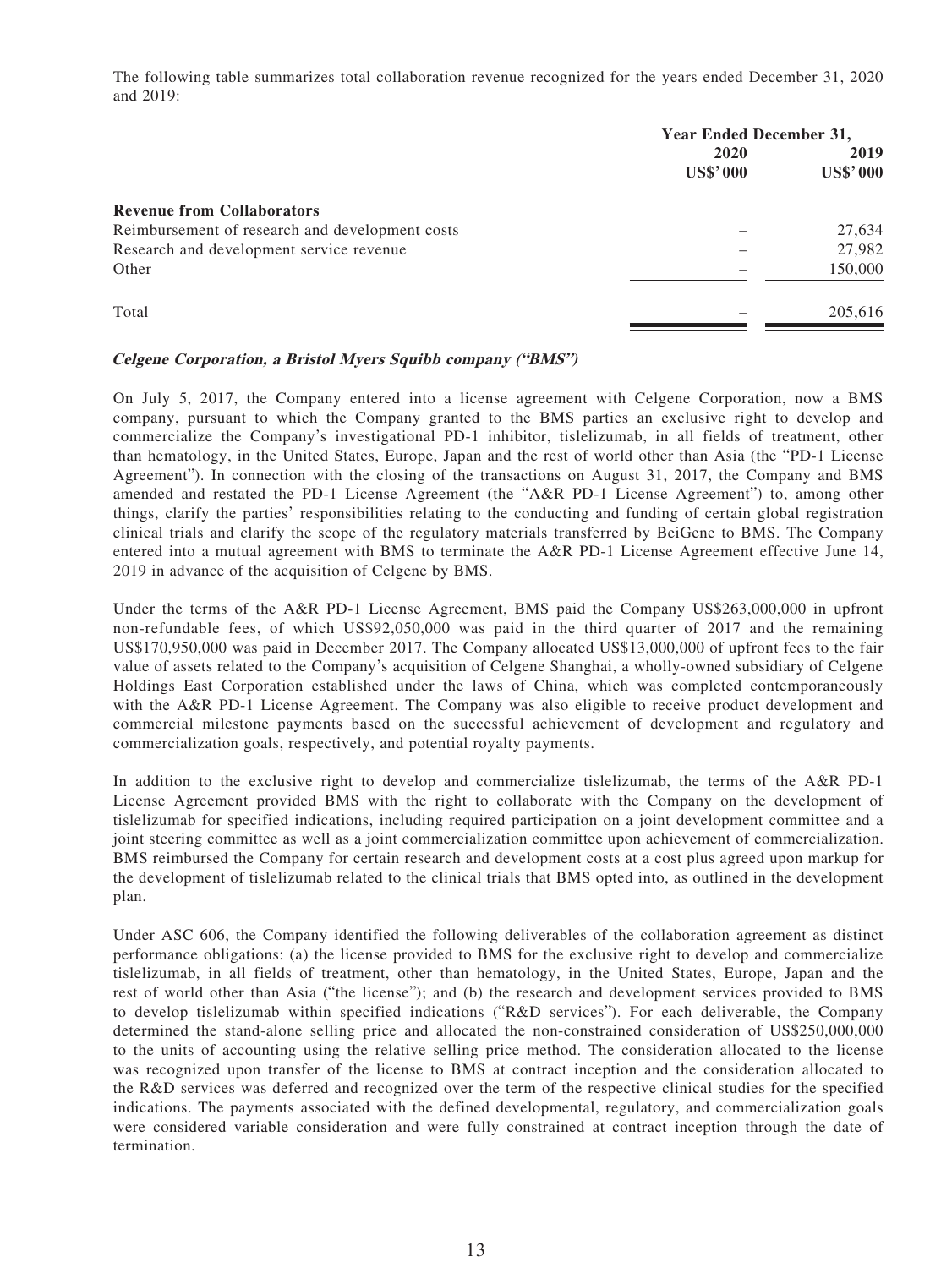In connection with the termination in June 2019, the Company regained full global rights to tislelizumab and received a US\$150,000,000 payment from BMS. The payment was recognized as other collaboration revenue upon termination as the Company had no further performance obligations under the collaboration. Upon termination, the Company also recognized the remainder of the deferred revenue balance related to the upfront consideration allocated to research and development services at the time of the original collaboration. The Company's license from BMS to distribute the approved cancer therapies ABRAXANE®, REVLIMID®, and VIDAZA® in China was not affected by the termination of the tislelizumab collaboration.

For the year ended December 31, 2019, the Company recognized collaboration revenue of US\$205,616,000 related to the BMS collaboration, which consisted of US\$27,634,000 of research and development reimbursement revenue for the trials that BMS had opted into through the termination of the collaboration agreement; US\$27,982,000 of research and development services revenue, which reflects the recognition of the remaining upfront consideration that was allocated to research and development services at the time of the collaboration and was recognized over the term of the respective clinical studies for the specified indications; and US\$150,000,000 of other collaboration revenue related to the payment received from BMS in connection with the termination of the collaboration agreement.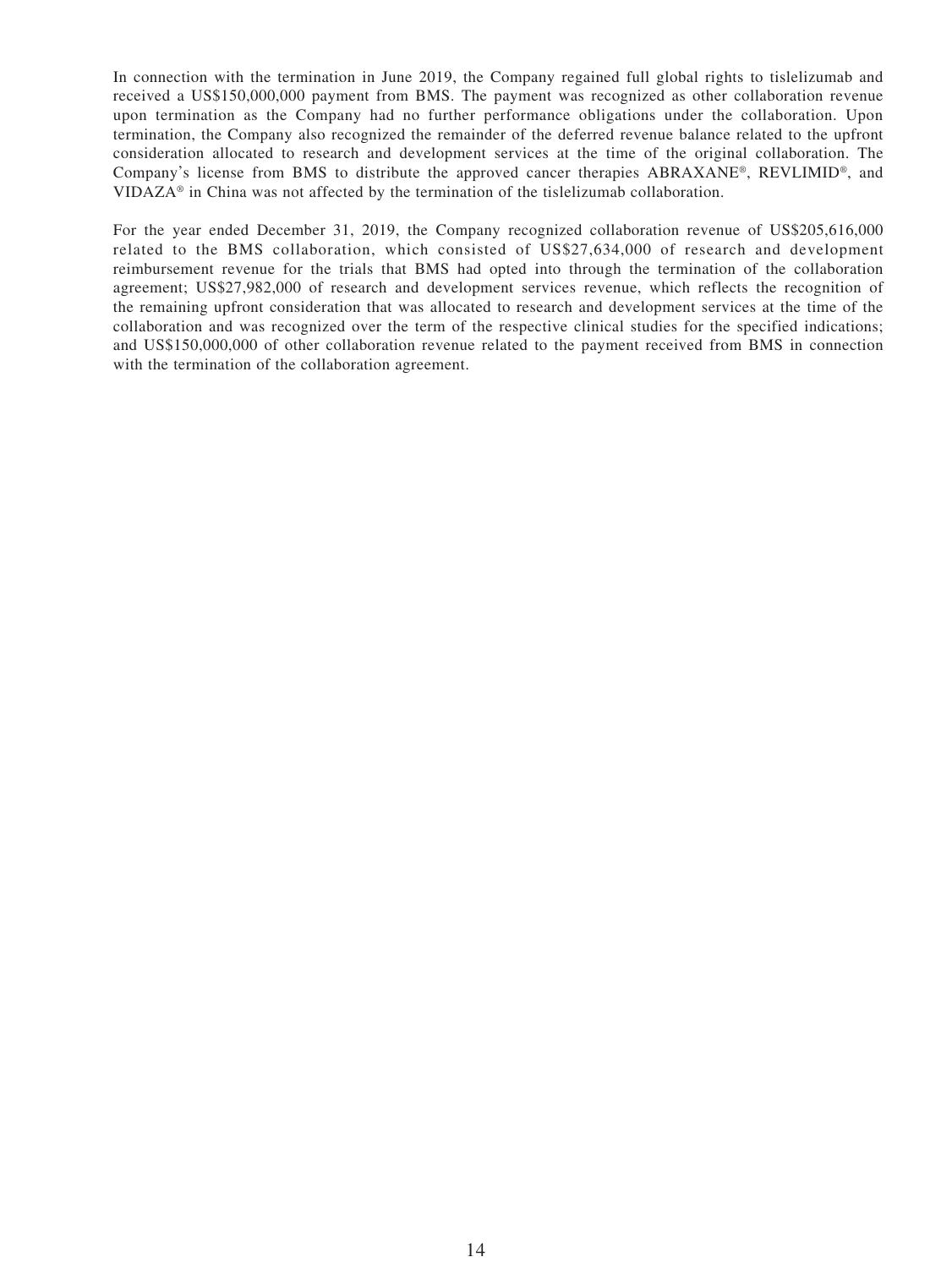### **In-Licensing Arrangements – Commercial**

#### Amgen

On October 31, 2019, the Company entered into a global strategic oncology collaboration with Amgen (the "Amgen Collaboration Agreement") for the commercialization and development in China, excluding Hong Kong, Taiwan and Macao, of Amgen's XGEVA®, KYPROLIS®, and BLINCYTO®, and the joint global development of a portfolio of oncology assets in Amgen's pipeline, with BeiGene responsible for development and commercialization in China. On January 2, 2020, following approval by the Company's shareholders and satisfaction of other closing conditions, the agreement became effective.

Under the agreement, the Company is responsible for the commercialization of XGEVA®, KYPROLIS® and BLINCYTO® in China for five or seven years. Amgen is responsible for manufacturing of the products globally and will supply the products to the Company at an agreed upon price. The Company and Amgen will share equally in the China commercial profits and losses during the commercialization period. Following the commercialization period, the Company has the right to retain one product and is entitled to receive royalties on sales in China for an additional five years on the products not retained. XGEVA® was approved in China in 2019 for patients with giant cell tumor of the bone and a supplemental new drug application has been filed for prevention of skeletal-related events in cancer patients with bone metastases. In July 2020, the Company began commercializing XGEVA® in China. In December 2020, BLINCYTO® was approved in China for injection for the treatment of adult patients with relapsed or refractory (R/R) B-cell precursor acute lymphoblastic leukemia (ALL). Additionally, a new drug application has been filed in China for KYPROLIS® as a treatment for patients with multiple myeloma.

Amgen and the Company are also jointly developing a portfolio of Amgen oncology pipeline assets under the collaboration. The Company is responsible for conducting clinical development activities in China and co-funding global development costs by contributing cash and development services up to a total cap of US\$1,250,000,000. Amgen is responsible for all development, regulatory and commercial activities outside of China. For each pipeline asset that is approved in China, the Company will receive commercial rights for seven years from approval. The Company has the right to retain approximately one out of every three approved pipeline assets, other than sotorasib (AMG 510), Amgen's investigational KRAS G12C inhibitor, for commercialization in China. The Company and Amgen will share equally in the China commercial profits and losses during the commercialization period. The Company is entitled to receive royalties from sales in China for pipeline assets returned to Amgen for five years after the seven-year commercialization period. The Company is also entitled to receive royalties from global sales of each product outside of China (with the exception of sotorasib).

The Amgen Collaboration Agreement is within the scope of ASC 808, as both parties are active participants and are exposed to the risks and rewards dependent on the commercial success of the activities performed under the agreement. The Company is the principal for product sales to customers in China during the commercialization period and will recognize 100% of net product revenue on these sales. Amounts due to Amgen for its portion of net product sales will be recorded as cost of sales. Cost reimbursements due to or from Amgen under the profit share will be recognized as incurred and recorded to cost of sales; selling, general and administrative expense; or research and development expense, based on the underlying nature of the related activity subject to reimbursement. Costs incurred for the Company's portion of the global co-development funding are recorded to research and development expense as incurred.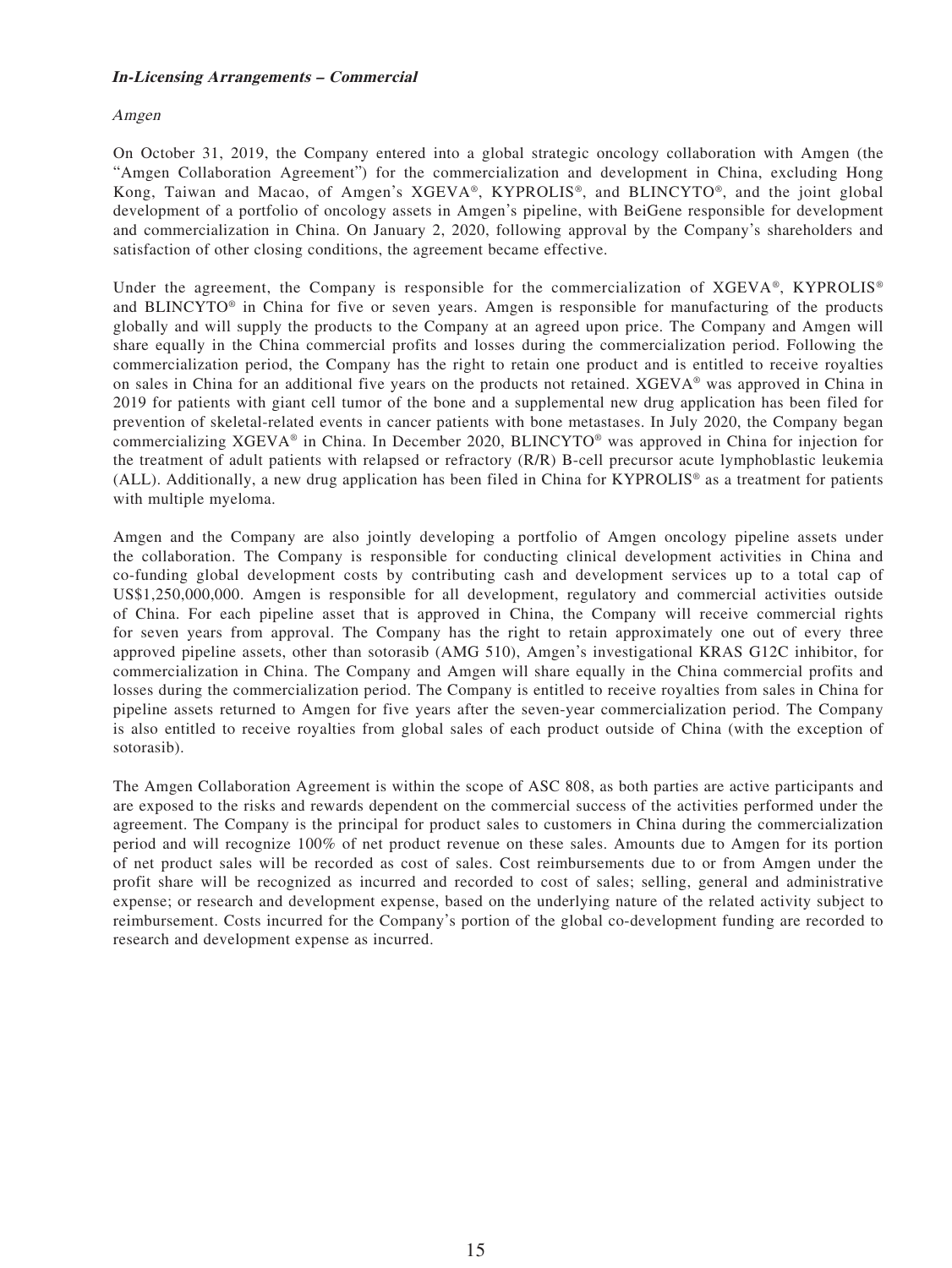In connection with the Amgen Collaboration Agreement, a Share Purchase Agreement ("SPA") was entered into by the parties on October 31, 2019. On January 2, 2020, the closing date of the transaction, Amgen purchased 15,895,001 of the Company's ADSs for US\$174.85 per ADS, representing a 20.5% ownership stake in the Company. Per the SPA, the cash proceeds shall be used as necessary to fund the Company's development obligations under the Amgen Collaboration Agreement. Pursuant to the SPA, Amgen also received the right to designate one member of the Company's board of directors, and Mr. Anthony C. Hooper joined the Company's board of directors as the Amgen designee in January 2020.

In determining the fair value of the common stock at closing, the Company considered the closing price of the common stock on the closing date of the transaction and included a lack of marketability discount because the shares are subject to certain restrictions. The fair value of the shares on the closing date was determined to be US\$132.74 per ADS, or US\$2,109,902,000 in the aggregate. The Company determined that the premium paid by Amgen on the share purchase represents a cost share liability due to the Company's co-development obligations. The fair value of the cost share liability on the closing date was determined to be US\$601,857,000 based on the Company's discounted estimated future cash flows related to the pipeline assets. The estimation of future cash flows involved management assumptions of revenue growth rates and probability of technical and regulatory success of the pipeline assets. The total cash proceeds of US\$2,779,241,000 were allocated based on the relative fair value method, with US\$2,162,407,000 recorded to equity and US\$616,834,000 recorded as a research and development cost share liability. The cost share liability is being amortized proportionately as the Company contributes cash and development services to its total co-development funding cap.

Amounts recorded related to the cash proceeds received from the Amgen collaboration for the year ended December 31, 2020 were as follows:

|                                                             | <b>Year Ended</b><br>December 31,<br>2020<br><b>US\$' 000</b> |
|-------------------------------------------------------------|---------------------------------------------------------------|
| Fair value of equity issued to Amgen                        | 2,162,407                                                     |
| Fair value of research and development cost share liability | 616,834                                                       |
| Total cash proceeds                                         | 2,779,241                                                     |

Amounts recorded related to the Company's portion of the co-development funding on the pipeline assets for the year ended December 31, 2020 were as follows:

|                                                                            | <b>Year Ended</b><br>December 31,<br>2020<br><b>US\$' 000</b> |
|----------------------------------------------------------------------------|---------------------------------------------------------------|
| Research and development expense                                           | 117,005                                                       |
| Amortization of research and development cost share liability              | 113,986                                                       |
| Total amount due to Amgen for BeiGene's portion of the development funding | 230,991                                                       |
| Total amount of development funding paid or payable in cash                | 224,396                                                       |
| Total amount of development funding paid with development services         | 6,595                                                         |
|                                                                            | As of                                                         |
|                                                                            | December 31,                                                  |
|                                                                            | 2020                                                          |
|                                                                            | <b>US\$' 000</b>                                              |
| Remaining portion of development funding cap                               | 1,019,009                                                     |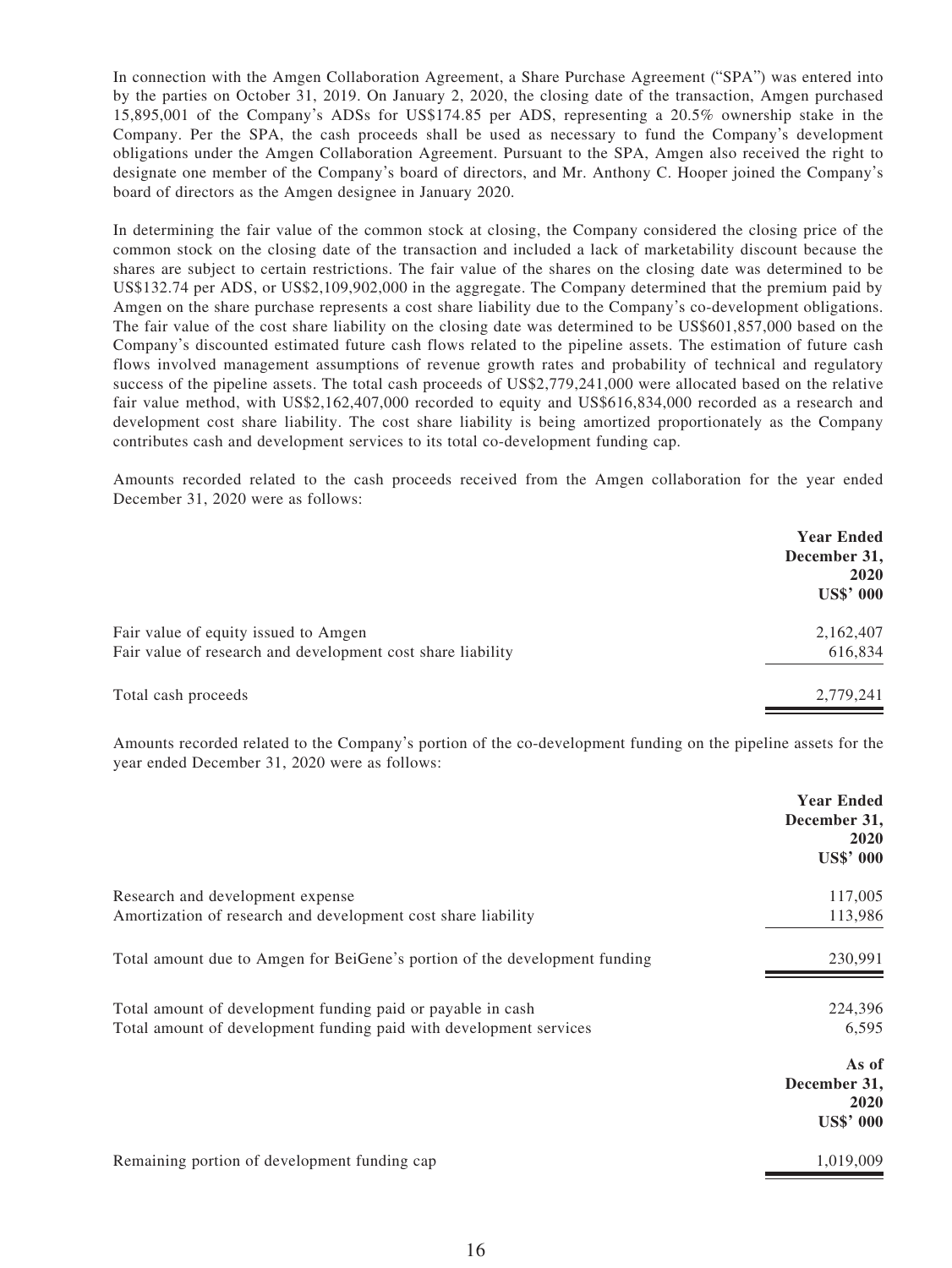As of December 31, 2020, the research and development cost share liability recorded in the Company's balance sheet was as follows:

|                                                                    | As of<br>December 31,<br>2020<br><b>US\$' 000</b> |
|--------------------------------------------------------------------|---------------------------------------------------|
| Research and development cost share liability, current portion     | 127,808                                           |
| Research and development cost share liability, non-current portion | 375,040                                           |
| Total research and development cost share liability                | 502,848                                           |

The total reimbursement due under the commercial profit-sharing agreement for in-line product sales is classified in the income statement for the year ended December 31, 2020 as follows:

|                                     | <b>Year Ended</b><br>December 31,<br>2020<br><b>US\$' 000</b> |
|-------------------------------------|---------------------------------------------------------------|
| $Cost of sales - product$           | (1,210)                                                       |
| Selling, general and administrative | (9,750)                                                       |
| Research and development            | (660)                                                         |
| Total                               | (11,620)                                                      |

# Celgene Logistics Sàrl, a BMS company

On July 5, 2017, BeiGene and Celgene Logistics Sàrl, now a BMS company, entered into a license and supply agreement pursuant to which BeiGene was granted the right to exclusively distribute and promote BMS's approved cancer therapies, ABRAXANE®, REVLIMID®, and VIDAZA® in China, excluding Hong Kong, Macau and Taiwan (the "China License Agreement"). The China License Agreement became effective on August 31, 2017, contemporaneously with the closing of the acquisition of Celgene Shanghai and the A&R PD-1 License Agreement. The Company began distributing these in-licensed products in China in September 2017. The Company subsequently assigned the agreement to its wholly-owned subsidiary, BeiGene Switzerland.

# **In-Licensing Arrangements – Development**

The Company has in-licensed the rights to develop, manufacture and, if approved, commercialize multiple development stage drug candidates globally or in specific territories. These arrangements typically include nonrefundable upfront payments, contingent obligations for potential development, regulatory and commercial performance milestone payments, cost-sharing arrangements, royalty payments, and profit sharing.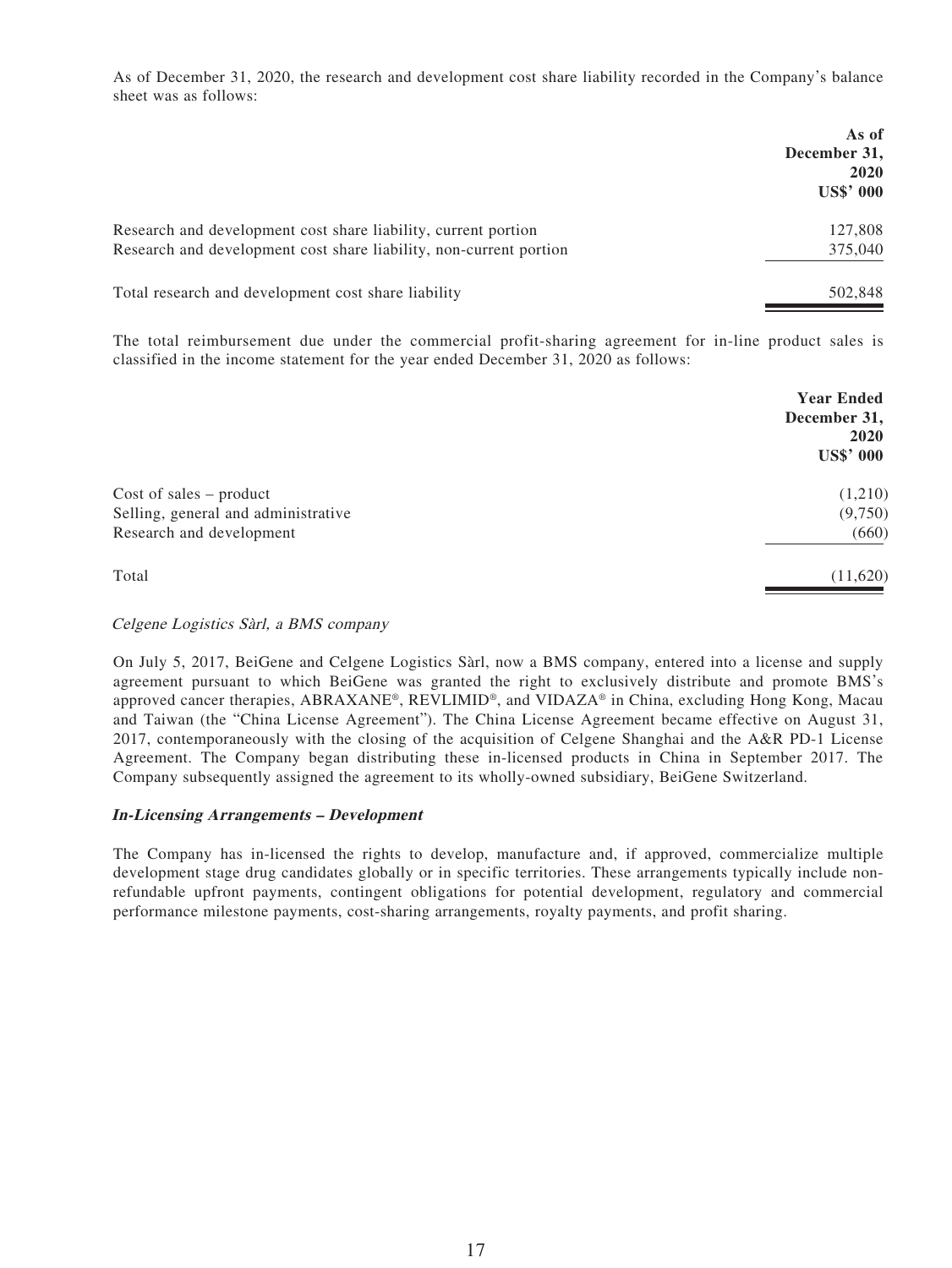Our significant license agreements are described below:

#### EUSA Pharma

In January 2020, the Company entered into an exclusive development and commercialization agreement with EUSA Pharma ("EUSA") for the orphan biologic products SYLVANT<sup>®</sup> (siltuximab) and QARZIBA<sup>®</sup> (dinutuximab beta) in China. Under the terms of the agreement, EUSA granted the Company exclusive rights to SYLVANT® in greater China and to QARZIBA® in mainland China. Under the agreement, the Company will fund and undertake all clinical development and regulatory submissions in the territories, and will commercialize both products once approved. EUSA received a US\$40,000,000 upfront payment and will be eligible to receive payments upon the achievement of regulatory and commercial milestones up to a total of US\$160,000,000. EUSA will also be eligible to receive tiered royalties on future product sales. The upfront payment was expensed to research and development expense during the year ended December 31, 2020 in accordance with the Company's acquired in-process research and development expense policy.

#### Assembly Biosciences, Inc.

In July 2020, the Company entered into a collaboration agreement with Assembly Biosciences, Inc. ("Assembly") for Assembly's portfolio of three clinical-stage core inhibitor candidates for the treatment of patients with chronic hepatitis B virus ("HBV") infection in China. Under the terms of the agreement, Assembly granted BeiGene exclusive rights to develop and commercialize ABI-H0731, ABI-H2158 and ABI-H3733 in China, including Hong Kong, Macau, and Taiwan. BeiGene is responsible for development, regulatory submissions, and commercialization in China. Assembly retains full worldwide rights outside of the partnered territory for its HBV portfolio. Assembly received an upfront payment of US\$40,000,000 and is eligible to receive payments upon achievement of development, regulatory and commercial milestones up to a total of US\$503,750,000. Assembly is also eligible to receive tiered royalties on net sales. The upfront payment was expensed to research and development expense during the year ended December 31, 2020 in accordance with the Company's acquired in-process research and development expense policy.

# Bio-Thera Solutions, Ltd.

In August 2020, the Company entered into a license, distribution and supply agreement with Bio-Thera Solutions, Ltd. ("Bio-Thera") for Bio-Thera's BAT1706, an investigational biosimilar to Avastin® (bevacizumab) in China. The agreement became effective on September 10, 2020 upon approval of Bio-Thera's shareholders, and was subsequently assigned by the Company to its affiliate BeiGene (Guangzhou) Co., Ltd. ("BeiGene Guangzhou") on September 18, 2020, as permitted by the agreement. Under the terms of the agreement, Bio-Thera agreed to grant BeiGene the right to develop, manufacture, and commercialize BAT1706 in China, including Hong Kong, Macau, and Taiwan. Bio-Thera will retain rights outside of the partnered territory. Bio-Thera received an upfront payment of US\$20,000,000 in October 2020 and is eligible to receive payments upon the achievement of regulatory and commercial milestones up to a total of US\$145,000,000. Bio-Thera will also be eligible to receive tiered double digit royalties on future net product sales. The upfront payment was expensed to research and development expense during the year ended December 31, 2020 in accordance with the Company's acquired in-process research and development expense policy.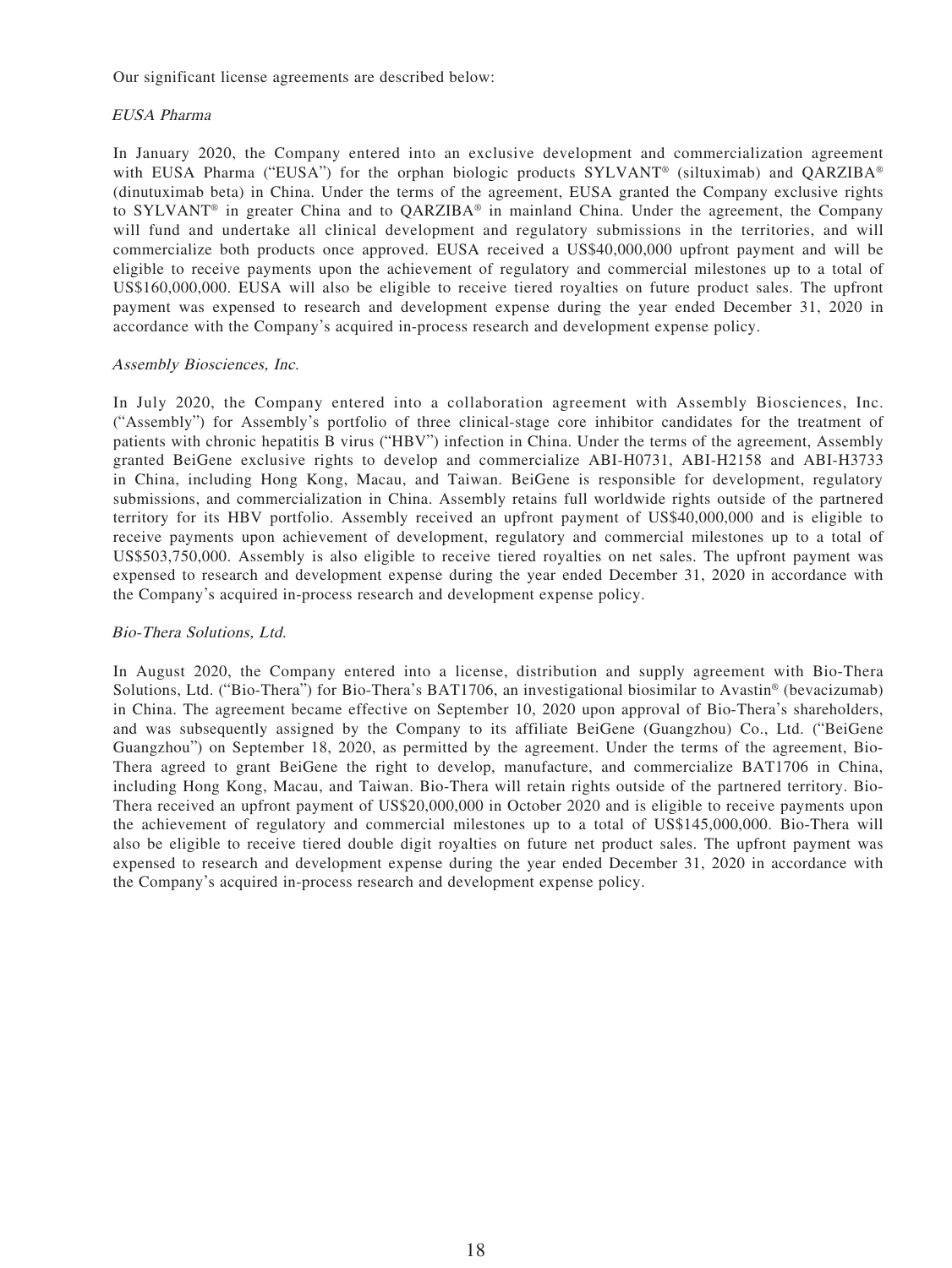#### Seagen, Inc.

In November 2019, the Company entered into a license agreement with Seagen, Inc. (formerly known as "Seattle Genetics, Inc.") for an advanced pre-clinical product candidate for treating cancer. The agent utilizes a proprietary Seagen antibody-based technology. Under the terms of the agreement, Seagen retained rights to the product candidate in the Americas (United States, Canada and Latin American countries), Europe and Japan. The Company was granted exclusive rights to develop and commercialize the product candidate in Asia (except Japan) and the rest of the world. Seagen will lead global development and BeiGene will fund and operationalize the portion of global clinical trials attributable to its territories. BeiGene will also be responsible for all clinical development and regulatory submissions specific to its territories. Seagen received an upfront payment of US\$20,000,000 and is eligible to receive progress-dependent milestones and tiered royalties on any product sales. Seagen is a related party due to a common shareholder, and that shareholder has different representatives serving on each companies' respective board of directors. The upfront payment was expensed to research and development expense during the year ended December 31, 2019 in accordance with the Company's acquired inprocess research and development expense policy.

# BioAtla, Inc.

In April 2019, the Company entered into a global co-development and collaboration agreement with BioAtla, Inc. ("BioAtla") for the development, manufacturing and commercialization of BioAtla's investigational CAB-CTLA-4 antibody (BA3071), whereby BioAtla had agreed to co-develop the CAB-CTLA-4 antibody to defined early clinical objectives and the Company had agreed to then lead the parties' joint efforts to develop the product candidate and be responsible for global regulatory filings and commercialization. Subject to the terms of the agreement, the Company held a co-exclusive license with BioAtla to develop and manufacture the product candidate globally and an exclusive license to commercialize the product candidate globally. The Company had agreed to be responsible for all costs of development, manufacturing and commercialization in Asia (excluding Japan), Australia and New Zealand (the "Company Territory"), and the parties had agreed to share development and manufacturing costs and commercial profits and losses upon specified terms in the rest of the world. The Company paid BioAtla an upfront payment of US\$20,000,000 and BioAtla was eligible to receive a milestone payment upon reaching the defined early clinical objectives. BioAtla was also eligible to receive additional payments in subsequent development and regulatory milestones globally and commercial milestones in the Company Territory, together with tiered royalties on sales in the Company Territory. The upfront payment was expensed to research and development expense during the year ended December 31, 2019 in accordance with the Company's acquired in-process research and development expense policy.

In October 2020, the Company and BioAtla amended the global co-development and collaboration agreement. Under the amended terms of the agreement, BeiGene holds an exclusive global license to BA3071 and is solely responsible for its global clinical development and commercialization and has the right to receive all profits on any future sales, net of royalty payments to BioAtla. In addition to the upfront payment BioAtla received upon execution of the original agreement, BioAtla is eligible to receive development and regulatory milestone payments together with increased tiered royalties on worldwide sales.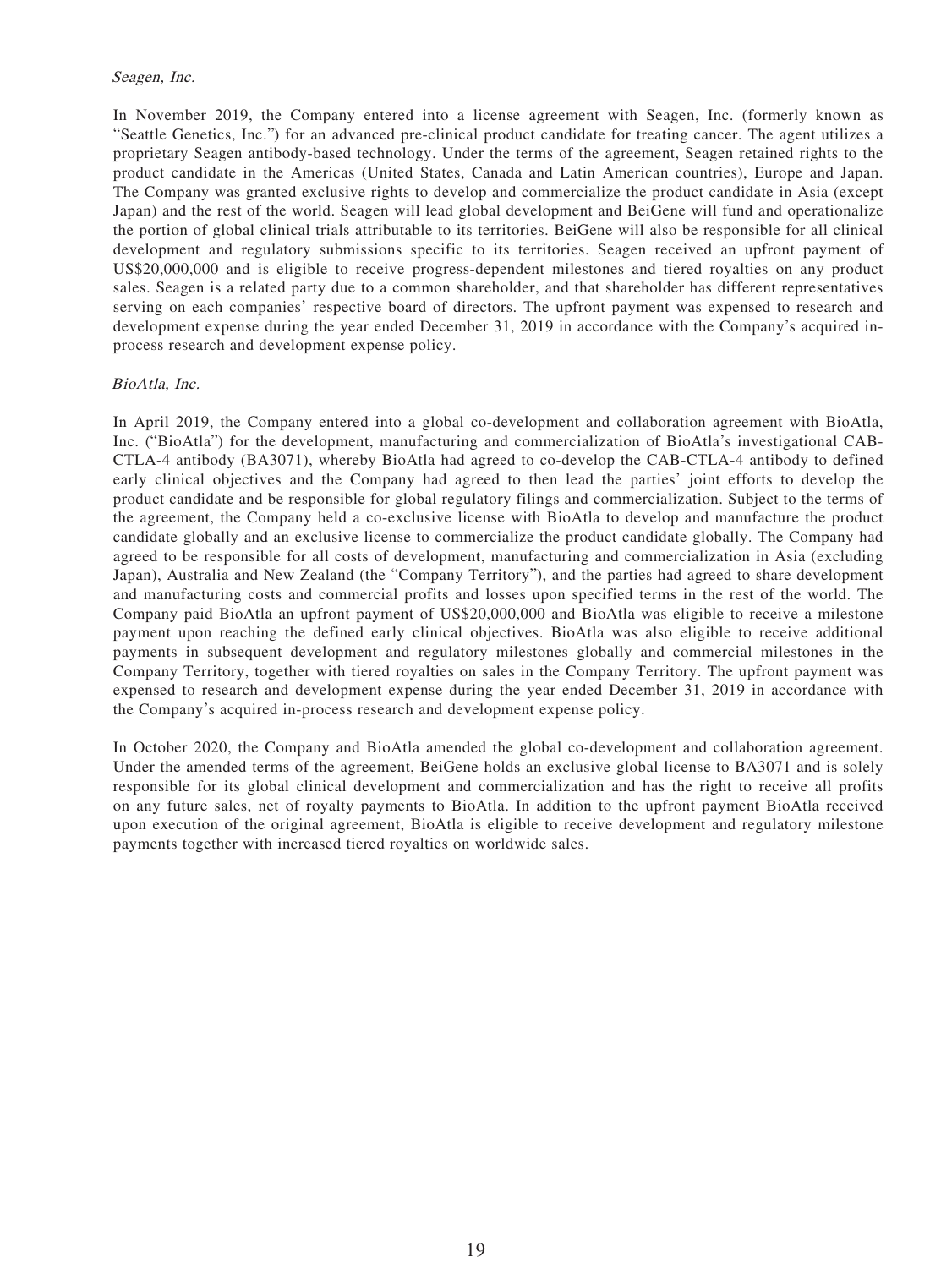# Zymeworks, Inc.

In November 2018, the Company and Zymeworks entered into collaboration and license agreements whereby the Company acquired licenses to develop and commercialize Zymeworks' clinical-stage bispecific antibody candidate ZW25 and its preclinical-stage bispecific antibody drug conjugate ("ADC") ZW49 in Asia (excluding Japan), Australia, and New Zealand. In addition, Zymeworks granted BeiGene a license to Zymeworks' proprietary Azymetric and EFECT platforms to develop and commercialize globally up to three other bispecific antibodies using the platforms.

Under the collaboration agreements, BeiGene will be responsible for all clinical development and regulatory submissions in the licensed territories. BeiGene and Zymeworks have also agreed to collaborate on global development of ZW25 and ZW49 in HER2-expressing solid tumors, including gastric and breast cancer, with BeiGene enrolling patients and contributing clinical trial data from the licensed territories. Zymeworks retains full rights to both ZW25 and ZW49 outside of the specified countries and will continue to lead global development of these drug candidates.

Under the terms of the license and collaboration agreements for ZW49 and ZW25, Zymeworks received total upfront payments of US\$40,000,000 and is eligible to receive additional payments upon the achievement of development and commercial milestones for both product candidates. In addition, Zymeworks will be eligible to receive tiered royalties on future sales of ZW25 and ZW49 in the licensed territory.

Under the terms of the research and license agreement for the Azymetric and EFECT platforms, Zymeworks received an upfront payment of US\$20,000,000 and is eligible to receive additional payments upon the achievement of development and commercial milestones for up to three bispecific product candidates developed under the agreement. In addition, Zymeworks will be eligible to receive tiered royalties on future global sales of bispecific products developed by BeiGene under the agreement.

The upfront payments were expensed to research and development expense during the year ended December 31, 2018 in accordance with the Company's acquired in-process research and development expense policy. The Company recognized US\$15,000,000 of Zymeworks development milestone payments within research and development expense during the years ended December 31, 2020.

# **Other**

In addition to the collaborations discussed above, the Company has entered into additional collaborative arrangements during the years ending December 31, 2020 and 2019. The Company may be required to pay additional amounts upon the achievement of various development and commercial milestones under these agreements. The Company may also incur significant research and development costs if the related product candidate were to advance to late-stage clinical trials. In addition, if any products related to these collaborations are approved for sale, the Company may be required to pay significant milestones upon approval and milestones and/or royalties on future sales. The payment of these amounts, however, is contingent upon the occurrence of various future events, which have a high degree of uncertainty of occurrence.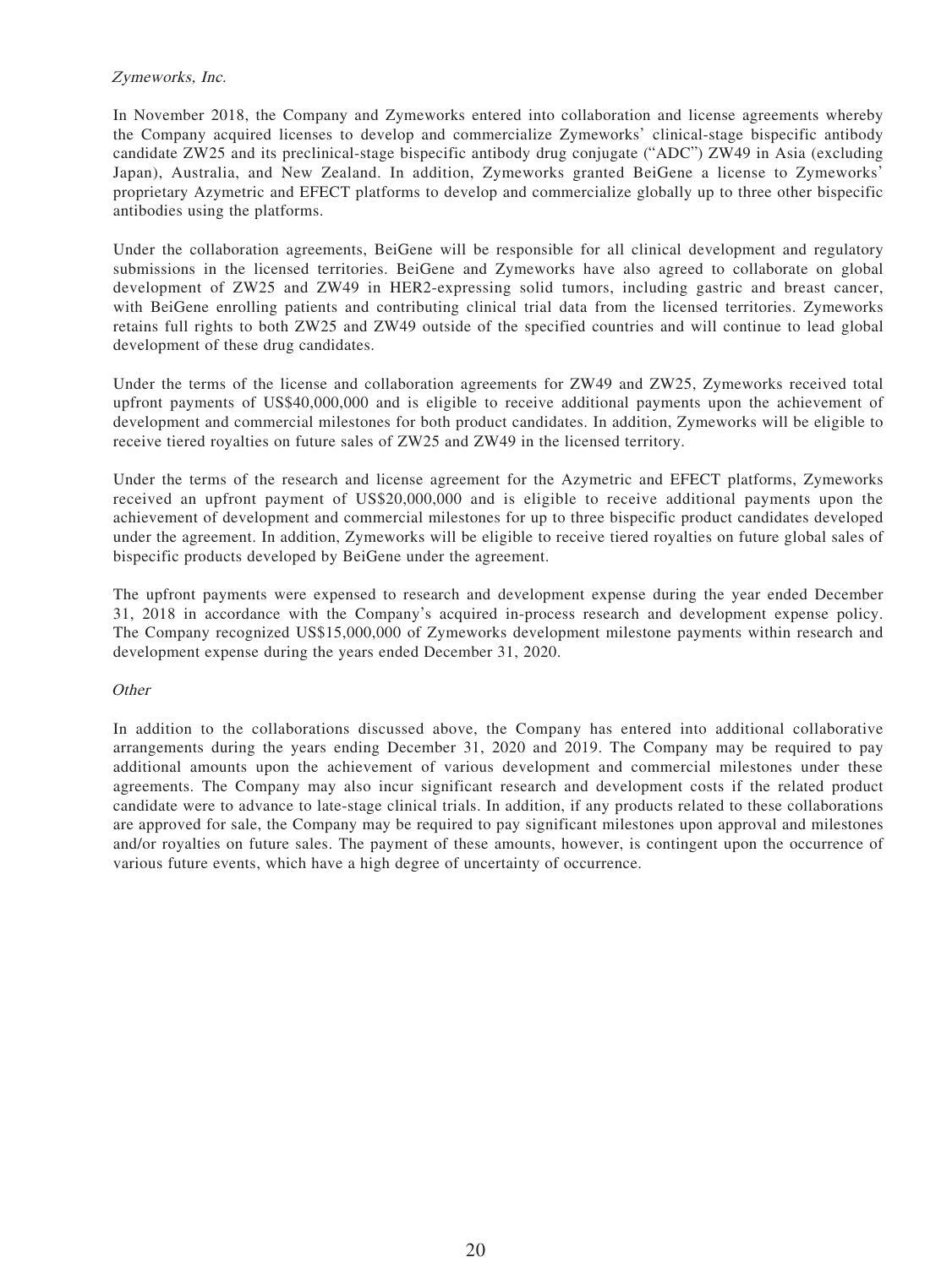# **4. Asset Acquisitions**

## **BeiGene Pharmaceuticals (Guangzhou) Co., Ltd.**

In September 2018, BeiGene Guangzhou acquired 100% of the equity interests of Baiji Shenzhou (Guangzhou) Pharmaceuticals Co., Ltd. (formerly known as Huajian Pharmaceuticals Co., Ltd.), which subsequently changed its name to BeiGene Pharmaceuticals (Guangzhou) Co., Ltd., a pharmaceutical distribution company, for total cash consideration of US\$612,000, including transaction costs of US\$59,000. The acquisition was concentrated in a single identifiable asset, a drug distribution license, and thus the Company has concluded that the transaction is an asset acquisition as it does not meet the accounting definition of a business combination. The total cost was allocated to the drug distribution license and corresponding deferred tax liability, resulting in a US\$816,000 intangible asset for the license and a deferred tax liability of US\$204,000.

### **Beijing Innerway Bio-tech Co., Ltd.**

In October 2018, BeiGene HK completed the acquisition of 100% of the equity interests of Beijing Innerway Bio-tech Co., Ltd. ("Innerway"), the owner of the Company's research, development and office facility in Changping, Beijing, China, for total cash consideration of US\$38,654,000. The acquisition was concentrated in a single identifiable asset or group of assets, the building and associated land use right, and thus the Company has concluded that the transaction is an asset acquisition as it does not meet the accounting definition of a business combination. The total cost of the transaction of US\$38,865,000, which includes transaction costs of US\$211,000, was allocated based on the relative fair values of the net assets acquired, as follows:

| Amount<br><b>US\$' 000</b> |
|----------------------------|
|                            |
| 33,783                     |
| 15,874                     |
| (11,221)                   |
| 429                        |
| 38,865                     |
|                            |

#### **5. Restricted Cash**

The Company's restricted cash balance of US\$8,055,000 and US\$2,764,000 as of December 31, 2020 and 2019, respectively, primarily consist of RMB-denominated cash deposits held in designated bank accounts for collateral for letters of credit. The Company classifies restricted cash as current or non-current based on term of restriction.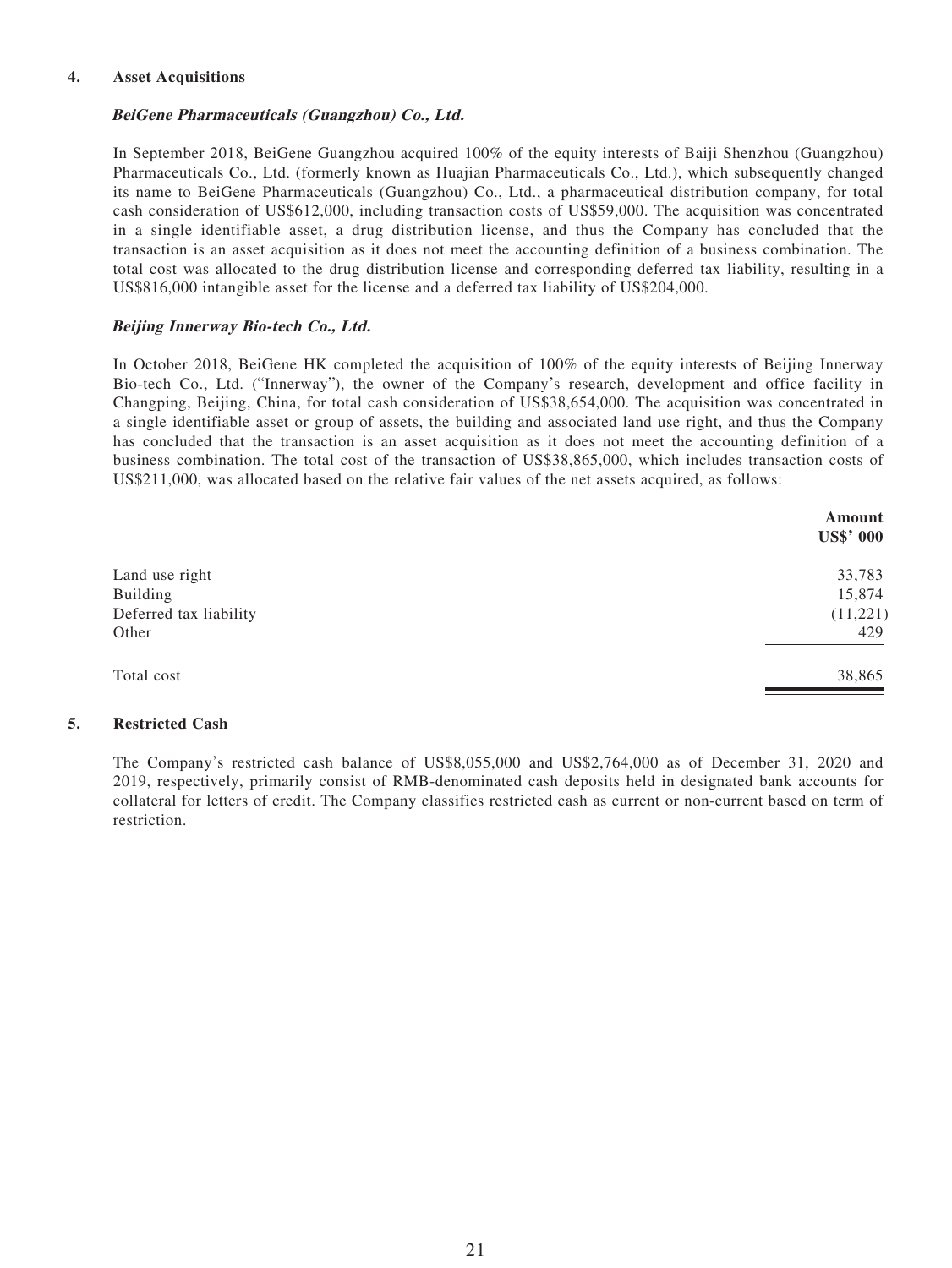#### **6. Investments**

# **Short-Term Investments**

Short-term investments as of December 31, 2020 consisted of the following available-for-sale debt securities:

|                          | Amortized<br>Cost<br><b>US\$' 000</b> | Gross<br><b>Unrealized</b><br>Gains<br><b>US\$' 000</b> | Gross<br>Unrealized<br><b>Losses</b><br><b>US\$' 000</b> | <b>Fair Value</b><br>(Net Carrying<br>Amount)<br><b>US\$' 000</b> |
|--------------------------|---------------------------------------|---------------------------------------------------------|----------------------------------------------------------|-------------------------------------------------------------------|
| U.S. treasury securities | 3,267,875                             | 850                                                     |                                                          | 3,268,725                                                         |
| Total                    | 3,267,875                             | 850                                                     |                                                          | 3,268,725                                                         |

Short-term investments as of December 31, 2019 consisted of the following available-for-sale debt securities:

|                          | Amortized<br>Cost<br><b>US\$' 000</b> | Gross<br><b>Unrealized</b><br>Gains<br><b>US\$' 000</b> | Gross<br>Unrealized<br><b>Losses</b><br><b>US\$' 000</b> | <b>Fair Value</b><br>(Net Carrying<br>Amount)<br><b>US\$' 000</b> |
|--------------------------|---------------------------------------|---------------------------------------------------------|----------------------------------------------------------|-------------------------------------------------------------------|
| U.S. treasury securities | 363,440                               | 1.288                                                   |                                                          | 364,728                                                           |
| Total                    | 363,440                               | 1,288                                                   |                                                          | 364,728                                                           |

The Company does not consider the investments in U.S. treasury securities to be other-than-temporarily impaired at December 31, 2020. As of December 31, 2020, the Company's available-for-sale debt securities consisted entirely of short-term U.S. treasury securities, which were determined to have zero risk of expected credit loss. Accordingly, no allowance for credit loss was recorded as of December 31, 2020.

# **Equity Securities with Readily Determinable Fair Values**

#### Leap

In January 2020, the Company purchased US\$5,000,000 of Series B mandatorily convertible, non-voting preferred stock of Leap in connection with a strategic collaboration and license agreement the Company entered into with Leap. The Series B shares were subsequently converted into shares of Leap common stock and warrants to purchase additional shares of common stock upon approval of Leap's shareholders in March 2020. As of December 31, 2020, the Company's ownership interest in the outstanding common stock of Leap was 8.1% based on information from Leap. Inclusive of the shares of common stock issuable upon the exercise of the currently exercisable warrants, the Company's interest is approximately 14.9% based on information from Leap. The Company measures the investment in the common stock and warrants at fair value, with changes in fair value recorded to other income, net. The fair value of the common stock and warrants was US\$10,810,000 and US\$6,669,000, respectively, as of December 31, 2020. During the year ended December 31, 2020, the Company recorded an unrealized gain of US\$12,479,000 in the consolidated statement of operations.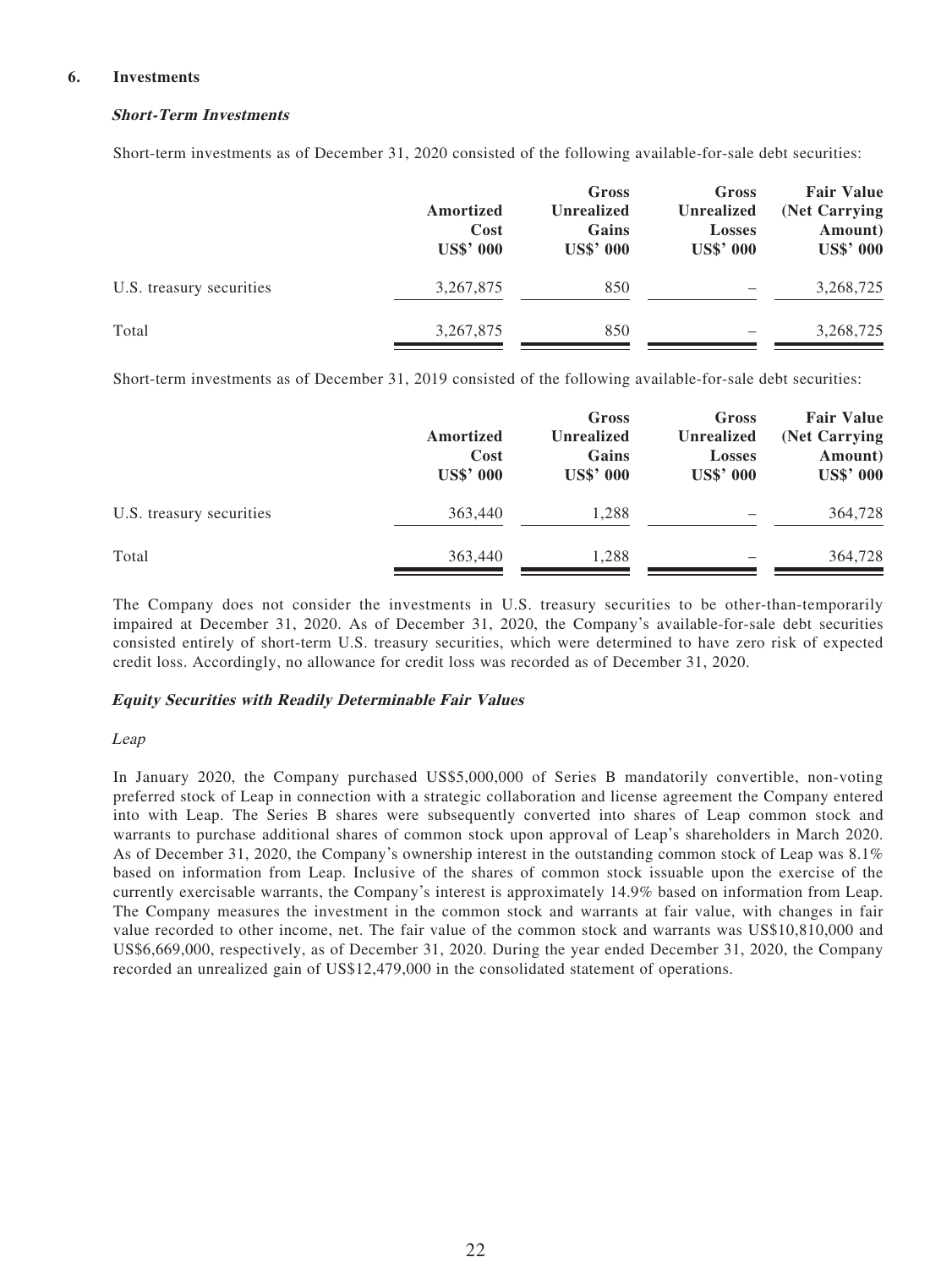# **Private Equity Securities without Readily Determinable Fair Values**

The Company invests in equity securities of certain companies whose securities are not publicly traded and fair value is not readily determinable and where the Company has concluded it does not have significant influence based on its ownership percentage and other factors. These investments are recorded at cost minus impairment, if any, plus or minus changes resulting from observable price changes in orderly transactions for the identical or a similar investment of the same issuer. The Company held investments of US\$9,705,000 and nil in equity securities without readily determinable fair values as of December 31, 2020 and December 31, 2019, respectively. There were no adjustments to the carrying values of these securities for the year ended December 31, 2020.

# **Equity-Method Investments**

# MapKure

In June 2019, the Company announced the formation of MapKure, an entity jointly owned by the Company and SpringWorks Therapeutics, Inc. ("SpringWorks"). The Company out-licensed to MapKure the Company's product candidate BGB-3245, an investigational oral, selective small molecule inhibitor of monomer and dimer forms of activating B-RAF mutations including V600 BRAF mutations, non-V600 B-RAF mutations, and RAF fusions. The Company received 10,000,000 Series A preferred units of MapKure, or a 71.4% ownership interest in exchange for its contribution of the intellectual property. SpringWorks purchased 3,500,000 Series A preferred units, or a 25% ownership interest, and other investors purchased 250,000 Series A preferred units or 1.8% ownership each. Following the initial closing, the Company consolidated its interests in MapKure under the voting model due to its controlling financial interest.

In June 2020, MapKure held a second closing under the existing terms of the SPA in which it issued additional Series A preferred units to SpringWorks and the other investors that purchased units in the first closing (the "Second Closing"), and the Company's ownership interest decreased to 55.6%. As the requisite Series A voting requirements in MapKure's governing documents require 70% combined voting power for certain actions, the Company determined that it lost its controlling financial interest after the Second Closing. Therefore, the Company deconsolidated MapKure and recognized a gain of US\$11,307,000 for the excess of the fair value of its 55.6% ownership interest in MapKure and carrying amount of the prior noncontrolling interest over the carrying amount of MapKure's net assets within other income during the year ended December 31, 2020.

Upon deconsolidation, the Company recorded an equity investment of US\$10,000,000, which represents the estimated fair value of its 55.6% ownership interest in MapKure. Effective June 8, 2020, the Company is accounting for the investment as an equity-method investment and records its portion of MapKure's earnings or losses within other income, net. The Company recognized losses of US\$491,000 for its portion of MapKure's net loss for the year ended December 31, 2020. As of December 31, 2020, the carrying amount of the Company's investment in MapKure was US\$9,509,000.

# Guangzhou GET Phase I Biomedical Industry Investment Fund Partnership (Limited Partnership)

In July 2020, BeiGene (Guangzhou) invested US\$11,782,000 (RMB80,000,000) in an existing investment fund, Guangzhou GET Phase I Biomedical Industry Investment Fund Partnership (Limited Partnership) ("GET Biofund"). The stated purpose of GET Bio-fund is to promote and upgrade the local industrial transformation in Guangzhou and it is committed to invest at least 60% of the total fund in the biotechnology, medical device, and medical information industries.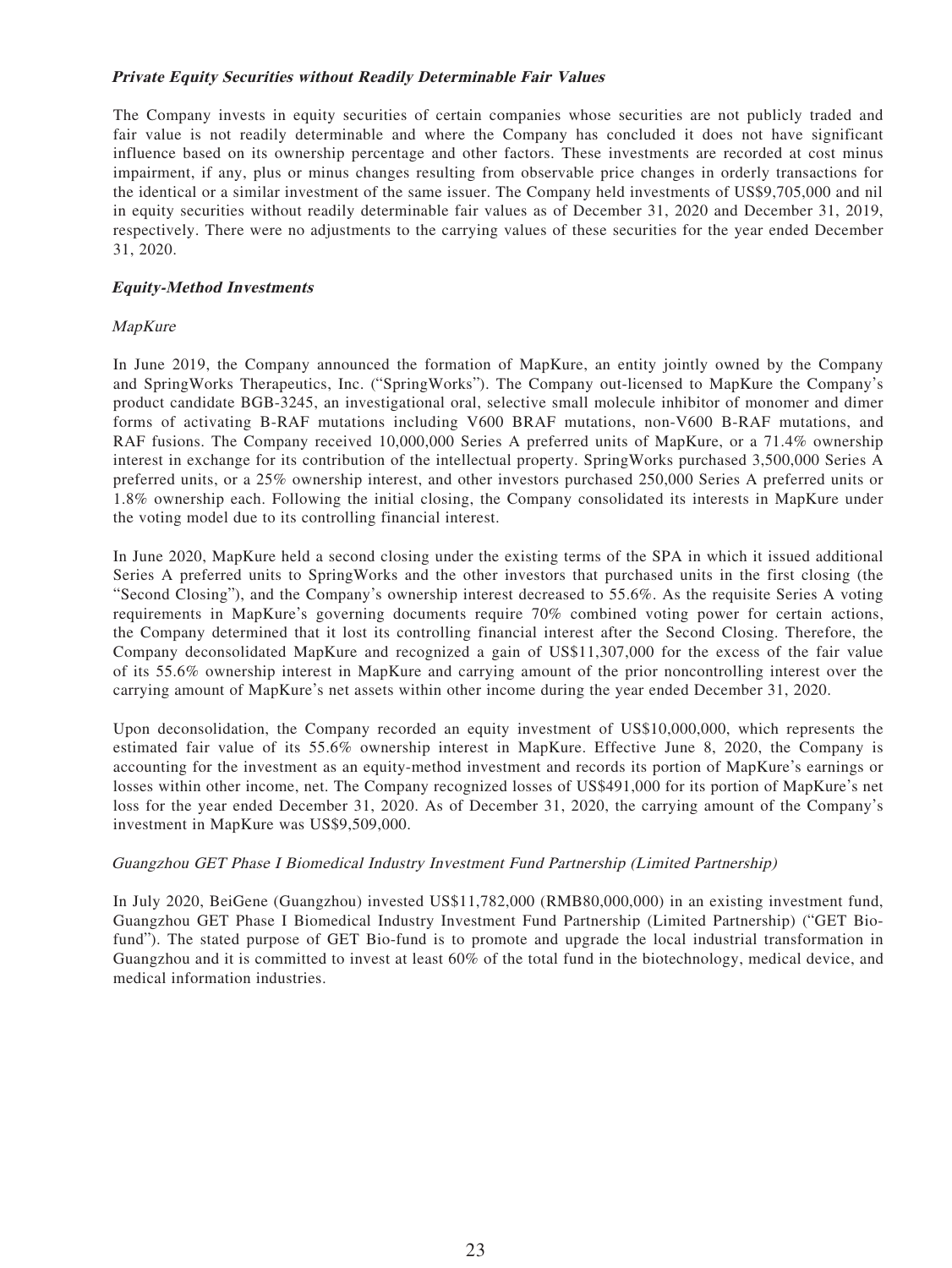GET Bio-fund has four limited partners and one general partner, Guangzhou GET Biomedical Industry Investment Fund Management Co., Ltd. ("GET Bio-fund Management"). GET Bio-fund has an agreed duration for seven years, with the first five years as the investment period and the following two years as the projected payback period. The agreed upon duration may be extended for two additional years with the approval of all of the partners. BeiGene Guangzhou, as a limited partner, holds an ownership interest in the fund of 26.3%. The investment committee for the fund has seven members, and requires resolutions to be approved by at least five of the seven members. BeiGene Guangzhou holds one position on the investment committee and GET Biofund Management holds three positions. The Company determined that it has the ability to exercise significant influence over the fund due to the Company's ownership interest and involvement on the investment committee, and the investment represents an equity method investment. The Company recognized losses of US\$68,000 for its portion of the fund's net loss for the year ended December 31, 2020. As of December 31, 2020, the carrying amount of the Company's investment in the fund was US\$12,189,000.

### **Other Equity-Method Investment**

In addition to the equity-method investments mentioned above, the Company made an additional equity-method investment during the year ended December 31, 2020 that it does not consider to be individually significant to its financial statements. The Company recognized the equity-method investment at cost and subsequently adjusted the basis based on the Company's share of the results of operations. The Company records its share of the investee's results of operations within other income, net.

#### **7. Accounts receivables**

|                                   | As of December 31,       |                          |
|-----------------------------------|--------------------------|--------------------------|
|                                   | 2020<br><b>US\$' 000</b> | 2019<br><b>US\$' 000</b> |
| Accounts receivable<br>Impairment | 60,515<br>(112)          | 70,878                   |
| Total                             | 60,403                   | 70,878                   |

The Group's trading terms with its customers are mainly on credit and the credit periods generally range from 45 to 90 days. The Group seeks to maintain strict control over its outstanding receivables and overdue balances are regularly reviewed. The Group does not hold any collateral or other credit enhancements over its accounts receivable balances. Accounts receivables are non-interest-bearing.

An aging analysis of the accounts receivables, based on the invoice date, is as follows:

|                                         | As of December 31,       |                          |
|-----------------------------------------|--------------------------|--------------------------|
|                                         | 2020<br><b>US\$' 000</b> | 2019<br><b>US\$' 000</b> |
| Within 3 months<br>3 months to 6 months | 60,403                   | 58,752<br>12,126         |
| Total                                   | 60,403                   | 70,878                   |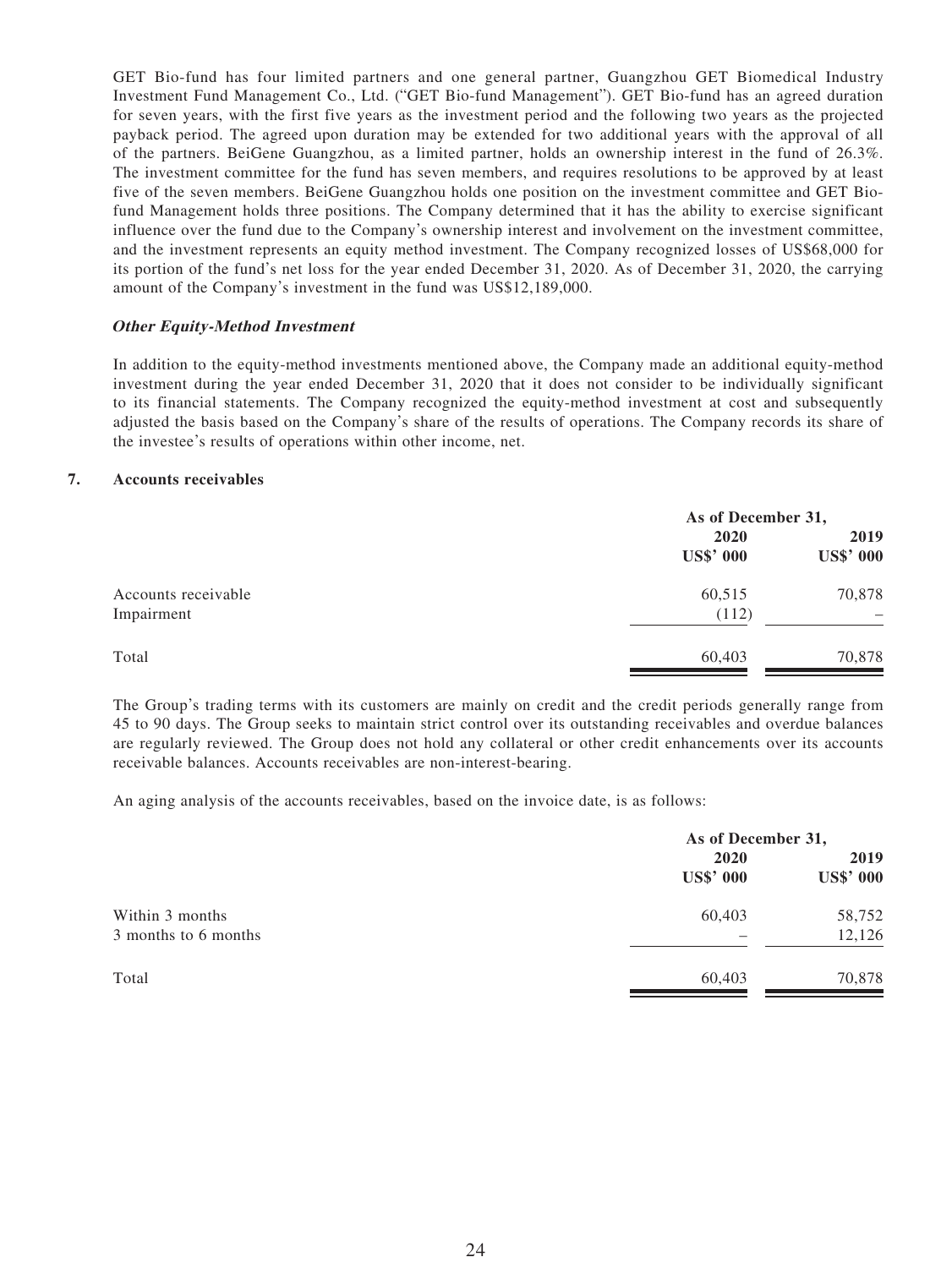The roll-forward of the allowance for credit losses related to trade accounts receivable for the year ended December 31, 2020 consists of the following activity:

|                                                                                                | <b>Allowance</b><br>for Credit<br><b>Losses</b><br><b>US\$'000</b> |
|------------------------------------------------------------------------------------------------|--------------------------------------------------------------------|
| Balance as of December 31, 2019<br>Current period provision for expected credit losses         | 109                                                                |
| Amounts written-off, net of recoveries of amounts previously reserved<br>Exchange rate changes | 3                                                                  |
| Balance as of December 31, 2020                                                                | 112                                                                |

# **8. Inventories**

The Company's inventory balance consisted of the following:

|                   | As of December 31,       |                          |
|-------------------|--------------------------|--------------------------|
|                   | 2020<br><b>US\$' 000</b> | 2019<br><b>US\$' 000</b> |
| Raw materials     | 19,330                   |                          |
| Work in process   | 1,378                    |                          |
| Finished goods    | 68,585                   | 28,553                   |
| Total inventories | 89,293                   | 28,553                   |

# **9. Manufacturing Facility in Guangzhou, China**

#### **Manufacturing legal entity structure**

BeiGene Shanghai, originally established as a wholly-owned subsidiary of BeiGene HK, and currently a whollyowned subsidiary of BeiGene Biologics, as described below, provides clinical development services for BeiGene affiliates and is the clinical trial authorization ("CTA") holder and marketing authorization application ("MAA") holder for tislelizumab in China.

In March 2017, BeiGene HK, a wholly owned subsidiary of the Company, and Guangzhou GET Technology Development Co., Ltd. (now Guangzhou High-tech Zone Technology Holding Group Co., Ltd.) ("GET"), entered into a definitive agreement to establish a commercial scale biologics manufacturing facility in Guangzhou, Guangdong Province, PRC. BeiGene HK and GET entered into an Equity Joint Venture Contract (the "JV Agreement").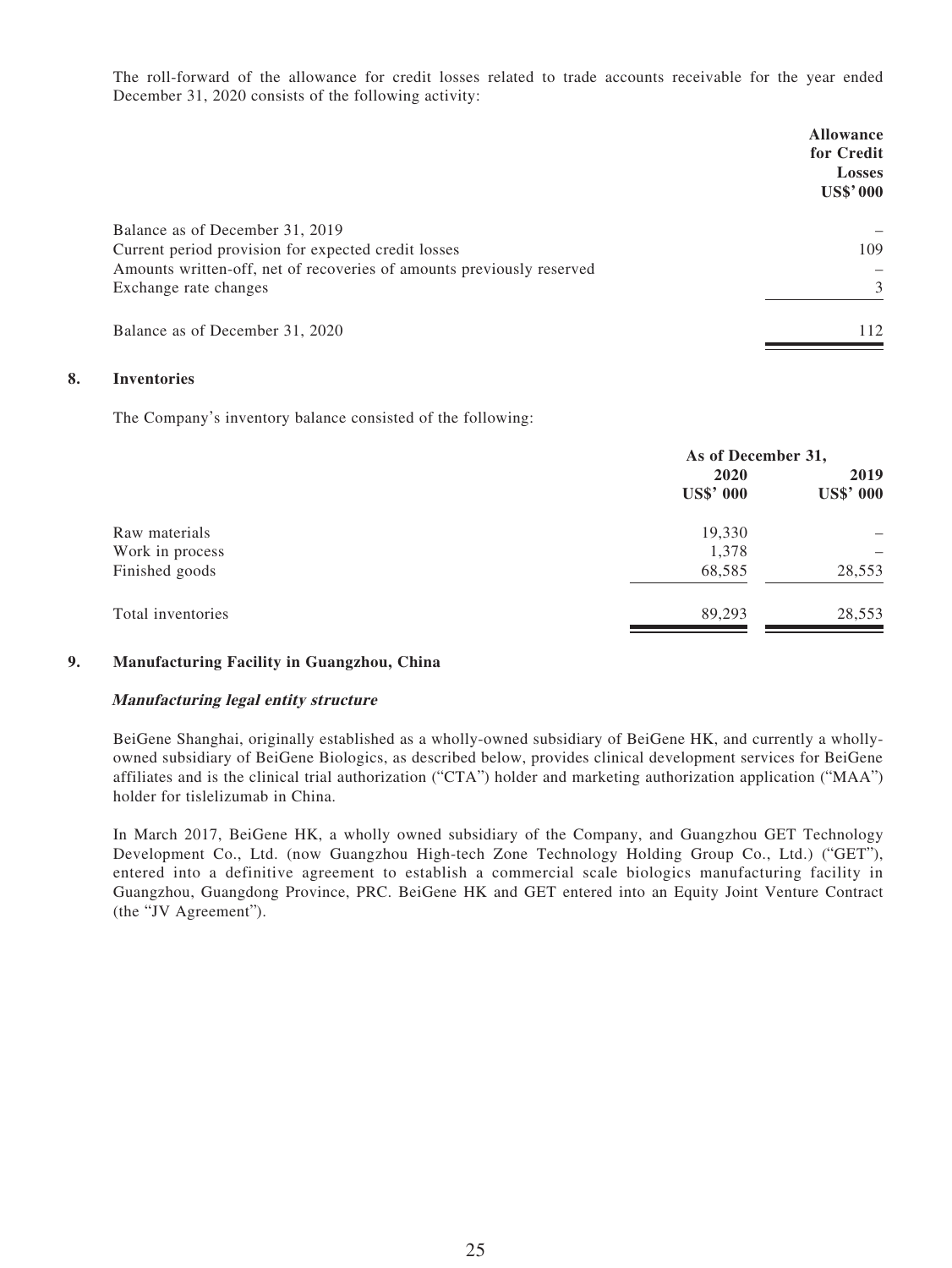Under the terms of the JV Agreement, BeiGene HK made an initial cash capital contribution of RMB200,000,000 and a subsequent contribution of one or more biologics assets in exchange for a 95% equity interest in BeiGene Biologics. GET made a cash capital contribution of RMB100,000,000 to BeiGene Biologics, representing a 5% equity interest in BeiGene Biologics. In addition, on March 7, 2017, BeiGene Biologics entered into a contract with GET, under which GET agreed to provide a RMB900,000,000 loan (the "Shareholder Loan") to BeiGene Biologics (see Note 16). In September 2019, BeiGene Biologics completed the first phase of construction of a biologics manufacturing facility in Guangzhou, through a wholly owned subsidiary, the BeiGene Guangzhou Biologics Manufacturing Co., Ltd. ("BeiGene Guangzhou Factory"), to manufacture biologics for the Company and its subsidiaries.

BeiGene HK and BeiGene Biologics subsequently entered into an Equity Transfer Agreement to transfer 100% of the equity interest of BeiGene Shanghai to BeiGene Biologics, as required by the JV agreement, such that the CTA holder and MAA holder for tislelizumab in China was controlled by BeiGene Biologics. Upon the transfer of equity in BeiGene Shanghai, BeiGene HK's equity interest in BeiGene Shanghai became 95%.

In September 2020, BeiGene HK entered into a share purchase agreement ("JV Share Purchase Agreement") with GET to acquire GET's 5% equity interest in BeiGene Biologics for a total purchase price of US\$28,723,000 (RMB195,262,000). The transaction was finalized in November 2020 upon completion of the business registration filing. The share purchase was recorded as an equity transaction. The carrying amount of the noncontrolling interest balance of US\$9,116,000 was adjusted to nil to reflect the increase in BeiGene HK's ownership interest to 100%, and the difference in the fair value of the consideration paid and the carrying amount of the noncontrolling interest of US\$19,599,000 was recorded to additional paid in capital. In connection with the JV Share Purchase Agreement, BeiGene Biologics repaid the outstanding principal of the Shareholder Loan of US\$132,061,000 (RMB900,000,000) and accrued interest of US\$36,558,000 (RMB249,140,000) (see Note 16).

In connection with the JV share purchase, the Company entered into a loan agreement with China Minsheng Bank for a total loan facility of up to US\$200,000,000 ("Senior Loan"), of which US\$120,000,000 was used to fund the JV share repurchase and repayment of the shareholder loan and US\$80,000,000 could be used for general working capital purposes. The Company may extend the original maturity date for up to two additional twelve month periods. In October 2020, the Company drew down US\$80,000,000 of the working capital facility and US\$118,320,000 of the acquisition facility to be used for the JV share repurchase. In addition, the Company entered into a loan agreement with Zhuhai Hillhouse Zhaohui Equity Investment Partnership ("Zhuhai Hillhouse") for a total loan facility of US\$73,640,000 (RMB500,000,000) ("Related Party Loan"), of which US\$14,728,000 (RMB100,000,000) could be used for general corporate purposes and US\$58,912,000 (RMB400,000,000) can only be applied towards the repayment of the Senior Loan facility, including principal, interest and fees. The Company has drawn down US\$14,728,000 (RMB100,000,000) of the Related Party Loan as of December 31, 2020. See Note 16 for further discussion of the loans.

#### **Commercial distribution legal entity structure**

BeiGene (Guangzhou) Co., Ltd. ("BGC"), a wholly-owned subsidiary of BeiGene HK, was organized in July 2017. In September 2018, BGC acquired 100% of the equity interests of Baiji Shenzhou (Guangzhou) Pharmaceuticals Co., Ltd. (formerly known as Huajian Pharmaceuticals Co., Ltd.), which subsequently changed its name to BeiGene Pharmaceuticals (Guangzhou) Co., Ltd. ("BPG"). BPG owns drug distribution licenses necessary to distribute pharmaceutical products in China. The Company acquired these drug distribution licenses through the acquisition of BPG, as it is difficult to obtain a newly issued domestic drug distribution license in China. The transaction was accounted for as an asset acquisition (see Note 4).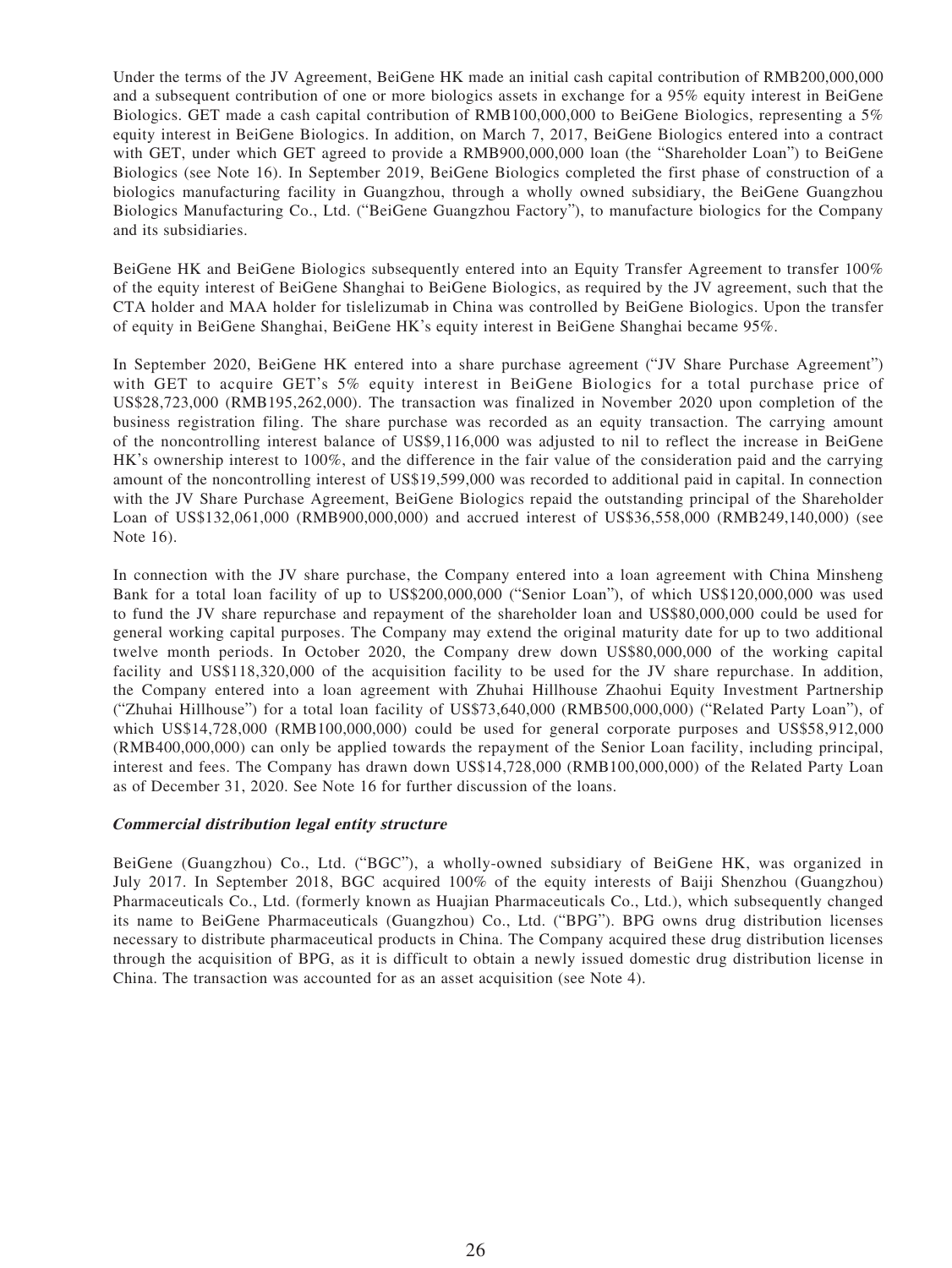# **Commercial supply agreement and facility expansion**

In January 2018, the Company entered into a commercial supply agreement with Boehringer Ingelheim Biopharmaceuticals (China) Ltd. ("Boehringer Ingelheim") for tislelizumab, which is being manufactured at Boehringer Ingelheim's facility in Shanghai, China as part of a Marketing Authorization Holder ("MAH") trial project pioneered by the Company and Boehringer Ingelheim. Under the terms of the commercial supply agreement, Boehringer Ingelheim has agreed to manufacture tislelizumab in China under an exclusive multi-year arrangement, with contract extension possible. In addition, the Company obtained certain preferred rights for future capacity expansion by Boehringer Ingelheim in China.

In October 2018, the Company entered into a binding letter of intent ("LOI") with Boehringer Ingelheim to increase the amount of tislelizumab supplied under the agreement through the expansion of Boehringer Ingelheim's facility to add a second bioreactor production line. Under the terms of the binding LOI, the Company provided initial funding for the facility expansion and made an additional payment for contingency costs in 2020. These payments will be credited against future purchases of tislelizumab over the term of the supply agreement.

The payment was recorded as a non-current asset since it is considered a long-term prepayment for future product costs that will provide future benefit to the Company through credits on purchases of tislelizumab from Boehringer Ingelheim over the term of the supply agreement.

### **10. Leases**

The Company has operating leases for office and manufacturing facilities in the United States, Switzerland, and China. The leases have remaining lease terms of up to five years, some of which include options to extend the leases that have not been included in the calculation of the Company's lease liabilities and ROU assets. The Company has land use rights, which represent land acquired for the biologics manufacturing facility in Guangzhou, and the land acquired for the Company's research, development and office facility in Changping, Beijing. A second Guangzhou land use right was acquired in May 2019 for potential expansion of the Company's research and development activities. The Company acquired a land use right in Suzhou in April 2020 to expand its research, development and manufacturing facility. The land use rights represent lease prepayments and are expensed over the remaining term of the rights, which is 50 years for the initial Guangzhou land use right, 50 years for the second Guangzhou land use right, 36 years for the Changping land use right, and 30 years for the Suzhou land use right. The Company also has certain leases with terms of 12 months or less for certain equipment, office and lab space, which are not recorded on the balance sheet.

The components of lease expense were as follows:

|                       | Year Ended December 31,  |                          |
|-----------------------|--------------------------|--------------------------|
|                       | 2020<br><b>US\$' 000</b> | 2019<br><b>US\$' 000</b> |
| Operating lease cost  | 18,271                   | 13,980                   |
| Variable lease cost   | 2,465                    | 1,784                    |
| Short-term lease cost | 1,018                    | 1,001                    |
| Total lease cost      | 21,754                   | 16,765                   |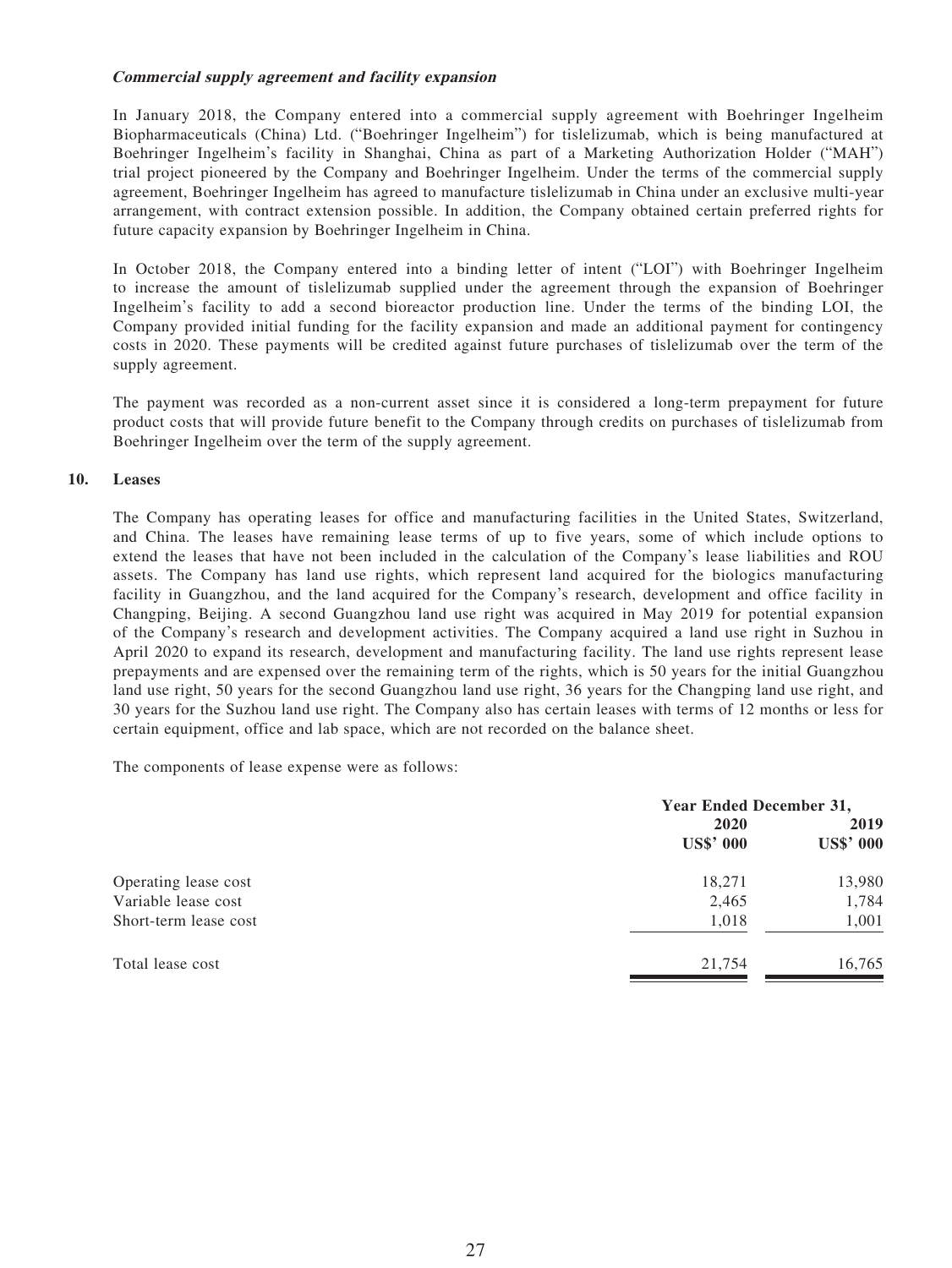Supplemental balance sheet information related to leases was as follows:

|                                                  | As of December 31, |                  |
|--------------------------------------------------|--------------------|------------------|
|                                                  | 2020               | 2019             |
|                                                  | <b>US\$' 000</b>   | <b>US\$' 000</b> |
| Operating lease right-of-use assets              | 41,850             | 35,555           |
| Land use rights, net                             | 48,731             | 46,965           |
| Total operating lease right-of-use assets        | 90,581             | 82,520           |
| Current portion of operating lease liabilities   | 13,895             | 10,814           |
| Operating lease liabilities, non-current portion | 29,417             | 25,833           |
| Total lease liabilities                          | 43.312             | 36,647           |

Maturities of operating lease liabilities are as follows:

|                                    | <b>US\$' 000</b> |
|------------------------------------|------------------|
| Year ending December 31, 2021      | 16,108           |
| Year ending December 31, 2022      | 13,626           |
| Year ending December 31, 2023      | 9,894            |
| Year ending December 31, 2024      | 7,234            |
| Year ending December 31, 2025      | 668              |
| Thereafter                         | 255              |
| Total lease payments               | 47,785           |
| Less imputed interest              | (4, 473)         |
| Present value of lease liabilities | 43,312           |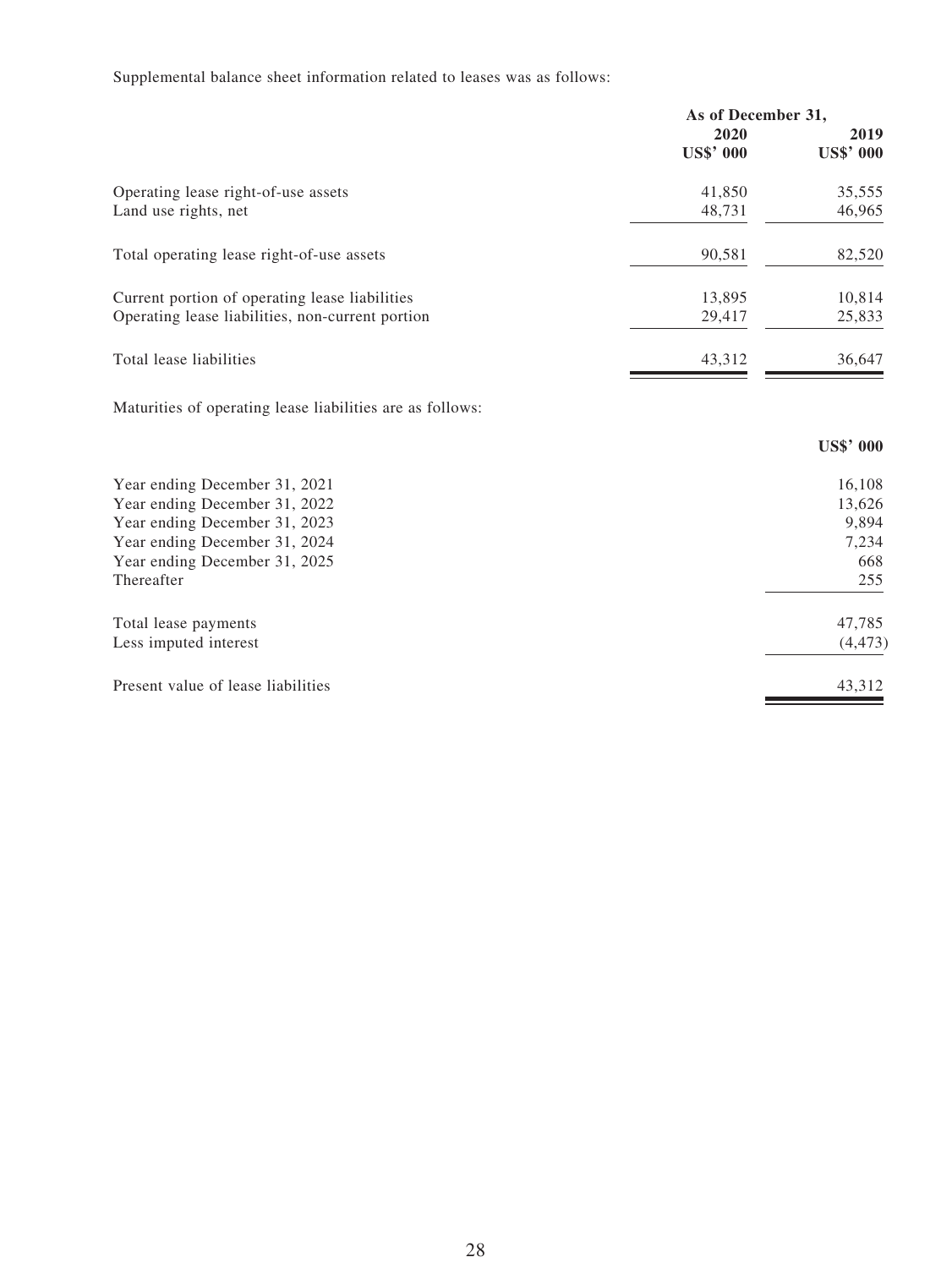Other supplemental information related to leases is summarized below:

|                                                                     | Year ended December 31, |                  |
|---------------------------------------------------------------------|-------------------------|------------------|
|                                                                     | 2020                    | 2019             |
|                                                                     | <b>US\$' 000</b>        | <b>US\$'</b> 000 |
| Operating cash flows used in operating leases                       | 17,571                  | 12,405           |
| ROU assets obtained in exchange for new operating lease liabilities | 17,634                  | 20,108           |
|                                                                     | As of December 31,      |                  |
|                                                                     | 2020                    | 2019             |
| Weighted-average remaining lease term (years)                       | 3                       | 3                |
| Weighted-average discount rate                                      | 6.26%                   | $7.07\%$         |

# **11. Property, Plant and Equipment**

Property, plant and equipment are recorded at cost less accumulated depreciation and consisted of the following:

|                                            | As of December 31, |                  |
|--------------------------------------------|--------------------|------------------|
|                                            | 2020               | 2019             |
|                                            | <b>US\$' 000</b>   | <b>US\$' 000</b> |
| Laboratory equipment                       | 78,640             | 47,154           |
| Leasehold improvements                     | 37.643             | 24,008           |
| Building                                   | 111,527            | 109,514          |
| Manufacturing equipment                    | 96.669             | 62,775           |
| Software, electronics and office equipment | 20,782             | 14,705           |
| Property and equipment, at cost            | 345,261            | 258,156          |
| Less: Accumulated depreciation             | (73, 354)          | (36,709)         |
| Construction in progress                   | 85,779             | 20,955           |
| Property, plant and equipment, net         | 357.686            | 242,402          |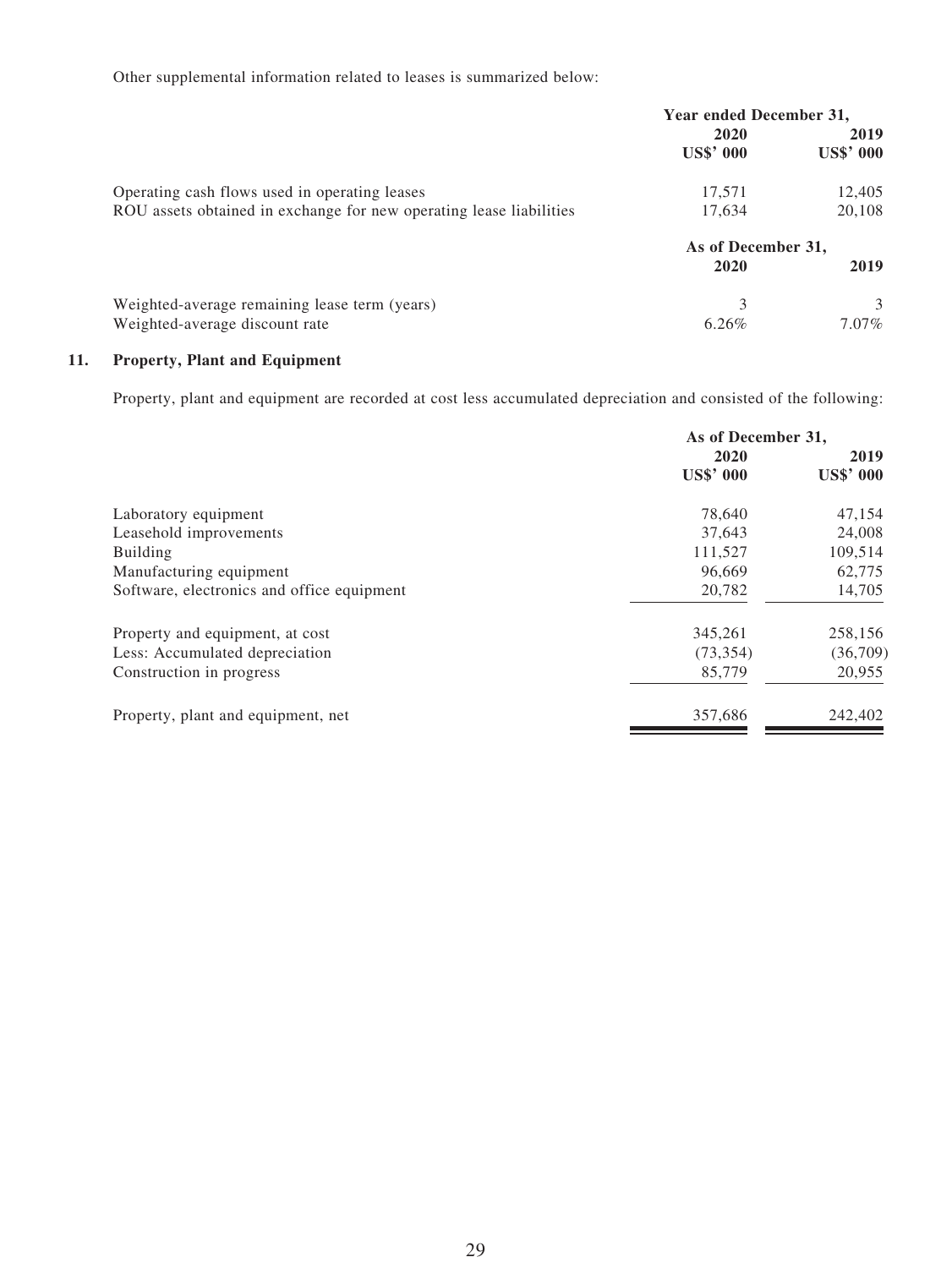Construction in progress ("CIP") as of December 31, 2020 and 2019 primarily related to the buildout of additional capacity at the Guangzhou manufacturing facility. CIP by fixed asset class are summarized as follows:

| As of December 31, |                  |                         |
|--------------------|------------------|-------------------------|
| 2019               | 2020             |                         |
| <b>US\$' 000</b>   | <b>US\$' 000</b> |                         |
| 6,014              | 48,824           | Building                |
| 8,046              | 29,858           | Manufacturing equipment |
| 4,496              | 4,507            | Laboratory equipment    |
| 2,399              | 2,590            | Other                   |
| 20,955             | 85,779           | Total                   |
|                    |                  |                         |

Depreciation expense for the years ended December 31, 2020 and 2019 were US\$30,943,000 and US\$17,291,000, respectively.

#### **12. Intangible Assets**

Intangible assets as of December 31, 2020 and December 31, 2019 are summarized as follows:

| As of December 31, 2020                |                                                 | As of December 31, 2019                       |                                        |                                                 |                                               |
|----------------------------------------|-------------------------------------------------|-----------------------------------------------|----------------------------------------|-------------------------------------------------|-----------------------------------------------|
| Gross                                  |                                                 |                                               | Gross                                  |                                                 |                                               |
| carrying<br>amount<br><b>US\$' 000</b> | Accumulated<br>amortization<br><b>US\$' 000</b> | Intangible<br>assets, net<br><b>US\$' 000</b> | carrying<br>amount<br><b>US\$' 000</b> | Accumulated<br>amortization<br><b>US\$' 000</b> | Intangible<br>assets, net<br><b>US\$' 000</b> |
|                                        |                                                 |                                               |                                        |                                                 |                                               |
| 7.500                                  | (2,500)                                         | 5,000                                         | 7,500                                  | (1,750)                                         | 5,750                                         |
| 816                                    | (816)                                           |                                               | 816                                    | (720)                                           | 96                                            |
|                                        |                                                 |                                               |                                        |                                                 |                                               |
| 8,316                                  | (3,316)                                         | 5,000                                         | 8,316                                  | (2,470)                                         | 5,846                                         |
|                                        |                                                 |                                               |                                        |                                                 |                                               |

Product distribution rights consist of distribution rights for the approved cancer therapies licensed from BMS acquired as part of the BMS collaboration. The Company is amortizing the product distribution rights over a period of 10 years from the date of acquisition. The trading license represents the Guangzhou drug distribution license acquired in September 2018. The Company amortized the drug distribution trading license over the remainder of the initial license term through February 2020. The trading license has been renewed through February 2024.

Amortization expense of intangible assets for the years ended December 31, 2020 and 2019 was US\$846,000 and US\$1,326,000, respectively. As of December 31, 2020, expected amortization expense for the unamortized finite-lived intangible assets is approximately US\$750,000 in 2021, US\$750,000 in 2022, US\$750,000 in 2023, US\$750,000 in 2024, US\$750,000 in 2025, and US\$1,250,000 in 2026 and thereafter.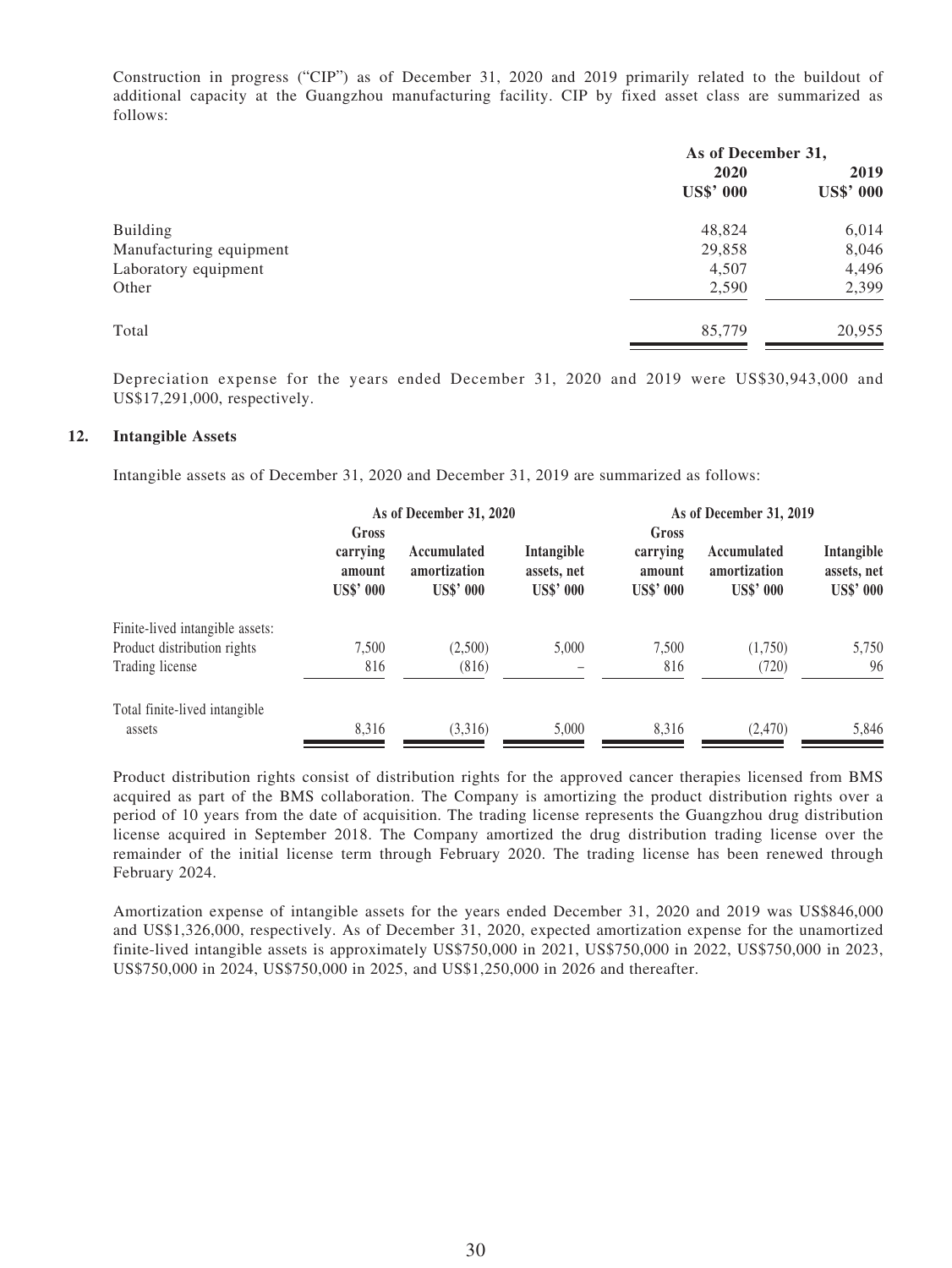# **13. Income Taxes**

The components of income (loss) before income taxes are as follows:

| <b>Year Ended December 31,</b> |                  |
|--------------------------------|------------------|
| 2020                           | 2019             |
| <b>US\$' 000</b>               | <b>US\$' 000</b> |
| (369,066)                      | (231, 997)       |
| 33,608                         | 24,478           |
| (1,282,736)                    | (736,067)        |
| (1,618,194)                    | (943, 586)       |
|                                |                  |

The current and deferred components of the income tax expense (benefit) from continuing operations are as follows:

|                                        | Year Ended December 31,  |                          |
|----------------------------------------|--------------------------|--------------------------|
|                                        | 2020<br><b>US\$' 000</b> | 2019<br><b>US\$' 000</b> |
| <b>Current Tax Expense (Benefit):</b>  |                          |                          |
| <b>PRC</b>                             | 16,121                   | 16,368                   |
| U.S.                                   | (5,678)                  | 65                       |
| Other                                  | 68                       | 12                       |
| Total                                  | 10,511                   | 16,445                   |
| <b>Deferred Tax Expense (Benefit):</b> |                          |                          |
| <b>PRC</b>                             | (1,152)                  | (4,738)                  |
| U.S.                                   | (27,030)                 | (4,715)                  |
| Other                                  |                          |                          |
| Total                                  | (28, 182)                | (9, 453)                 |
| Income Tax (Benefit) Expense           | (17,671)                 | 6,992                    |
|                                        |                          |                          |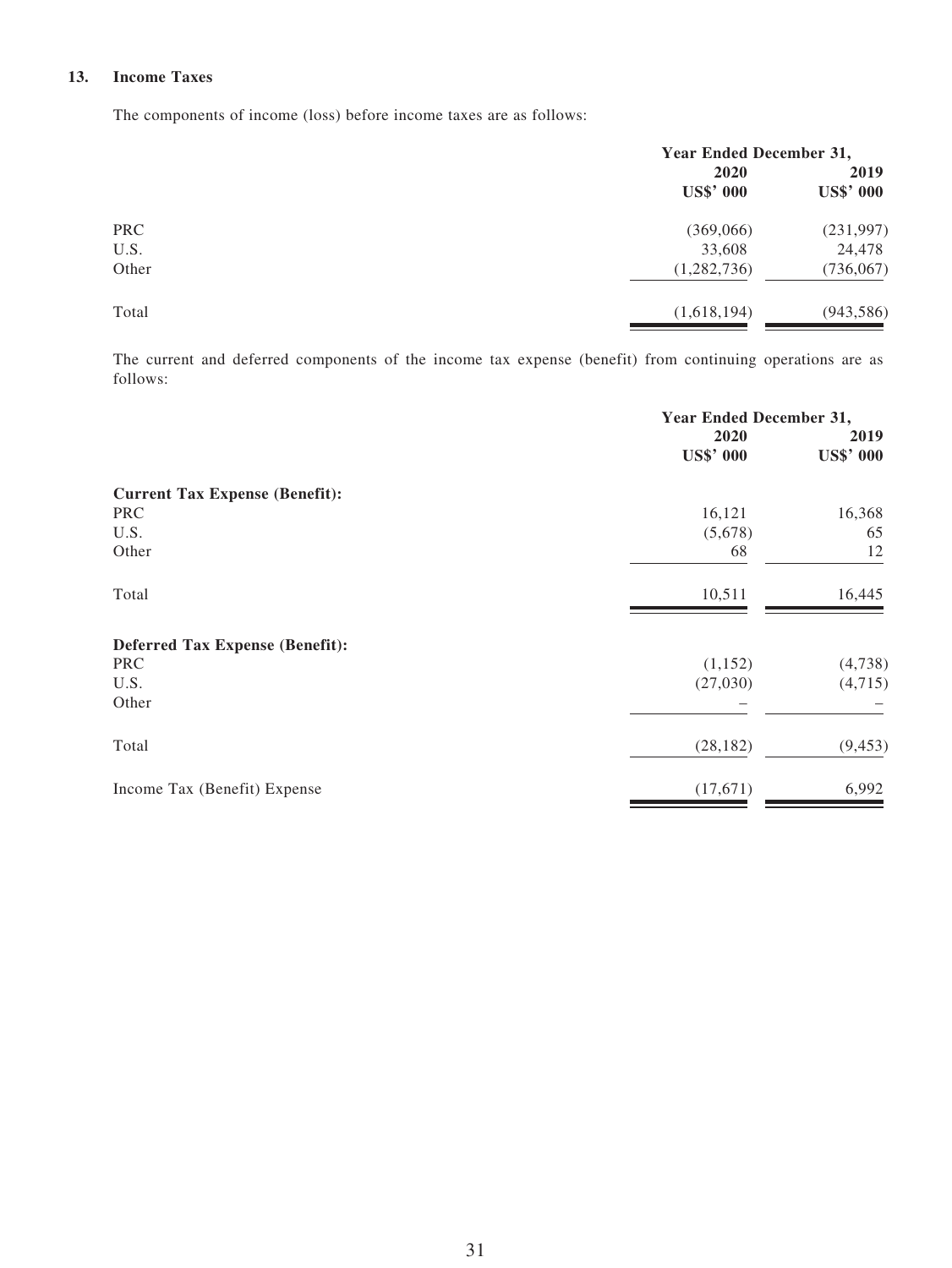The reconciliation of the statutory tax rate to our effective income tax rate is as follow:

|                                                | Year Ended December 31, |                  |
|------------------------------------------------|-------------------------|------------------|
|                                                | 2020                    | 2019             |
|                                                | <b>US\$' 000</b>        | <b>US\$' 000</b> |
| Loss before tax                                | (1,618,194)             | (943, 586)       |
| China statutory tax rate                       | 25%                     | $25\%$           |
| Expected taxation at China statutory tax rate  | (404, 549)              | (235, 897)       |
| Foreign and preferential tax rate differential | 218,473                 | 191,820          |
| Non-deductible expenses                        | 8,436                   | (273)            |
| Stock compensation expenses                    | (22,032)                | (5,698)          |
| Effect of tax rate change                      | (3,827)                 | (63, 395)        |
| Change in valuation allowance                  | 209,085                 | 146,118          |
| Research tax credits and incentives            | (23, 257)               | (25, 683)        |
| Taxation for the year                          | (17,671)                | 6,992            |
| Effective tax rate                             | 1.1%                    | (0.7)%           |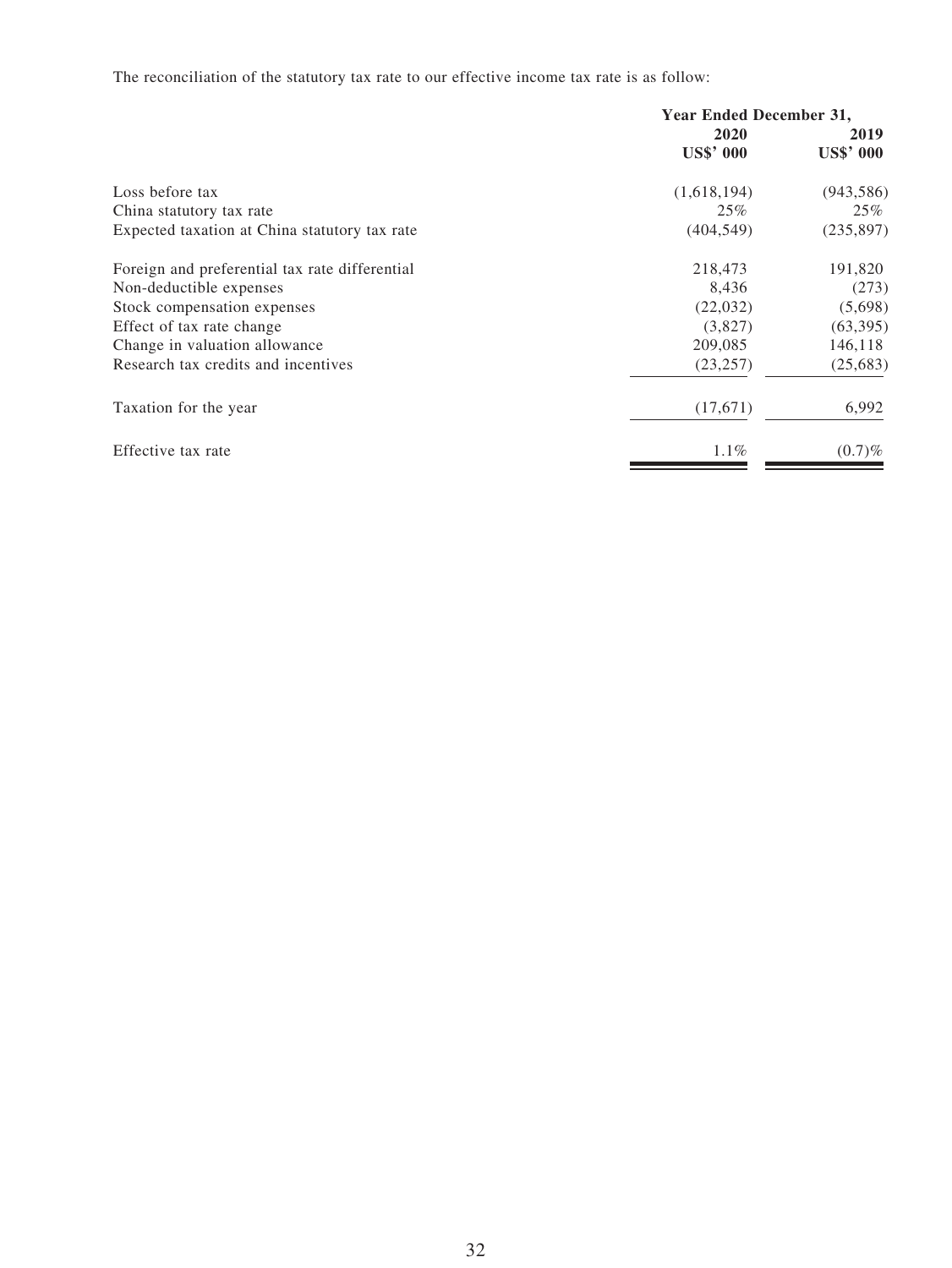#### Significant components of deferred tax assets (liabilities) are as follows:

|                                    | Year Ended December 31, |                  |
|------------------------------------|-------------------------|------------------|
|                                    | 2020                    | 2019             |
|                                    | <b>US\$' 000</b>        | <b>US\$' 000</b> |
| Deferred Tax Assets:               |                         |                  |
| Accruals and reserves              | 33,512                  | 27,304           |
| Net operating losses carryforward  | 358,425                 | 155,499          |
| Stock-based compensation           | 13,981                  | 12,651           |
| Research tax credits               | 58,835                  | 33,979           |
| Depreciable and amortizable assets | 724,779                 | 575,128          |
| Lease liability obligation         | 9,066                   | 7,864            |
| Gross deferred tax assets          | 1,198,598               | 812,425          |
| Less valuation allowance           | (1, 134, 585)           | (777, 583)       |
| Total deferred tax assets          | 64,013                  | 34,842           |
| Deferred tax liabilities:          |                         |                  |
| Right of use lease asset           | (8, 843)                | (7,480)          |
| Total deferred tax liabilities     | (8, 843)                | (7,480)          |
| Net deferred tax asset             | 55,170                  | 27,362           |

Valuation allowances have been provided on deferred tax assets where, based on all available evidence, it was considered more likely than not that some portion or all of the recorded deferred tax assets will not be realized in future periods. After consideration of all positive and negative evidence, the Company believes that as of December 31, 2020 it is more likely than not that certain deferred tax assets will not be realized for our subsidiaries in Australia, Switzerland, the United States, and for certain subsidiaries in China. For the years ended December 31, 2020 and 2019, there were increases in the valuation allowance of US\$209,085,000 and US\$146,118,000, respectively. Adjustments could be required in the future if the Company estimates that the amount of deferred tax assets to be realized is more or less than the net amount recorded.

As of December 31, 2020 and 2019, the Company had net operating losses of approximately US\$2,230,857,000 and US\$810,505,000, respectively, of which net operating losses as of December 31, 2020 included US\$20,773,000 from the Company's Australian subsidiary, BeiGene AUS Pty Ltd., that has indefinite carryforward, US\$419,080,000 derived from certain of the Company's subsidiaries in the PRC which expire in years 2023 through 2030, US\$1,628,753,000 derived from BeiGene Switzerland GmbH that expires in years 2025 through 2027, and US\$162,251,000 derived from BeiGene USA, Inc. that has indefinite carryforward. The Company has approximately US\$63,597,000 of U.S. research tax credits which will expire between 2035 and 2040 if not utilized.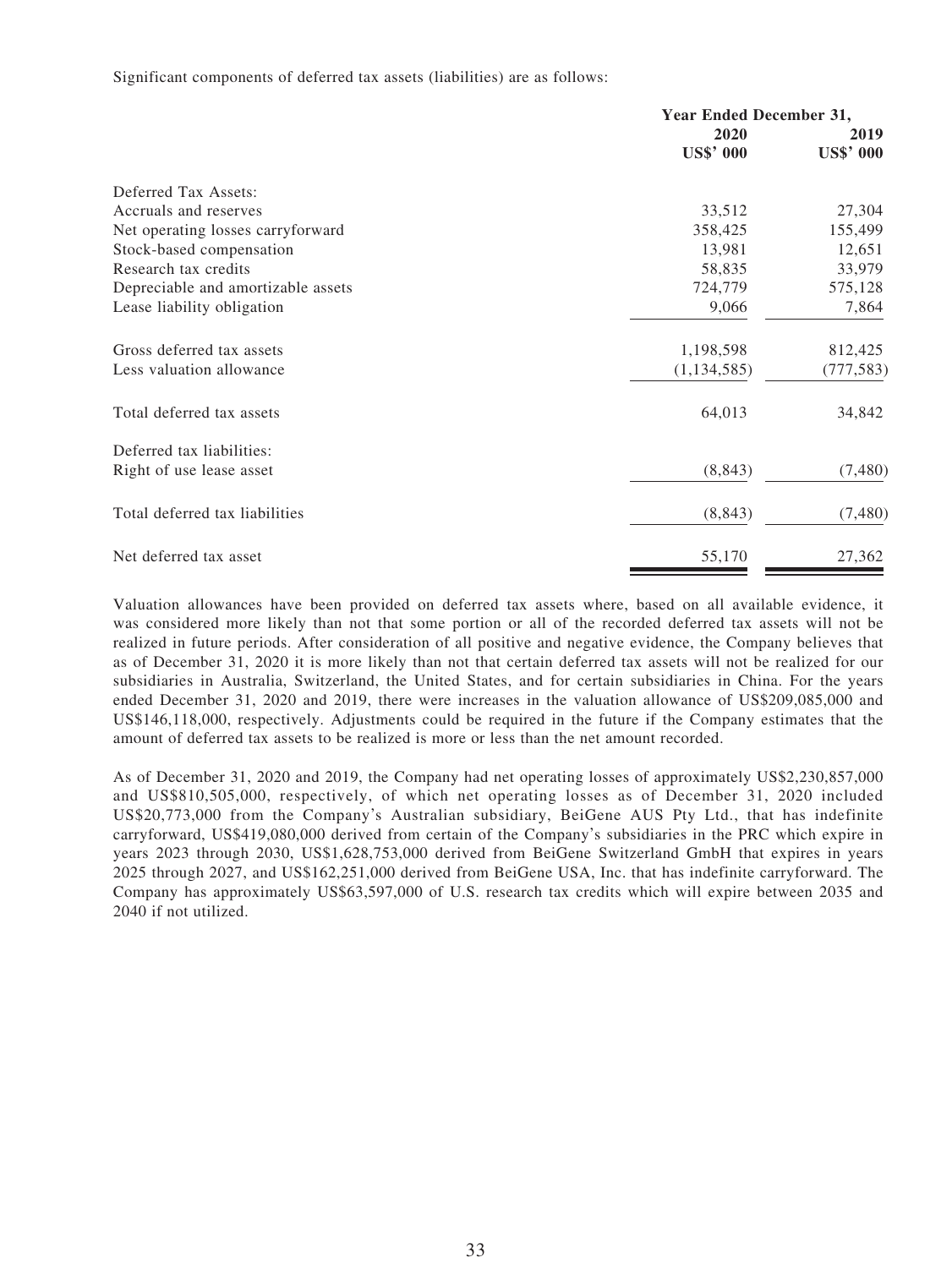The gross unrecognized tax benefits for the years ended December 31, 2020 and 2019 were as follows:

|                                                                  | Year Ended December 31, |                  |
|------------------------------------------------------------------|-------------------------|------------------|
|                                                                  | 2020                    | 2019             |
|                                                                  | <b>US\$' 000</b>        | <b>US\$' 000</b> |
| Beginning balance, as of January 1                               | 4,633                   | 2,295            |
| Additions based on tax positions related to prior tax years      |                         | 46               |
| Reductions based on tax positions related to prior tax years     |                         | (17)             |
| Additions based on tax positions related to the current tax year | 2,497                   | 2,435            |
| Reductions based on lapse of statute of limitations              | (7)                     | (126)            |
| Ending balance, as of December 31                                | 7.123                   | 4,633            |

Current and prior year additions include assessment of U.S. federal and state tax credits and incentives. None of the unrecognized tax benefits as of December 31, 2020 would impact the consolidated income tax rate if ultimately recognized due to valuation allowances. The Company does not anticipate that the amount of existing unrecognized tax benefits will significantly change within the next 12 months.

The Company has elected to record interest and penalties related to income taxes as a component of income tax expense. For the years ended December 31, 2020 and 2019, the Company's accrued interest and penalties, where applicable, related to uncertain tax positions were not material.

The Company conducts business in a number of tax jurisdictions and, as such, is required to file income tax returns in multiple jurisdictions globally. As of December 31, 2020, Australia tax matters are open to examination for the years 2013 through 2020, China tax matters are open to examination for the years 2014 through 2020, and U.S. federal tax matters are open to examination for years 2015 through 2020. Various U.S. states and other non-US tax jurisdictions in which the Company files tax returns remain open to examination for 2010 through 2020.

The Company qualifies for the Technology Advanced Service Enterprises ("TASE") and High and New Technology Enterprise ("HNTE") status for certain subsidiaries in China, which expire at the end of 2021. The income tax benefits attributable to this status for the year ended December 31, 2020 was approximately US\$1,614,000, or less than US\$0.01 per share outstanding.

During the years ended December 31, 2020 and 2019, the Company completed intra-group transfers of certain intangible assets in anticipation of potential commercialization, which resulted in the establishment of deferred tax assets that were fully offset by valuation allowances.

As of December 31, 2020, the Company continues to assert indefinite reinvestment on the excess of the financial reporting bases over tax bases in the Company's investments in foreign subsidiaries. A deferred tax liability has not been established for the approximately US\$7,980,000 of cumulative undistributed foreign earnings. Determination of the unrecognized deferred tax liability is not practicable due to uncertainty regarding the remittance structure and overall complexity of the hypothetical calculation.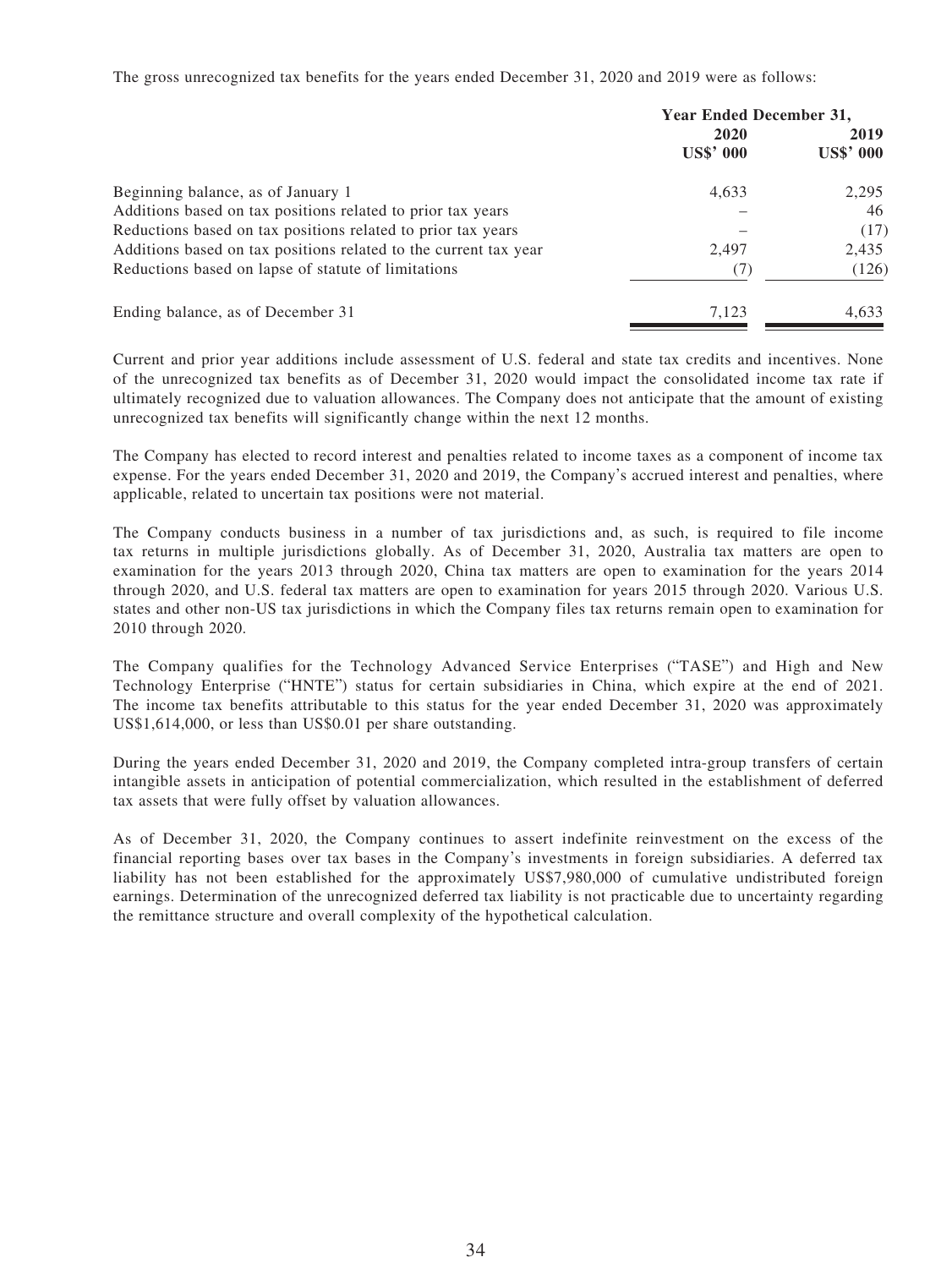## **14. Supplemental Balance Sheet Information**

Prepaid expenses and other current assets consist of the following:

|                                        | As of December 31, |                  |
|----------------------------------------|--------------------|------------------|
|                                        | 2020               | 2019             |
|                                        | <b>US\$' 000</b>   | <b>US\$' 000</b> |
| Prepaid research and development costs | 71,341             | 65,886           |
| Prepaid taxes                          | 30,392             | 9,498            |
| Payroll tax receivable                 | 3,580              | 5,365            |
| Non-trade receivable                   | 4,464              |                  |
| Interest receivable                    | 6,619              | 1,932            |
| Prepaid insurance                      | 1,347              | 711              |
| Prepaid manufacturing cost             | 25,996             | 3,829            |
| Income tax receivable                  | 4,607              |                  |
| Other                                  | 11,666             | 3,017            |
| Total                                  | 160,012            | 90,238           |

Other non-current assets consist of the following:

|                                                                  | As of December 31,       |                          |
|------------------------------------------------------------------|--------------------------|--------------------------|
|                                                                  | 2020<br><b>US\$' 000</b> | 2019<br><b>US\$' 000</b> |
|                                                                  |                          |                          |
| Goodwill                                                         | 109                      | 109                      |
| Prepayment of property and equipment                             | 16,984                   | 10,289                   |
| Payment of facility capacity expansion activities <sup>(1)</sup> | 29,778                   | 24,881                   |
| Prepaid VAT                                                      | 10,913                   | 29,967                   |
| Rental deposits and other                                        | 5,962                    | 3,209                    |
| Long-term investments                                            | 49,344                   |                          |
| Total                                                            | 113,090                  | 68,455                   |

(1) Represents payments for a facility expansion under a commercial supply agreement. The payment will provide future benefit to the Company through credits on future supply purchases as further described in Note 9.

Accrued expenses and other payables consisted of the following:

|                                                      | As of December 31, |                  |
|------------------------------------------------------|--------------------|------------------|
|                                                      | 2020               | 2019             |
|                                                      | <b>US\$' 000</b>   | <b>US\$' 000</b> |
| Compensation related                                 | 106,765            | 54,156           |
| External research and development activities related | 143,302            | 62,794           |
| Commercial activities                                | 66,131             | 25,645           |
| Individual income tax and other taxes                | 14,373             | 9,648            |
| Sales rebates and returns related                    | 11,874             | 3,198            |
| Other                                                | 3,699              | 8,115            |
| Total accrued expenses and other payables            | 346,144            | 163,556          |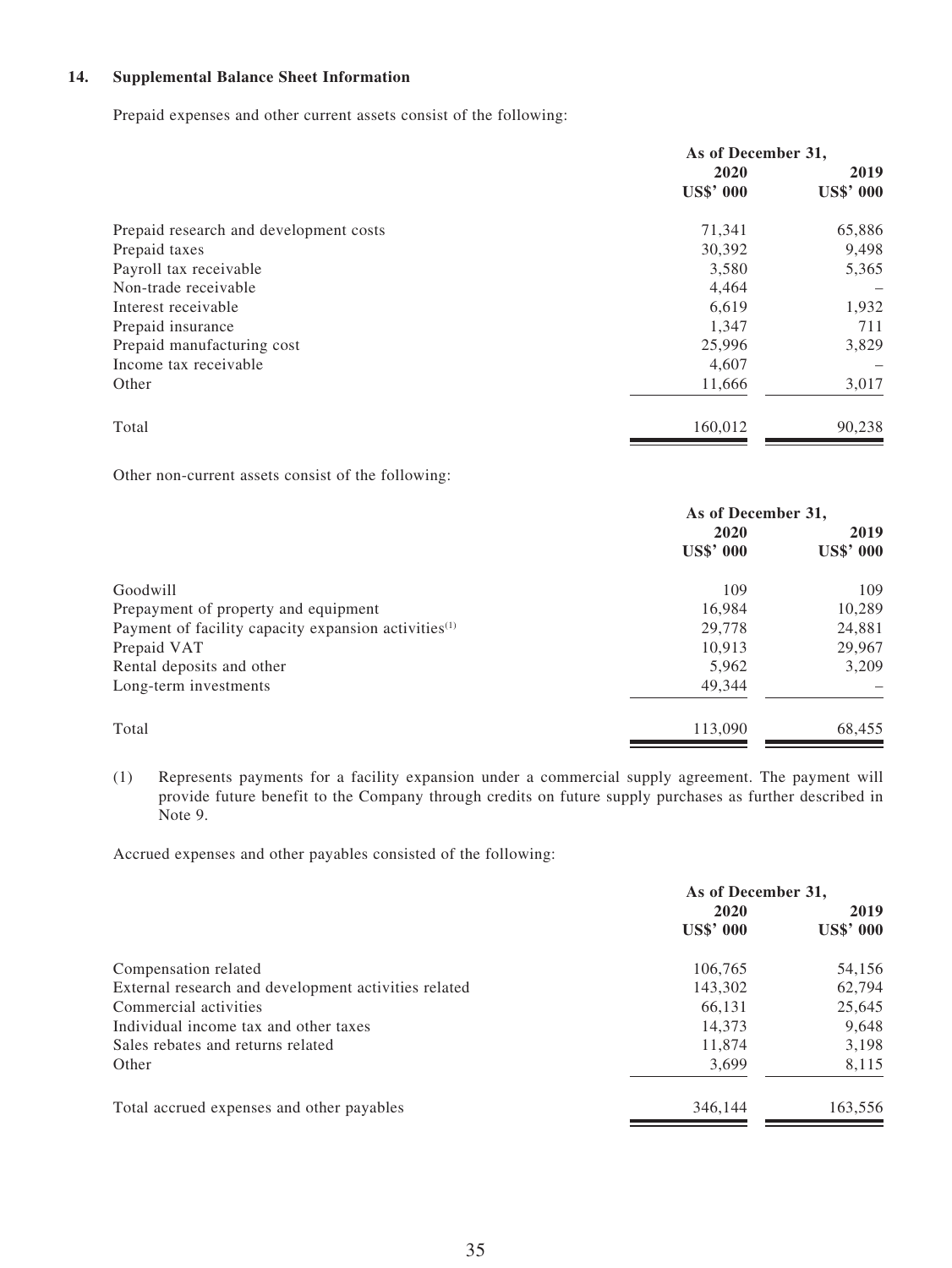Other long-term liabilities consist of the following:

| As of December 31, |                  |
|--------------------|------------------|
| 2020               | 2019             |
| <b>US\$' 000</b>   | <b>US\$' 000</b> |
| 49,139             | 46,391           |
| 8,113              |                  |
| 177                | 171              |
| 57,429             | 46,562           |
|                    |                  |

# **15. Accounts payables**

An aging analysis of the accounts payables as of December 31, 2020 and December 31, 2019, based on the invoice date, is as follows:

|                    | As of December 31,       |                          |
|--------------------|--------------------------|--------------------------|
|                    | 2020<br><b>US\$' 000</b> | 2019<br><b>US\$' 000</b> |
| Within 3 months    | 230,638                  | 118,787                  |
| 3 to 6 months      | 312                      | 1,889                    |
| 6 months to 1 year | 147                      | 1,272                    |
| Over 1 year        | 860                      | 540                      |
| Total              | 231,957                  | 122,488                  |

The accounts payable are non-interest-bearing and repayable within the normal operating cycle or on demand.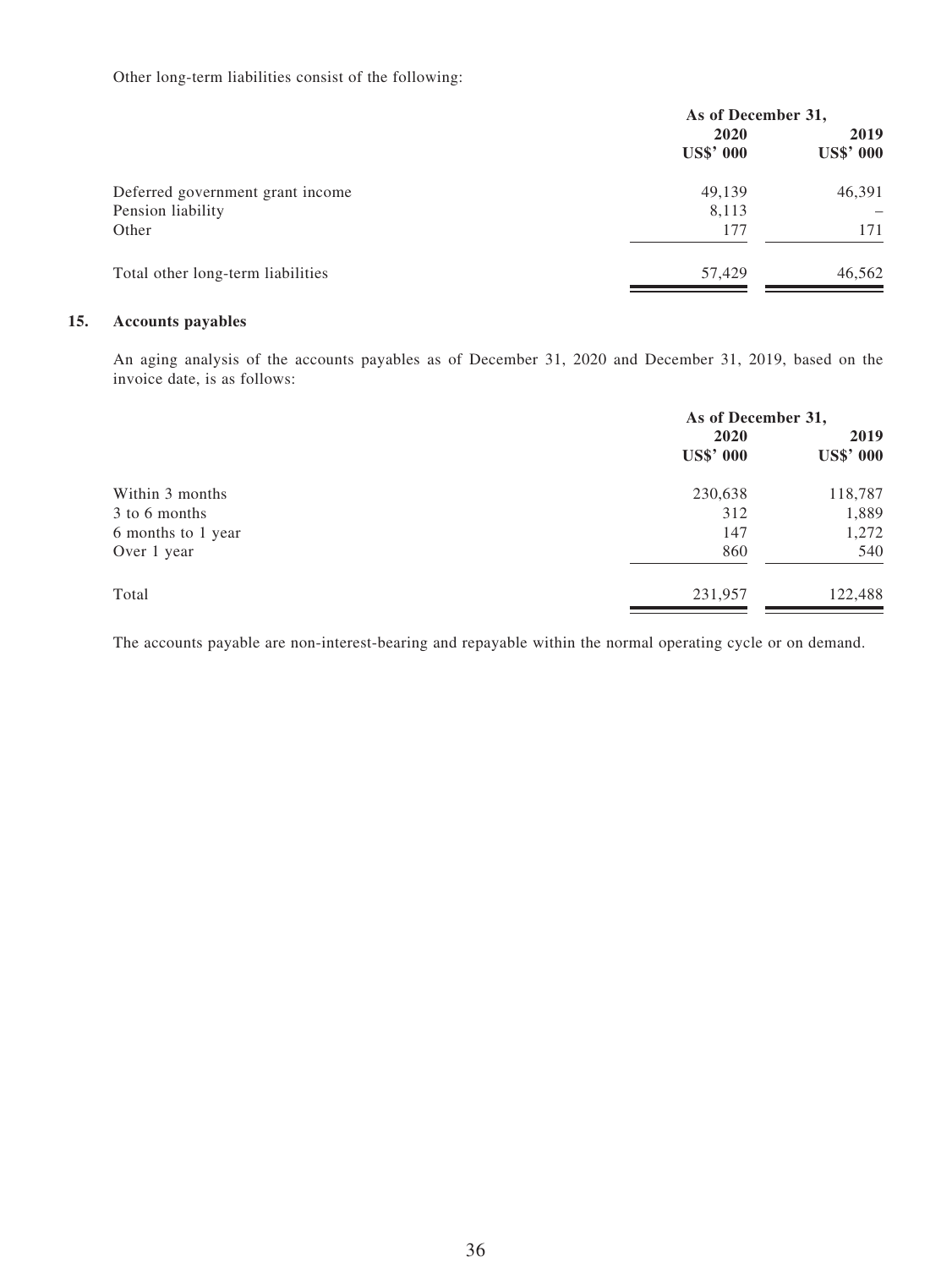### **16. Debt**

The following table summarizes the Company's short-term and long-term debt obligations as of December 31, 2020 and 2019:

| Lender                                                                                              | <b>Agreement Date</b>                                                      | Line of Credit<br>US\$'000/RMB'000            | Term                                 | <b>Maturity Date</b>                                         | <b>Interest Rate</b>      | As of December 31, 2020<br><b>US\$'000</b> | <b>RMB'000</b>                | As of December 31, 2019<br>US\$'000 | <b>RMB'000</b> |
|-----------------------------------------------------------------------------------------------------|----------------------------------------------------------------------------|-----------------------------------------------|--------------------------------------|--------------------------------------------------------------|---------------------------|--------------------------------------------|-------------------------------|-------------------------------------|----------------|
| China Construction Bank<br>China Minsheng Bank<br>(the "Senior Loan")                               | April 4, 2018<br>September 24, 2020                                        | RMB580,000<br>US\$200,000                     | 9-year                               | April 4, 2027<br>(2)                                         | (1)<br>5.8%               | 307<br>198,320                             | 2,000<br>1,294,010            |                                     |                |
| Zhuhai Hillhouse<br>(the "Related Party Loan")<br>Other short-term debt <sup>(4)</sup>              | September 24, 2020                                                         | RMB500,000                                    |                                      | (3)                                                          | 5.8%                      | 15,326<br>121,062                          | 100,000<br>789,918            |                                     |                |
| Total short-term debt                                                                               |                                                                            |                                               |                                      |                                                              |                           | 335,015                                    | 2,185,928                     |                                     |                |
| China Construction Bank<br>Industrial Bank Co. Ltd.<br>China Merchants Bank<br>China Merchants Bank | April 4, 2018<br>September 3, 2019<br>January 22, 2020<br>November 9, 2020 | RMB580,000<br>RMB348,000<br>(6)<br>RMB378,000 | 9-year<br>3-year<br>9-year<br>9-year | April 4, 2027<br>(5)<br>January 20, 2029<br>November 8, 2029 | (1)<br>4.9%<br>(6)<br>(7) | 88,584<br>53,641<br>41,412                 | 578,000<br>350,000<br>270,206 | 83,311                              | 580,000        |
| Total long-term bank loans                                                                          |                                                                            |                                               |                                      |                                                              |                           | 183,637                                    | 1,198,206                     | 83,311                              | 580,000        |
| GET (the "Shareholder Loan")                                                                        | March 7, 2017                                                              | RMB900,000                                    | (8)                                  | September 28, 2020                                           | $8.0\%$                   |                                            |                               | 157,384                             | 900,000        |
| Shareholder loan                                                                                    |                                                                            |                                               |                                      |                                                              |                           |                                            |                               | 157,384                             | 900,000        |

- 1. The outstanding borrowings bear floating interest rates benchmarking RMB loan interest rates of financial institutions in the PRC. The loan interest rate was 4.9% as of December 31, 2020. The loan is secured by BeiGene Guangzhou Factory's land use right and certain BeiGene Guangzhou Factory fixed assets in the first phase of the Guangzhou manufacturing facility's build out.
- 2. US\$120,000,000 of the Senior Loan was designated to fund the JV share purchase and repayment of the shareholder loan and US\$80,000,000 was designated for general working capital purposes. The Senior Loan has an original maturity date of October 8, 2021, which is the first anniversary of the first date of utilization of the loan. The Company may extend the original maturity date for up to two additional twelve month periods. On October 9, 2020, the Company drew down US\$80,000,000 of the working capital facility and US\$118,320,000 of the acquisition facility to fund the JV share repurchase.
- 3. RMB100,000,000 of the Related Party Loan was designated for general corporate purposes and RMB400,000,000 was designated for repayment of the Senior Loan, including principal, interest and fees. The loan matures at the earlier of: (i) November 9, 2021, which is one month after the Senior Loan maturity date, if not extended, or (ii) 10 business days after the Senior Loan is fully repaid. On September 30, 2020, the Company drew down the first tranche of US\$14,728,000 (RMB100,000,000). Zhuhai Hillhouse is a related party of the Company, as it is an affiliate of Hillhouse Capital. Hillhouse Capital is a shareholder of the Company, and a Hillhouse Capital employee is a member of the Company's board of directors.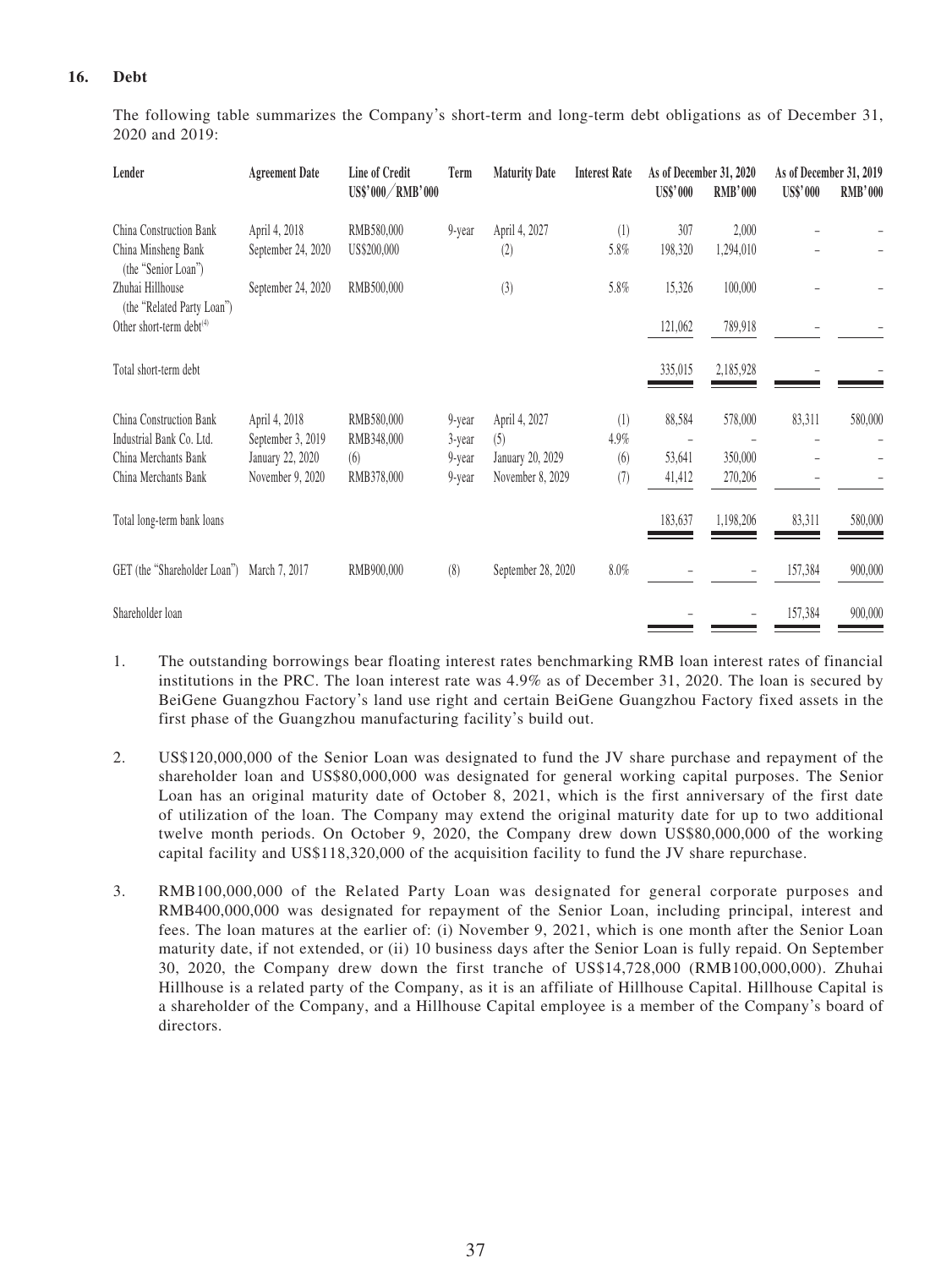- 4. During the year ended December 31, 2020, the Company entered into additional short-term working capital loans with China Industrial Bank and China Merchants Bank to borrow up to RMB1,480,000,000 in aggregate, with maturity dates ranging from April 19, 2021 to December 16, 2021. The Company drew down US\$129,937,000 (RMB869,918,000) during the year ended December 31, 2020. The weighted average interest rate for the short-term working capital loans was approximately 4.4% as of December 31, 2020. One of the short-term working capital loans in the amount of US\$26,510,000 (RMB180,000,000) is secured by the Company's research and development facility in Beijing and the associated land use right owned by its subsidiary, Innerway.
- 5. The loan facility was secured with RMB deposited at Industrial Bank. In December 2019, the Company repaid the outstanding principal of US\$24,419,000 (RMB170,000,000).
- 6. On January 22, 2020, BeiGene Guangzhou Factory entered into a nine-year bank loan with China Merchants Bank to borrow up to RMB1,100,000,000 at a floating interest rate benchmarked against prevailing interest rates of certain PRC financial institutions. The loan is secured by BeiGene Guangzhou Factory's second land use right and fixed assets that will be placed into service upon completion of the second phase of the Guangzhou manufacturing facility's build out. In connection with the Company's short-term loan agreements with China Merchants Bank entered into during the year ended December 31, 2020, the borrowing capacity was reduced from RMB1,100,000,000 to RMB350,000,000. The loan interest rate was 4.4% as of December 31, 2020.
- 7. The outstanding borrowings bear floating interest rates benchmarking RMB loan interest rates of financial institutions in the PRC. The loan interest rate was 4.3% as of December 31, 2020. The loan is secured by fixed assets that will be placed into service upon completion of the third phase of the Guangzhou manufacturing facility's build out.
- 8. The Shareholder Loan had a conversion feature, settled in a variable number of shares of common stock upon conversion (the "debt-to-equity conversion"). On April 14, 2017, BeiGene Biologics drew down the entire Shareholder Loan of RMB900,000,000 from GET. On September 28, 2020, BeiGene HK entered into the JV Share Purchase Agreement with GET to acquire GET's 5% equity interest in BeiGene Biologics (see Note 9). In connection with the JV Share Purchase Agreement, BeiGene Biologics repaid the outstanding principal amount of the Shareholder Loan of US\$132,061,000 (RMB900,000,000) and accrued interest of US\$36,558,000 (RMB249,140,000) on September 28, 2020.

### **Contractual Maturities of Debt Obligations**

The aggregate contractual maturities of all borrowings due subsequent to December 31, 2020 are as follows:

| <b>Maturity dates</b>         | <b>Amounts</b><br><b>US\$'000</b> |
|-------------------------------|-----------------------------------|
| Year ending December 31, 2021 | 335,015                           |
| Year ending December 31, 2022 | 2,759                             |
| Year ending December 31, 2023 | 12,260                            |
| Year ending December 31, 2024 | 28,025                            |
| Year ending December 31, 2025 | 35,081                            |
| Thereafter                    | 105,512                           |
| Total                         | 518,652                           |

### **Interest Expense**

Interest on bank loans and the Related Party Loan is paid quarterly until the respective loans are fully settled. Interest expense recognized for the years ended December 31, 2020 and 2019 amounted to US\$18,309,000 and US\$15,155,000, respectively, among which, US\$338,000 and US\$4,857,000 was capitalized, respectively.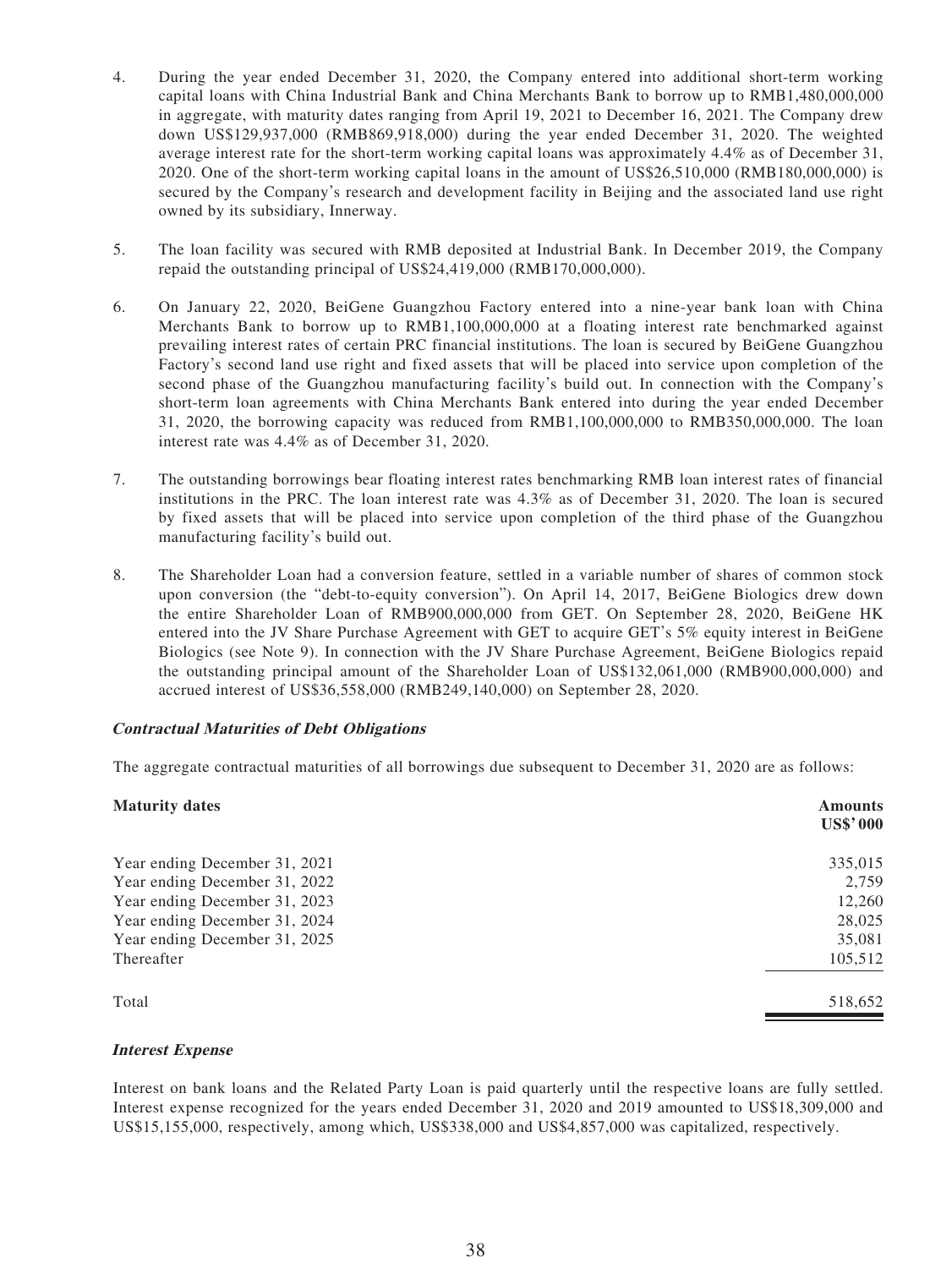### **17. Product Revenue**

The Company's product revenue is derived from the sale of its internally developed products BRUKINSA® in the United States and China and tislelizumab in China, as well as the sale of REVLIMID®, VIDAZA® and ABRAXANE® in China under a license from BMS and XGEVA® in China under a license from Amgen. On March 25, 2020, the Company announced that the NMPA suspended the importation, sales and use of ABRAXANE® in China supplied to BeiGene by Celgene, a BMS company, and the drug was subsequently recalled by BMS and is not currently available for sale in China.

The table below presents the Company's net product sales for the years ended December 31, 2020 and 2019.

|                                 | <b>Year Ended December 31,</b> |                         |  |
|---------------------------------|--------------------------------|-------------------------|--|
|                                 | 2020<br><b>US\$'000</b>        | 2019<br><b>US\$'000</b> |  |
| Product revenue $-$ gross       | 324,672                        | 228,760                 |  |
| Less: Rebates and sales returns | (15,798)                       | (6, 164)                |  |
| Product revenue – net           | 308,874                        | 222,596                 |  |

The following table disaggregates net product revenue by product for the years ended December 31, 2020 and 2019.

|                             | Year Ended December 31, |                         |  |
|-----------------------------|-------------------------|-------------------------|--|
|                             | 2020<br><b>US\$'000</b> | 2019<br><b>US\$'000</b> |  |
|                             |                         |                         |  |
| Tislelizumab                | 163,358                 |                         |  |
| <b>BRUKINSA®</b>            | 41,702                  | 1,039                   |  |
| <b>REVLIMID®</b>            | 47,372                  | 78,044                  |  |
| $VIDAZA^*$                  | 29,975                  | 32,234                  |  |
| <b>ABRAXANE<sup>®</sup></b> | 17,770                  | 111,279                 |  |
| $XGEVA^{\circledast}$       | 8,496                   |                         |  |
| Other                       | 201                     |                         |  |
| Total product revenue – net | 308,874                 | 222,596                 |  |
|                             |                         |                         |  |

The following table presents the roll-forward of accrued sales rebates and returns for the years ended December 31, 2020 and December 31, 2019.

|                                 | <b>Sales Rebates</b><br>and Returns<br><b>US\$'000</b> |
|---------------------------------|--------------------------------------------------------|
| Balance as of December 31, 2018 | 4,749                                                  |
| Accrual                         | 6,164                                                  |
| Payment                         | (7, 715)                                               |
| Balance as of December 31, 2019 | 3,198                                                  |
| Accrual                         | 15,798                                                 |
| Payment                         | (7, 122)                                               |
| Balance as of December 31, 2020 | 11,874                                                 |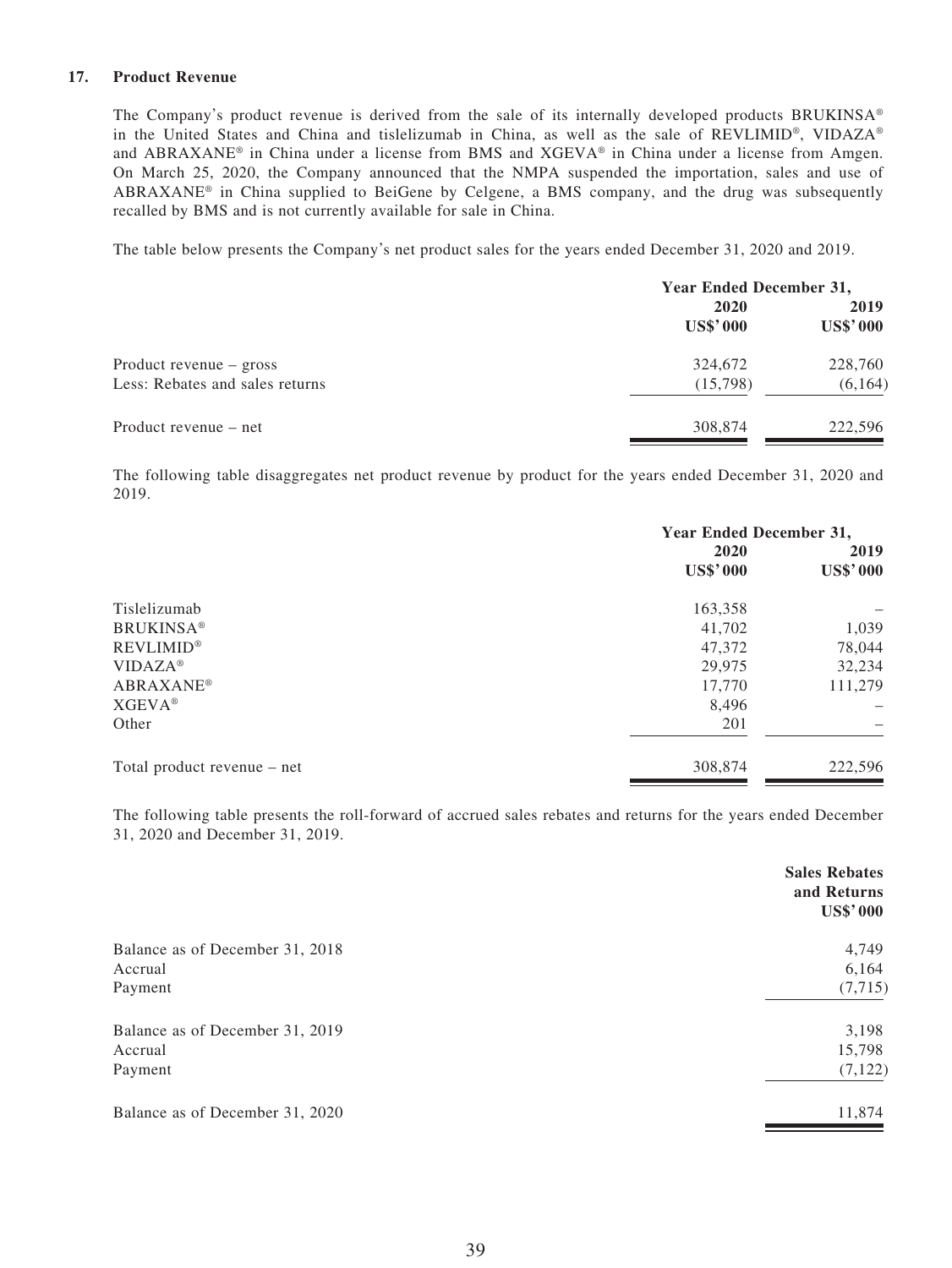### **18. Loss before Income Tax Expense**

The Group's loss before income tax expense is arrived at after charging/(crediting):

|                                                                                        | Year Ended December 31, |                 |
|----------------------------------------------------------------------------------------|-------------------------|-----------------|
|                                                                                        | 2020                    | 2019            |
|                                                                                        | <b>US\$'000</b>         | <b>US\$'000</b> |
| Cost of inventories sold                                                               | 70,657                  | 71,190          |
| Depreciation and amortization expense                                                  | 30,943                  | 17,291          |
| Research and development costs (note)                                                  | 1,294,877               | 927,338         |
| Amortization of operating lease right-of-use assets                                    | 18,271                  | 13,980          |
| Amortization of license rights                                                         | 846                     | 1,326           |
| Employee benefit expense (including directors' and<br>chief executive's remuneration): |                         |                 |
| Wages, salaries and other benefits                                                     | 466,962                 | 286,716         |
| Share-based compensation expenses                                                      | 183,481                 | 134,154         |
| Pension scheme contributions (defined contribution scheme)                             | 13,372                  | 13,753          |
|                                                                                        | 663,815                 | 434,623         |
| Gain on sale of available-for-sale securities                                          | (1,492)                 | (6,044)         |
| Foreign exchange differences, net                                                      | (4,813)                 | 5,448           |
| Bank interest income                                                                   | (20, 352)               | (19, 497)       |
| Loss on disposal of property and equipment                                             | 9                       | 2               |

Note:

During the year ended December 31, 2020 and 2019, research and development costs of approximately US\$346,203,000 and US\$257,497,000 were also included in employee benefit expense.

#### **19. Loss Per Share**

Loss per share was calculated as follows:

|                                                             | <b>Year Ended December 31,</b> |                         |  |
|-------------------------------------------------------------|--------------------------------|-------------------------|--|
|                                                             | 2020<br><b>US\$'000</b>        | 2019<br><b>US\$'000</b> |  |
| Numerator:                                                  |                                |                         |  |
| Net loss attributable to BeiGene, Ltd.                      | (1,596,906)                    | (948, 628)              |  |
| Denominator:                                                |                                |                         |  |
| Weighted average shares outstanding for computing basic and |                                |                         |  |
| diluted loss per share                                      | 1,085,131,783                  | 780,701,283             |  |
| Net loss per share attributable to BeiGene, Ltd.,           |                                |                         |  |
| basic and diluted (in US\$)                                 | (1.47)                         | (1.22)                  |  |

For the years ended December 31, 2020 and 2019, the computation of basic loss per share using the two-class method was not applicable, as the Company was in a net loss position.

The effects of all share options and restricted share units were excluded from the calculation of diluted loss per share as their effect would have been anti-dilutive during the years ended December 31, 2020 and 2019.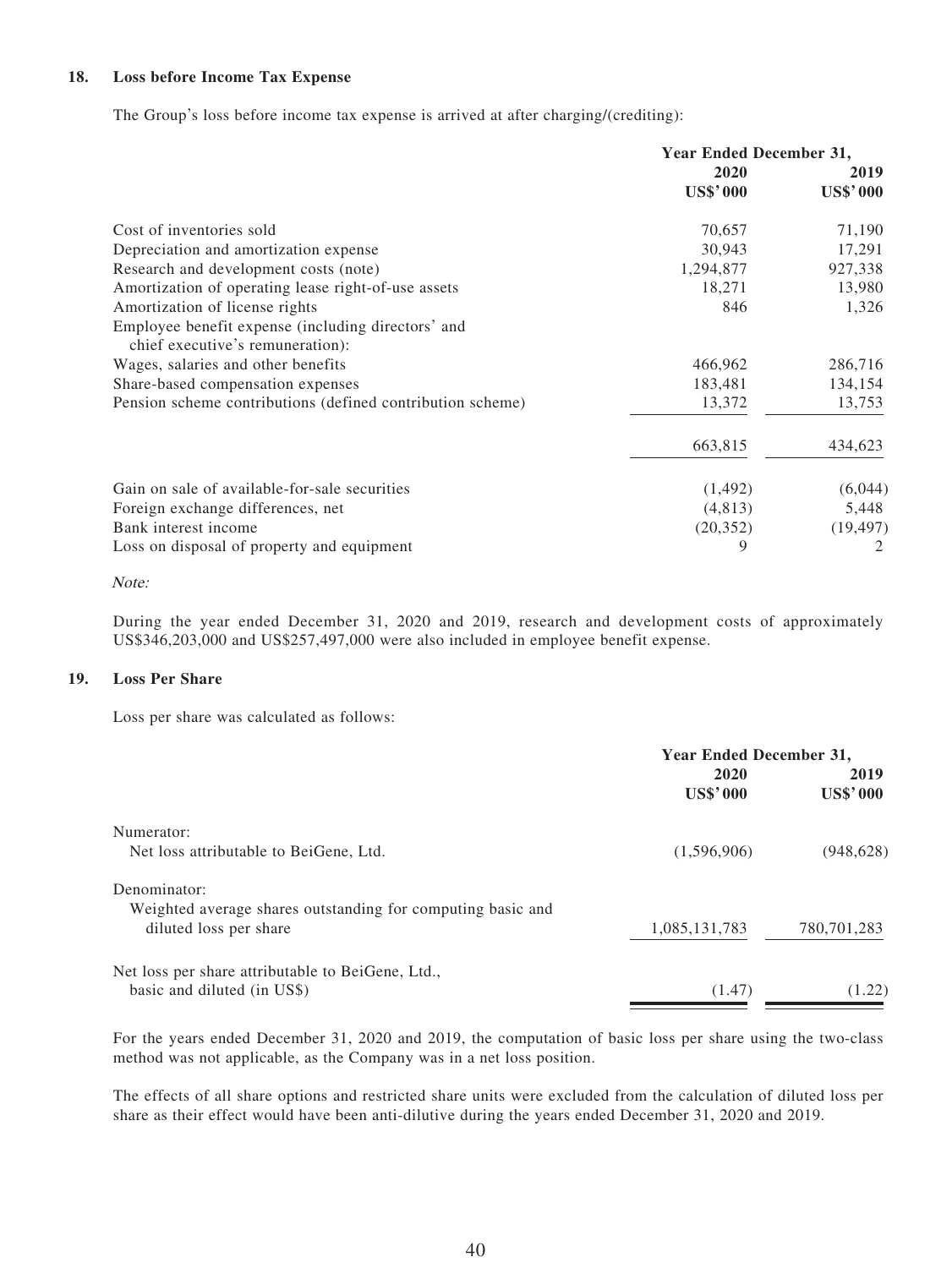#### **20. Share-Based Compensation Expense**

#### **2016 Share Option and Incentive Plan**

In January 2016, in connection with its U.S. IPO, the board of directors and shareholders of the Company approved the 2016 Share Option and Incentive Plan (the "2016 Plan"), which became effective in February 2016. The Company initially reserved 65,029,595 ordinary shares for the issuance of awards under the 2016 Plan, plus any shares available under the 2011 Option Plan (the "2011 Plan"), and not subject to any outstanding options as of the effective date of the 2016 Plan, along with underlying share awards under the 2011 Plan that are cancelled or forfeited without issuance of ordinary shares. As of December 31, 2020, ordinary shares cancelled or forfeited under the 2011 Plan that were carried over to the 2016 Plan totaled 1,832,415. The 2016 Plan provided for an annual increase in the shares available for issuance, to be added on the first day of each fiscal year, beginning on January 1, 2017, equal to the lesser of (i) five percent (5)% of the outstanding shares of the Company's ordinary shares on the last day of the immediately preceding fiscal year or (ii) such number of shares determined by the Company's board of directors or the compensation committee. On January 1, 2018, 29,603,616 ordinary shares were added to the 2016 Plan under this provision. However, in August 2018, in connection with the Hong Kong IPO, the board of directors of the Company approved an amended and restated 2016 Plan to remove this "evergreen" provision and implement other changes required by the Rules Governing the Listing of Securities on The Stock Exchange of Hong Kong Limited (the "HK Listing Rules"). In December 2018, the board of directors approved a second amended and restated 2016 Plan to increase the number of shares authorized for issuance by 38,553,159 ordinary shares, as well as amend the cap on annual compensation to independent directors and make other changes. In June 2020, the shareholders approved an Amendment No. 1 to the 2016 Plan to increase the number of shares authorized for issuance by 57,200,000 ordinary shares and to extend the term of the plan through April 13, 2030. The number of shares available for issuance under the 2016 Plan is subject to adjustment in the event of a share split, share dividend or other change in the Company's capitalization.

As of December 31, 2020, share-based awards to acquire 67,484,221 ordinary shares were available for future grant under the 2016 Plan.

#### **2018 Inducement Equity Plan**

In June 2018, the board of directors of the Company approved the 2018 Inducement Equity Plan (the "2018 Plan") and reserved 12,000,000 ordinary shares to be used exclusively for grants of awards to individuals who were not previously employees of the Company or its subsidiaries, as a material inducement to the individual's entry into employment with the Company or its subsidiaries, within the meaning of Rule  $5635(c)(4)$  of the NASDAQ Listing Rules. The 2018 Plan was approved by the board of directors upon recommendation of the compensation committee, without shareholder approval pursuant to Rule  $5635(c)(4)$  of the NASDAQ Listing Rules. The terms and conditions of the 2018 Plan, and the forms of award agreements to be used thereunder, are substantially similar to the 2016 Plan and the forms of award agreements thereunder. In August 2018, in connection with the listing of the Company's ordinary shares on The Stock Exchange of Hong Kong Limited ("HKEx"), the board of directors of the Company approved an amended and restated 2018 Plan to implement changes required by the HK Listing Rules.

As of December 31, 2020, share-based awards to acquire 9,103,756 ordinary shares were available for future grant under the 2018 Plan.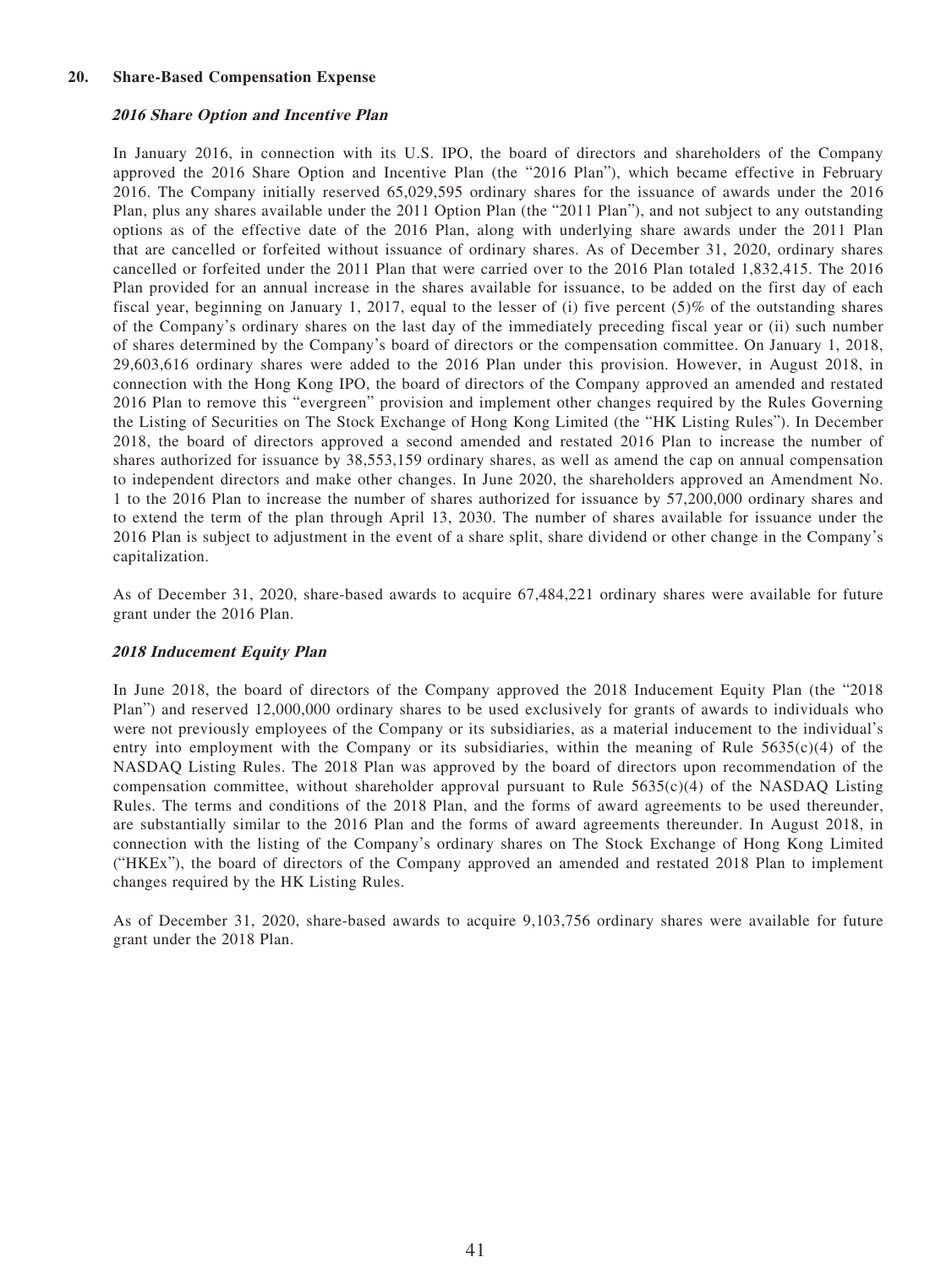### **2018 Employee Share Purchase Plan**

In June 2018, the shareholders of the Company approved the 2018 Employee Share Purchase Plan (the "ESPP"). Initially, 3,500,000 ordinary shares of the Company were reserved for issuance under the ESPP. In August 2018, in connection with the Hong Kong IPO, the board of directors of the Company approved an amended and restated ESPP to remove an "evergreen" share replenishment provision originally included in the plan and implement other changes required by the HK Listing Rules. In December 2018, the board of directors approved a second amended and restated ESPP to increase the number of shares authorized for issuance by 3,855,315 ordinary shares to 7,355,315 ordinary shares. The ESPP allows eligible employees to purchase the Company's ordinary shares (including in the form of ADSs) at the end of each offering period, which will generally be six months, at a 15% discount to the market price of the Company's ADSs at the beginning or the end of each offering period, whichever is lower, using funds deducted from their payroll during the offering period. Eligible employees are able to authorize payroll deductions of up to 10% of their eligible earnings, subject to applicable limitations.

The following tables summarizes the shares issued under the ESPP:

|                      |                       | Market Price <sup>1</sup> |                  | <b>Purchase Price</b> <sup>2</sup> |                  |                                    |  |
|----------------------|-----------------------|---------------------------|------------------|------------------------------------|------------------|------------------------------------|--|
|                      | Number of<br>Ordinary |                           |                  |                                    |                  |                                    |  |
| <b>Issuance Date</b> | <b>Shares Issued</b>  | <b>ADS</b><br>US\$        | Ordinary<br>US\$ | <b>ADS</b><br>US\$                 | Ordinary<br>US\$ | <b>Proceeds</b><br><b>US\$'000</b> |  |
| August 31, 2020      | 485,069               | 164.06                    | 12.62            | 139.45                             | 10.73            | 5,203                              |  |
| February 28, 2020    | 425,425               | 145.54                    | 11.20            | 123.71                             | 9.52             | 4,048                              |  |
| August 30, 2019      | 233,194               | 143.75                    | 11.06            | 122.19                             | 9.40             | 2,192                              |  |
| February 28, 2019    | 154,505               | 137.05                    | 10.54            | 116.49                             | 8.96             | 1,385                              |  |

1 The market price is the lower of the closing price on the NASDAQ Stock Market on the issuance date or the offering date, in accordance with the terms of the ESPP.

2 The purchase price is the price which was discounted from the applicable market price, in accordance with the terms of the ESPP.

As of December 31, 2020, 6,056,056 ordinary shares were available for future issuance under the ESPP.

### **Share options**

Generally, share options have a contractual term of 10 years and vest over a three- to five-year period, with the first tranche vesting one calendar year after the grant date or the service relationship start date and the remainder of the awards vesting on a monthly basis thereafter. Restricted shares and restricted share units generally vest over a four-year period, with the first tranche vesting one calendar year after the grant date or the service relationship start date and the remainder of the awards vesting on a yearly basis thereafter, or sometimes vest upon the achievement of pre-specified performance conditions.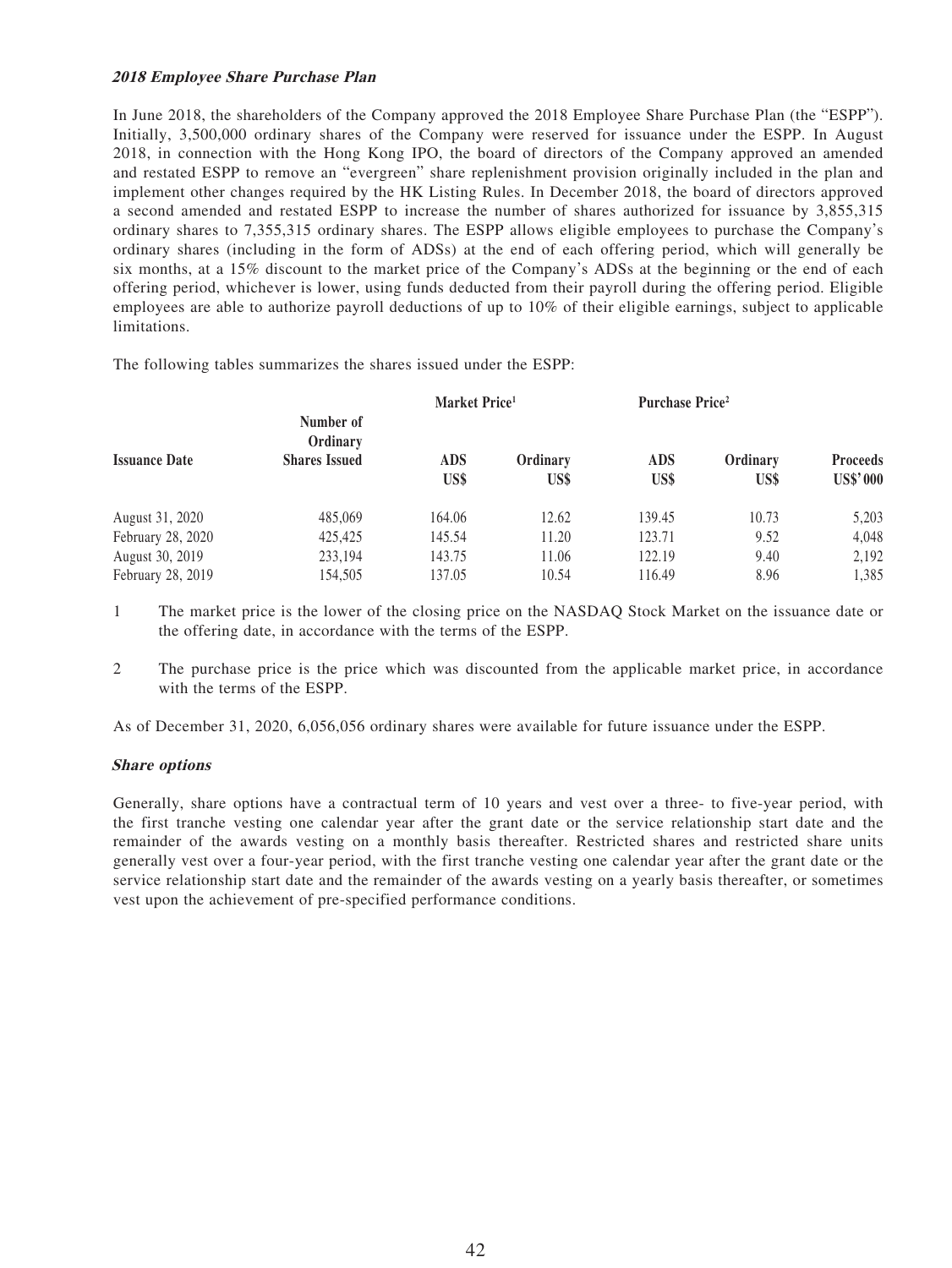The following table summarizes the Company's share option activities under the 2011, 2016 and 2018 Plans:

|                                                     | Number of<br><b>Options</b> | Weighted<br>Average<br><b>Exercise</b><br><b>Price</b><br>US\$ | Weighted<br>Average<br><b>Grant Date</b><br><b>Fair Value</b><br>US\$ | Weighted<br>Average<br>Remaining<br>Contractual<br><b>Term</b><br>Years | Aggregate<br><b>Intrinsic</b><br><b>Value</b><br><b>US\$'000</b> |
|-----------------------------------------------------|-----------------------------|----------------------------------------------------------------|-----------------------------------------------------------------------|-------------------------------------------------------------------------|------------------------------------------------------------------|
| Outstanding at December 31, 2018                    | 116,082,647                 | 3.21                                                           |                                                                       |                                                                         |                                                                  |
| Granted                                             | 12,641,590                  | 9.38                                                           | 5.06                                                                  |                                                                         |                                                                  |
| Exercised                                           | (16,730,441)                | 2.60                                                           |                                                                       |                                                                         | 171,429                                                          |
| Forfeited                                           | (3,576,542)                 | 5.09                                                           |                                                                       |                                                                         |                                                                  |
| Outstanding at December 31, 2019                    | 108,417,254                 | 3.96                                                           |                                                                       |                                                                         |                                                                  |
| Granted                                             | 8,999,536                   | 13.54                                                          | 7.15                                                                  |                                                                         |                                                                  |
| Exercised                                           | (29,707,587)                | 2.82                                                           |                                                                       |                                                                         | 416,509                                                          |
| Forfeited                                           | (2,717,488)                 | 7.22                                                           |                                                                       |                                                                         |                                                                  |
| Outstanding at December 31, 2020                    | 84,991,715                  | 5.27                                                           |                                                                       | 6.45                                                                    | 1,242,276                                                        |
| Exercisable as of December 31, 2020                 | 58,701,454                  | 3.37                                                           |                                                                       | 5.72                                                                    | 968,680                                                          |
| Vested and expected to vest<br>at December 31, 2020 | 82,099,824                  | 5.12                                                           |                                                                       | 6.39                                                                    | 1,212,180                                                        |

As of December 31, 2020, the unrecognized compensation cost related to 23,398,370 unvested share options expected to vest was US\$117,154,000. This unrecognized compensation will be recognized over an estimated weighted-average amortization period of 2.0 years.

The total fair value of employee share option awards vested during the years ended December 31, 2020 and 2019 was US\$55,127,000 and US\$58,670,000, respectively.

#### **Fair value of options**

The Company uses the binomial option-pricing model in determining the estimated fair value of the options granted. The model requires the input of highly subjective assumptions including the estimated expected stock price volatility and, the exercise multiple for which employees are likely to exercise share options. For expected volatilities, the trading history and observation period of the Company's own share price movement has not been long enough to match the life of the share option. Therefore, the Company has made reference to the historical price volatilities of ordinary shares of several comparable companies in the same industry as the Company. For the exercise multiple, the Company was not able to develop an exercise pattern as reference, thus the exercise multiple is based on management's estimation, which the Company believes is representative of the future exercise pattern of the options. The risk-free rate for periods within the contractual life of the option is based on the U.S. Treasury Bills yield curve in effect at the time of grant.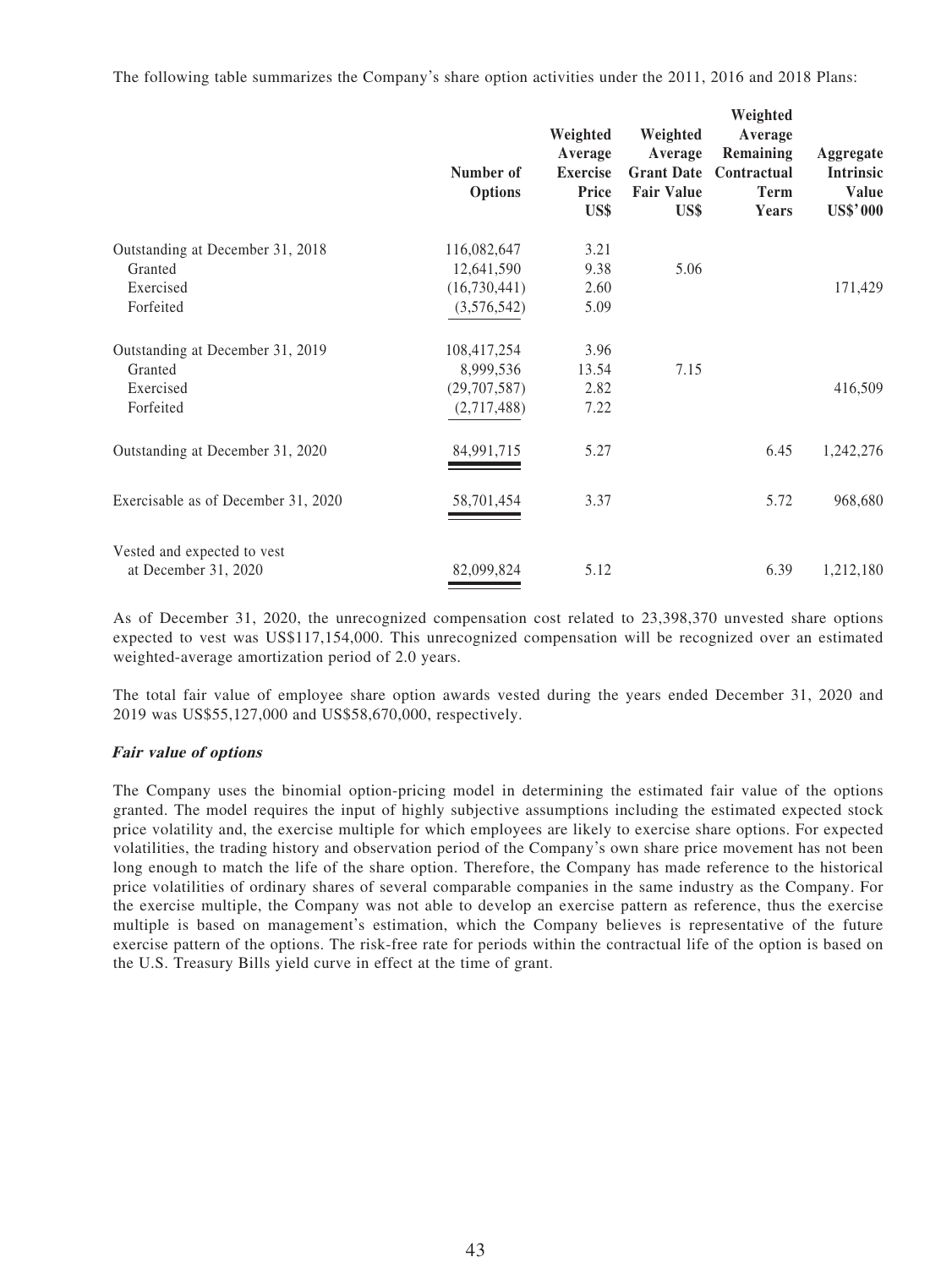The following table presents the range of fair values and the assumptions used to estimate those fair values of the share options granted in the years presented:

|                              | <b>Year Ended December 31,</b>                 |                    |  |  |
|------------------------------|------------------------------------------------|--------------------|--|--|
|                              | 2020                                           | 2019               |  |  |
| Fair value of ordinary share | $US$4.95 \sim US$11.89$ $US$4.64 \sim US$8.28$ |                    |  |  |
| Risk-free interest rate      | $0.6\% \sim 1.1\%$                             | $1.5\% \sim 2.8\%$ |  |  |
| Expected exercise multiple   | 2.8                                            | $2.2 \sim 2.8$     |  |  |
| Expected volatility          | $58\% \sim 59\%$                               | $58\% \sim 60\%$   |  |  |
| Expected dividend yield      | $0\%$                                          | $0\%$              |  |  |
| Contractual life             | 10 years                                       | 10 years           |  |  |

### **Restricted shares**

The following table summarizes the Company's restricted share activities under the 2016 Plan:

|                                             | <b>Numbers of</b><br><b>Shares</b> | Weighted-<br>Average<br><b>Grant Date</b><br><b>Fair Value</b><br>US\$ |
|---------------------------------------------|------------------------------------|------------------------------------------------------------------------|
| Outstanding at December 31, 2018<br>Granted | 300,000                            | 2.25                                                                   |
| Vested                                      | (75,000)                           | 2.27                                                                   |
| Forfeited                                   | (150,000)                          | 2.24                                                                   |
| Outstanding at December 31, 2019            | 75,000                             | 2.27                                                                   |
| Granted                                     | (75,000)                           | 2.27                                                                   |
| Vested<br>Forfeited                         |                                    |                                                                        |
| Outstanding at December 31, 2020            |                                    |                                                                        |
| Expected to vest at December 31, 2020       |                                    |                                                                        |

The Company had no non-employee restricted share activities during the year ended December 31, 2020.

As of December 31, 2020, all compensation cost related to restricted shares was fully recognized.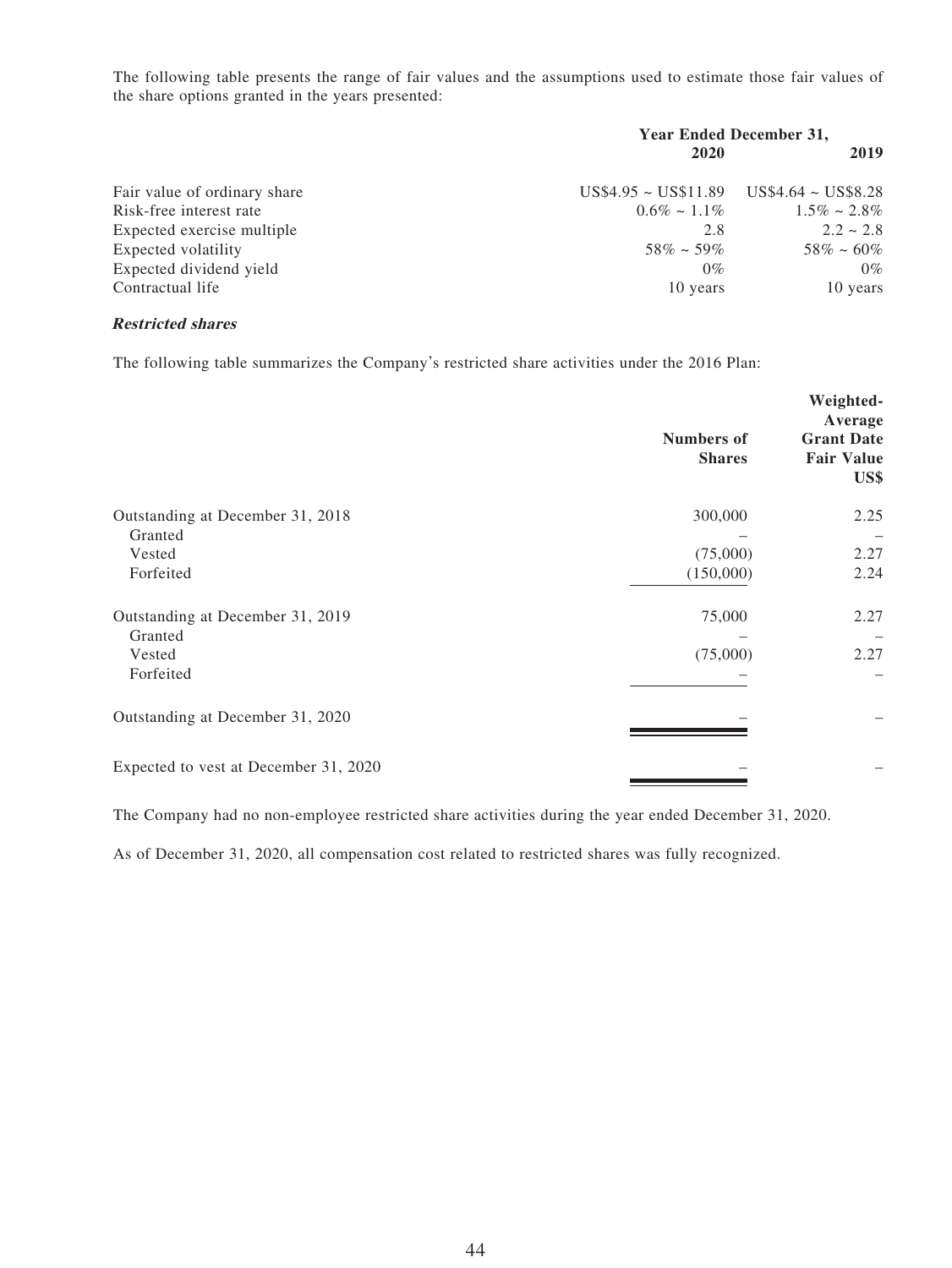### **Restricted share units**

The following table summarizes the Company's restricted share unit activities under the 2016 and 2018 Plans:

|                                       | <b>Numbers of</b><br><b>Shares</b> | Weighted-<br>Average<br><b>Grant Date</b><br><b>Fair Value</b><br>US\$ |
|---------------------------------------|------------------------------------|------------------------------------------------------------------------|
| Outstanding at December 31, 2018      | 14, 102, 452                       | 11.85                                                                  |
| Granted                               | 18,637,333                         | 10.10                                                                  |
| Vested                                | (3,474,068)                        | 11.75                                                                  |
| Forfeited                             | (2,413,450)                        | 11.07                                                                  |
| Outstanding at December 31, 2019      | 26,852,267                         | 10.72                                                                  |
| Granted                               | 18,820,581                         | 14.20                                                                  |
| Vested                                | (7,302,828)                        | 10.88                                                                  |
| Forfeited                             | (3,493,048)                        | 11.36                                                                  |
| Outstanding at December 31, 2020      | 34,876,972                         | 12.50                                                                  |
| Expected to vest at December 31, 2020 | 31,040,505                         | 12.50                                                                  |

As of December 31, 2020, the unrecognized compensation cost related to unvested restricted share units expected to vest was US\$334,716,000. This unrecognized compensation will be recognized over an estimated weighted-average amortization period of 3.2 years.

The following table summarizes total share-based compensation cost recognized for the years ended December 31, 2020 and 2019:

| Year Ended December 31, |
|-------------------------|
| 2019                    |
| <b>US\$'000</b>         |
| 76,293                  |
| 57,861                  |
| 134,154                 |
|                         |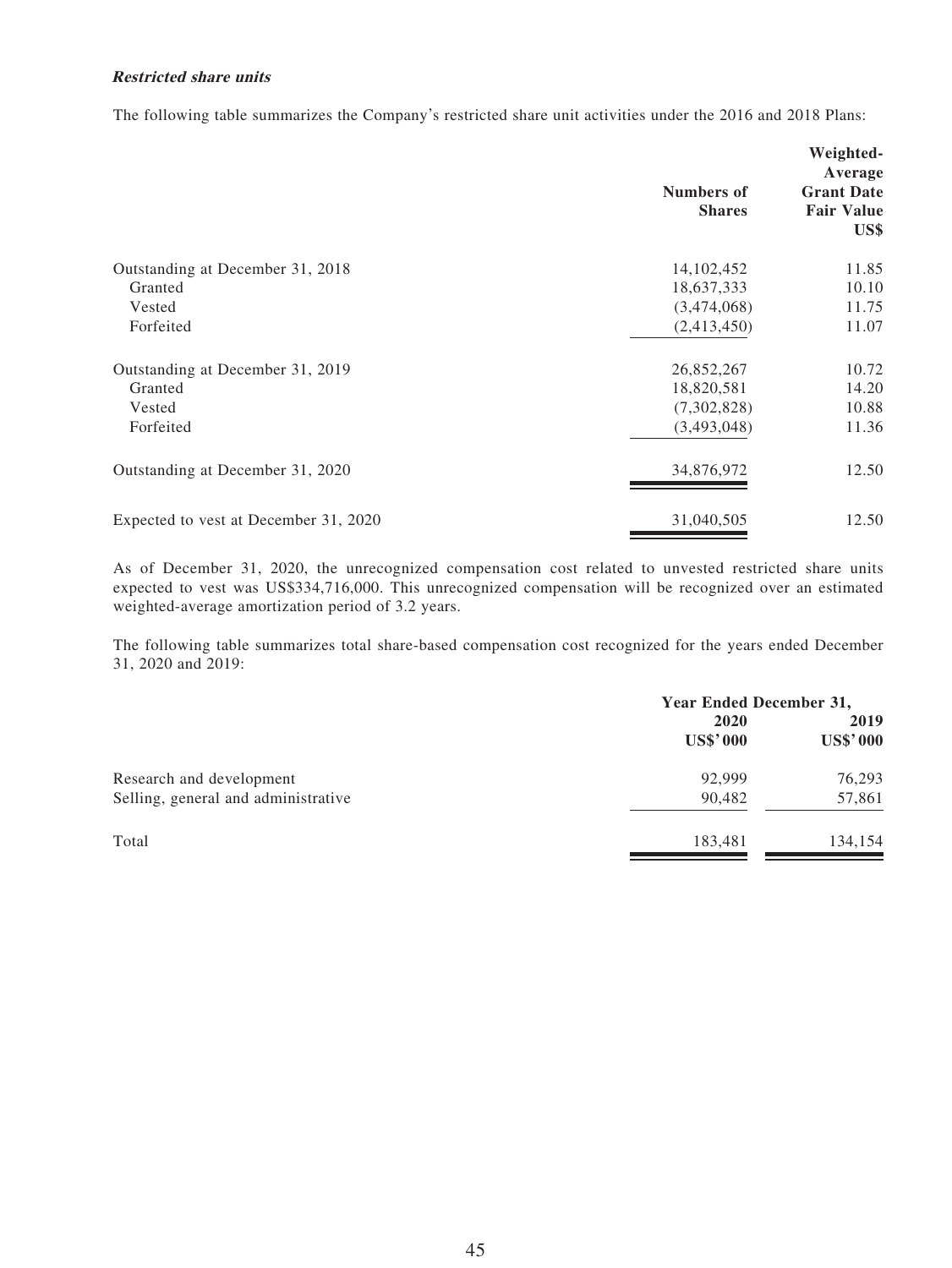### **21. Accumulated Other Comprehensive Income (Loss)**

The movement of accumulated other comprehensive income (loss) was as follows:

|                                                                                              | Foreign<br><b>Currency</b><br><b>Translation</b><br><b>Adjustments</b><br><b>US\$'000</b> | <b>Unrealized</b><br><b>Gains/Losses</b><br>on Available-<br>for-Sale<br><b>Securities</b><br><b>US\$'000</b> | <b>Pension</b><br>Liability<br><b>Adjustments</b><br><b>US\$'000</b> | <b>Total</b><br><b>US\$'000</b> |
|----------------------------------------------------------------------------------------------|-------------------------------------------------------------------------------------------|---------------------------------------------------------------------------------------------------------------|----------------------------------------------------------------------|---------------------------------|
| December 31, 2018<br>Other comprehensive income (loss)                                       | (212)                                                                                     | 1,738                                                                                                         |                                                                      | 1,526                           |
| before reclassifications                                                                     | (9,079)                                                                                   | 5,596                                                                                                         |                                                                      | (3,483)                         |
| Amounts reclassified from<br>accumulated other<br>comprehensive income $(\text{loss})^{(1)}$ |                                                                                           | (6,044)                                                                                                       |                                                                      | (6,044)                         |
| Net-current period other<br>comprehensive loss                                               | (9,079)                                                                                   | (448)                                                                                                         |                                                                      | (9,527)                         |
| December 31, 2019                                                                            | (9,291)                                                                                   | 1,290                                                                                                         |                                                                      | (8,001)                         |
| Other comprehensive income<br>(loss) before reclassifications<br>Amounts reclassified from   | 23,475                                                                                    | 1,073                                                                                                         | (8, 113)                                                             | 16,435                          |
| accumulated other comprehensive<br>income $(\text{loss})^{(1)}$                              |                                                                                           | (1, 492)                                                                                                      |                                                                      | (1, 492)                        |
| Net-current period other<br>comprehensive (loss) income                                      | 23,475                                                                                    | (419)                                                                                                         | (8, 113)                                                             | 14,943                          |
| December 31, 2020                                                                            | 14,184                                                                                    | 871                                                                                                           | (8, 113)                                                             | 6,942                           |

(1) The amounts reclassified from accumulated other comprehensive (loss) income were included in other income, net in the consolidated statements of operations.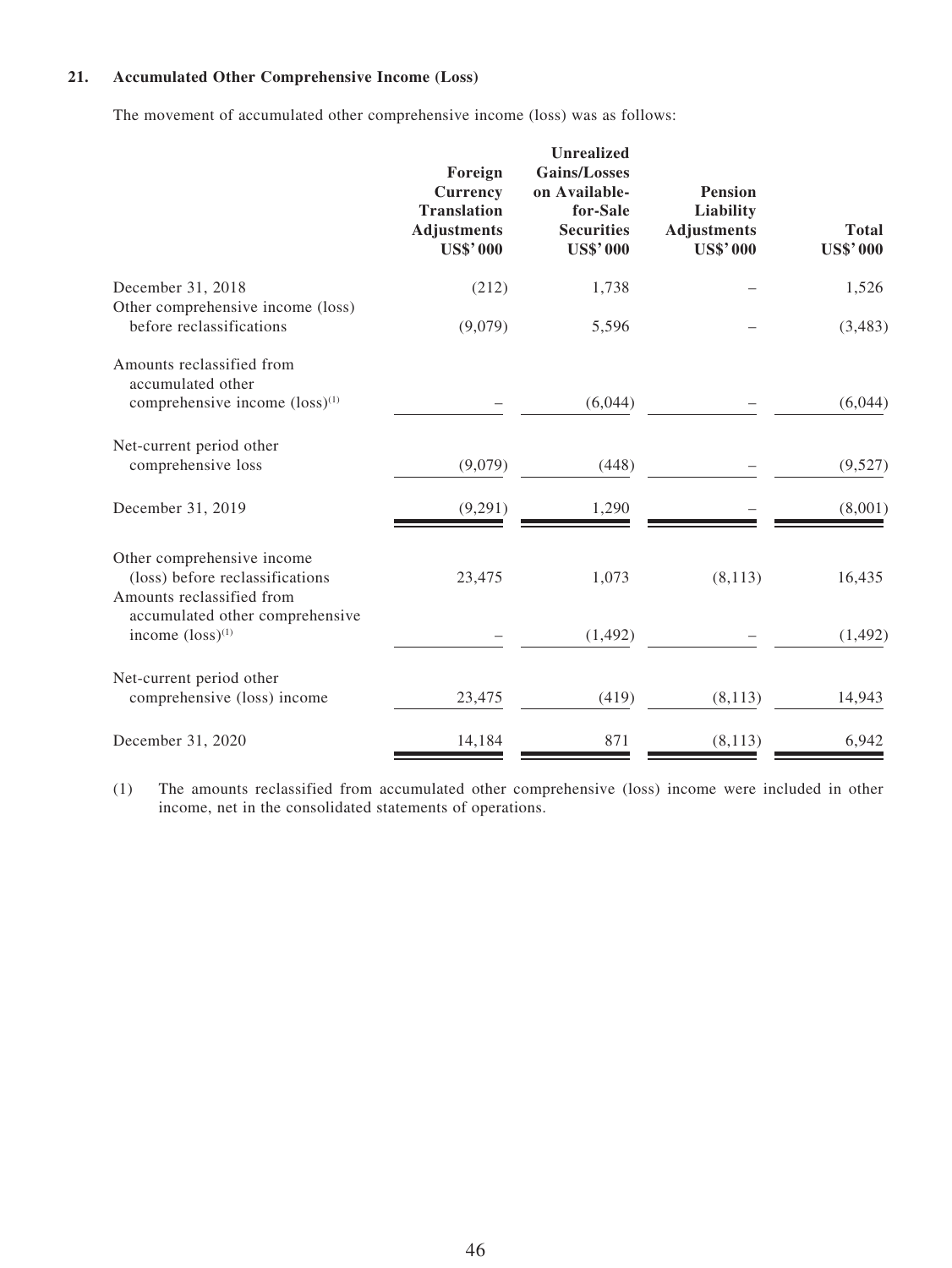### **22. Shareholders' Equity**

During the years ended December 31, 2020 and 2019, the Company completed the following equity offerings:

In January 2020, the Company sold 15,895,001 ADSs, representing a 20.5% ownership stake in the Company, to Amgen for aggregate cash proceeds of US\$2,779,241,000, or US\$174.85 per ADS, pursuant to the SPA executed in connection with the Amgen Collaboration Agreement. On March 17, 2020, BeiGene, Ltd. and Amgen entered into an Amendment No. 2 (the "Second Amendment") to the Share Purchase Agreement in order to account for periodic dilution from the issuance of shares by the Company, which was restated in its entirety on September 24, 2020 (the "Restated Second Amendment"). Pursuant to the Restated Second Amendment, Amgen will have an option (the "Direct Purchase Option") to subscribe for additional ordinary shares of the Company in the form of ADSs (the "Additional Shares") in an amount necessary to enable it to increase (and subsequently maintain) its ownership at approximately 20.6% of the Company's outstanding shares. The Direct Purchase Option is exercisable on a monthly basis, but only if Amgen's interest in the outstanding shares of the Company at the monthly reference date is less than 20.4%. The Direct Purchase Option (i) will be exercisable by Amgen solely as a result of dilution arising from issuance of new shares under the Company's equity incentive plans from time to time, and (ii) is subject to annual approval by the Company's independent shareholders each year during the term of the Restated Second Amendment. The exercise period of the Direct Purchase Option commenced on December 1, 2020 and will terminate on the earliest of: (a) the date on which Amgen and its affiliates collectively own less than 20% of the outstanding share capital of the Company as a result of Amgen's sale of shares; (b) at least 60-day advance written notice from either Amgen or the Company that such party wishes to terminate the Direct Purchase Option; or (c) December 1, 2023. The Direct Purchase Option has no vesting period.

In July 2020, the Company issued 145,838,979 ordinary shares, par value US\$0.0001, to eight existing investors, including entities associated with Hillhouse Capital and Baker Bros. Advisors LP, as well as Amgen, in a registered direct offering under the Company's effective Registration Statement on Form S-3 (File No. 333-238181). Each ordinary share was sold for a purchase price of US\$14.2308 per share (US\$185.00 per ADS), resulting in net proceeds, after offering expenses, of US\$2,069,610,000. Amgen purchased 29,614,832 ordinary shares for US\$421,443,000 as part of this offering. The offering was made without an underwriter or a placement agent, and as a result the Company did not pay any underwriting discounts or commissions in connection with the offering.

### **23. Restricted Net Assets**

The Company's ability to pay dividends may depend on the Company receiving distributions of funds from its PRC subsidiaries. Relevant PRC laws and regulations permit payments of dividends by the Company's PRC subsidiaries only out of its retained earnings, if any, as determined in accordance with PRC accounting standards and regulations. The results of operations reflected in the consolidated financial statements prepared in accordance with GAAP differ from those reflected in the statutory financial statements of the Company's PRC subsidiaries.

In accordance with the company law of the PRC, a domestic enterprise is required to provide statutory reserves of at least 10% of its annual after-tax profit until such reserve has reached 50% of its respective registered capital based on the enterprise's PRC statutory accounts. A domestic enterprise is also required to provide discretionary surplus reserve, at the discretion of the Board of Directors, from the profits determined in accordance with the enterprise's PRC statutory accounts. The aforementioned reserves can only be used for specific purposes and are not distributable as cash dividends. The Company's PRC subsidiaries were established as domestic invested enterprises and therefore were subject to the above-mentioned restrictions on distributable profits.

During the years ended December 31, 2020 and 2019, no appropriation to statutory reserves was made, because the PRC subsidiaries had substantial losses during such periods.

As a result of these PRC laws and regulations, including the requirement to make annual appropriations of at least 10% of after-tax income and set aside as general reserve fund prior to payment of dividends, the Company's PRC subsidiaries are restricted in their ability to transfer a portion of their net assets to the Company.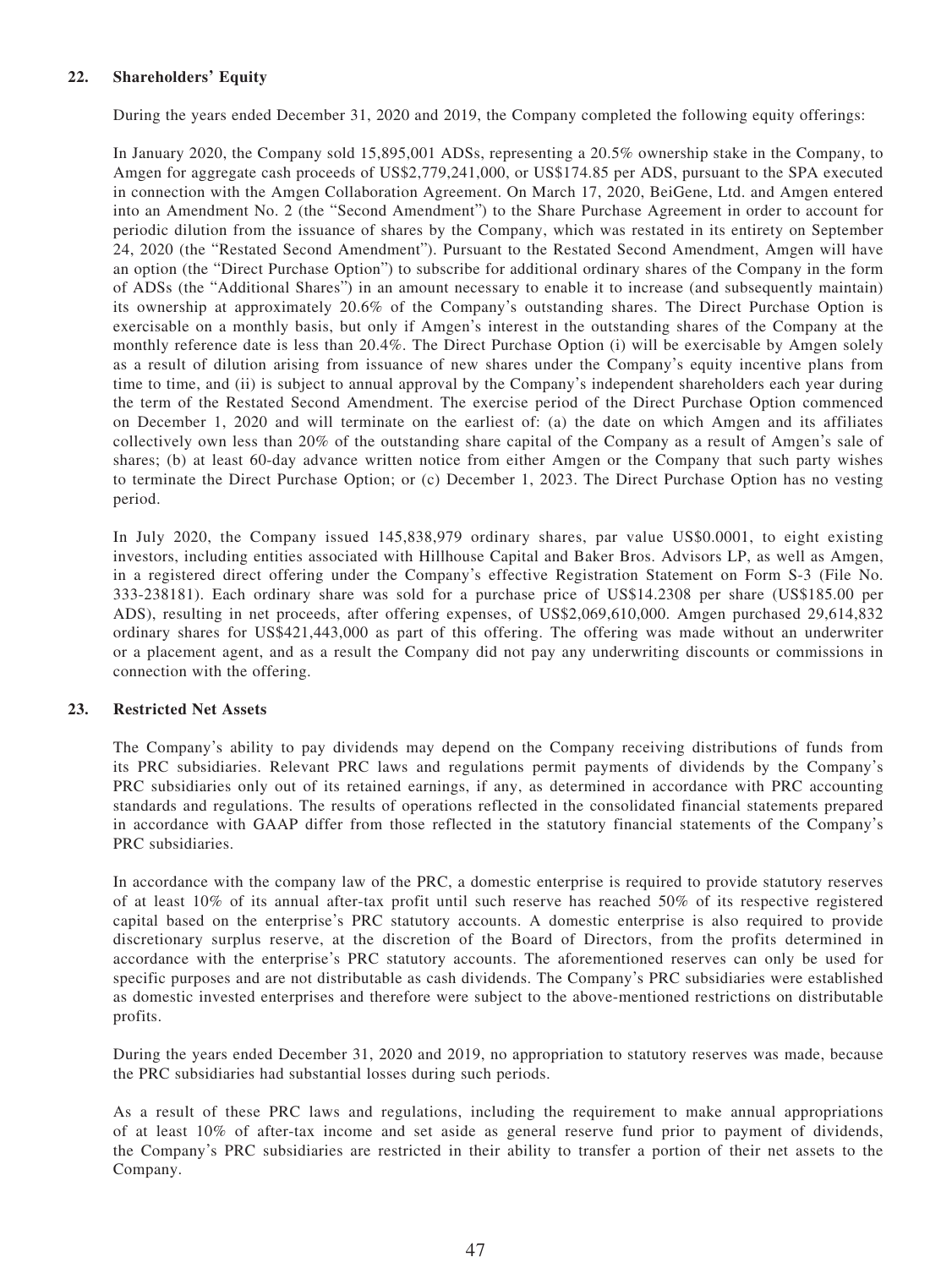Foreign exchange and other regulations in the PRC may further restrict the Company's PRC subsidiaries from transferring funds to the Company in the form of dividends, loans, and advances. As of December 31, 2020 and 2019, amounts restricted were the net assets of the Company's PRC subsidiaries, which amounted to US\$119,776,000 and US\$109,633,000, respectively.

### **24. Employee Benefit Plans**

### **Defined Contribution Plans**

Full-time employees of the Company in the PRC participate in a government mandated defined contribution plan, pursuant to which certain pension benefits, medical care, employee housing fund and other welfare benefits are provided to employees. Chinese labor regulations require that the Company's PRC subsidiaries make contributions to the government for these benefits based on certain percentages of the employees' salaries. The Company has no legal obligation for the benefits beyond the contributions made. The total amounts for such employee benefits, which were expensed as incurred, were US\$23,717,000 and US\$23,282,000 for the years ended December 31, 2020 and 2019, respectively.

The Company maintains a defined contribution 401(k) savings plan (the "401(k) Plan") for U.S. employees. The 401(k) Plan covers all U.S. employees, and allows participants to defer a portion of their annual compensation on a pretax basis. In addition, the Company has a matching contribution to the 401(k) Plan, which, in the 2020 plan year, matched dollar for dollar of eligible contributions up to 4%. Company contributions to the 401(k) plan totaled US\$4,840,000 and US\$2,389,000 in the years ended December 31, 2020 and 2019, respectively.

The Company maintains a government mandated program to cover its employees in Switzerland for pension, death, or disability. The program is considered a defined contribution plan. Employer and employee contributions are made based on various percentages of salaries and wages that vary based on employee age and other factors. Company contributions into the program amounted to US\$2,960,000 and US\$528,000 in the years ended December 31, 2020 and 2019, respectively.

Employee benefit expenses for the remaining subsidiaries were immaterial.

### **Defined Benefit Plan**

The Company also maintains a defined benefit pension plan covering its employees in Switzerland (the "Swiss Plan"). This plan is a government mandated fund that provides benefits to employees upon retirement, death, or disability. Contributions are made based on various percentages of participants' salaries and wages determined based on participants' age and other factors. As of December 31, 2020, the projected benefit obligation and plan assets under the Swiss Plan were approximately US\$23,566,000 and US\$15,453,000, respectively. The funded status of the Swiss Plan is included in other long-term liabilities in the accompanying consolidated balance sheets. The initial determination of the pension liability was recorded as other comprehensive loss during the year ended December 31, 2020 (see Note 21).

The Company's annual contribution to the Swiss Plan is estimated to be approximately US\$1,357,000 in 2021 and is expected to evolve thereafter proportionally with changes in staffing and compensation levels, actuarial assumptions and actual investment returns on plan assets.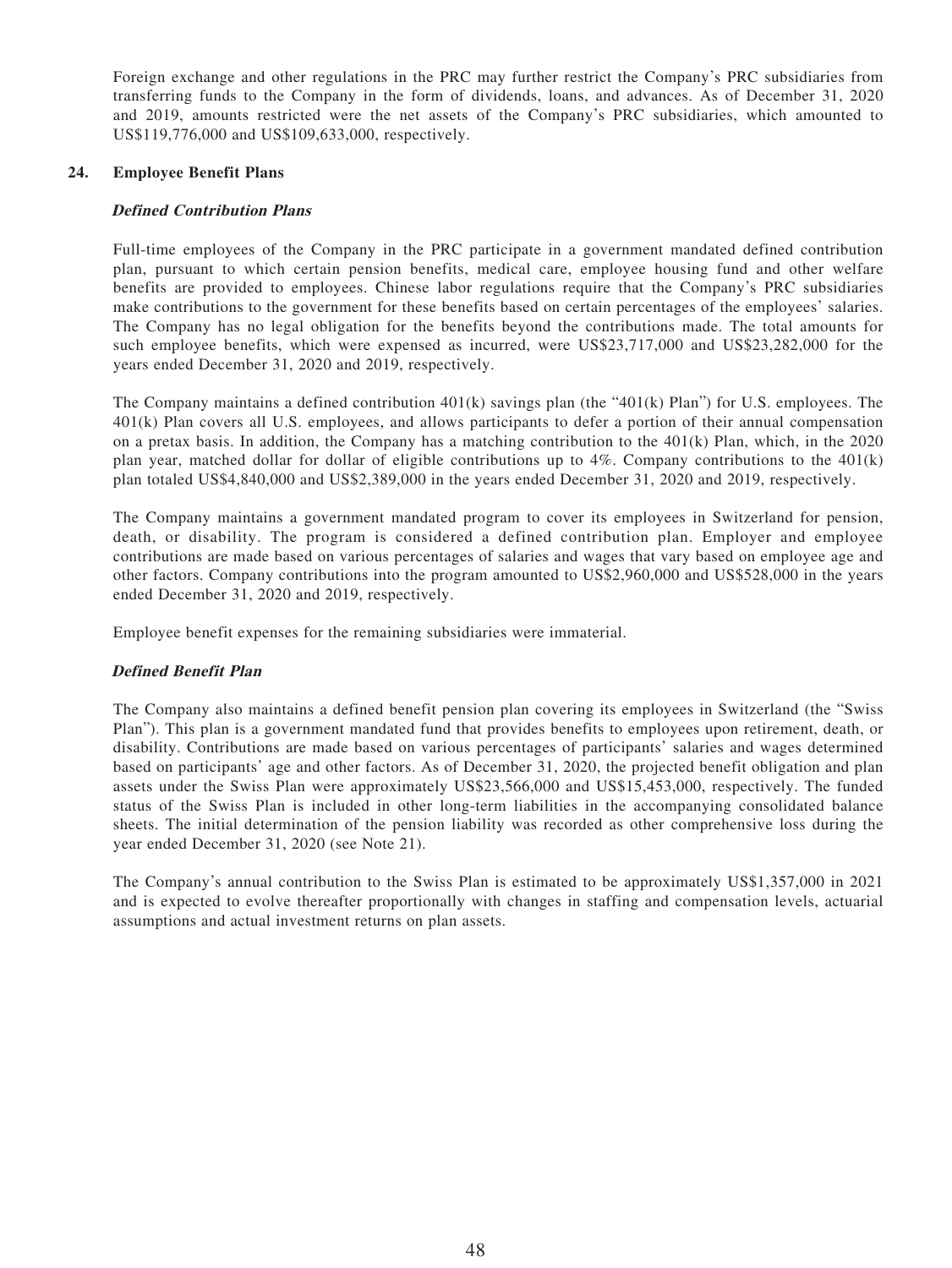The following table reflects the total expected benefit payments to Swiss Plan participants and have been estimated based on the same assumptions used to measure the Company's benefit obligations as of December 31, 2020:

|               | <b>Amounts</b><br><b>US\$'000</b> |
|---------------|-----------------------------------|
| 2021          | 139                               |
| 2022          | 171                               |
| 2023          | 203                               |
| 2024          | 382                               |
| 2025          | 238                               |
| $2026 - 2030$ | 1,919                             |
| Total         | 3,052                             |

### **25. Commitments and Contingencies**

#### **Purchase Commitments**

As of December 31, 2020, the Company had purchase commitments amounting to US\$123,383,000, of which US\$101,236,000 related to minimum purchase requirements for supply purchased from contract manufacturing organizations and US\$22,147,000 related to binding purchase order obligations of inventory from BMS and Amgen. The Company does not have any minimum purchase requirements for inventory from BMS or Amgen.

### **Capital commitments**

The Company had capital commitments amounting to US\$44,972,000 for the acquisition of property, plant and equipment as of December 31, 2020, which were mainly for BeiGene Guangzhou Factory's manufacturing facility, expansion of BGC's research and development activities in Guangzhou, China, and research and development operations at the Changping facility in Beijing, China.

#### **Co-development funding commitment**

Under the Amgen Collaboration Agreement, the Company is responsible for co-funding global development costs for the Amgen oncology pipeline assets up to a total cap of US\$1,250,000,000. The Company is funding its portion of the co-development costs by contributing cash and/or development services. As of December 31, 2020, the Company's remaining co-development funding commitment was US\$1,019,009,000.

#### **Other Business Agreements**

The Company enters into agreements in the ordinary course of business with contract research organizations ("CROs") to provide research and development services. These contracts are generally cancelable at any time by the Company with prior written notice.

The Company also enters into collaboration agreements with institutions and companies to license intellectual property. The Company may be obligated to make future development, regulatory and commercial milestone payments and royalty payments on future sales of specified products associated with its collaboration agreements. Payments under these agreements generally become due and payable upon achievement of such milestones or sales. These commitments are not recorded on the consolidated balance sheet because the achievement and timing of these milestones are not fixed and determinable. When the achievement of these milestones or sales have occurred, the corresponding amounts are recognized in the consolidated financial statements.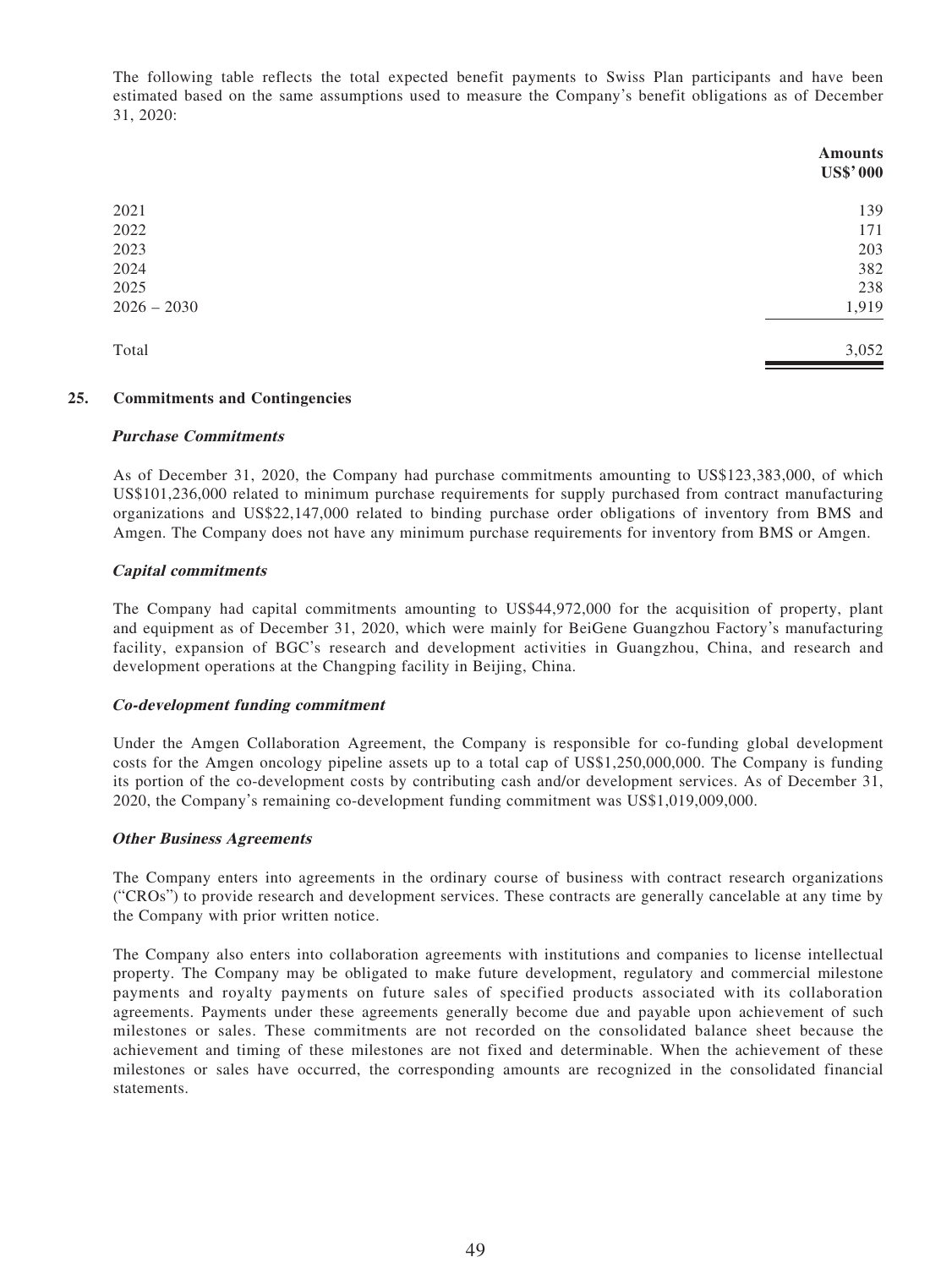### **26. Selected Quarterly Financial Data (Unaudited)**

The following table summarizes the unaudited statements of operations for each quarter of 2020 and 2019 (in thousands, except share and per share amounts). The unaudited quarterly information has been prepared on a basis consistent with the audited financial statements and includes all adjustments that the Company considers necessary for a fair presentation of the information shown. The operating results for any fiscal quarter are not necessarily indicative of the operating results for a full fiscal year or for any future period and there can be no assurances that any trend reflected in such results will continue in the future.

| 2020                                                              |                              |                                    |                                  |                                 |
|-------------------------------------------------------------------|------------------------------|------------------------------------|----------------------------------|---------------------------------|
|                                                                   | March 31,<br><b>US\$'000</b> | <b>June 30,</b><br><b>US\$'000</b> | September 30,<br><b>US\$'000</b> | December 31,<br><b>US\$'000</b> |
| Revenue                                                           | 52,059                       | 65,635                             | 91,080                           | 100,100                         |
| Loss from operations                                              | (373, 756)                   | (358, 877)                         | (440, 137)                       | (484, 912)                      |
| Net loss                                                          | (364, 939)                   | (336,318)                          | (426, 617)                       | (472, 649)                      |
| Net loss attributable to<br>ordinary shareholders                 | (363, 735)                   | (335,202)                          | (425, 224)                       | (472, 745)                      |
| Basic and diluted net loss per share<br>$(in \text{ US}\$)^{(1)}$ | (0.36)                       | (0.33)                             | (0.37)                           | (0.40)                          |

| 2019                                 |                              |                                    |                                  |                                 |
|--------------------------------------|------------------------------|------------------------------------|----------------------------------|---------------------------------|
|                                      | March 31,<br><b>US\$'000</b> | <b>June 30,</b><br><b>US\$'000</b> | September 30,<br><b>US\$'000</b> | December 31,<br><b>US\$'000</b> |
| Revenue                              | 77,833                       | 243,346                            | 50,141                           | 56,892                          |
| Loss from operations                 | (173, 755)                   | (85, 833)                          | (312, 266)                       | (388, 037)                      |
| Net loss                             | (168,069)                    | (85,954)                           | (308,660)                        | (387, 895)                      |
| Net loss attributable to ordinary    |                              |                                    |                                  |                                 |
| shareholders                         | (167, 640)                   | (85,570)                           | (307, 357)                       | (388, 061)                      |
| Basic and diluted net loss per share |                              |                                    |                                  |                                 |
| $(in \text{ US}\$)^{(1)}$            | (0.22)                       | (0.11)                             | (0.39)                           | (0.49)                          |

(1) Per ordinary share amounts for the quarters and full years have been calculated separately. Accordingly, the sum of quarterly amounts may not equal the annual amount because of differences in the weighted average ordinary shares outstanding during each period, principally due to the effect of share issuances by the Company during the year.

### **27. Segment and Geographic Information**

The Company operates in one segment: pharmaceutical products. Its chief operating decision maker is the Chief Executive Officer, who makes operating decisions, assesses performance, and allocates resources on a consolidated basis.

The Company's long-lived assets are substantially located in the PRC.

Net product revenues by geographic area are based upon the location of the customer, and net collaboration revenue is recorded in the jurisdiction in which the related income is expected to be sourced from. Total net revenues by geographic area are presented as follows:

|            | <b>Year Ended December 31,</b> |                         |  |
|------------|--------------------------------|-------------------------|--|
|            | 2020<br><b>US\$'000</b>        | 2019<br><b>US\$'000</b> |  |
| <b>PRC</b> | 290,646                        | 221,557                 |  |
| U.S.       | 18,228                         | 134,689                 |  |
| Other      |                                | 71,966                  |  |
| Total      | 308,874                        | 428,212                 |  |
|            |                                |                         |  |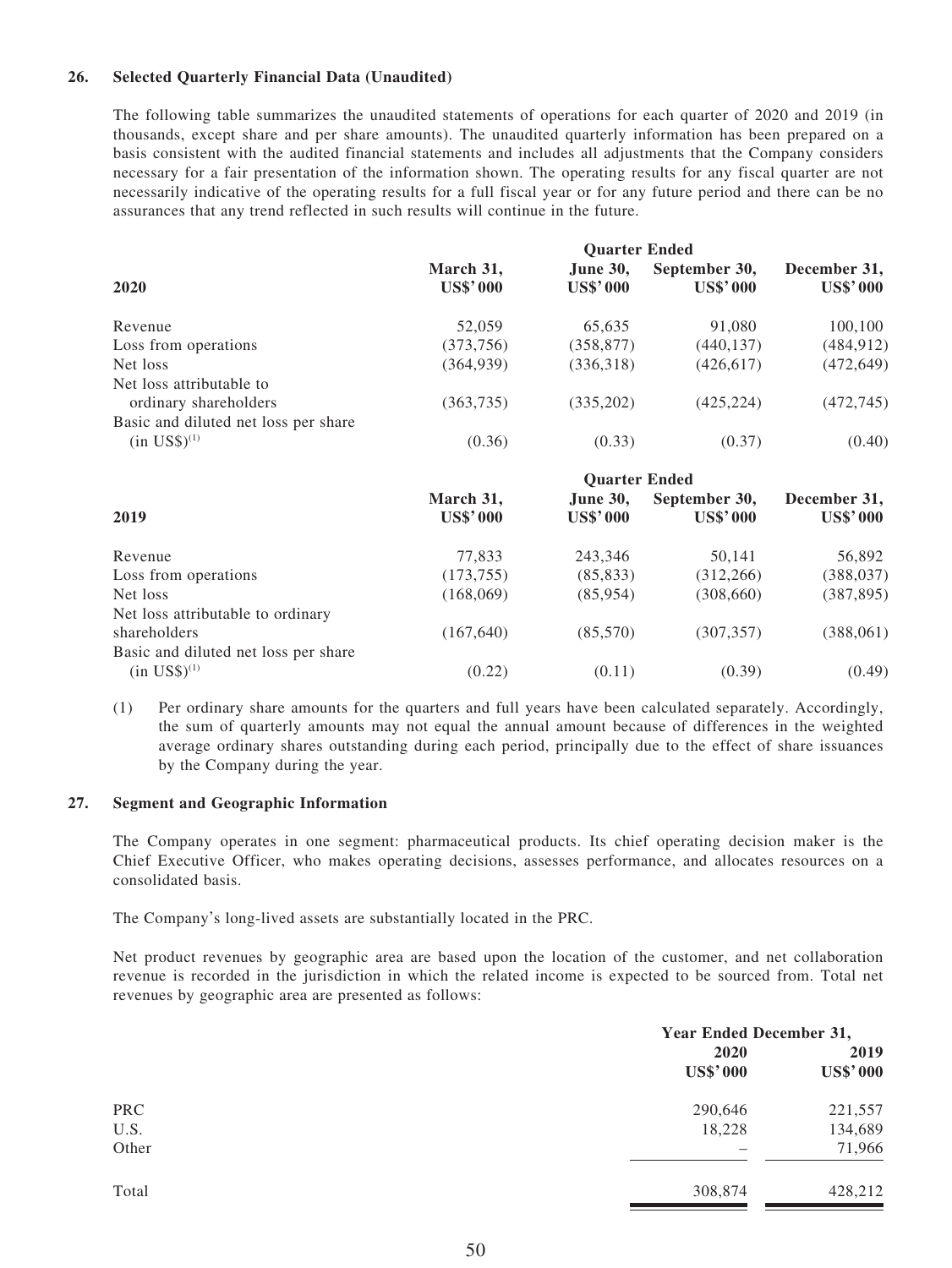### **28. Subsequent Events**

On January 11, 2021, the Company entered into a collaboration and license agreement with Novartis to develop, manufacture and commercialize tislelizumab in the United States, Canada, Mexico, member countries of the European Union, United Kingdom, Norway, Switzerland, Iceland, Liechtenstein, Russia, and Japan. The Company has agreed to jointly develop tislelizumab with Novartis in these licensed countries, with Novartis responsible for regulatory submissions after a transition period and for commercialization upon regulatory approvals. In addition, both companies may conduct clinical trials globally to explore combinations of tislelizumab with other cancer treatments, and the Company has an option to co-detail the product in North America, funded in part by Novartis. Under the agreement the Company will receive an upfront cash payment of US\$650,000,000 from Novartis and is eligible to receive up to US\$1,300,000,000 upon the achievement of regulatory milestones, US\$250,000,000 upon the achievement of sales milestones, and royalties on future sales of tislelizumab in the licensed territory. On February 26, 2021, we announced the closing of the collaboration and license agreement with Novartis.

On January 29, 2021, the Shanghai Stock Exchange (the "SSE") accepted a listing application submitted by the Company for a proposed public offering of the Company's ordinary shares and listing of such shares on the Science and Technology Innovation Board (the "STAR Market") of the SSE (the "STAR Offering"). The STAR Offering will be conducted within the PRC, and such shares will be issued to and subscribed for by investors in Renminbi ("RMB") in the PRC and listed and traded on the STAR Market in RMB (the "RMB Shares"). The RMB Shares will not be fungible with the Company's ordinary shares listed on the HKEx or with the Company's ADSs listed on the NASDAQ Global Select Market. The number of RMB Shares (including the over-allotment option) to be issued will not exceed 132,313,549 ordinary shares, representing no more than 10% of the sum of the total number of issued ordinary shares of the Company as of January 7, 2021 and the total number of RMB Shares to be issued in the STAR Offering. The consummation of the STAR Offering is subject to, among other things, market conditions, the approval of the shareholders of the Company, and applicable regulatory approvals.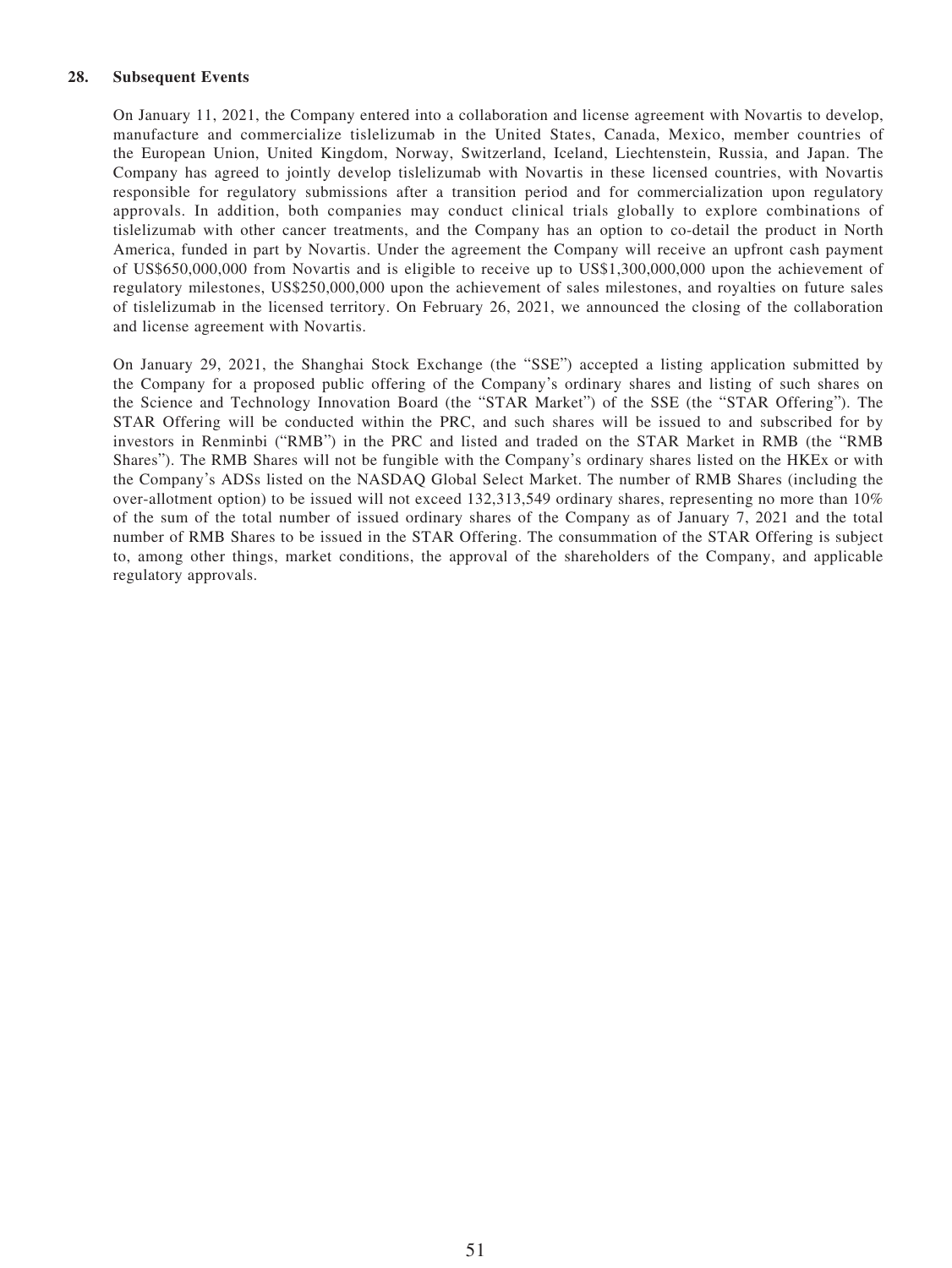### **29. Reconciliation between U.S. GAAP and international financial reporting standards**

The consolidated financial statements are prepared in accordance with U.S. GAAP, which differ in certain respects from International Financial Reporting Standards ("IFRSs"). The effects of material differences between the financial information of the Group prepared under U.S. GAAP and IFRSs are as follows:

| <b>Consolidated statement of</b><br>operations data             | <b>Amounts</b> as<br>reported under<br><b>U.S. GAAP</b> | <b>IFRSs</b> adjustments                                            |                                                                                                 | <b>Amounts</b><br>under IFRSs |
|-----------------------------------------------------------------|---------------------------------------------------------|---------------------------------------------------------------------|-------------------------------------------------------------------------------------------------|-------------------------------|
|                                                                 | <b>US\$'000</b>                                         | <b>US\$'000</b><br><b>Share-based</b><br>compensation<br>(note (i)) | <b>US\$'000</b><br>Tax benefit/<br>deficiency on<br>share-based<br>compensation<br>(note (iii)) | <b>US\$'000</b>               |
| Research and development<br>Selling, general and administrative | (1,294,877)<br>(600, 176)                               | (5,338)<br>(12,280)                                                 |                                                                                                 | (1,300,215)<br>(612, 456)     |
| Loss before income tax expense<br>Income tax (expense) benefit  | (1,618,194)<br>17,671                                   | (17,618)<br>1,143                                                   | (41, 404)                                                                                       | (1,635,812)<br>(22, 590)      |
| Net loss                                                        | (1,600,523)                                             | (16, 475)                                                           | (41, 404)                                                                                       | (1,658,402)                   |
| Net loss attributable to BeiGene, Ltd.                          | (1,596,906)                                             | (16, 475)                                                           | (41, 404)                                                                                       | (1,654,785)                   |

| <b>Consolidated statement of</b><br>operations data             | <b>Amounts as</b><br>reported under<br><b>U.S. GAAP</b> | <b>IFRSs adjustments</b>                                            |                                                                                                 | <b>Amounts</b><br>under IFRSs |
|-----------------------------------------------------------------|---------------------------------------------------------|---------------------------------------------------------------------|-------------------------------------------------------------------------------------------------|-------------------------------|
|                                                                 | <b>US\$'000</b>                                         | <b>US\$'000</b><br><b>Share-based</b><br>compensation<br>(note (i)) | <b>US\$'000</b><br>Tax benefit/<br>deficiency on<br>share-based<br>compensation<br>(note (iii)) | <b>US\$'000</b>               |
| Research and development<br>Selling, general and administrative | (927, 338)<br>(388, 249)                                | (23,380)<br>(8,820)                                                 |                                                                                                 | (950, 718)<br>(397,069)       |
| Loss before income tax expense<br>Income tax expense            | (943, 586)<br>(6,992)                                   | (32,200)<br>2,048                                                   | (19, 977)                                                                                       | (975, 786)<br>(24, 921)       |
| Net loss                                                        | (950, 578)                                              | (30, 152)                                                           | (19, 977)                                                                                       | (1,000,707)                   |
| Net loss attributable to BeiGene, Ltd.                          | (948, 628)                                              | (30, 152)                                                           | (19, 977)                                                                                       | (998, 757)                    |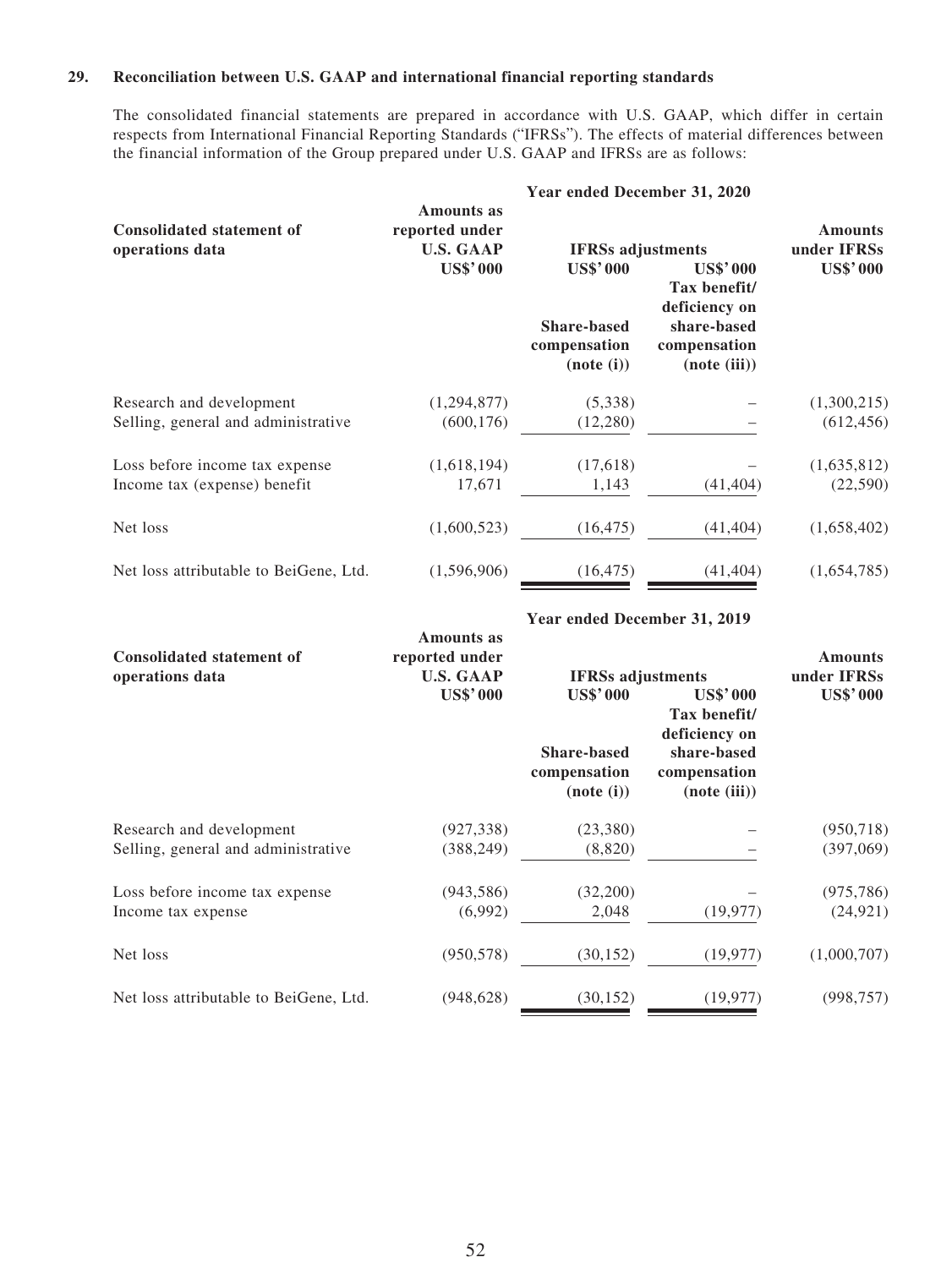|                                        | <b>Amounts</b> as<br>reported<br>under |                                                  |                                             |                                                    | <b>Amounts</b>                 |
|----------------------------------------|----------------------------------------|--------------------------------------------------|---------------------------------------------|----------------------------------------------------|--------------------------------|
| <b>Consolidated balance sheet data</b> | <b>US GAAP</b><br><b>US\$'000</b>      | <b>US\$'000</b>                                  | <b>IFRSs</b> adjustments<br><b>US\$'000</b> | <b>US\$'000</b><br>Tax benefit/<br>deficiency on   | under IFRSs<br><b>US\$'000</b> |
|                                        |                                        | <b>Share</b> based<br>compensation<br>(note (i)) | Preferred<br>(note (ii))                    | share based<br>Shares compensation<br>(note (iii)) |                                |
| Deferred tax assets                    | 65,962                                 | 1,143<br>8,924*                                  |                                             |                                                    | 76,029                         |
| Total assets                           | 5,600,757                              | 10,067                                           |                                             |                                                    | 5,610,824                      |
| Additional paid-in capital             | 7,414,932                              | 17,618                                           | 307,894*                                    | 41,404                                             | 7,927,963                      |
| Accumulated deficit                    | (3,552,749)                            | $107,701*$<br>(17,618)<br>1,143<br>$(98, 777)*$  | $(307, 894)^*$                              | 38,414*<br>(41, 404)<br>$(38, 414)^*$              | (4,055,713)                    |
| Total equity                           | 3,869,243                              | 10,067                                           |                                             |                                                    | 3,879,310                      |
|                                        |                                        |                                                  | As at December 31, 2019                     |                                                    |                                |
|                                        | <b>Amounts</b> as<br>reported<br>under |                                                  |                                             |                                                    | <b>Amounts</b>                 |
| <b>Consolidated balance sheet data</b> | <b>US GAAP</b><br><b>US\$'000</b>      | <b>US\$'000</b>                                  | <b>IFRSs</b> adjustments<br><b>US\$'000</b> | <b>US\$'000</b><br>Tax benefit/<br>deficiency on   | under IFRSs<br><b>US\$'000</b> |
|                                        |                                        | <b>Share</b> based<br>compensation<br>(note (i)) | Preferred<br>(note (ii))                    | share based<br>Shares compensation<br>(note (iii)) |                                |
| Deferred tax assets                    | 37,894                                 | 2,048<br>6,876*                                  |                                             | (8,617)<br>8,617*                                  | 46,818                         |
| Total assets                           | 1,612,289                              | 8,924                                            |                                             |                                                    | 1,621,213                      |
| Additional paid-in capital             | 2,925,970                              | 32,200<br>75,501*                                | 307,894*                                    | 11,360<br>27,054*                                  | 3,379,979                      |
| Accumulated deficit                    | (1,955,843)                            | (32,200)<br>2,048<br>$(68, 625)*$                | $(307, 894)^*$                              | (19, 977)<br>$(18, 437)^*$                         | (2,400,928)                    |
| Total equity                           | 978,355                                | 8,924                                            |                                             |                                                    | 987,279                        |

\* IFRSs adjustments brought forward from prior years.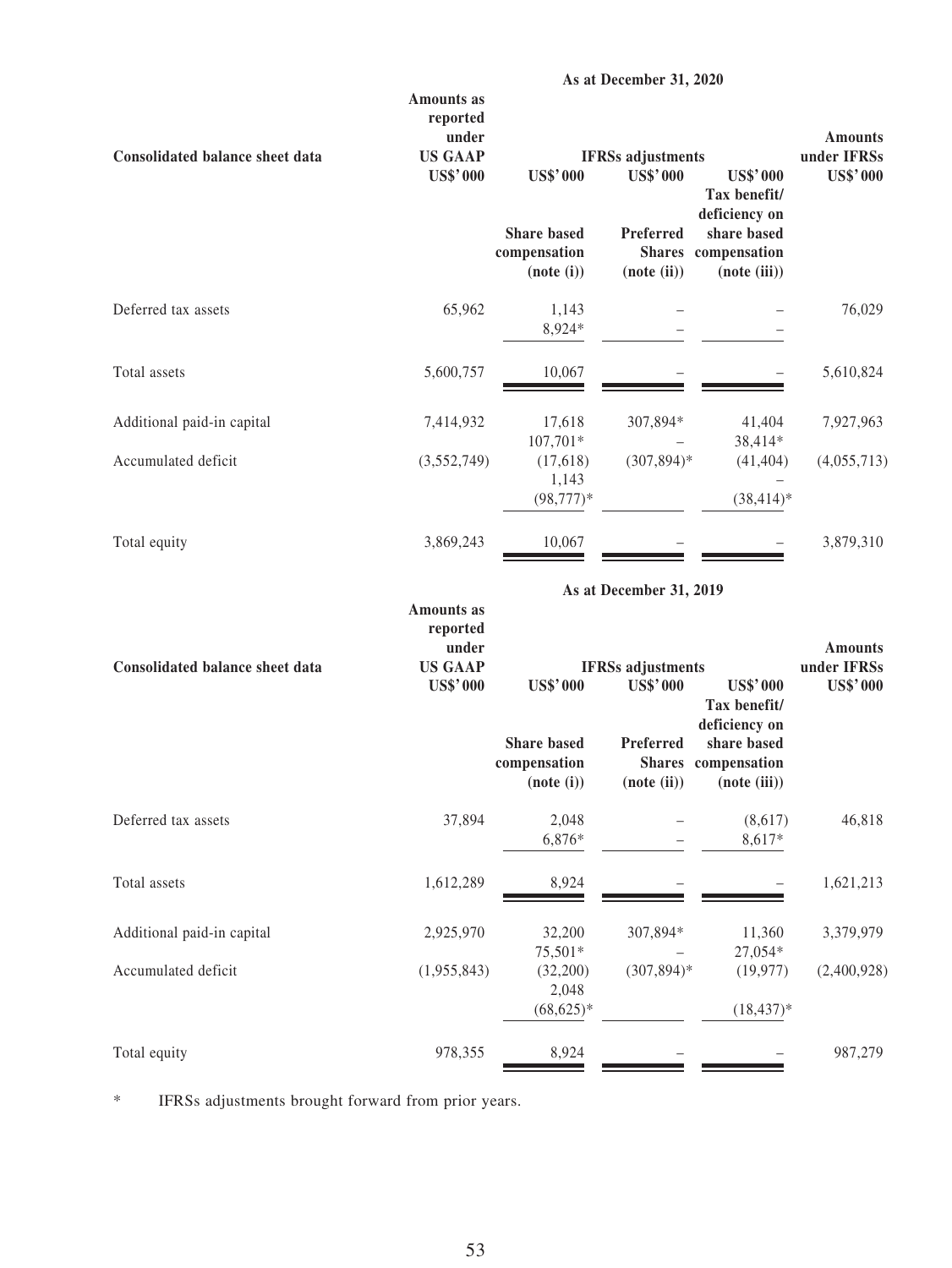#### Notes:

### **(i) Share based compensation**

Under U.S. GAAP, the Group has elected to recognize compensation expense using the straight-line method for all employee equity awards granted with graded vesting based on service conditions provided that the amount of compensation cost recognized at any date is at least equal to the portion of the grant date value of the options that are vested at that date.

Under IFRSs, the accelerated method is required to recognize compensation expense for all employee equity awards granted with graded vesting.

A difference of US\$17,618,000 arose between the amount of share-based compensation (included in research and development expenses, and selling, general and administrative expenses) recognized under U.S. GAAP and IFRSs for the year ended December 31, 2020 (2019: US\$32,200,000). The related income tax impact of this item was US\$1,143,000 for the year ended December 31, 2020 (2019: US\$2,048,000).

The accumulated difference on share-based compensation recognized in expenses and additional paid in capital under U.S. GAAP and IFRSs was US\$107,701,000, the related income tax impact on above differences was US\$8,924,000, and net impact on the accumulated deficit was US\$98,777,000 as of December 31, 2019. The differences as of December 31, 2019 were all carried forward as opening IFRSs adjustments to the balance sheet as of January 1, 2020.

### **(ii) Preferred Shares**

Prior to the Company's US IPO, the Company had Preferred Shares, which were converted into ordinary shares at the time of the US IPO. Under U.S. GAAP, the Preferred Shares issued by the Company are classified as mezzanine equity as these convertible preferred shares are redeemable upon the occurrence of a conditional event (i.e., Liquidation Transaction). The holders of the Preferred Shares have a liquidation preference upon the occurrence of the conditional event. The conversion options and contingent redemption options of the convertible preferred shares do not qualify for bifurcation accounting because the conversion options are clearly and closely related to the host instrument and the underlying ordinary shares of the conversion options and redemption options are not publicly traded nor readily convertible into cash. No beneficial conversion features are recognized for the convertible preferred shares as the fair values per ordinary share at the respective commitment dates were less than the most favorable conversion prices. The Company concluded that the Preferred Shares are not redeemable currently and is not probable that the Preferred Shares will become redeemable because the likelihood of the Liquidation Transaction is remote. Therefore, no adjustment will be made to the initial carrying amount of the Preferred Shares until it is probable that they will become redeemable.

Under IFRSs, the Preferred Shares were regarded as a hybrid instrument consisting of a host debt instrument and a conversion option as a derivative. This was the result of certain redemption triggering events of the Preferred Shares being outside the control of the ordinary shareholders of the Company. In addition, the holders of the Preferred Shares were entitled to convert the Preferred Shares into a variable number of the Company's ordinary shares upon occurrence of certain anti-dilution events. Under IFRSs, the Company initially recorded all of the Preferred Shares as financial liabilities at fair value, with subsequent changes in the amount of the fair value of the Preferred Shares recognized in the statement of operations in the year in which they arose. Hence, all the fair value changes in the Preferred Shares of US\$307,894,000 prior to the conversion into the Company's ordinary shares in February 2016 was recognized in the statement of operations under IFRSs, and the cumulative effect of such fair value changes was recognized in the additional paid in capital account upon the conversion of the Preferred Shares into the ordinary shares. The effect of such IFRSs adjustments on accumulated deficit and additional paid-in capital was US\$307,894,000 which was all carried forward to opening balance sheets of subsequent financial years/periods.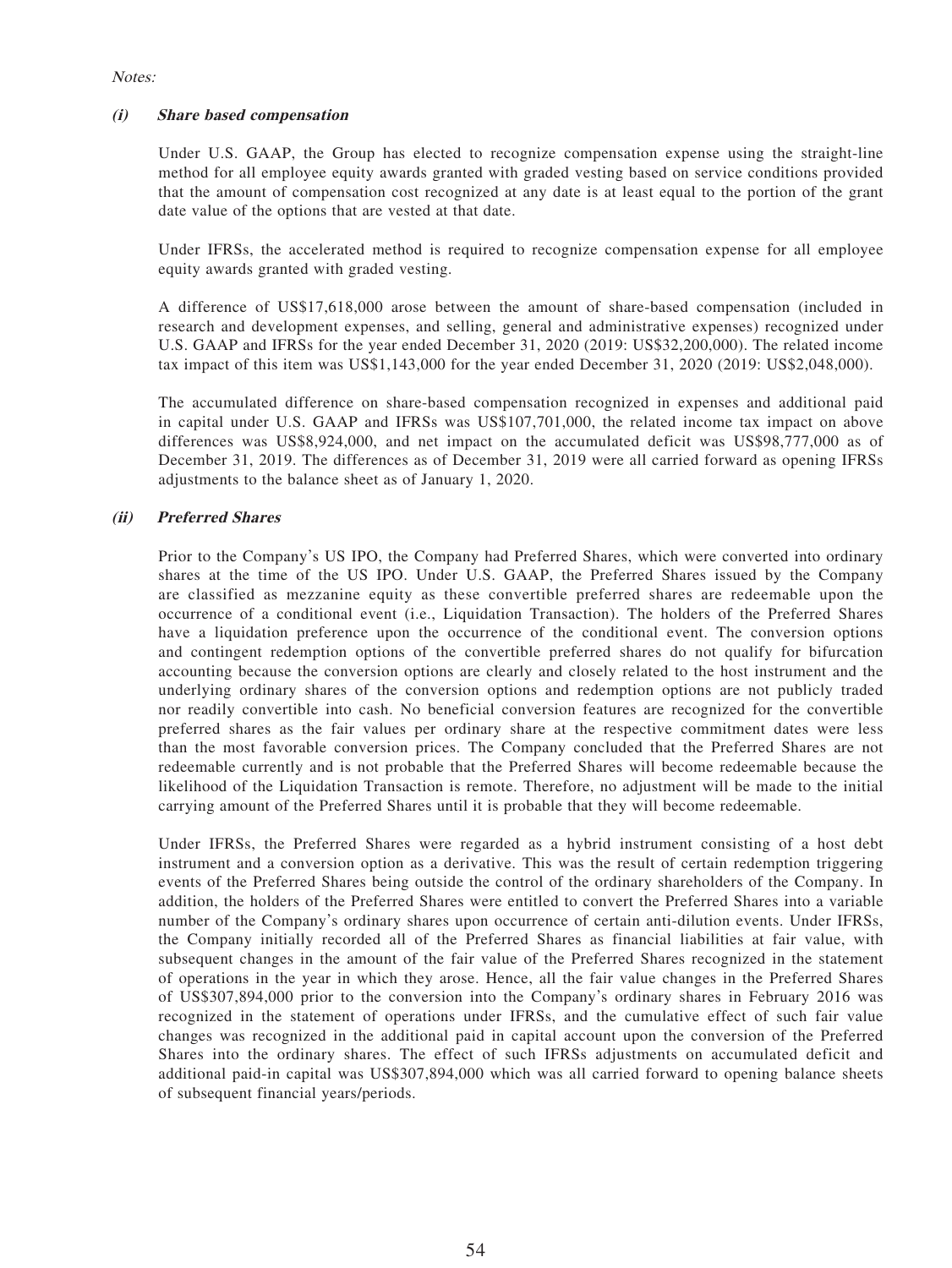#### **(iii) Tax benefit/deficiency on share-based compensation**

Under U.S. GAAP, deferred taxes are calculated based on the cumulative share-based compensation expense recognized in the financial statements, and ASC 2016-09 required all excess tax benefits and tax deficiencies to be recorded as income tax expense or benefit in the statement of operations, rather than in shareholders' equity.

Under IFRSs, deferred taxes are calculated based on the estimated tax deduction determined at each reporting date. If the tax deduction exceeds cumulative compensation cost for an individual award, deferred tax based on the excess is credited to shareholders' equity. If the tax deduction is less than or equal to cumulative compensation cost for an individual award, deferred taxes are recorded in statement of operations.

As the deferred tax assets impact was determined to the extent of future available taxable profit against which the estimated additional tax deduction can be utilized, there is no difference on deferred tax assets for tax benefit on share-based compensation expenses recognized under U.S. GAAP and IFRSs as of December 31, 2020 and 2019. The cumulative income tax benefit on excess tax deductions of US\$41,404,000 for the year ended December 31, 2020 (2019: US\$19,977,000) was recognized in equity under IFRSs, rather than in the statement of operations under U.S. GAAP.

The accumulated difference of excess tax deduction of US\$38,414,000 recognized in equity amounted to US\$38,414,000 as of December 31, 2019, and are carried forward as opening adjustments to the balance sheet as of January 1, 2020 under IFRSs.

### **(iv) Lease**

The Group adopted the new lease standard effective January 1, 2019 using the modified retrospective method and did not restate historical comparative periods under U.S. GAAP. As a lessee, the Group recognized a lease liability based on the present value of the total remaining lease payments, and a corresponding right of use asset under U.S. GAAP. The Group subsequently recognize an operating lease expense on straight line basis over the lease term.

IFRS 16, Lease requires entities to present interest expense on the lease liability and depreciation on the right of use assets separately in the statement of operations. This will change the allocation of expenses and the total amount of expenses recognized for each period of the lease term. The combination of a straight-line depreciation of the right-of-use asset and the effective interest rate method applied to the lease liability will result in a higher total charge to profit or loss in the initial years of the lease terms, and a decreasing expense during the latter years of the lease terms.

Based on the Group's assessment, the differences on lease recognized under U.S. GAAP and IFRSs did not have material impact on audited financial statements as of December 31, 2020 and for the year ended December 31, 2020.

#### **(v) Investment**

Under U.S. GAAP, the Group elected to measure an equity security without a readily determinable fair value that does not qualify for the practical expedient to estimate fair value at its cost minus impairment, if any, plus or minus changes resulting from observable price changes in orderly transactions for the identical or a similar investment of the same issuer.

Under IFRSs, the Group measured the investments in equity instruments at fair value through profit or loss (FVTPL).

Based on the Group's assessment, the differences on investment recognized under U.S. GAAP and IFRSs did not have material impact on audited financial statements as of December 31, 2020 and for the year ended December 31, 2020.

### **30. Dividends**

The board of directors of the Company did not recommend the distribution of any annual dividend for the year ended December 31, 2020 (year ended December 31, 2019: nil).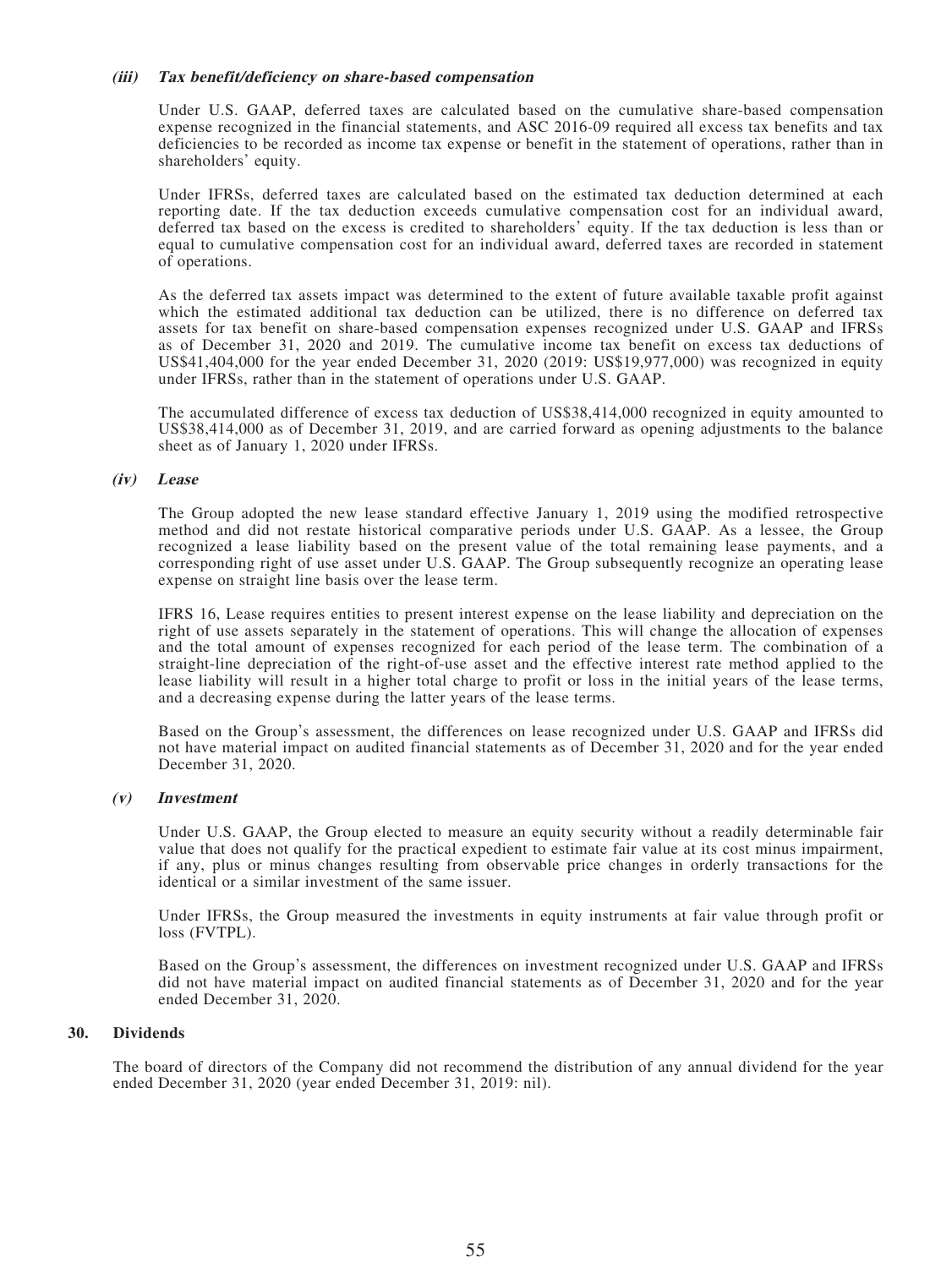## **MANAGEMENT DISCUSSION AND ANALYSIS**

## **Overview**

We are a global, commercial-stage biotechnology company focused on discovering, developing, manufacturing, and commercializing innovative medicines to improve treatment outcomes and expand access for patients worldwide.

Our research organization has delivered ten molecules into the clinic in our first ten years, including our two lead commercial medicines, BRUKINSA®, a small molecule inhibitor of Bruton's Tyrosine Kinase ("BTK") for the treatment of various blood cancers, and tislelizumab, an anti-PD-1 antibody immunotherapy for the treatment of various solid tumor and blood cancers. We are marketing BRUKINSA® in the world's two largest pharmaceutical markets, the United States and China, and tislelizumab in China, with an established, science-based commercial organization. We have built state-of-the-art biologic and small molecule manufacturing facilities in China to support the potential future demand of our products, and we also work with high quality contract manufacturing organizations ("CMOs") to manufacture our internally developed clinical and commercial products.

We are a leader in China-inclusive global clinical development, which we believe can facilitate faster and more cost-effective development of innovative medicines. Our internal clinical development capabilities are deep, including a more than 1,600-person global clinical development team that is running more than 60 ongoing or planned clinical trials. This includes more than 25 pivotal or registration-enabling trials for three product candidates that have enrolled more than 12,000 patients and healthy volunteers, of which approximately one-half have been outside of China, as of January 2021. We have over 45 products and product candidates in commercial stage or clinical development, including 7 approved medicines, 5 pending approval, and over 30 in clinical development.

Supported by our development and commercial capabilities, we have entered into collaborations with world-leading biopharmaceutical companies such as Amgen and Novartis to develop and commercialize innovative medicines globally. Since our inception in 2010 in Beijing, we have become a fully integrated global organization of over 5,300 employees in 14 countries and regions, including China, the United States, Europe and Australia.

## **Recent Developments**

On March 10, 2021, we announced that the first patient has been dosed in a Phase 1 clinical trial of BGB-15025, our investigational hematopoietic progenitor kinase 1 (HPK1) inhibitor. BGB-15025 is designed to be a potent and highly selective small molecule oral inhibitor of HPK1, a kinase downstream of the T cell receptor (TCR) signaling pathway that is believed to play a key role in T cell activation.

On March 5, 2021, we announced that a supplemental Biologics License Application for anti-PD1 antibody tislelizumab was accepted by the Center for Drug Evaluation ("CDE") of the China National Medical Products Administration ("NMPA") for treatment in the second- or third-line setting of patients with locally advanced or metastatic non-small cell lung cancer ("NSCLC") who have progressed on prior platinum-based chemotherapy.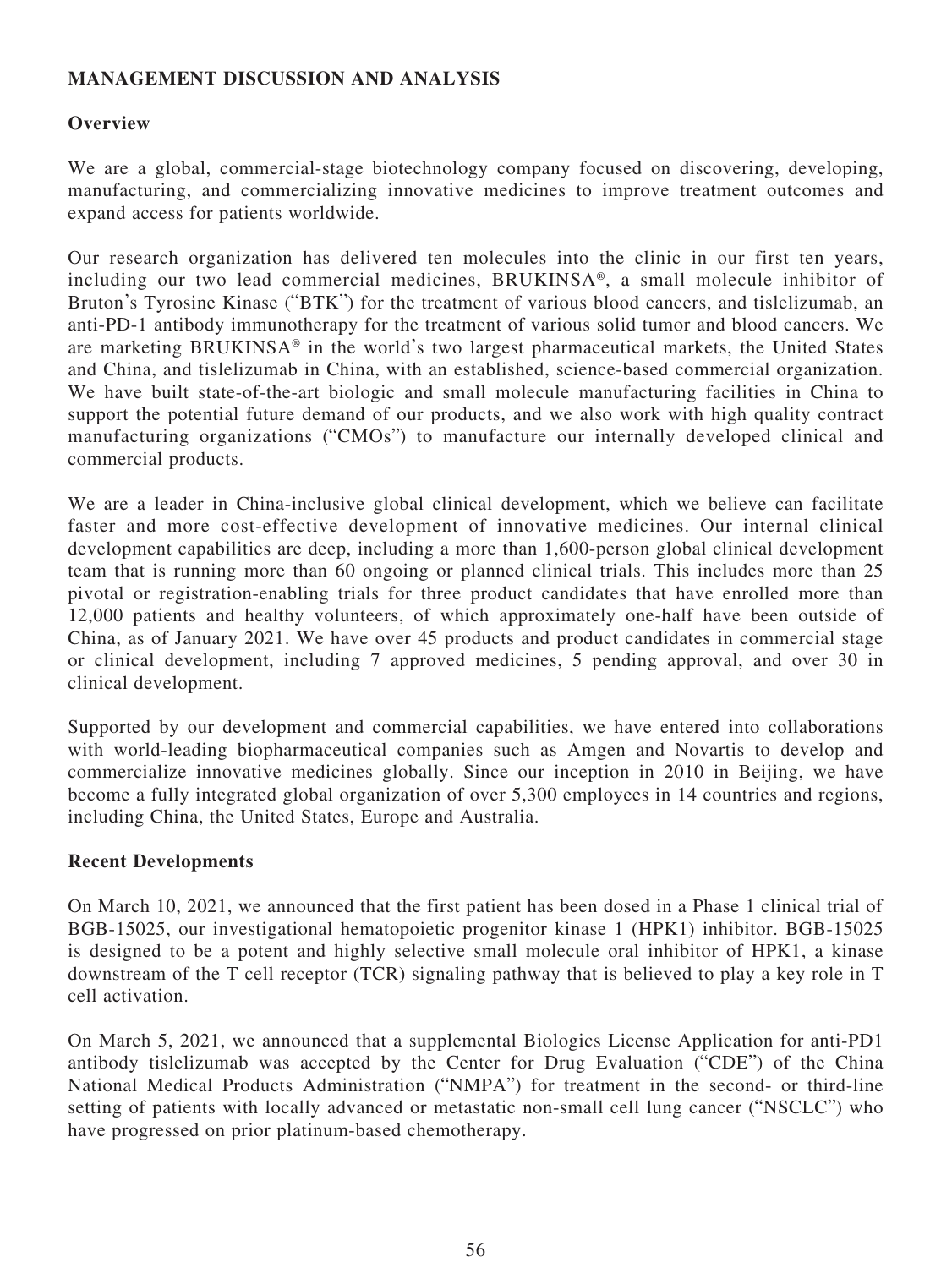On March 2, 2021, we announced that BRUKINSA® has been approved by Health Canada for the treatment of adult patients with Waldenström's macroglobulinemia ("WM").

On February 26, 2021, we announced the closing of the collaboration and license agreement with Novartis, previously announced on January 11, 2021, to develop, manufacture, and commercialize BeiGene's anti-PD-1 antibody tislelizumab in the United States, Canada, Mexico, member countries of the European Union, United Kingdom, Norway, Switzerland, Iceland, Liechtenstein, Russia, and Japan. The companies have agreed to jointly develop tislelizumab in these licensed countries, with Novartis responsible for regulatory submissions after a transition period and for commercialization upon regulatory approvals. In addition, both companies may conduct clinical trials globally to explore combinations of tislelizumab with other cancer treatments, and BeiGene has an option to co-detail the product in North America, funded in part by Novartis.

On February 17, 2021, we announced that the U.S. Food and Drug Administration ("FDA") accepted a supplemental new drug application ("sNDA") for BRUKINSA® for the treatment of adult patients with WM. The Prescription Drug User Fee Act target action date is October 18, 2021.

On January 29, 2021, we announced that the Shanghai Stock Exchange (the "SSE") had accepted our listing application for a proposed public offering of our ordinary shares and listing of such shares on the Science and Technology Innovation Board (the "STAR Market") of the SSE (the "STAR Offering"). The consummation of the STAR Offering is subject to, among other things, market conditions, shareholder approval, and applicable regulatory approvals.

On January 13, 2021, we announced that our anti-PD-1 antibody tislelizumab received approval from the NMPA for use in combination with chemotherapy as a first-line treatment for patients with advanced squamous NSCLC. This is the third approval in China for tislelizumab, and its first in a lung cancer indication.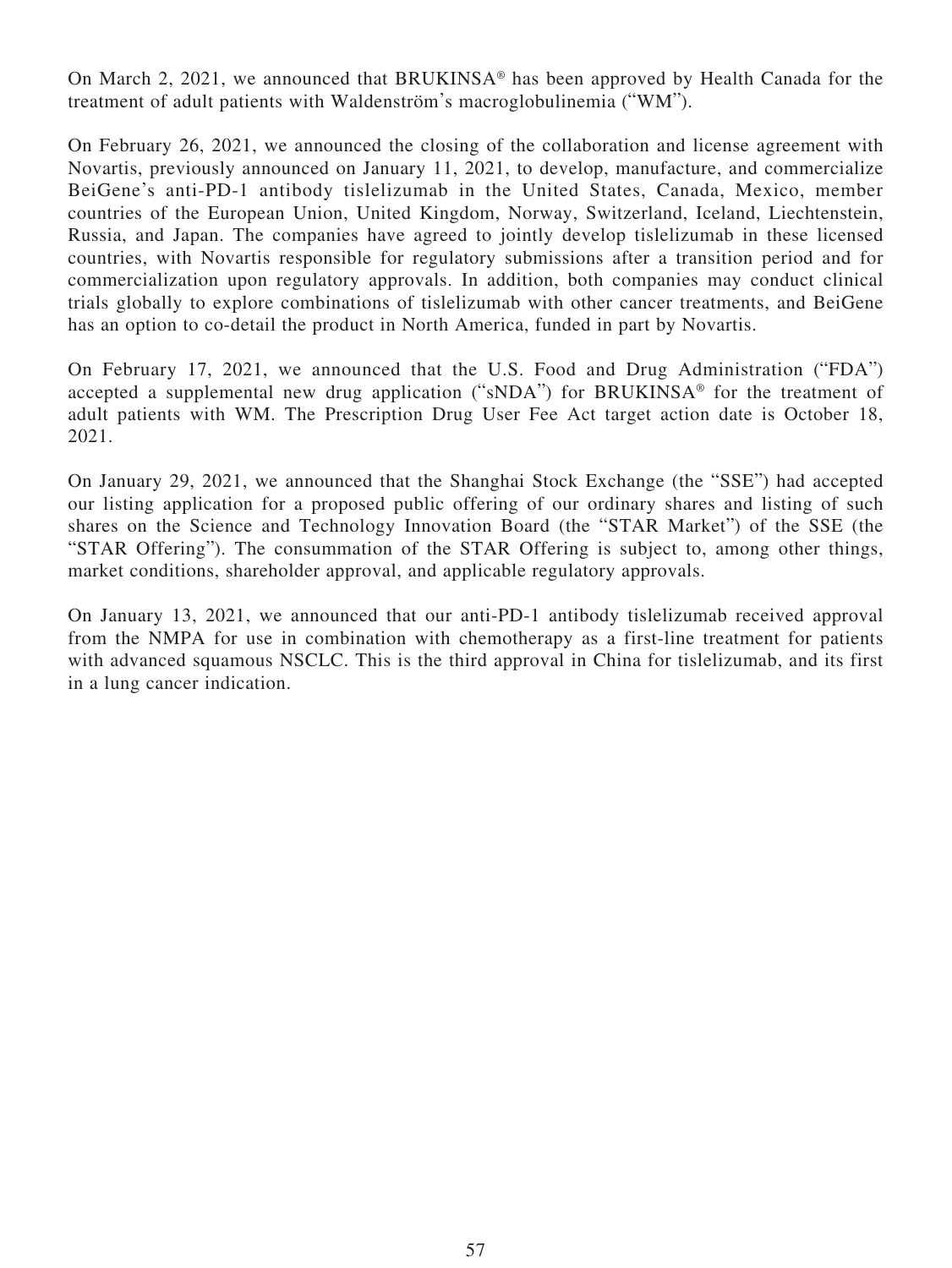On December 27, 2020, we announced that three of our innovative oncology medicines were included in the updated National Reimbursement Drug List ("NRDL") by the China National Healthcare Security Administration (NHSA), including our internally-developed anti-PD1 antibody tislelizumab, our internally-developed BTK inhibitor BRUKINSA® (zanubrutinib), and XGEVA® (120-mg denosumab) from our strategic collaboration with Amgen.

On December 7, 2020, we announced that the NMPA approved BLINCYTO® (blinatumomab) for injection for the treatment of adult patients with relapsed or refractory ("R/R") B-cell precursor acute lymphoblastic leukemia (ALL). The biologics license application had been submitted by Amgen and received priority review by the CDE of the NMPA. Developed by Amgen and licensed to us in China under a strategic collaboration commenced earlier in 2020, this is the first approval for BLINCYTO® in China and our first product licensed from Amgen to be newly approved. With this approval, BLINCYTO® has become the first bispecific immunotherapy approved in China.

On November 19, 2020, we announced that the NMPA approved XGEVA® (denosumab) for the prevention of skeletal-related events ("SREs") in patients with bone metastases from solid tumors and in patients with multiple myeloma. Developed by Amgen and licensed to BeiGene in China under a strategic collaboration commenced earlier in 2020, XGEVA® is also approved and marketed in China for the treatment of adults and skeletally mature adolescents with giant cell tumor of the bone that is unresectable or where surgical resection is likely to result in severe morbidity.

## **FUTURE AND OUTLOOK**

Our mission is to provide access to high-quality, innovative, impactful, and affordable medicines to billions more people globally. We believe that we have built competitive advantages in research, clinical development, manufacturing and commercialization that will drive our business into the future. We intend to continue to develop and expand our competitive advantages and become a global leader by focusing on the following key strategic imperatives:

1. **Research and innovation focus**. We have built one of the largest research teams in China with more than 450 people and a robust suite of capabilities that fuel our innovation pipeline. To date, our research organization has advanced more than 10 internally discovered molecules into the clinic and, of those programs, two medicines have been approved for commercial use in multiple indications. Our team has discovered promising new drug candidates, including our investigational TIGIT antibody and BCL-2 inhibitor currently in development. We plan to continue to invest in research and innovation with the aim of discovering additional innovative product candidates for patients.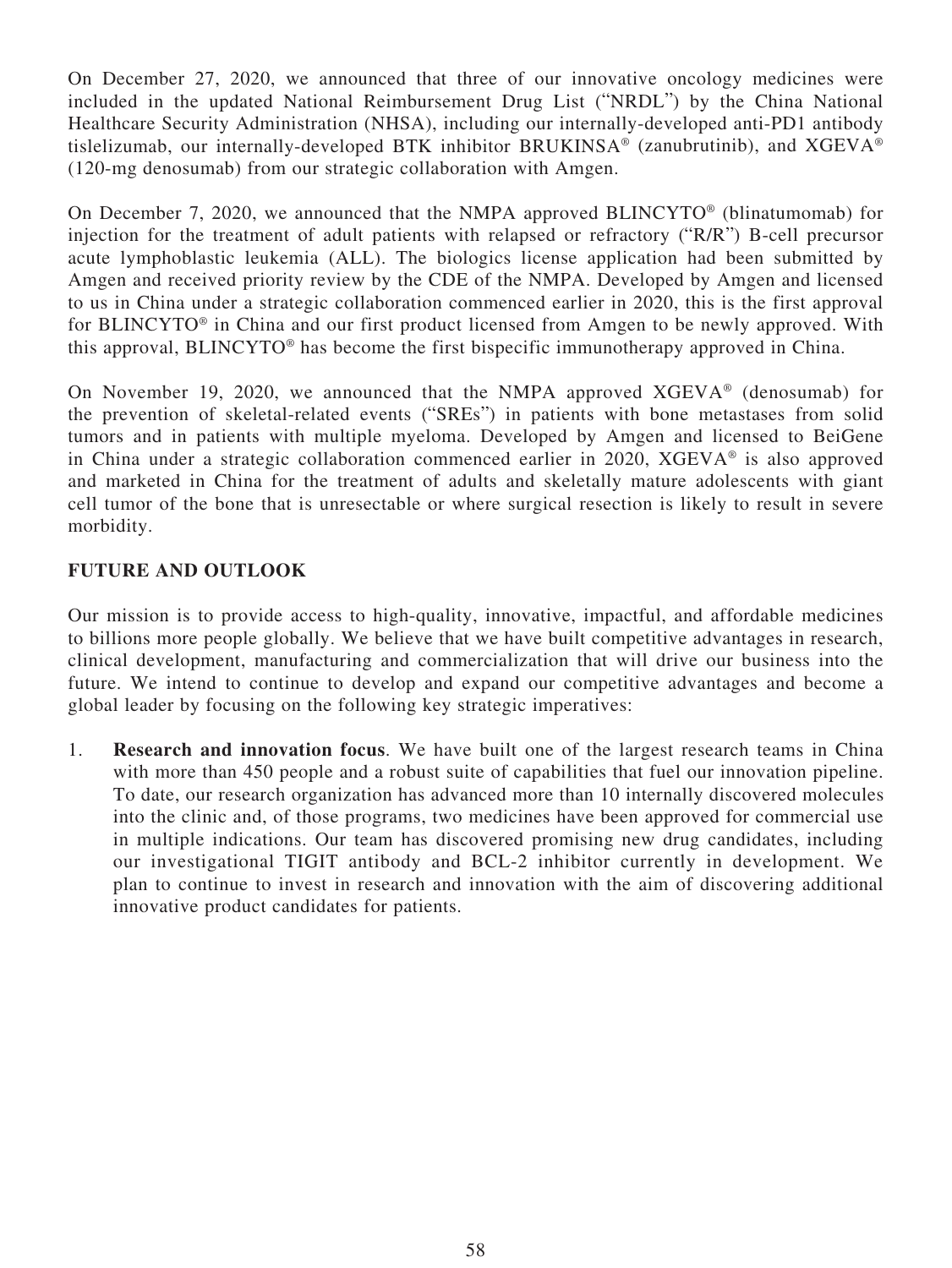- 2. **World class clinical development**. We believe that leveraging our leadership position in China-inclusive clinical development will enable us to develop products with advantages in speed and cost efficiency, while maintaining quality. We plan to continue to invest to insource our clinical capabilities to mitigate the challenges associated with relying on thirdparty contract research organizations ("CROs"), with the intention of becoming one of the best clinical development organizations in the world.
- 3. **China commercial leadership**. We have built a large commercial team in China, with over 2,200 colleagues spread across the country and organized under experienced executive leadership. We believe that we have established BeiGene as a high-quality, sciencedriven, leading provider of innovative and affordable medicines in China. We aspire to grow our commercial portfolio through both internal discovery efforts and through inlicensing additional products and product candidates, striving to be a partner of choice and creating mutual benefits with our partners wherever possible. We believe that our commercial capabilities in China, coupled with our China-inclusive clinical development capabilities conducted at global-quality standards, enable us to attract favorable in-licensing opportunities. We plan to further invest in our China commercial organization and create advantages in scale, speed, and quality to establish our commercial leadership in China.
- 4. **Global leadership, access, and reputation**. We have launched BRUKINSA® in the United States and built a targeted commercial team focused on medical thought leaders in blood cancer treatments. This competitive foothold is based on the clinical differentiation of our approved products and product candidates and our deep relationships. We aspire to establish our reputation globally as a leading biotechnology company by delivering highly effective and differentiated medicines in the United States, China, Europe and new markets.
- 5. **Broad accessibility**. We believe that our commercial scale in China, potentially lower upfront development costs through China-inclusive clinical development, sizeable portfolio of innovative therapies, and overall commercial expertise in serving large, underserved populations give us a unique advantage and create an opportunity for us to be an early mover in providing innovative medicines at affordable prices to many geographies that are not traditionally the focus for pharmaceutical or biotechnology companies. We plan to focus our long-term strategy on seeking approvals of our portfolio compounds globally and building clinical development and commercial capabilities in these markets, either alone or through our collaborators.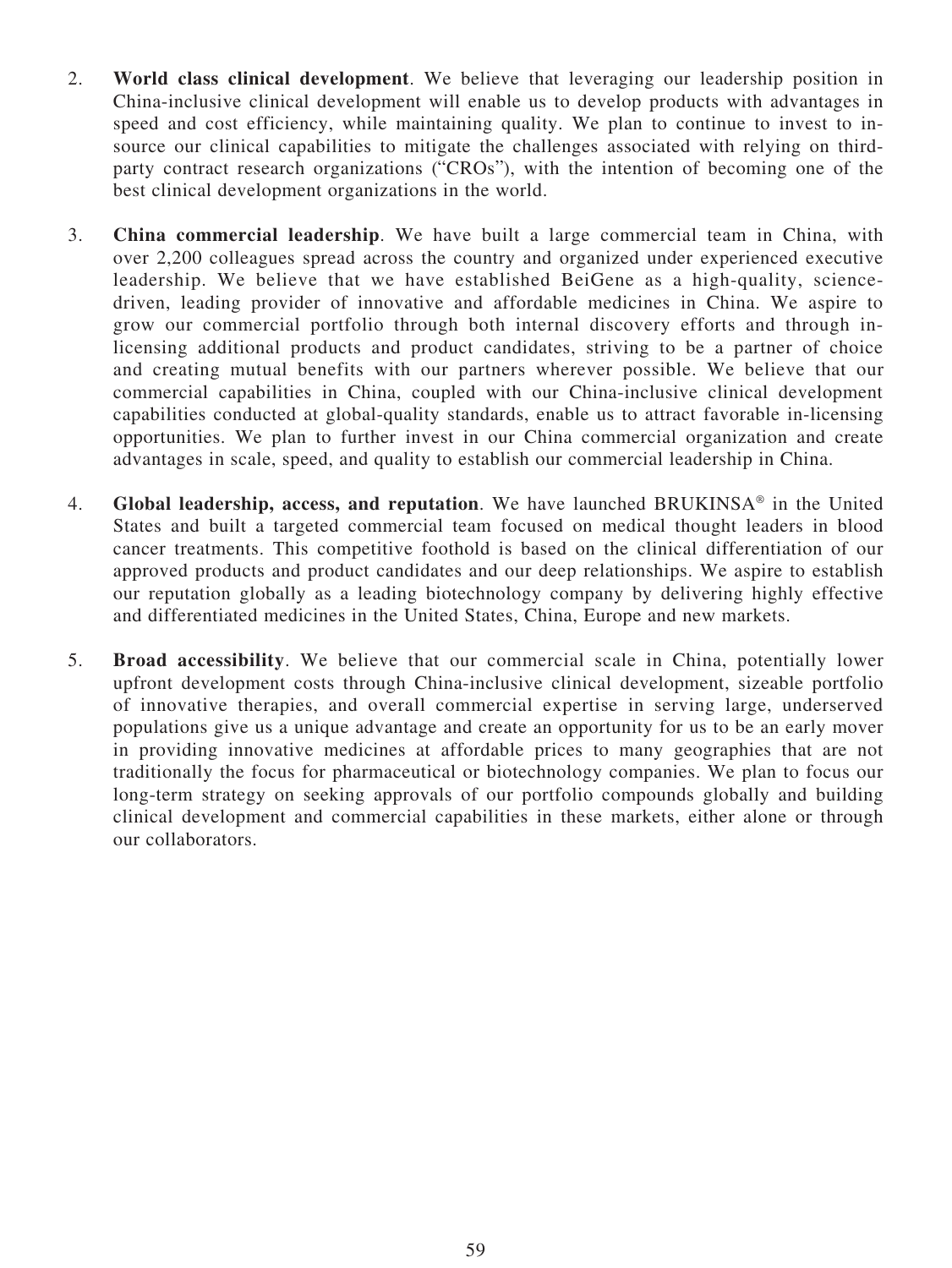## **FINANCIAL REVIEW**

## **Components of Operating Results**

## **Revenue**

## Product Revenue

We began generating product revenue in September 2017 through our in-license agreement with BMS to distribute the approved cancer therapies REVLIMID<sup>®</sup>, VIDAZA<sup>®</sup>, and ABRAXANE<sup>®</sup> in China. Following approval from the FDA in November 2019, we launched our first internally developed medicine, BRUKINSA®, in the United States. We launched our second internally developed medicine, tislelizumab, in China in March 2020 and in June 2020, we launched BRUKINSA® in China. In July 2020, we began selling XGEVA® under our in-license agreement with Amgen.

Revenues from product sales are recognized when there is a transfer of control from the Company to the customer. The Company determines transfer of control based on when the product is delivered, and title passes to the customer. Revenues from product sales are recognized net of variable consideration resulting from rebates, chargebacks, trade discounts and allowances, sales returns allowances and other incentives. Provisions for estimated reductions to revenue are provided for in the same period the related sales are recorded and are based on contractual terms, historical experience and trend analysis. We expect revenue from our internal product sales to increase during 2021. We received approval for BLINCYTO® in China in December 2020 and plan to launch additional in-licensed products from our collaborations in 2021, and continue to expand our efforts to promote our existing commercial products.

### Collaboration Revenue

We recognize collaboration revenues for amounts earned under collaborative and out-licensing arrangements. Prior to the third quarter of 2019, we recorded revenue from our 2017 collaboration and license agreement with BMS for tislelizumab, which was terminated in June 2019. Under this agreement, we received an upfront payment related to the license fee, which was recognized upon the delivery of the license right. Additionally, the portion of the upfront payment related to the reimbursement of undelivered research and development services was deferred and recognized over the performance period of the collaboration arrangement. We recognized the remainder of the deferred research and development services revenue balance upon termination of the collaboration agreement. We also received research and development reimbursement revenue for the clinical trials that BMS opted into until the termination of the collaboration agreement. Pursuant to the terms of the termination agreement, we received a one-time payment of US\$150 million in June 2019, which was recognized in full at that time because we had no further performance obligations under the collaboration.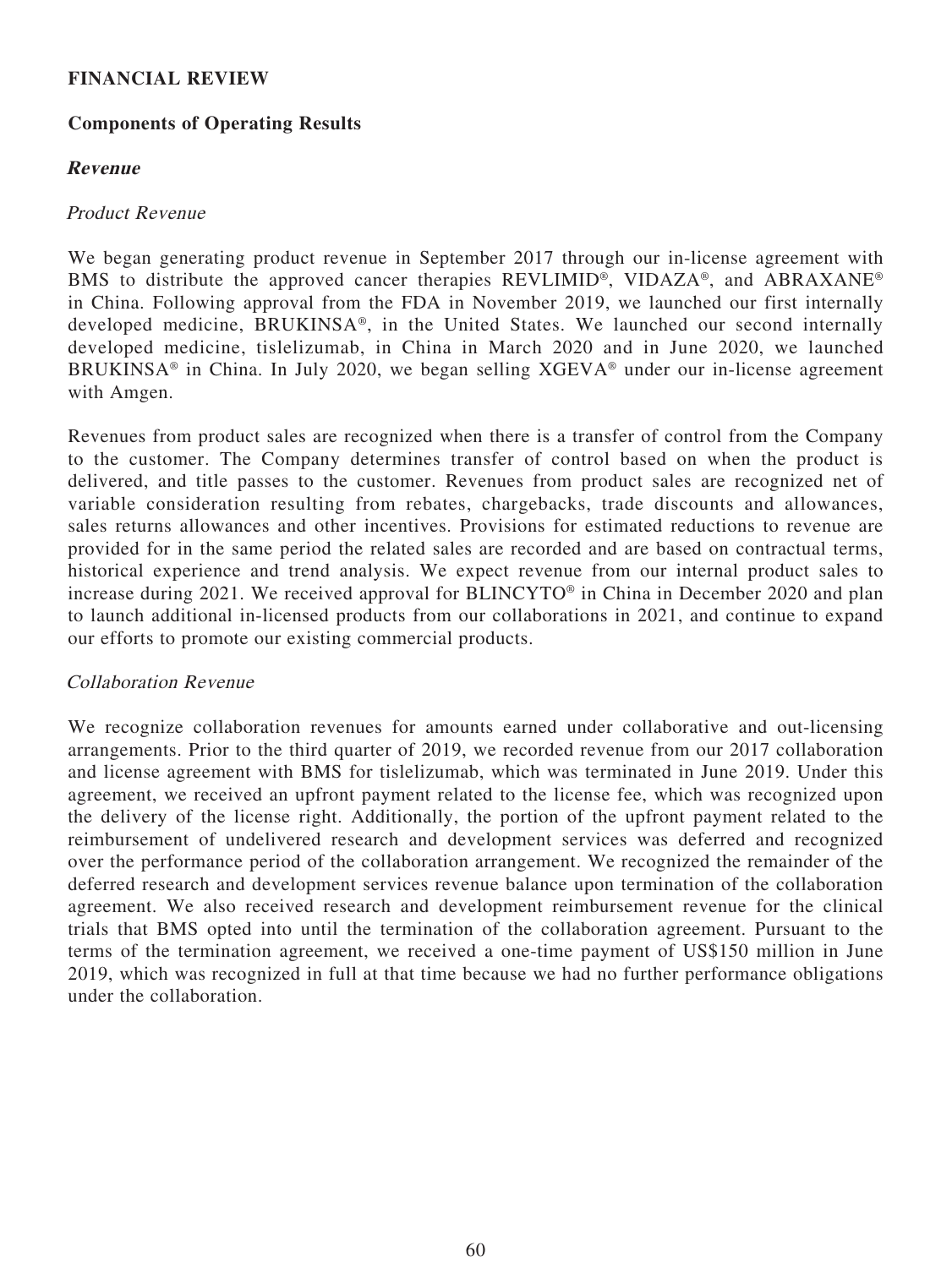## **Expenses**

## Cost of Sales

Cost of sales includes the cost of products purchased from Amgen and BMS and distributed in China and the costs to manufacture our internally developed commercial products. Also included in cost of sales are amounts paid to Amgen for its share of net sales or gross margin earned on sales of their in-licensed products. Costs to manufacture inventory in preparation for commercial launch of a product incurred prior to regulatory approval are expensed to research and development expense as incurred. Cost of sales for newly launched products will not be recorded until the initial pre-launch inventory is depleted and additional inventory is manufactured.

## Research and Development Expenses

Research and development expenses consist of the costs associated with our research and development activities, conducting preclinical studies and clinical trials, and activities related to regulatory filings. Our research and development expenses consist of:

- expenses incurred under agreements with contract research organizations ("CROs"), CMOs, and consultants that conduct and support clinical trials and preclinical studies;
- costs of comparator drugs in certain of our clinical trials;
- manufacturing costs related to pre-commercial activities;
- costs associated with preclinical activities and development activities;
- costs associated with regulatory operations;
- employee-related expenses, including salaries, benefits, travel and share-based compensation expense for research and development personnel;
- in-process research and development costs expensed as part of collaboration agreements entered into; and
- other expenses, which include direct and allocated expenses for rent and maintenance of facilities, insurance and other supplies used in research and development activities.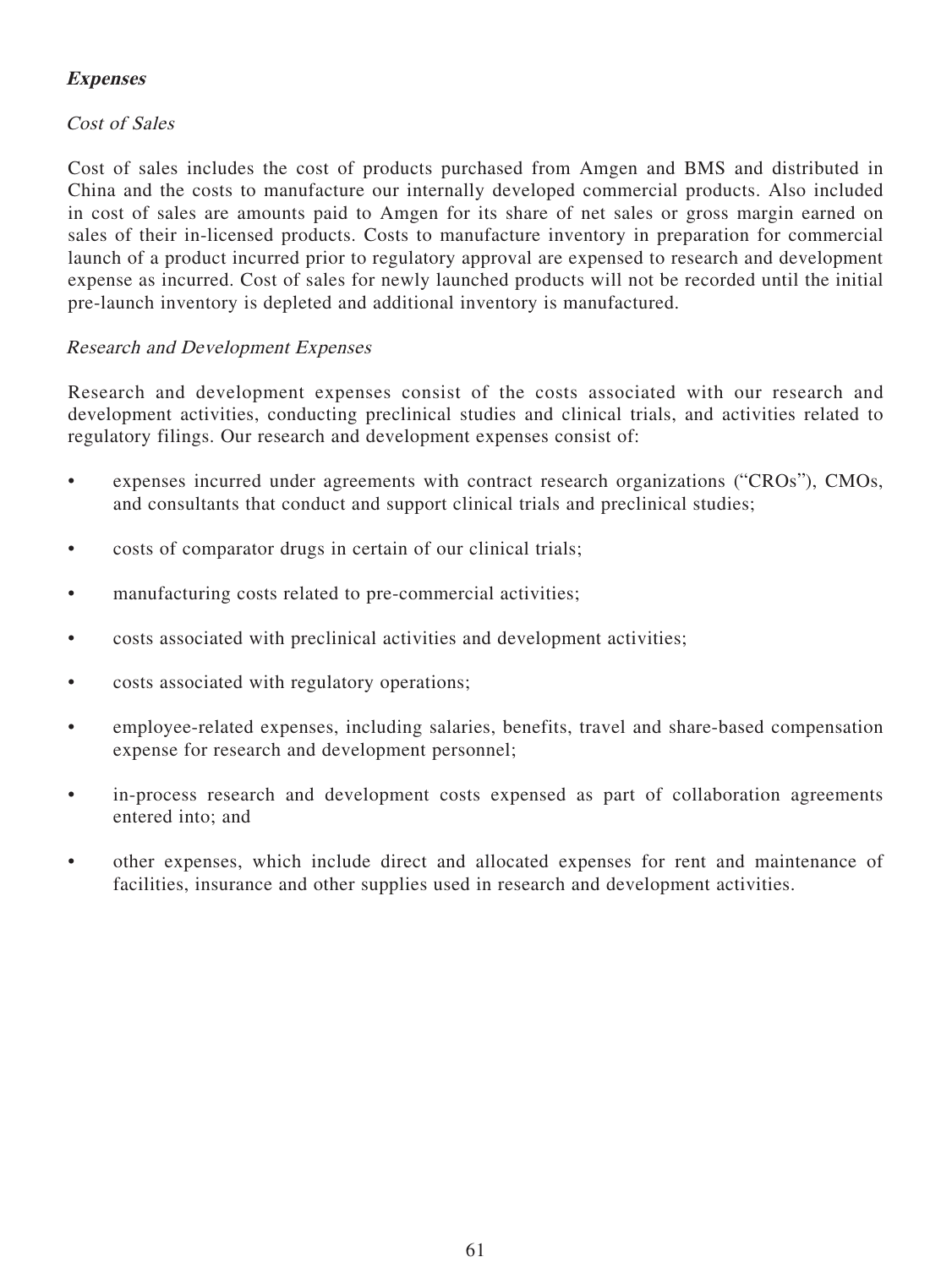Our current research and development activities mainly relate to the clinical advancement of our internally developed medicines and drug candidates:

- BRUKINSA<sup>®</sup> (zanubrutinib), a small molecule inhibitor of BTK;
- tislelizumab, a humanized monoclonal antibody against PD-1;
- pamiparib, an investigational selective small molecule inhibitor of PARP1 and PARP2;
- BGB-A1217, an investigational humanized monoclonal antibody against TIGIT;
- BGB-11417, an investigational small molecular inhibitor of Bcl-2;
- lifirafenib, an investigational novel small molecule inhibitor of both the monomer and dimer forms of BRAF;
- BGB-A333, an investigational humanized monoclonal antibody against PD-L1; and
- BGB-A425, an investigational humanized monoclonal antibody against TIM-3.

Research and development activities also include costs associated with in-licensed drug candidates, including:

- R&D expense related to the co-development of pipeline assets under the Amgen collaboration agreement. Our total cost share obligation to Amgen is split between R&D expense and a reduction to the R&D cost share liability;
- sitravatinib, an investigational, spectrum-selective kinase inhibitor, licensed from Mirati Therapeutics, Inc. ("Mirati");
- zanidatamab (ZW25) and ZW49, two investigational bispecific antibody-based product candidates targeting HER2, licensed from Zymeworks Inc. ("Zymeworks");
- BA3071, an investigational CAB-CTLA-4 antibody, licensed from BioAtla, Inc. ("BioAtla");
- BAT1706, an investigational biosimilar to Avastin<sup>®</sup> (bevacizumab), licensed from Bio-Thera Solutions, Ltd. ("Bio-Thera"); and
- DXP-593 and DXP-604, investigational anti-COVID-19 antibodies, licensed from Singlomics (Beijing DanXu) Biopharmaceuticals Co., Ltd. ("Singlomics").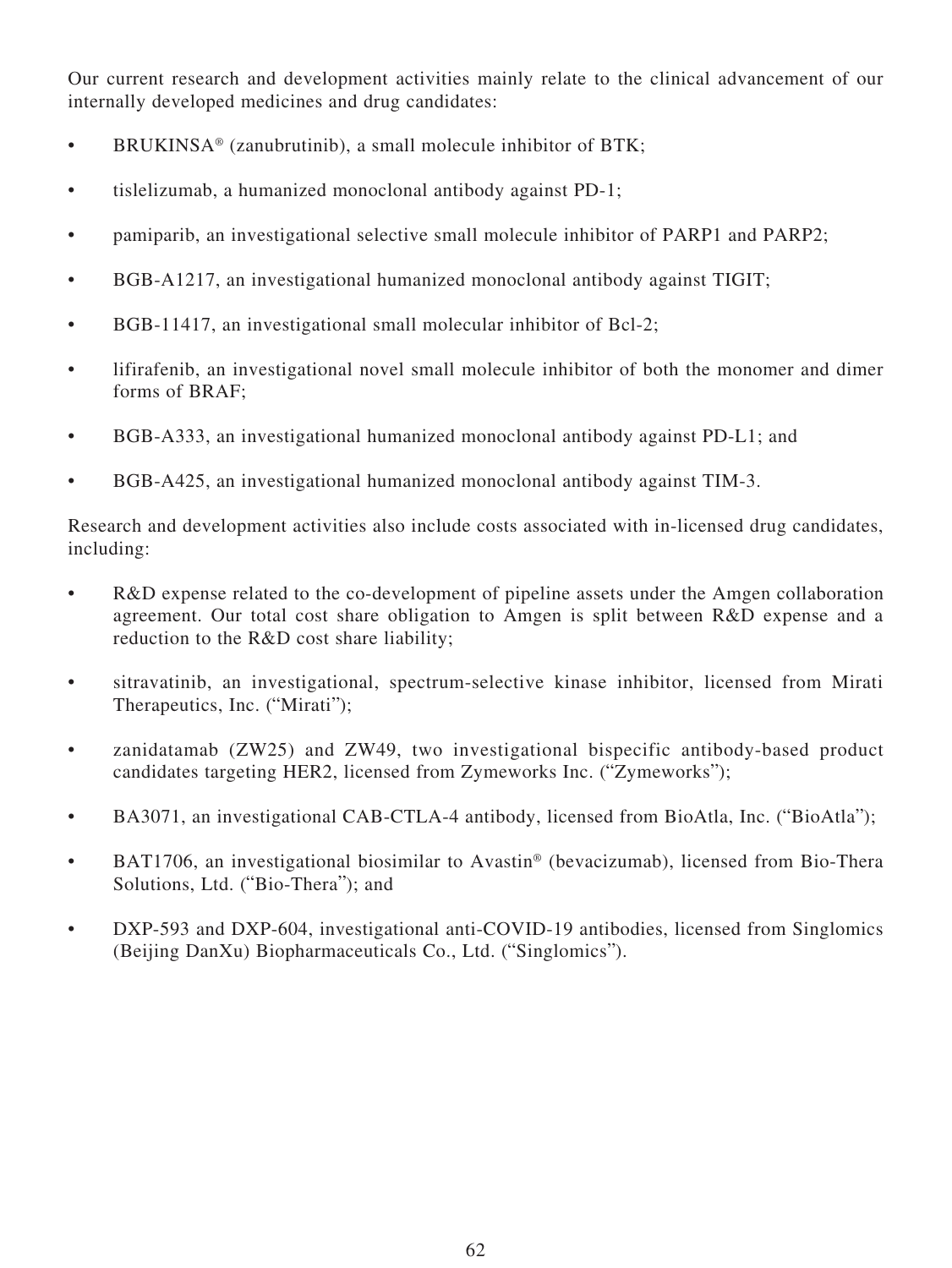We expense research and development costs when we incur them. We record costs for certain development activities, such as clinical trials, based on an evaluation of the progress to completion of specific tasks using data such as subject enrollment, clinical site activations or information our vendors provide to us. We expense the manufacturing costs of our internally developed products that are used in clinical trials as they are incurred as research and development expense. We do not allocate employee-related costs, depreciation, rental and other indirect costs to specific research and development programs because these costs are deployed across multiple product programs under research and development and, as such, are separately classified as unallocated research and development expenses.

At this time, it is difficult to estimate or know for certain, the nature, timing and estimated costs of the efforts that will be necessary to complete the development of our internally developed medicines and drug candidates. We are also unable to predict when, if ever, material net cash inflows will commence from sales of our medicines and drug candidates, if approved. This is due to the numerous risks and uncertainties associated with developing such medicines and drug candidates, including the uncertainty of:

- successful enrollment in and completion of clinical trials;
- establishing an appropriate safety and efficacy profile;
- establishing commercial manufacturing capabilities or making arrangements with third-party manufacturers;
- receipt of marketing and other required approvals from applicable regulatory authorities;
- successfully launching and commercializing our medicines and drug candidates, if and when approved, whether as monotherapies or in combination with our internally developed medicines and drug candidates or third-party products;
- market acceptance, pricing and reimbursement;
- obtaining and maintaining patent and trade secret protection and regulatory exclusivity for our medicines and drug candidates;
- continued acceptable safety and efficacy profiles of the products following approval;
- sufficient supply of the products following approval;
- competition from competing products; and
- retention of key personnel.

A change in the outcome of any of these variables with respect to the development of any of our medicines and drug candidates would significantly change the costs, timing and viability associated with the commercialization or development of that medicine or drug candidate.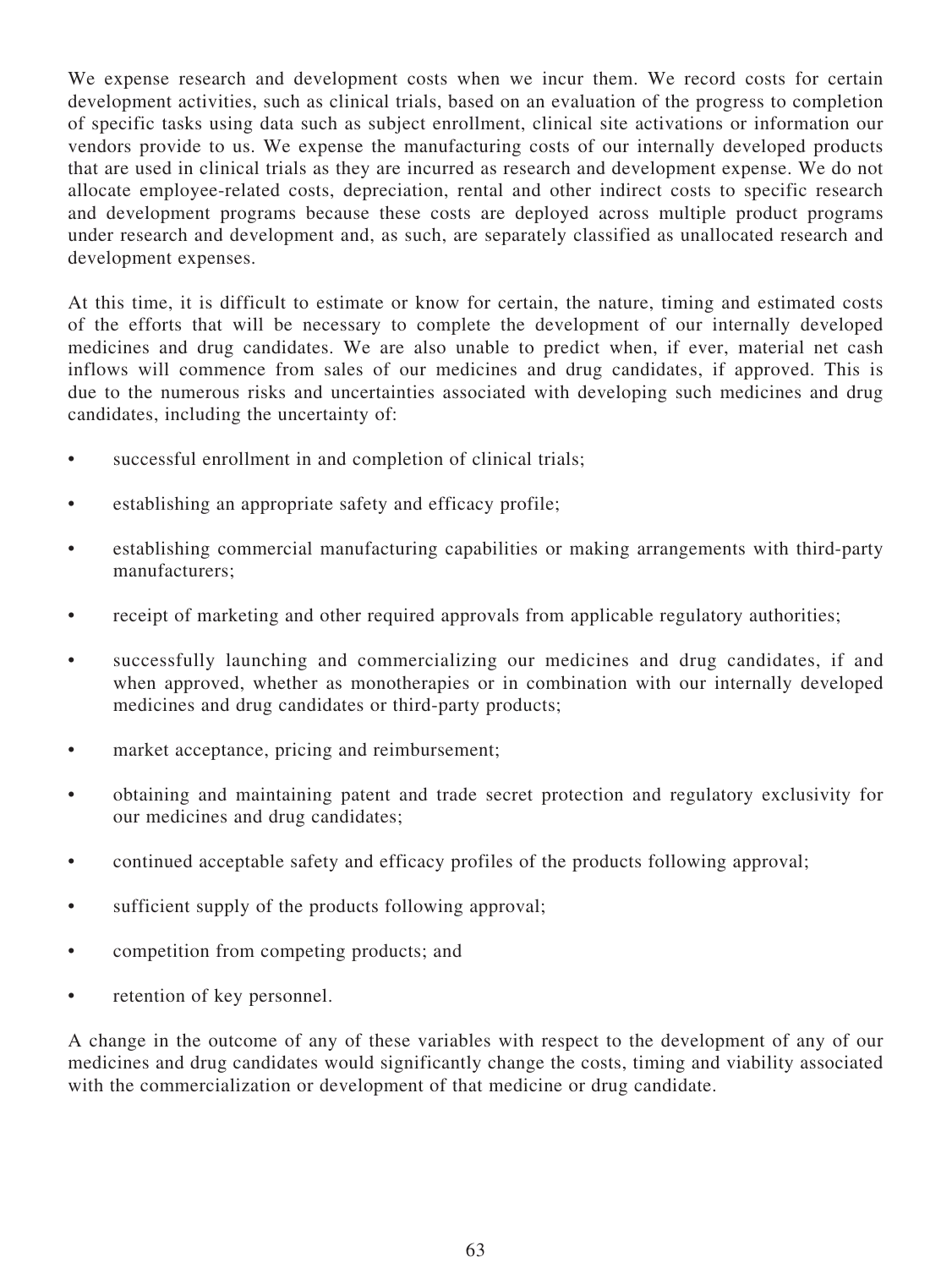Research and development activities are central to our business model. We expect research and development costs to increase significantly for the foreseeable future as our development programs progress, as we continue to support the clinical trials of our medicines and drug candidates as treatments for various cancers and as we move these medicines and drug candidates into additional clinical trials, including potential pivotal trials. There are numerous factors associated with the successful commercialization of any of our medicines and drug candidates, including future trial design and various regulatory requirements, many of which cannot be determined with accuracy at this time based on our stage of development. Additionally, future commercial and regulatory factors beyond our control may impact our clinical development and commercial programs and plans.

### **Cautionary Statement required by Rule 18A.08(3) of the HK Listing Rules: We may not be able to ultimately develop and market pamiparib successfully.**

### Selling, General and Administrative Expenses

Selling, general and administrative expenses consist primarily of product promotion costs, distribution costs, salaries and related benefit costs, including share-based compensation for selling, general and administrative personnel. Other selling, general and administrative expenses include professional fees for legal, consulting, auditing and tax services as well as other direct and allocated expenses for rent and maintenance of facilities, travel costs, insurance and other supplies used in selling, general and administrative activities. We anticipate that our selling, general and administrative expenses will increase in future periods to support planned increases in commercialization activities with respect to tislelizumab, BRUKINSA®, XGEVA® and BLINCYTO® and the preparation for potential launch and commercialization of additional inlicensed products from our collaborations and internally developed products, if approved. We also expect selling, general and administrative expenses to increase in future periods to support our research and development efforts, including the continuation of the clinical trials of our treatments for various cancers and the initiation of clinical trials for potential new indications or drug candidates. These cost increases will likely be due to increased promotional costs, increased headcount, increased share-based compensation expenses, expanded infrastructure and increased costs for insurance. We also incur significant legal, compliance, accounting, insurance and investor and public relations expenses associated with being a public company with our ADSs and ordinary shares listed for trading on The NASDAQ Global Select Market and the HKEx, respectively.

### Interest Income (Expense), Net

Interest Income

Interest income consists primarily of interest generated from our cash and short-term investments in money market funds, time deposits, U.S. Treasury securities and U.S. agency securities.

Interest Expense

Interest expense consists primarily of interest on our bank loans and shareholder loan.

### Other Income (Expense), Net

Other income consists primarily of gains recognized related to equity investments, government grants and subsidies received that involve no conditions or continuing performance obligations by us, realized and unrealized gains and losses related to foreign currency exchange rates, unrealized gains and losses on equity securities, and realized gains and losses on the sale of investments.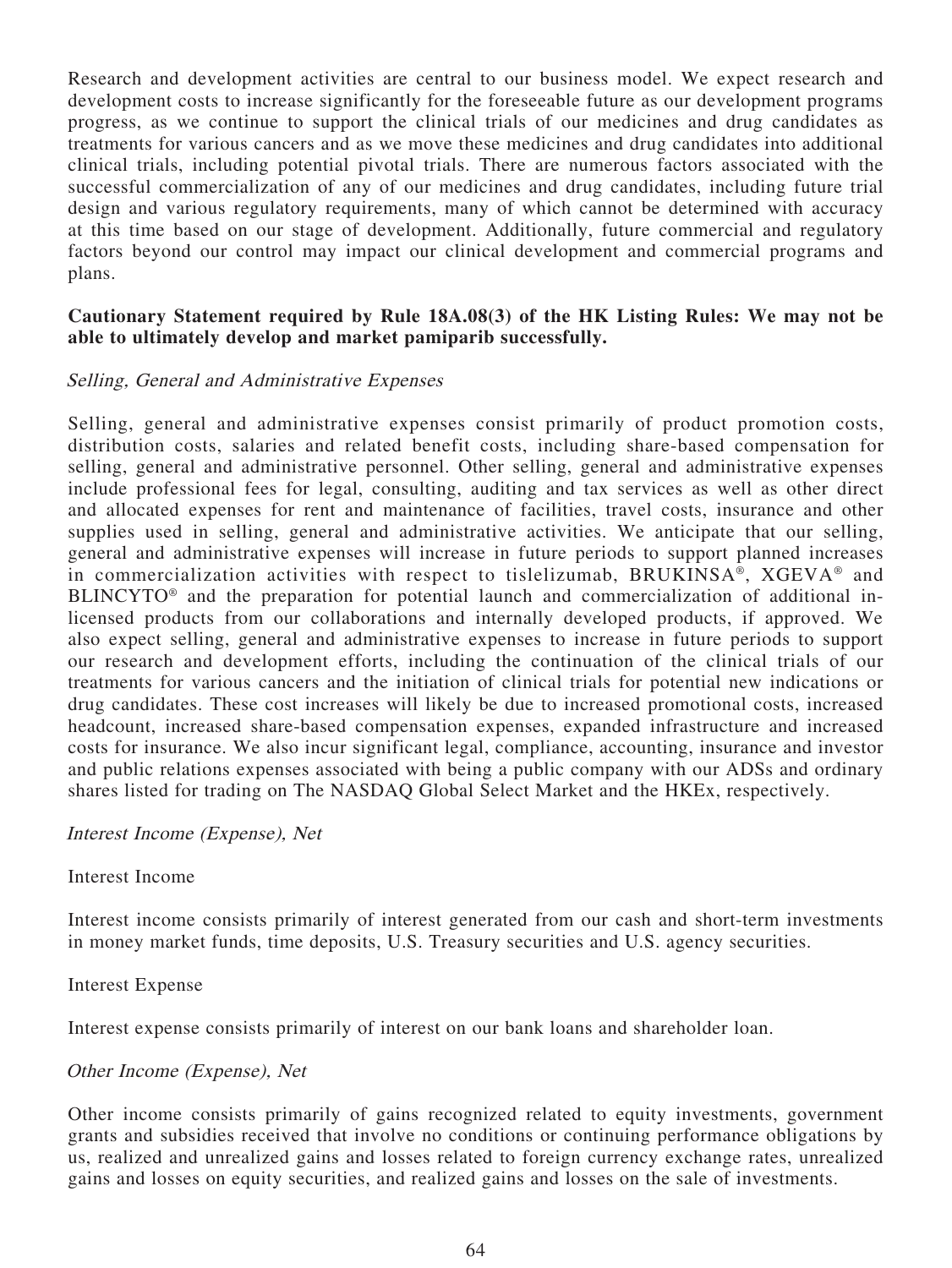## **Results of Operations**

# **Comparison of the Years Ended December 31, 2020 and 2019**

The following table summarizes our results of operations for the years ended December 31, 2020 and 2019:

|                                        | <b>Year Ended December 31,</b> |                           | Change     |             |
|----------------------------------------|--------------------------------|---------------------------|------------|-------------|
|                                        | 2020                           | 2019                      |            | $\%$        |
|                                        |                                | (US dollars in thousands) |            |             |
| Revenues                               |                                |                           |            |             |
| Product revenue, net                   | 308,874                        | 222,596                   | 86,278     | 38.8%       |
| Collaboration revenue                  |                                | 205,616                   | (205, 616) | $(100.0)\%$ |
| Total revenues                         | 308,874                        | 428,212                   | (119, 338) | $(27.9)\%$  |
| Expenses                               |                                |                           |            |             |
| Cost of sales $-$ product              | 70,657                         | 71,190                    | (533)      | $(0.7)\%$   |
| Research and development               | 1,294,877                      | 927,338                   | 367,539    | 39.6%       |
| Selling, general and administrative    | 600,176                        | 388,249                   | 211,927    | 54.6%       |
| Amortization of intangible assets      | 846                            | 1,326                     | (480)      | $(36.2)\%$  |
| Total expenses                         | 1,966,556                      | 1,388,103                 | 578,453    | 41.7%       |
| Loss from operations                   | (1,657,682)                    | (959, 891)                | (697,791)  | 72.7%       |
| Interest income, net                   | 1,998                          | 9,131                     | (7, 133)   | $(78.1)\%$  |
| Other income, net                      | 37,490                         | 7,174                     | 30,316     | 422.6%      |
| Loss before income tax expense         | (1,618,194)                    | (943, 586)                | (674, 608) | 71.5%       |
| Income tax (benefit) expense           | (17, 671)                      | 6,992                     | (24, 663)  | $(352.7)\%$ |
| Net loss                               | (1,600,523)                    | (950, 578)                | (649, 945) | 68.4%       |
| Less: Net loss attributable to         |                                |                           |            |             |
| noncontrolling interest                | (3,617)                        | (1,950)                   | (1,667)    | 85.5%       |
| Net loss attributable to BeiGene, Ltd. | (1,596,906)                    | (948, 628)                | (648, 278) | 68.3%       |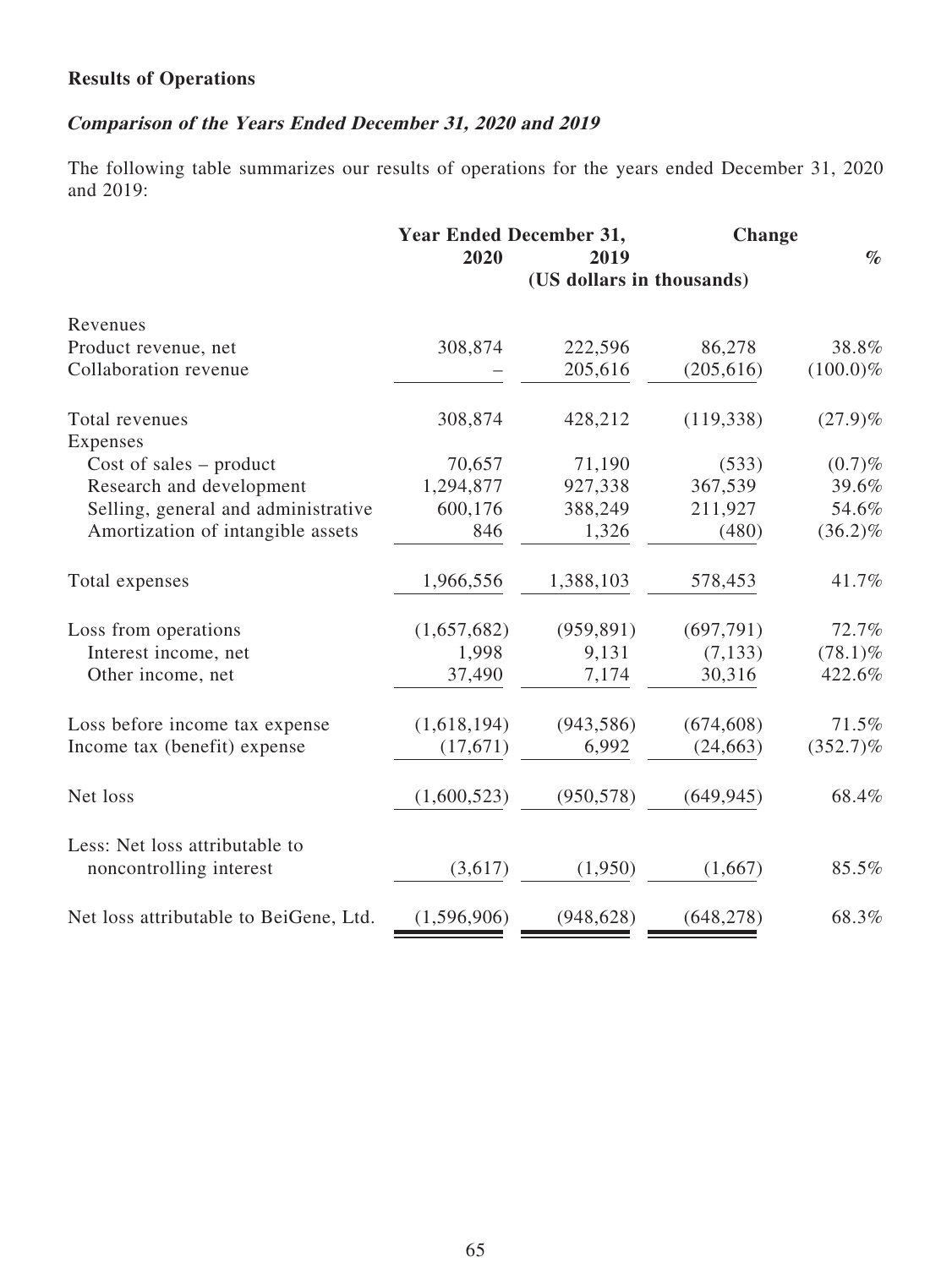### Revenue

Total revenue decreased by approximately US\$119.3 million to approximately US\$308.9 million for the year ended December 31, 2020, from approximately US\$428.2 million for the year ended December 31, 2019, primarily due to the cessation of collaboration revenue following the termination of the BMS collaboration agreement in the second quarter of 2019, and the related US\$150.0 million termination fee that was recognized as revenue. The following table summarizes the components of our revenue for the year ended December 31, 2020 and 2019, respectively:

|                                                                                        | <b>Year Ended December 31,</b><br>2020<br>2019 |                           | <b>Changes</b>        | $\%$                       |
|----------------------------------------------------------------------------------------|------------------------------------------------|---------------------------|-----------------------|----------------------------|
|                                                                                        |                                                | (US dollars in thousands) |                       |                            |
| Product revenue<br>Collaboration revenue:                                              | 308,874                                        | 222,596                   | 86,278                | 38.8%                      |
| Reimbursement of research and<br>development costs<br>Research and development service |                                                | 27,634                    | (27, 634)             | $(100.0)\%$                |
| revenue<br>Other                                                                       |                                                | 27,982<br>150,000         | (27,982)<br>(150,000) | $(100.0)\%$<br>$(100.0)\%$ |
| Total collaboration revenue                                                            |                                                | 205,616                   | (205, 616)            | $(100.0)\%$                |
| Total                                                                                  | 308,874                                        | 428,212                   | (119, 338)            | $(27.9)\%$                 |

Net product revenue consisted of the following:

|                              | <b>Year Ended December 31,</b> |                           | <b>Changes</b> |            |
|------------------------------|--------------------------------|---------------------------|----------------|------------|
|                              | 2020                           | 2019                      |                | $\%$       |
|                              |                                | (US dollars in thousands) |                |            |
| Tislelizumab                 | 163,358                        |                           | 163,358        | <b>NM</b>  |
| <b>BRUKINSA®</b>             | 41,702                         | 1,039                     | 40,663         | 3,913.7%   |
| <b>REVLIMID®</b>             | 47,372                         | 78,044                    | (30,672)       | $(39.3)\%$ |
| $VIDAZA^*$                   | 29,975                         | 32,234                    | (2,259)        | $(7.0)\%$  |
| <b>ABRAXANE®</b>             | 17,770                         | 111,279                   | (93,509)       | $(84.0)\%$ |
| <b>XGEVA®</b>                | 8,496                          |                           | 8,496          | <b>NM</b>  |
| Other                        | 201                            |                           | 201            | <b>NM</b>  |
| <b>Total product revenue</b> | 308,874                        | 222,596                   | 86,278         | 38.8%      |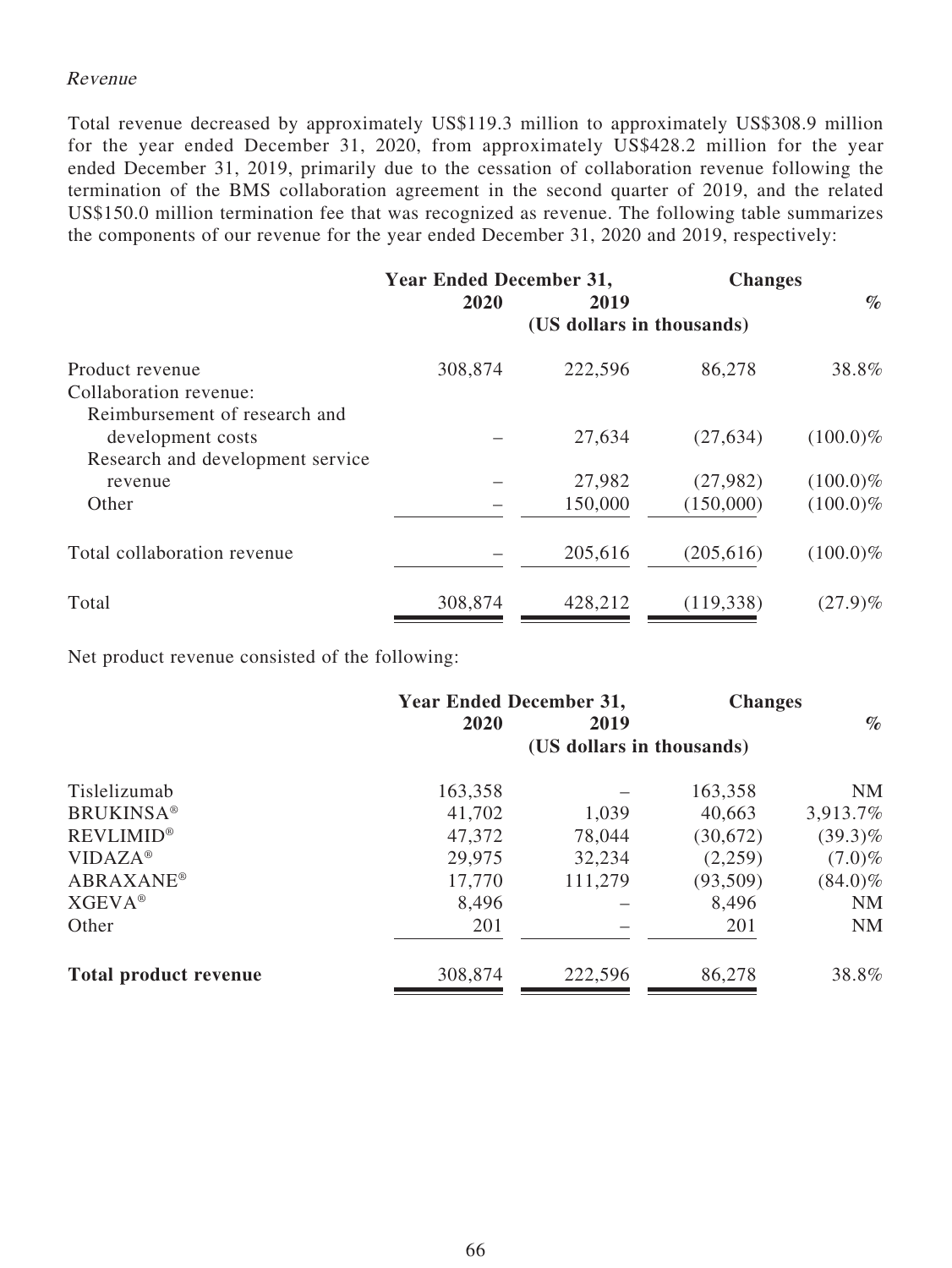Net product revenue was US\$308.9 million for the year ended December 31, 2020, compared to US\$222.6 million in the prior year, primarily due to increased sales of our internally-developed products, BRUKINSA® and tislelizumab, as well as initial sales of Amgen's XGEVA®, offset by decreased sales of the BMS products in China. Product revenue for tislelizumab reflects sales since its launch in China in March 2020. Product revenue for BRUKINSA® reflects sales in China since its launch in June 2020, as well as sales in the United States since its launch in November 2019. Product revenue for XGEVA® reflects sales in China since July 2020.

In December 2020, we announced the inclusion of tislelizumab, BRUKINSA®, and XGEVA® in the updated NRDL by the NHSA, effective March 2021. The NRDL's inclusion is expected to help expand access to these high-quality oncology treatments across China, but we expect net product revenue in China in the first quarter of 2021 to be impacted as the lower NRDL price is applied to tislelizumab, BRUKINSA® and XGEVA® product in the distribution channel. Overall, we expect our internally-developed products and in-licensed products from Amgen to lead to total product revenue growth in 2021, driven by an increase in sales volumes as our launches mature.

We expect product revenue from the in-licensed products from BMS to continue to be impacted by the NMPA's suspension of the importation, sales and use of ABRAXANE® in China in March 2020 and the subsequent voluntary recall of ABRAXANE® by BMS, as well as increased competition from generic products for REVLIMID® and the loss of VBP status for VIDAZA®. Although the impact of COVID-19 on commercial activities in China lessened in the second half of 2020, there is continued uncertainty regarding the future potential impact of the pandemic both in China and the United States, as well as globally. We do not expect revenue from ABRAXANE® until the NMPA lifts its suspension on the importation, sale and use of ABRAXANE® and qualified drug is manufactured and available for sale in China. We do not know when the NMPA suspension of ABRAXANE® will be lifted and when we will be able to re-commence sales of ABRAXANE®.

We did not have any collaboration revenue during the year ended December 31, 2020. Collaboration revenue totaled US\$205.6 million for the year ended December 31, 2019, comprised primarily of a US\$150.0 million payment received upon termination of the collaboration agreement with BMS for tislelizumab, as well as the revenue recognition of previously deferred amounts. Additionally, we recognized US\$27.6 million for the reimbursement of research and development costs for the clinical trials that BMS had opted into prior to the agreement being terminated.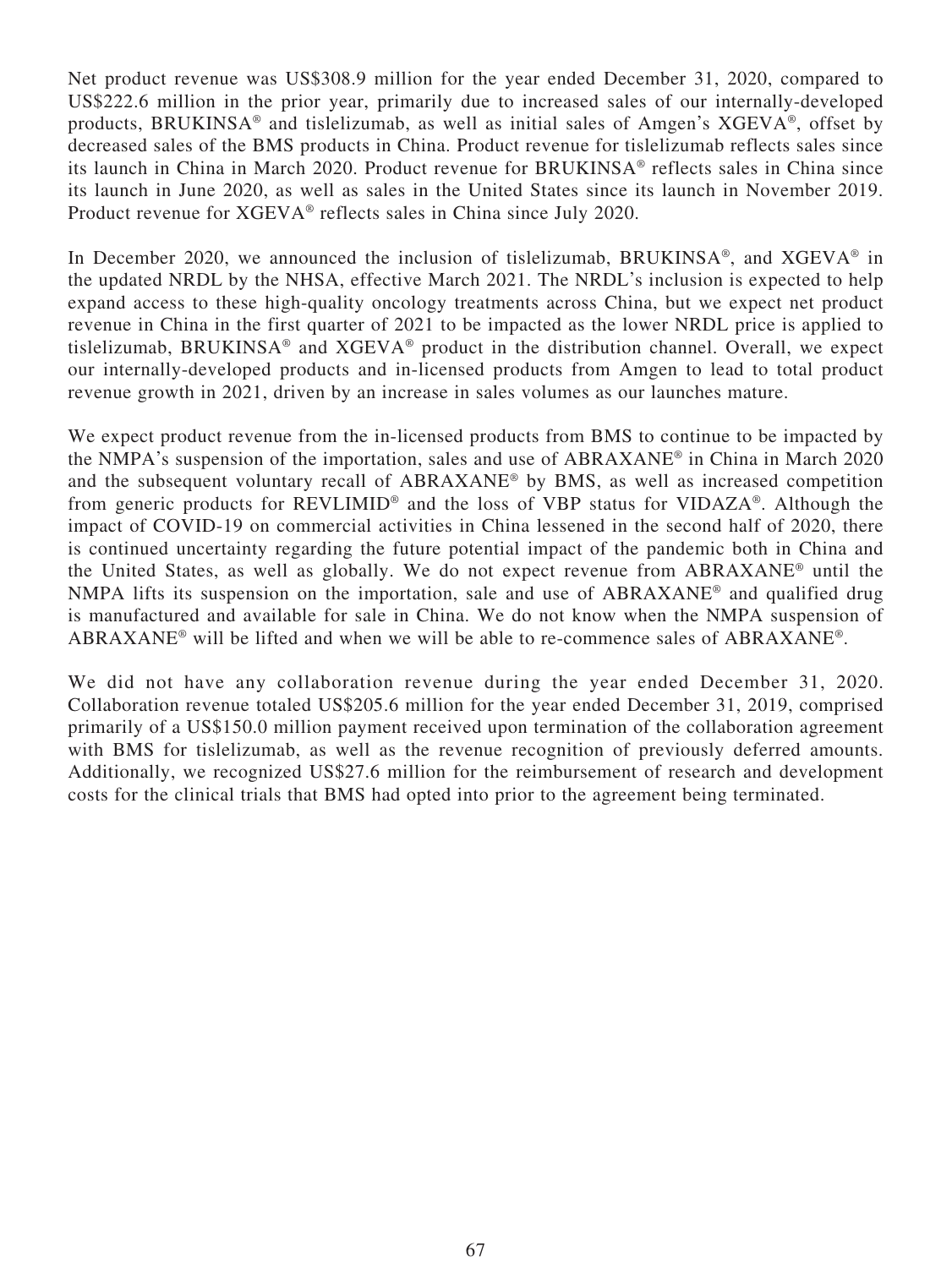## Cost of Sales

Cost of sales decreased to US\$70.7 million for the year ended December 31, 2020 from US\$71.2 million for the year ended December 31, 2019, primarily due to a change in sales mix from lower margin in-licensed products to higher margin internally-developed products.

## Research and Development Expense

Research and development expense increased by US\$367.5 million, or 39.6%, to US\$1.3 billion for the year ended December 31, 2020, from US\$927.3 million for the year ended December 31, 2019. The following table summarizes the external cost of development programs, upfront license fees, and internal research and development expense for the years ended December 31, 2020 and 2019:

|                                            | <b>Year Ended December 31,</b> |         | <b>Changes</b> |           |
|--------------------------------------------|--------------------------------|---------|----------------|-----------|
|                                            | 2020                           | 2019    |                | $\%$      |
|                                            | (US dollars in thousands)      |         |                |           |
| External cost of development               |                                |         |                |           |
| programs                                   | 502,399                        | 483,526 | 18,873         | $3.9\%$   |
| Upfront license fees                       | 109,500                        | 50,000  | 59,500         | 119.0%    |
| Amgen co-development expenses <sup>1</sup> | 117,005                        |         | 117,005        | <b>NM</b> |
| Internal research and development          |                                |         |                |           |
| expenses                                   | 565,973                        | 393,812 | 172,161        | 43.7%     |
| <b>Total research and development</b>      |                                |         |                |           |
| expenses                                   | 1,294,877                      | 927,338 | 367,539        | 39.6%     |

1. Our co-funding obligation for the development of the pipeline assets under the Amgen collaboration for the year ended December 31, 2020 totaled US\$231.0 million, of which US\$117.0 million was recorded as R&D expense. The remaining US\$114.0 million was recorded as a reduction for the R&D cost share liability.

The increase in research and development expenses for the year December 31, 2020 was primarily attributable to:

- an increase of US\$117.0 million related to expense recognized on co-development fees to Amgen;
- an increase of US\$59.5 million related to license fees under collaboration agreements; and
- an increase of US\$18.9 million in external clinical program costs, primarily due to the continued enrollment and expansion of pivotal clinical trials for our tislelizumab program and increases due to the expansion and advancement of and manufacturing costs for our earlierstage clinical drug candidates.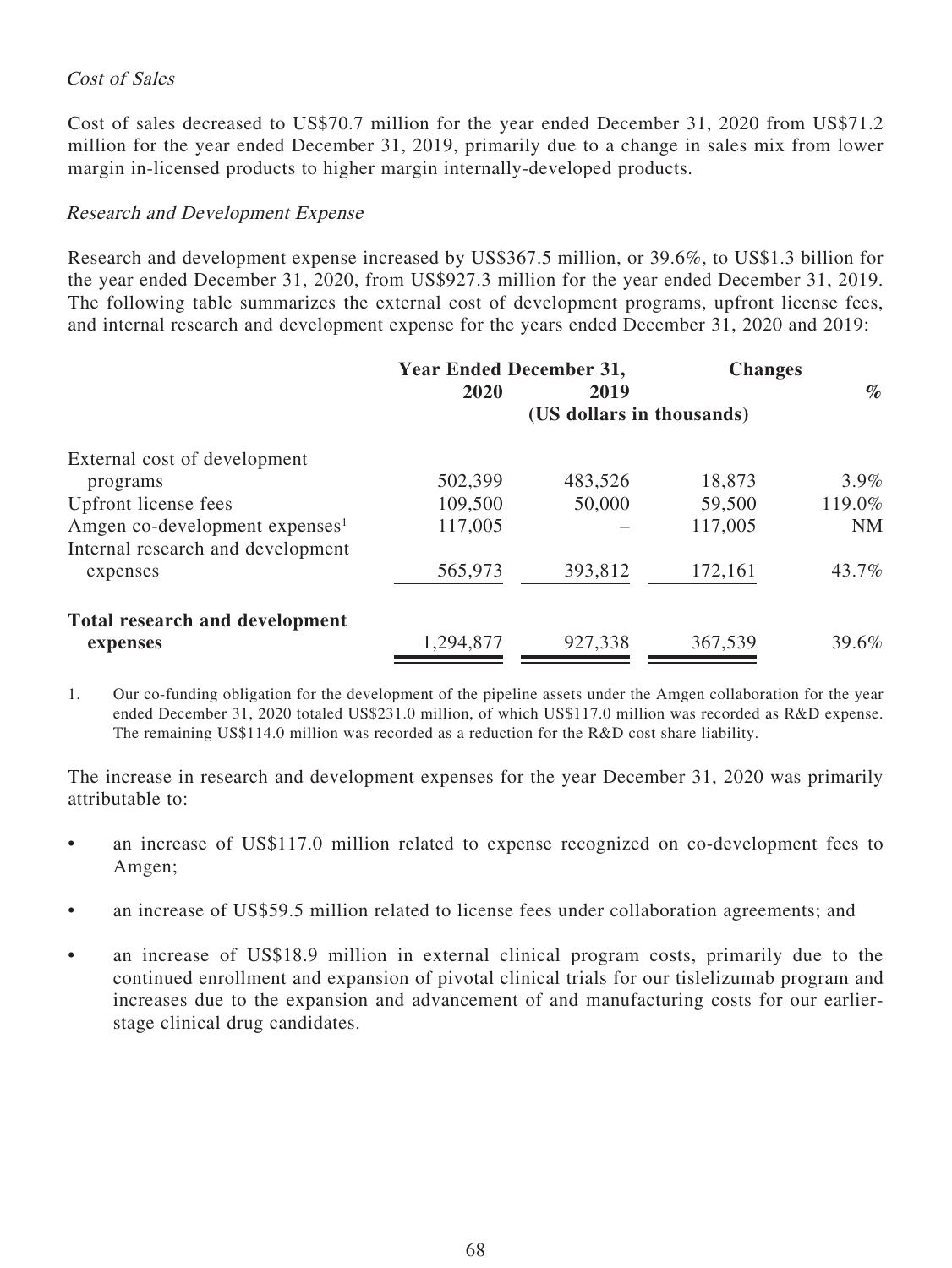Internal research and development expense increased US\$172.2 million, primarily attributable to the expansion of our global development organization including the internalization of previously outsourced activities and the continued development of our clinical and preclinical drug candidates, and included the following:

- US\$67.6 million increase of employee salary and benefits, primarily attributable to hiring more research and development personnel to support our expanding research and development activities;
- US\$60.3 million increase of materials and reagent expenses, primarily in connection with the in-house manufacturing of drug candidates used for clinical purposes;
- US\$16.7 million increase of share-based compensation expense, primarily attributable to our increased headcount, resulting in more awards being expensed related to the growing employee population; and
- US\$30.5 million increase of facilities, depreciation, office expense, rental fees, and other expenses to support the growth of our organization.

These expense increases were partially offset by a US\$2.9 million decrease of consulting fees, which was primarily attributable to decreased travel, meeting and seminar expenses related to scientific, regulatory and development consulting activities.

## Selling, General and Administrative Expense

Selling, general and administrative expense increased by US\$211.9 million, or 54.6%, to US\$600.2 million for the year ended December 31, 2020, from US\$388.2 million for the year ended December 31, 2019. The increase was primarily attributable to the following:

- US\$117.5 million increase in employee salary and benefits, which was primarily attributable to the expansion of our commercial organizations in China and the United States and the hiring of more personnel to support our growing business;
- US\$36.2 million increase in external commercial expenses, including selling and marketing, market access studies, meeting and seminar expenses, promotional activities, and sponsorship and grant expenses;
- US\$32.6 million increase in share-based compensation expense, primarily attributable to our increased headcount, resulting in more awards being expensed related to the growing employee population; and
- US\$25.6 million increase in professional fees, consulting, recruiting, information technology, tax, accounting and audit services; and facility expenses, rental fees, office expenses, and other administrative expenses, primarily attributable to the global expansion of our business, including the expansion of our commercial operations in China and the United States.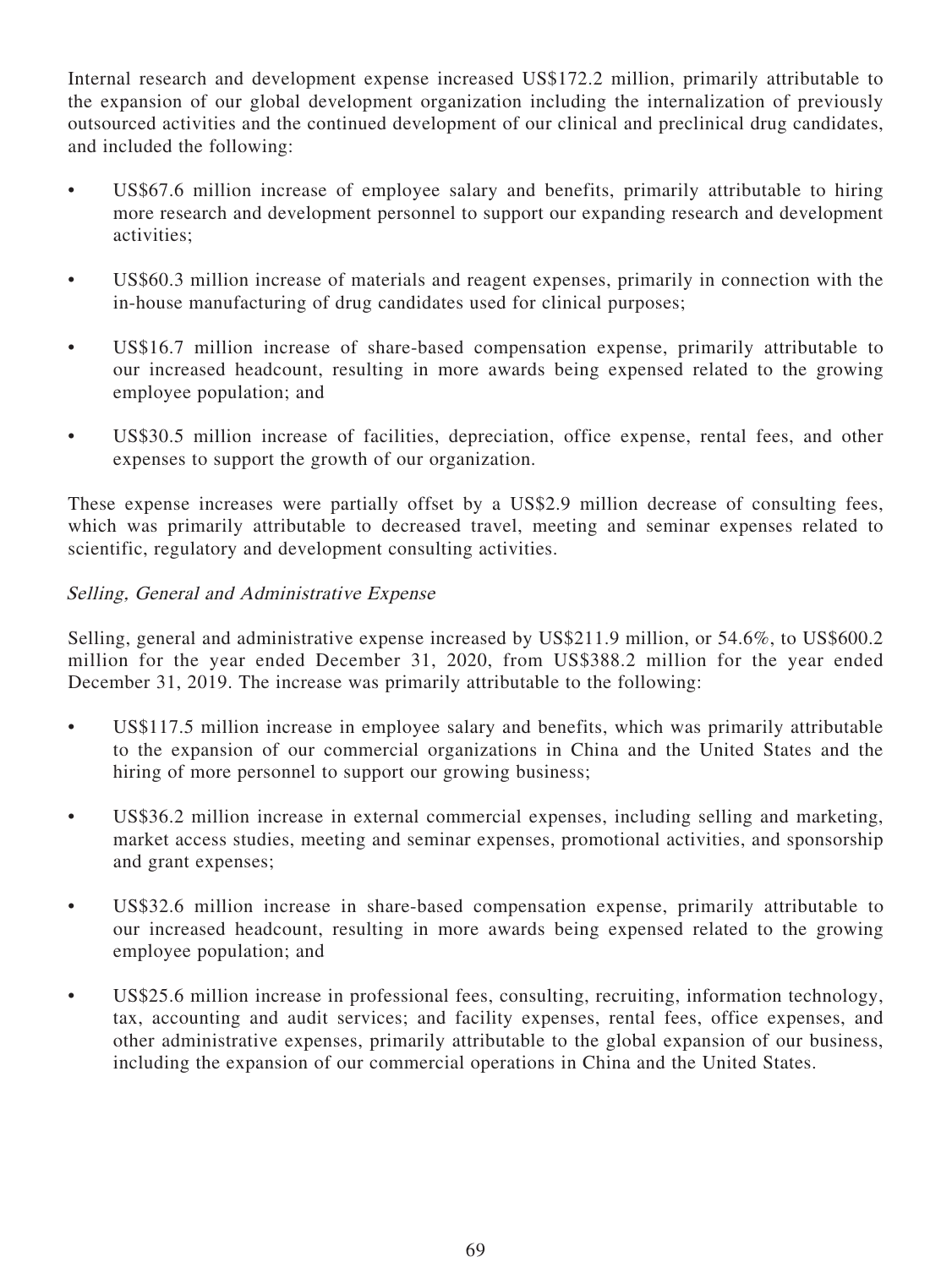## Interest Income, Net

Interest income, net decreased to US\$2.0 million for the year ended December 31, 2020, from US\$9.1 million for the year ended December 31, 2019. The decrease in interest income, net, was primarily attributable to higher interest expense related to larger loan balances in 2020 and lower interest earned on our investments.

## Other Income, Net

Other income, net increased by US\$30.3 million to US\$37.5 million for the year ended December 31, 2020, from US\$7.2 million for the year ended December 31, 2019. The increase was mainly attributable to the gain recognized in conjunction with the deconsolidation of MapKure, unrealized gains on equity securities, and realized gains on sales of available-for-sale securities, as well as foreign currency exchange gains.

### Income Tax (Benefit) Expense

Income tax benefit was US\$17.7 million for the year ended December 31, 2020 compared with income tax expense of US\$7.0 million for the year ended December 31, 2019. The income tax benefit for the year ended December 31, 2020 was primarily attributable to the tax benefit of U.S. share-based compensation deductions in excess of the tax expense on income reported in certain China subsidiaries as adjusted for certain non-deductible expenses.

## **Discussion of Certain Key Balance Sheet Items**

## Cash, cash equivalents, restricted cash and short-term investments

As of December 31, 2020, the Company's cash, cash equivalents, restricted cash and short-term investments primarily comprised (1) US\$4.0 billion denominated in US dollars; (2) approximately RMB4.3 billion (equivalent to approximately US\$659.3 million) denominated in Renminbi; and (3) approximately US\$16.9 million denominated in Australian dollar, Euro and other currencies.

### Property and equipment, net

The property and equipment increased by 47.6% from US\$242.4 million as of December 31, 2019 to US\$357.7 million as of December 31, 2020, primarily attributable to our ongoing buildout of the Guangzhou manufacturing facility.

### Accounts receivable

Accounts receivable decreased by 14.8% from US\$70.9 million as of December 31, 2019 to US\$60.4 million as of December 31, 2020, primarily due to the shorter average collection period of accounts receivable for the year ended December 31, 2020, and the suspension of ABRAXANE® in China by the NMPA in March 2020, as compared to the year ended December 31, 2019.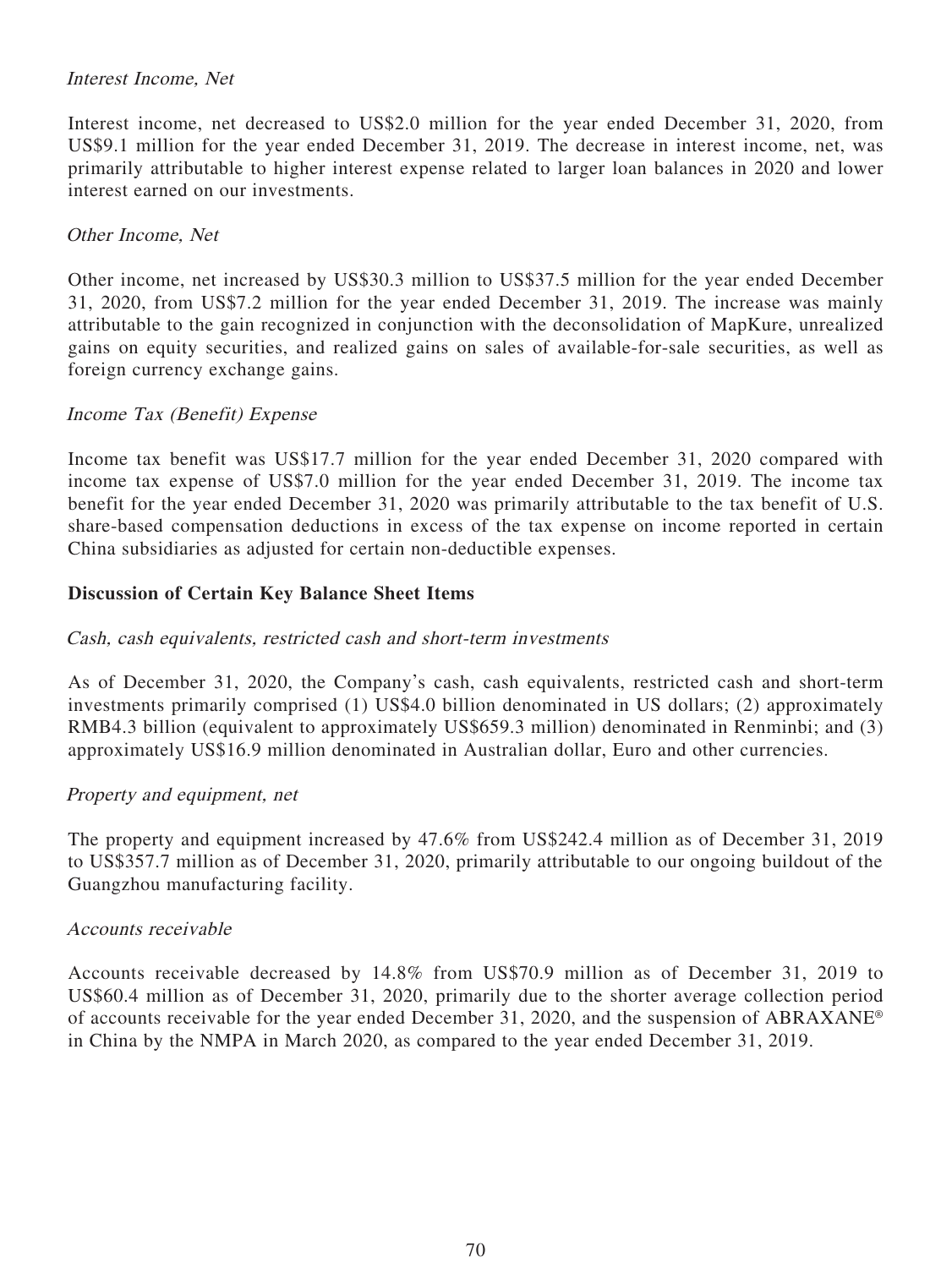## Inventories

The inventories increased by 212.2% from US\$28.6 million as of December 31, 2019 to US\$89.3 million as of December 31, 2020, primarily due to stock preparation for the increased sales of our internally-developed products, BRUKINSA® and tislelizumab, as well as initial sales of Amgen's XGEVA®.

### Prepaid expenses and other current assets

Prepaid expenses and other current assets consist of the following as of December 31, 2020 and 2019:

|                                        | As of December 31,        |        |
|----------------------------------------|---------------------------|--------|
|                                        | 2020                      | 2019   |
|                                        | (US dollars in thousands) |        |
| Prepaid research and development costs | 71,341                    | 65,886 |
| Prepaid taxes                          | 30,392                    | 9,498  |
| Payroll tax receivable                 | 3,580                     | 5,365  |
| Non-trade receivable                   | 4,464                     |        |
| Interest receivable                    | 6,619                     | 1,932  |
| Prepaid insurance                      | 1,347                     | 711    |
| Prepaid manufacturing cost             | 25,996                    | 3,829  |
| Income tax receivable                  | 4,607                     |        |
| Other                                  | 11,666                    | 3,017  |
| Total                                  | 160,012                   | 90,238 |

Prepaid expenses and other current assets increased by 77.4% from US\$90.2 million as of December 31, 2019 to US\$160.0 million as of December 31, 2020. The increase was primarily due to (i) the increase of prepaid VAT; (ii) the expansion of manufacturing cost of our internally developed products.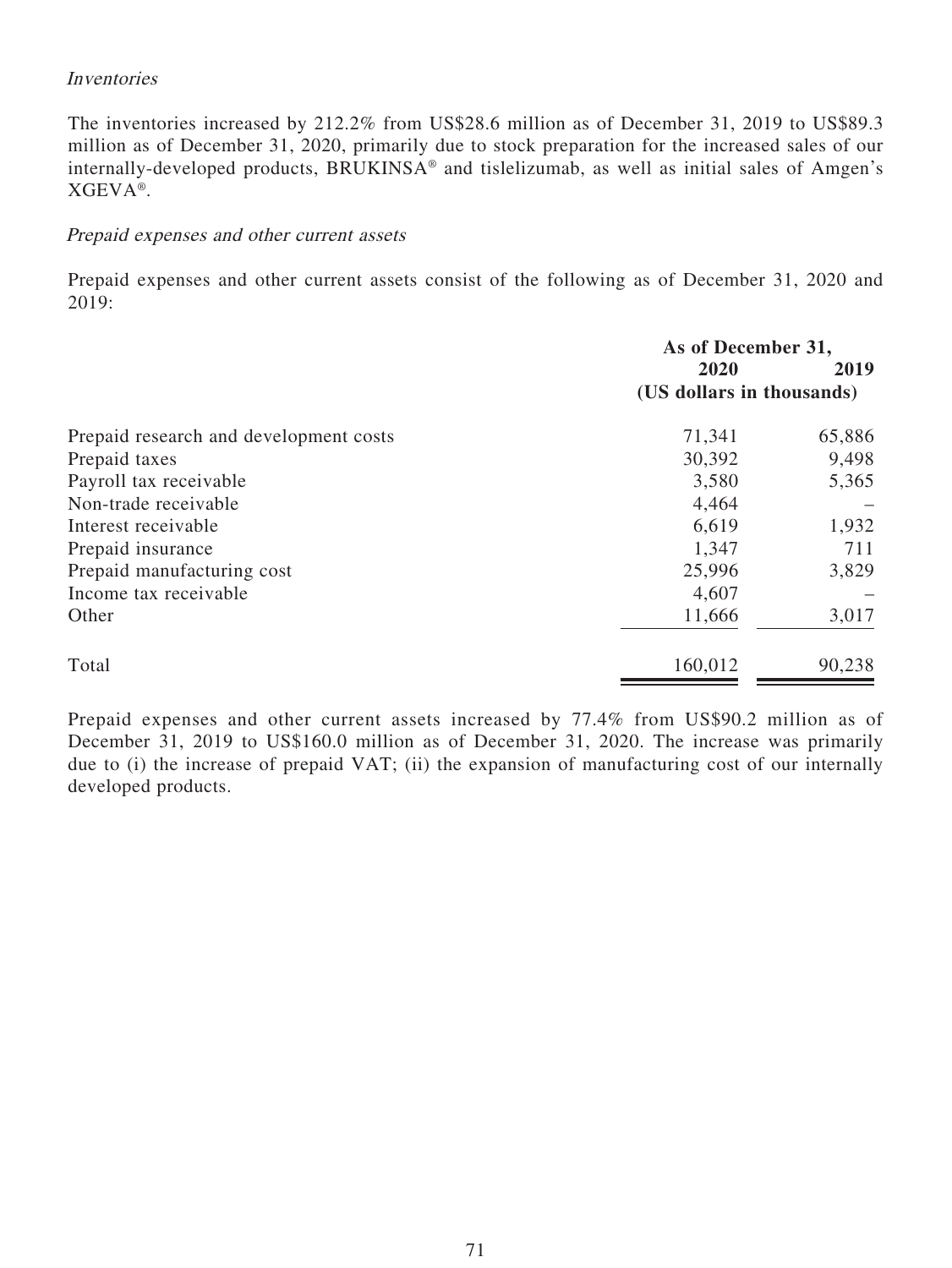## Accounts payable

Accounts payable includes amounts due to third parties and totaled US\$232.0 million and US\$122.5 million as of December 31, 2020 and 2019, respectively.

The following table sets forth an aging analysis of accounts payables as of the dates indicated, which is based on invoice date:

| As of December 31,        |         |  |
|---------------------------|---------|--|
| 2020                      | 2019    |  |
| (US dollars in thousands) |         |  |
| 230,638                   | 118,787 |  |
| 312                       | 1,889   |  |
| 147                       | 1,272   |  |
| 860                       | 540     |  |
| 231,957                   | 122,488 |  |
|                           |         |  |

## Accrued expenses and other payables

Accrued expenses and other payables consist of the following as of December 31, 2020 and 2019:

|                                                      | As of December 31,        |         |
|------------------------------------------------------|---------------------------|---------|
|                                                      | 2020                      | 2019    |
|                                                      | (US dollars in thousands) |         |
| Compensation related                                 | 106,765                   | 54,156  |
| External research and development activities related | 143,302                   | 62,794  |
| Commercial activities                                | 66,131                    | 25,645  |
| Individual income tax and other taxes                | 14,373                    | 9,648   |
| Sales rebates and returns related                    | 11,874                    | 3,198   |
| Other                                                | 3,699                     | 8,115   |
| Total accrued expenses and other payables            | 346,144                   | 163,556 |

Accrued expenses and other payables increased by 111.6% from US\$163.6 million as of December 31, 2019 to US\$346.1 million as of December 31, 2020. The increase was primarily due to (i) hiring of more personnel to support our expanding commercial, research and clinical activities and our growing organization; (ii) expansion of clinical trials for drug candidates, including the initiation or continuation of pivotal trials; and (iii) expansion of our commercial operations and launch of the new products.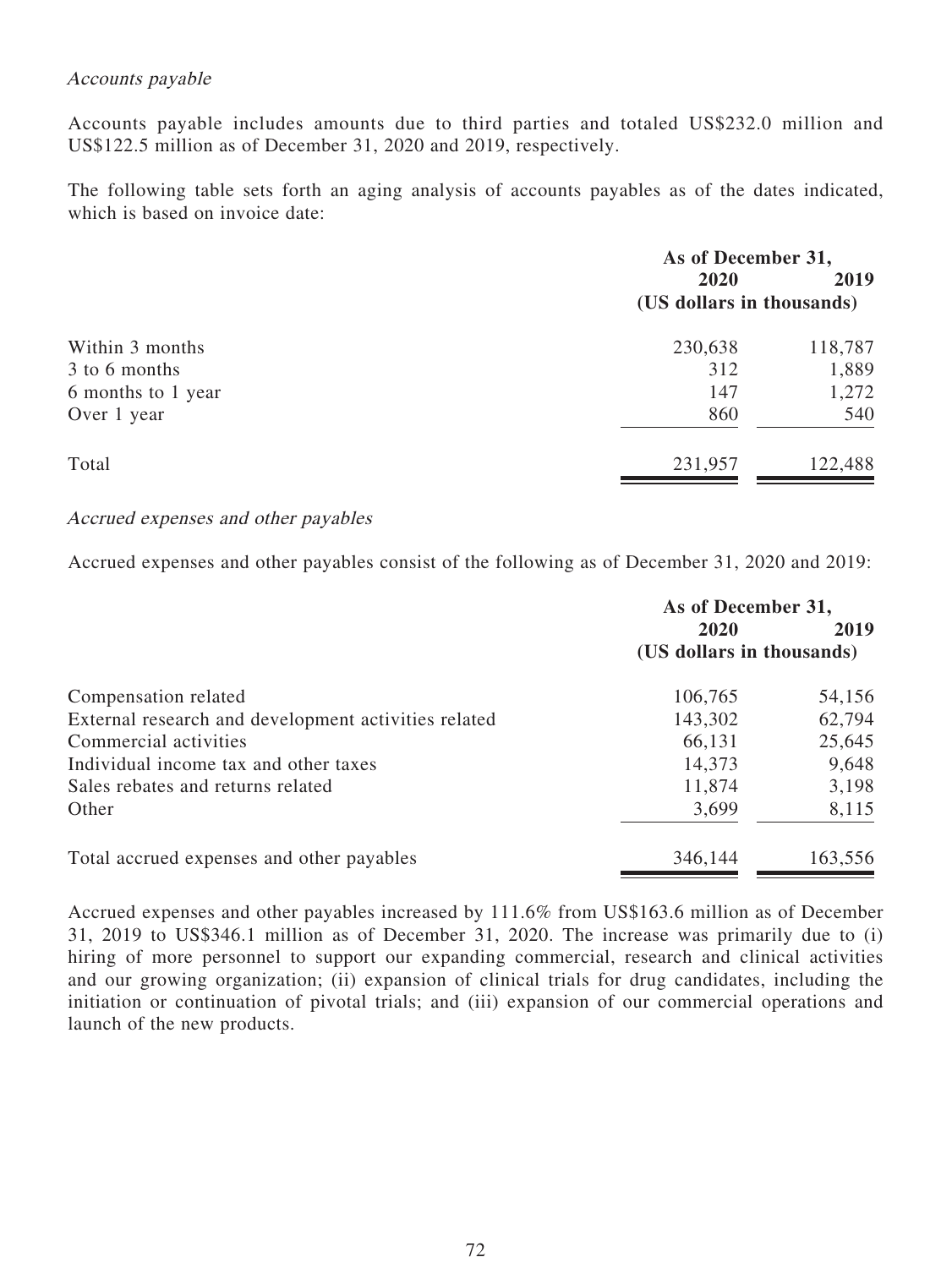# **Liquidity and Capital Resources**

The following table represents our cash, short-term investments, and debt balances as of December 31, 2020:

|                                            | <b>Year Ended December 31,</b> |         |  |
|--------------------------------------------|--------------------------------|---------|--|
|                                            | 2020                           | 2019    |  |
|                                            | (US dollars in thousands)      |         |  |
| Cash, cash equivalents and restricted cash | 1,390,005                      | 620,775 |  |
| Short-term investments                     | 3,268,725                      | 364,728 |  |
| Total debt                                 | 518,652                        | 240,695 |  |

We have incurred annual net losses and negative cash flows from operations since inception, resulting from the funding of our research and development programs and selling, general and administrative expenses associated with our operations, as well as to support the commercialization of our products globally. We incurred net losses of approximately US\$1.6 billion and US\$950.6 million for the years ended December 31, 2020 and 2019, respectively. As of December 31, 2020, we had an accumulated deficit of US\$3.6 billion.

To date, we have financed our operations principally through proceeds from public and private offerings of our securities and proceeds from our collaborations, together with product sales since September 2017. Based on our current operating plan, we expect that our existing cash, cash equivalents and short-term investments as of December 31, 2020 will enable us to fund our operating expenses and capital expenditure requirements for at least the next 12 months after the date of this announcement.

On January 29, 2021, SSE accepted our listing application for a proposed public offering of our ordinary shares and listing of such shares on the STAR Market of the SSE. The STAR Offering will be conducted within the PRC, and such shares will be issued to and subscribed for by investors in RMB in the PRC and listed and traded on the STAR Market in RMB (the "RMB Shares"). The number of RMB Shares (including the over-allotment option) to be issued will not exceed 132,313,549 ordinary shares, representing no more than 10% of the sum of the total number of our issued ordinary shares as of January 7, 2021 and the total number of RMB Shares to be issued in the STAR Offering. The STAR Offering is subject to, among other things, market conditions, the approval of our shareholders, and applicable regulatory approvals.

On January 11, 2021, we entered into a collaboration and license agreement with Novartis to develop, manufacture and commercialize tislelizumab in the United States, Canada, Mexico, member countries of the European Union, United Kingdom, Norway, Switzerland, Iceland, Liechtenstein, Russia, and Japan. The transaction closed on February 26, 2020. Under the agreement, we will receive an upfront cash payment of US\$650 million from Novartis, which is not included in our cash balance as of December 31, 2020, upon closing of the transaction.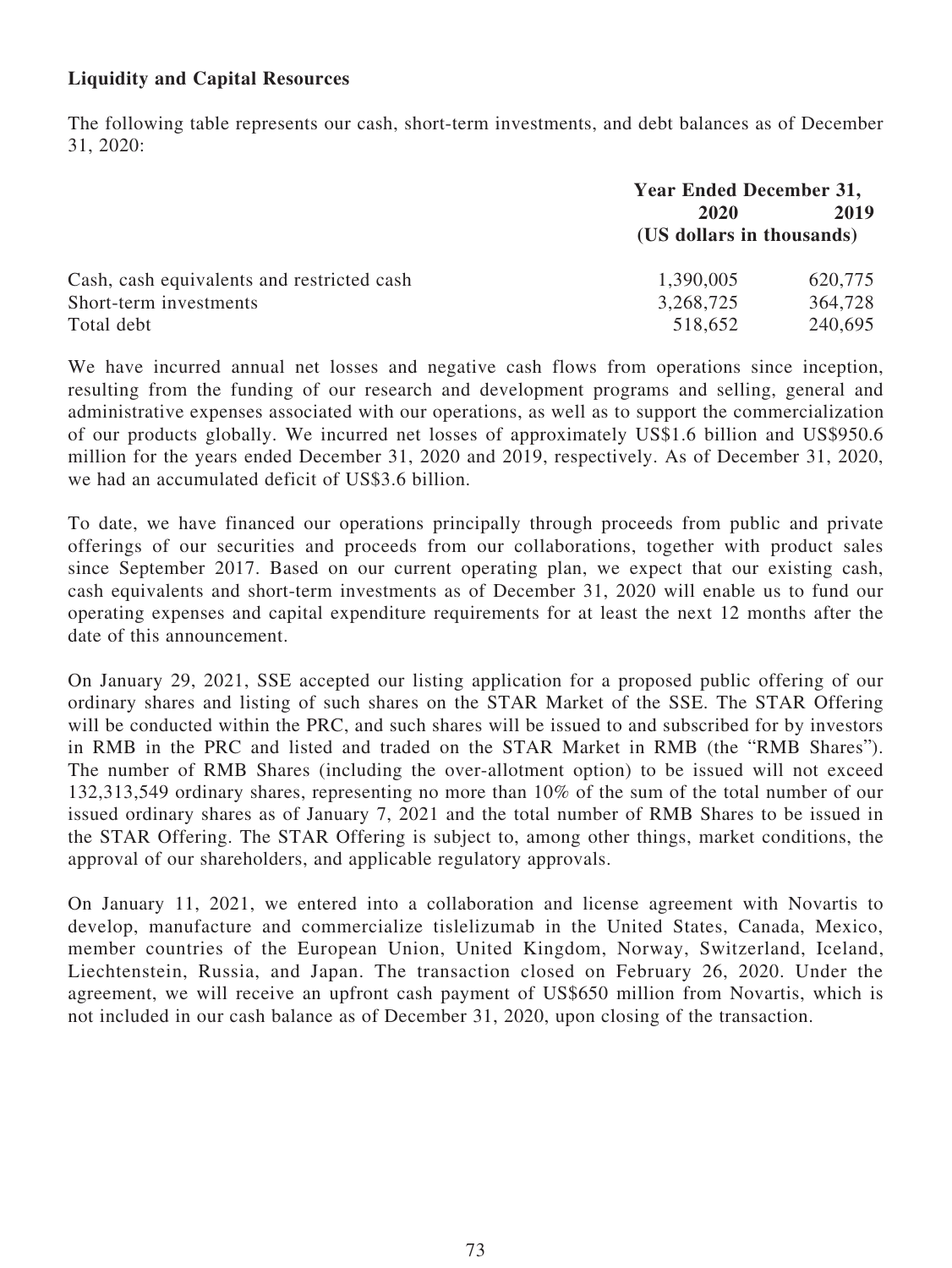The following table provides information regarding our cash flows for the years ended December 31, 2020 and 2019:

|                                                                   | <b>Year Ended December 31,</b><br>2020<br>2019<br>(US dollars in thousands) |            |
|-------------------------------------------------------------------|-----------------------------------------------------------------------------|------------|
| Cash, cash equivalents and restricted cash at beginning of period | 620,775                                                                     | 740,713    |
| Net cash used in operating activities                             | (1,283,461)                                                                 | (750, 269) |
| Net cash (used in) provided by investing activities               | (3,168,366)                                                                 | 554,163    |
| Net cash provided by financing activities                         | 5,202,826                                                                   | 85,680     |
| Net effect of foreign exchange rate changes                       | 18,231                                                                      | (9,512)    |
| Net increase (decrease) in cash, cash equivalents and             |                                                                             |            |
| restricted cash                                                   | 769,230                                                                     | (119, 938) |
| Cash, cash equivalents and restricted cash at end of period       | 1,390,005                                                                   | 620,775    |

# **Operating Activities**

Cash flows from operating activities is net income adjusted for certain non-cash items and changes in assets and liabilities.

Operating activities used US\$1.3 billion of cash for the year ended December 31, 2020, which resulted principally from our net loss of approximately US\$1.6 billion, partially offset by non-cash charges of US\$166.5 million and a decrease in our net operating assets and liabilities of US\$150.6 million. The non-cash charges were primarily driven by share-based compensation expense, offset by amortization of the research and development cost share liability. The decrease in working capital were driven largely by increases in accounts payable, accrued expenses and other liabilities, offset by increases in inventory and prepaid expenses.

Operating activities used US\$750.3 million of cash for the year ended December 31, 2019, which resulted principally from our net loss of US\$950.6 million and an increase in our net operating assets and liabilities of US\$10.8 million, partially offset by non-cash charges of US\$211.1 million. The increase in working capital was driven primarily by increases in accounts receivable and other non-current assets, as well as a decrease in deferred revenue, offset by increases in accounts payable and accrued expenses.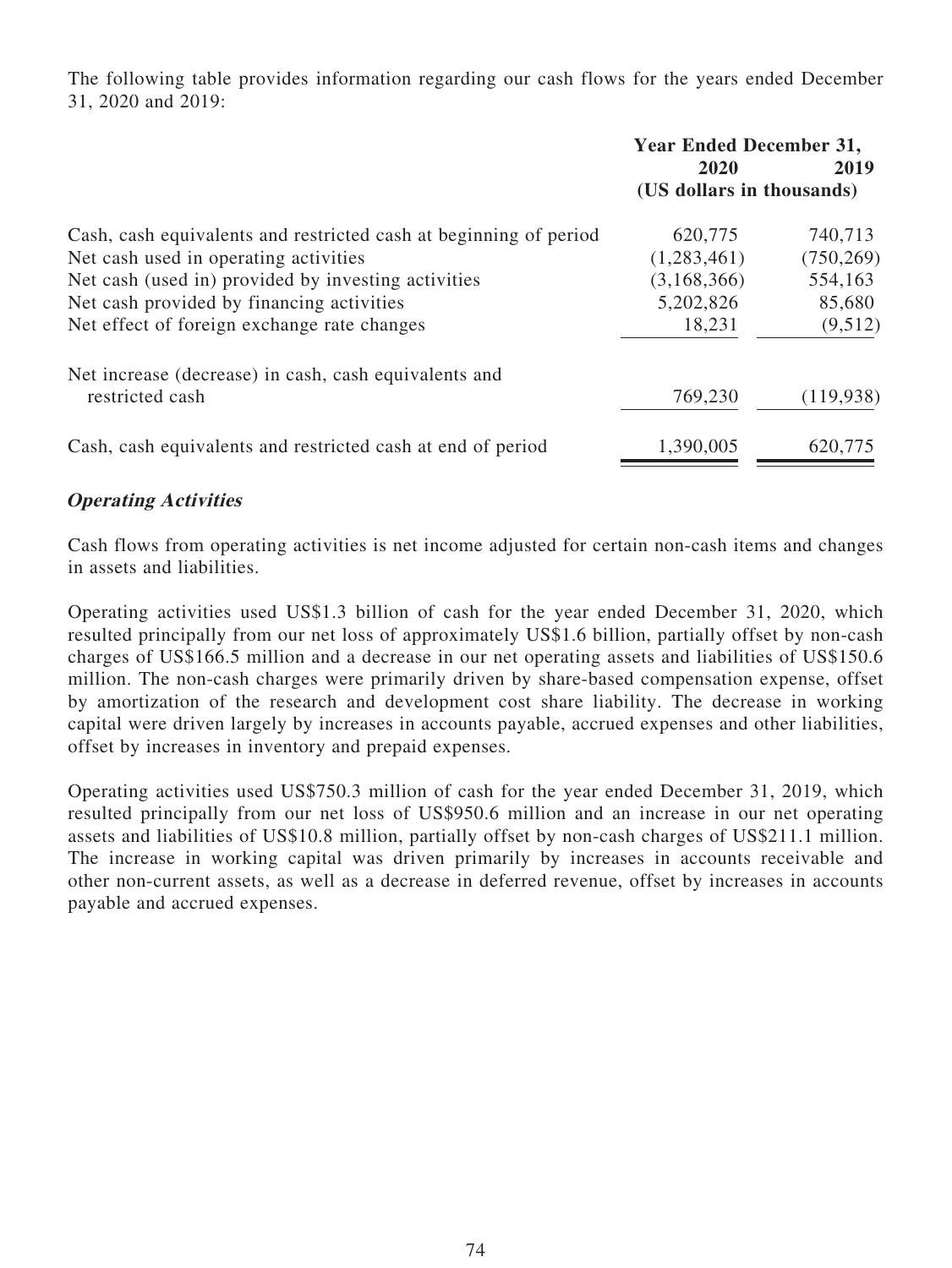# **Investing Activities**

Cash flows from investing activities consist primarily of capital expenditures, investment purchases, sales, maturities, and disposals, and upfront payments related to our collaboration agreements.

Investing activities used US\$3.2 billion of cash for the year ended December 31, 2020, consisting of US\$5.7 billion in purchases of investment securities, US\$117.5 million of capital expenditures, and US\$109.5 million upfront collaboration payments, all of which were offset by sales and maturities of investment securities of US\$2.8 billion.

Investing activities provided US\$554.2 million of cash for the year ended December 31, 2019, which was primarily due to cash proceeds from the sale and maturities of investment securities of US\$1.9 billion, partially offset by purchases of investment securities of US\$1.2 billion, US\$69.0 million of upfront payments related to our license agreements and the termination of our collaboration agreement with Merck KGaA, Darmstadt Germany, and capital expenditures of US\$89.6 million.

## **Financing Activities**

Cash flows from financing activities consist primarily of sale of ordinary shares and ADSs through equity offerings, issuance and repayment of short-term and long-term debt, and proceeds from the sale of ordinary shares and ADSs through employee equity compensation plans.

Financing activities provided US\$5.2 billion of cash for the year ended December 31, 2020. This consisted primarily of US\$2.8 billion received from our collaboration with Amgen and US\$2.1 billion from a registered direct offering of ordinary shares to certain existing investors. Other inflows included US\$93.1 million from the exercise of employee share options and proceeds from the issuance of shares through our employee share purchase plan, and US\$433.9 million from loan proceeds. These inflows were partially offset by US\$144.3 million of repayment of principal under the Shareholder Loan with GET and US\$28.7 million of cash consideration paid for the acquisition of the remaining 5% minority interest in our subsidiary BeiGene Biologics Co., Ltd. ("BeiGene Biologics").

Financing activities provided US\$85.7 million of cash for the year ended December 31, 2019. This consisted primarily of US\$67.5 million from bank loans to fund our Guangzhou manufacturing facility and working capital requirements and US\$47.0 million from the exercise of employee share options. These inflows were partially offset by US\$32.8 million for repayments of our Suzhou manufacturing facility and working capital bank loans.

### **Effects of Exchange Rates on Cash**

We have substantial operations in the PRC, which generate a significant amount of RMBdenominated cash from product sales and require a significant amount of RMB-denominated cash to pay our obligations. Since the reporting currency of the Company is the U.S. dollar, periods of volatility in exchange rates may have a significant impact on our consolidated cash balances.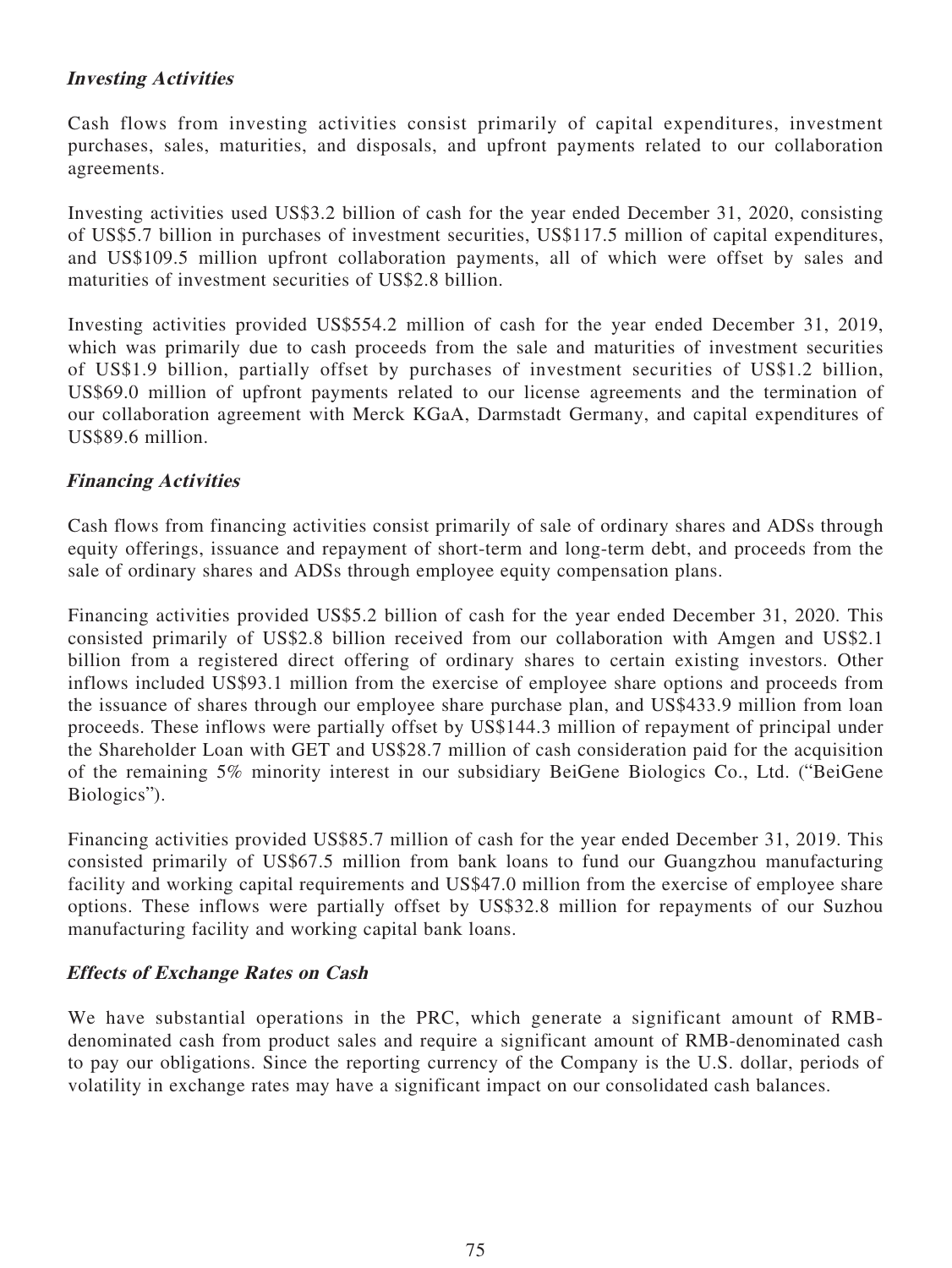# **Operating Capital Requirements**

We expect to continue to incur losses for the foreseeable future and expect these losses to increase in the near term, as we continue to develop and seek regulatory approvals for our product candidates, expand our research and manufacturing facilities and activities, and commercialize both our internally developed and in-licensed products. The size of our future net losses will depend, in part, on the number and scope of our development programs and the associated costs of those programs, our ability to generate product revenue, and the timing and amount of payments we make or receive from arrangements with third parties. If any of our products and product candidates fail in clinical trials or do not gain regulatory approval, or if approved, fail to achieve market acceptance, we may never become profitable. Even if we achieve profitability in the future, we may not be able to sustain profitability in subsequent periods.

Our future capital requirements will depend on many factors, including:

- our ability to successfully commercialize our internally developed and in-licensed medicines and drug candidates, if approved;
- the costs, timing and outcome of regulatory reviews and approvals;
- the ability of our drug candidates to progress through clinical development successfully;
- the initiation, progress, timing, costs and results of nonclinical studies and clinical trials for our other programs and potential drug candidates;
- the number and characteristics of the medicines and drug candidates we pursue;
- the costs of establishing or expanding commercial manufacturing capabilities or securing necessary supplies from third-party manufacturers;
- the costs of preparing, filing and prosecuting patent applications, maintaining and enforcing our intellectual property rights and defending intellectual property-related claims;
- the costs of establishing and expanding our commercial operations and the success of those operations;
- the extent to which we acquire or in-license other products and technologies; and
- our ability to establish and maintain collaboration arrangements on favorable terms, if at all.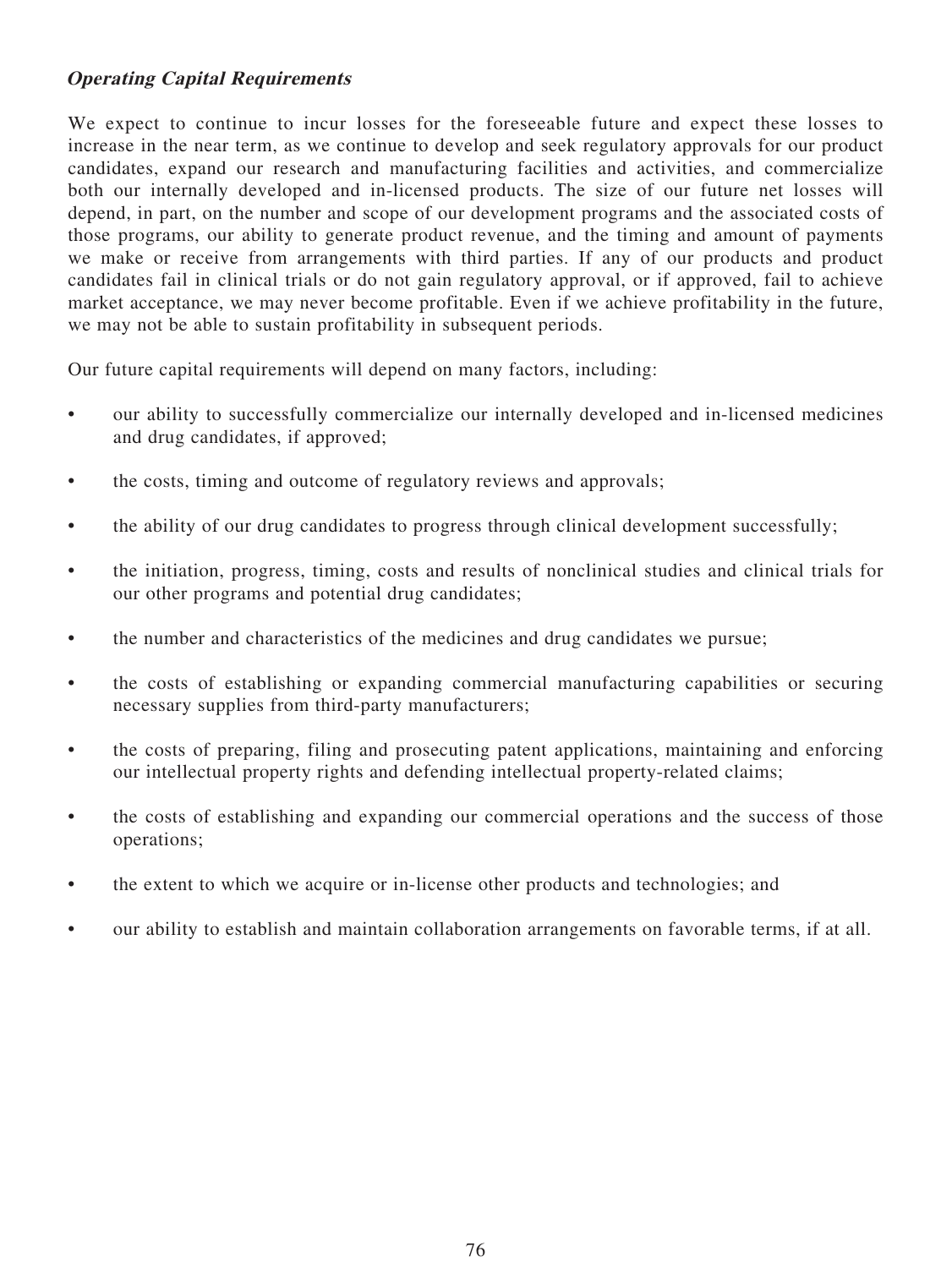Until such time, if ever, as we can generate substantial product revenue, we may be required to finance our cash needs through a combination of equity offerings, debt financings, collaboration agreements, strategic alliances, licensing arrangements, government grants, and other available sources. Under the rules of the SEC, we currently qualify as a "well-known seasoned issuer," which allows us to file shelf registration statements to register an unspecified amount of securities that are effective upon filing. On May 11, 2020, we filed such a shelf registration statement with the SEC for the issuance of an unspecified amount of ordinary shares (including in the form of ADSs), preferred shares, various series of debt securities and/or warrants to purchase any of such securities, either individually or in units, from time to time at prices and on terms to be determined at the time of any such offering. This registration statement was effective upon filing and will remain in effect for up to three years from filing, prior to which time we may file another shelf registration statement that will be effective for up to three years from filing.

To the extent that we raise additional capital through the sale of equity or convertible debt securities, the ownership interest of our shareholders will be diluted, and the terms of these securities may include liquidation or other preferences that adversely affect your rights as a holder of ADSs or ordinary shares. Debt financing, if available, may involve agreements that include covenants limiting or restricting our ability to take specific actions, such as incurring additional debt, making capital expenditures, or declaring dividends, and may require the issuance of warrants, which could potentially dilute your ownership interest. If we raise additional funds through collaboration agreements, strategic alliances or licensing arrangements with third parties, we may have to relinquish valuable rights to our products or drug candidates, future revenue streams or research programs, or to grant licenses on terms that may not be favorable to us. If we are unable to raise additional funds through equity or debt financings, collaborations or other sources when needed, we may be required to delay, limit, reduce or terminate our product development or commercialization efforts or grant rights to develop and market products or drug candidates that we would otherwise prefer to develop and market ourselves.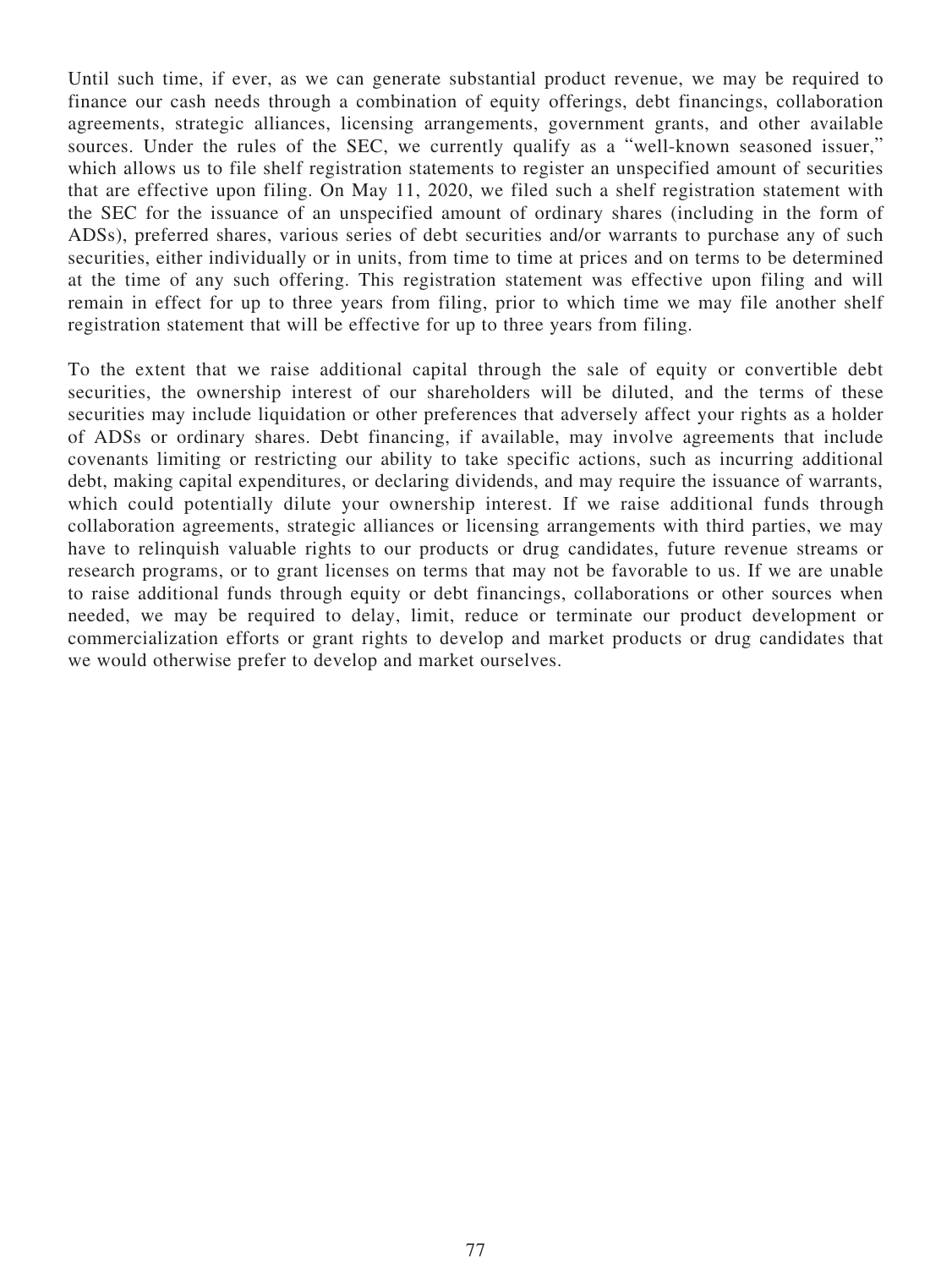# **Contractual Obligations and Commitments**

The following table summarizes our significant contractual obligations as of payment due date by period at December 31, 2020:

|                                | <b>Payments Due by Period</b> |         |           |           |                  |  |  |
|--------------------------------|-------------------------------|---------|-----------|-----------|------------------|--|--|
|                                | <b>Less Than</b>              |         |           |           | <b>More Than</b> |  |  |
|                                | <b>Total</b>                  | 1 Year  | 1-3 Years | 3-5 Years | 5 Years          |  |  |
|                                | (US dollars in thousands)     |         |           |           |                  |  |  |
| <b>Contractual obligations</b> |                               |         |           |           |                  |  |  |
| Operating lease commitments    | 47,785                        | 16,108  | 23,520    | 7,902     | 255              |  |  |
| Purchase commitments           | 123,383                       | 41,681  | 34,872    | 24,172    | 22,658           |  |  |
| Debt obligations               | 518,652                       | 335,015 | 15,019    | 63,106    | 105,512          |  |  |
| Interest on debt               | 59,021                        | 22,238  | 16,593    | 13,196    | 6,994            |  |  |
| Co-development funding         |                               |         |           |           |                  |  |  |
| commitment                     | 1,019,009                     | 259,000 | 760,009   |           |                  |  |  |
| Pension plan                   | 8,113                         | 1,357   | 2,714     | 2,714     | 1,328            |  |  |
| Capital commitments            | 44,972                        | 44,972  |           |           |                  |  |  |
| Total                          | 1,820,935                     | 720,371 | 852,727   | 111,090   | 136,747          |  |  |

## **Operating Lease Commitments**

We lease office or manufacturing facilities in Beijing, Shanghai, Suzhou and Guangzhou in China; office facilities in California, Massachusetts, Maryland, and New Jersey in the United States; and in Basel, Switzerland under non-cancelable operating leases expiring on various dates. Payments under operating leases are expensed on a straight-line basis over the respective lease terms. The aggregate future minimum payments under these non-cancelable operating leases are summarized in the table above.

# **Purchase Commitments**

As of December 31, 2020, purchase commitments amounted to US\$123.4 million, of which US\$101.3 million related to minimum purchase requirements for supply purchased from CMOs and US\$22.1 million related to binding purchase order obligations of inventory from BMS and Amgen. We do not have any minimum purchase requirements for inventory from BMS or Amgen.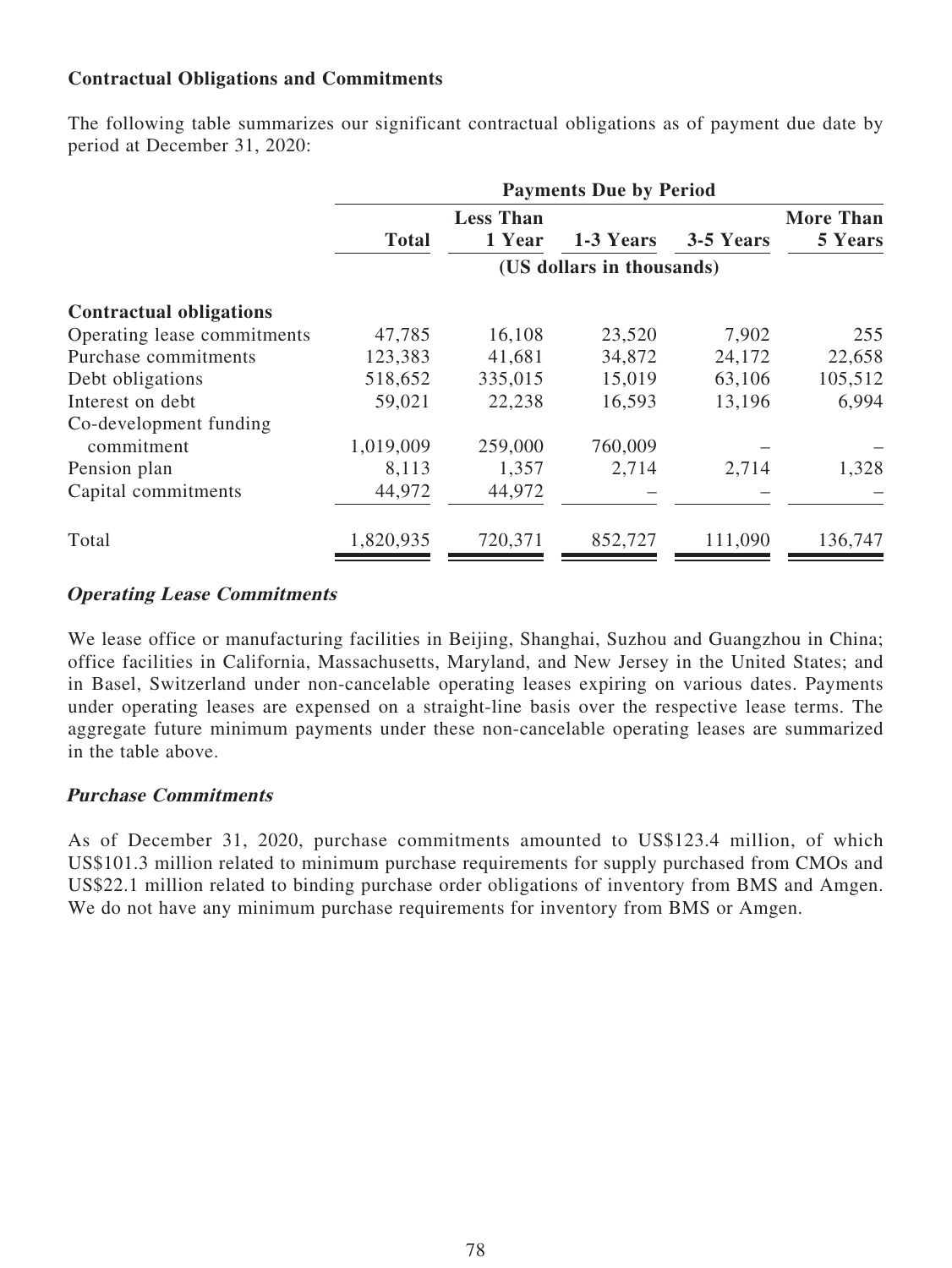# **Debt Obligations**

The following table summarizes our short-term debt and long-term bank loans as of December 31, 2020 (amounts in thousands, except for percentage data):

| Lender                                                                                                                                         | <b>Agreement Date</b>                                                            | Line of Credit<br>US\$'000/RMB'000 | Term                       | <b>Maturity Date</b>                                  | <b>Interest Rate</b> | December 31, 2020<br><b>US\$'000</b> | <b>RMB'000</b>                           |
|------------------------------------------------------------------------------------------------------------------------------------------------|----------------------------------------------------------------------------------|------------------------------------|----------------------------|-------------------------------------------------------|----------------------|--------------------------------------|------------------------------------------|
| China Construction Bank<br>China Minsheng Bank (the "Senior Loan")<br>Zhuhai Hillhouse (the "Related Party Loan")<br>Other short-term debt (4) | April 4, 2018<br>September 24, 2020 US\$200,000<br>September 24, 2020 RMB500,000 | RMB580,000                         | 9-year                     | April 4, 2027<br>(2)<br>(3)                           | (1)<br>5.8%<br>5.8%  | 307<br>198,320<br>15,326<br>121,062  | 2,000<br>1,294,010<br>100,000<br>789,918 |
| Total short-term debt                                                                                                                          |                                                                                  |                                    |                            |                                                       |                      | 335,015                              | 2,185,928                                |
| China Construction Bank<br>China Merchants Bank<br>China Merchants Bank                                                                        | April 4, 2018<br>January 22, 2020<br>November 9, 2020                            | RMB580,000<br>(5)<br>RMB378,000    | 9-year<br>9-year<br>9-year | April 4, 2027<br>January 20, 2029<br>November 8, 2029 | (1)<br>(5)<br>(6)    | 88,584<br>53,641<br>41,412           | 578,000<br>350,000<br>270,206            |
| Total long-term bank loans                                                                                                                     |                                                                                  |                                    |                            |                                                       |                      | 183,637                              | 1,198,206                                |

Notes:

- 1. The outstanding borrowings bear a floating interest rate benchmarking RMB loan interest rates of financial institutions in the PRC. The loan interest rate was 4.9% as of December 31, 2020.
- 2. US\$120.0 million of the Senior Loan was designated to fund the JV share repurchase and repayment of the shareholder loan and US\$80.0 million was designated for general working capital purposes. The Senior Loan has an original maturity date of October 8, 2021, which is the first anniversary of the first date of utilization of the loan. We may extend the original maturity date for up to two additional twelve-month periods. On October 9, 2020, we drew down US\$80.0 million of the working capital facility and US\$118.3 million of the acquisition facility to be used for the JV share repurchase.
- 3. RMB100.0 million of the Related Party Loan was designated for general corporate purposes and RMB400.0 million was designated for repayment of the Senior Loan, including principal, interest and fees. The loan matures at the earlier of: (i) November 9, 2021, which is one month after the Senior Loan maturity date, if not extended, or (ii) ten business days after the Senior Loan is fully repaid. On September 30, 2020, we drew down the first tranche of US\$14.7 million (RMB100.0 million).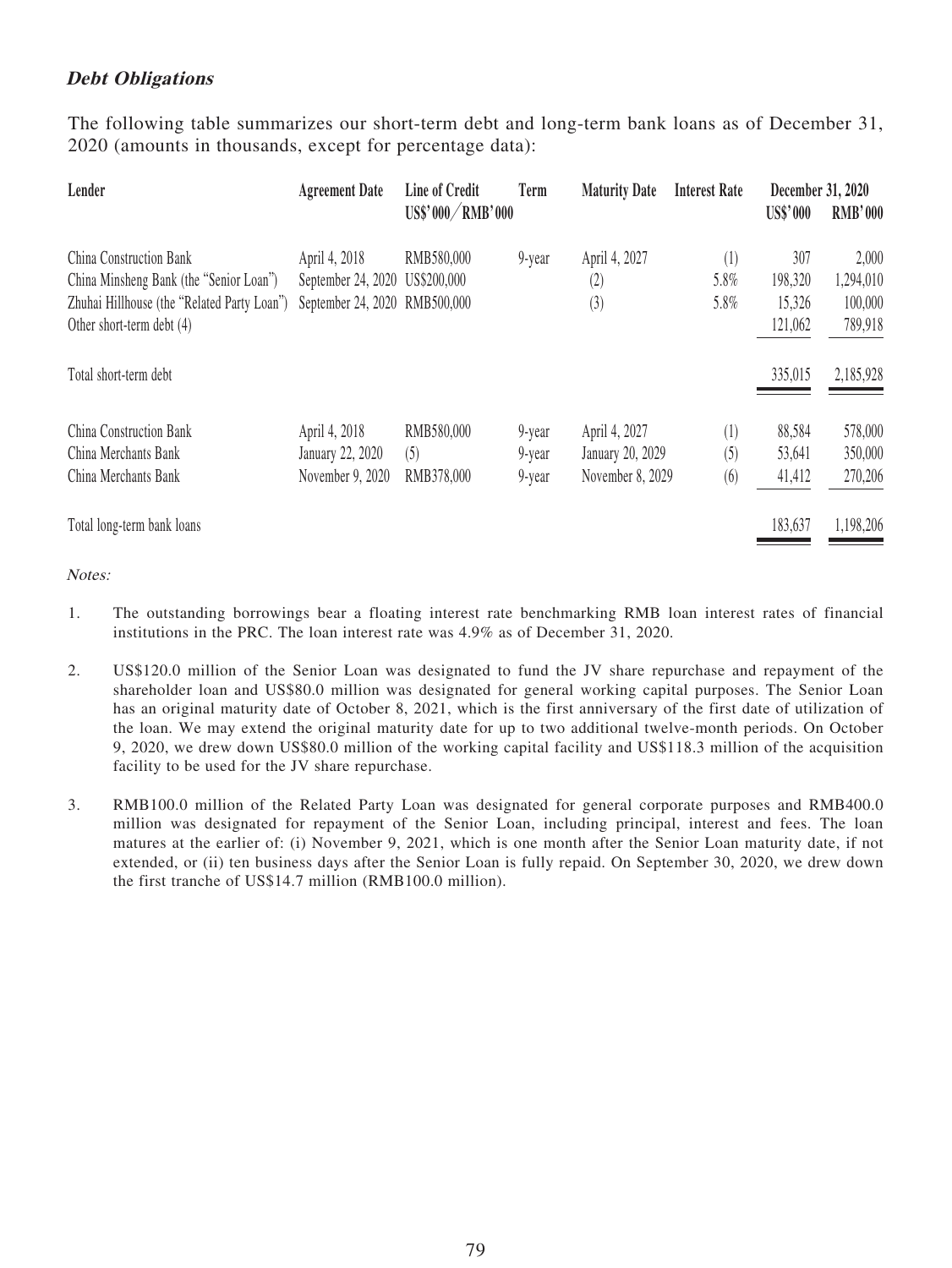- 4. We entered into additional short-term working capital loans with China Industrial Bank and China Merchants Bank to borrow up to RMB1.5 billion in aggregate, with maturity dates ranging from April 19, 2021 to December 16, 2021 during the year ended December 31, 2020. The weighted average interest rate for the shortterm working capital loans was approximately 4.4% as of December 31, 2020.
- 5. On January 22, 2020, our BeiGene Guangzhou Factory subsidiary entered into a nine-year bank loan with China Merchants Bank to borrow up to RMB1.1 billion at a floating interest rate benchmarked against prevailing interest rates of certain PRC financial institutions. In connection with our short-term loan agreements with China Merchants Bank entered into during the year ended December 31, 2020, the line of credit was reduced from RMB1.1 billion to RMB350.0 million. The loan interest rate was 4.4% as of December 31, 2020.
- 6. The outstanding borrowings bear a floating interest rate benchmarking RMB loan interest rates of financial institutions in the PRC. The loan interest rate was 4.3% as of December 31, 2020.

### **Interest on Debt**

Interest on bank loans and the Related Party Loan is paid quarterly until the respective loans are fully settled. For the purpose of contractual obligations calculation, current interest rates on floating rate obligations were used for the remainder contractual life of the outstanding borrowings.

### **Co-Development Funding Commitments**

Under our collaboration with Amgen, we are responsible for co-funding global development costs for the licensed oncology pipeline assets, up to a total cap of US\$1.25 billion. We are funding our portion of the co-development costs by contributing cash and/or development services. As of December 31, 2020, our remaining co-development funding commitment was US\$1.0 billion.

## **Pension Plan**

We maintain a defined benefit pension plan in Switzerland. Funding obligations under the defined benefit pension plan are equivalent to US\$1.4 million per year based on annual funding contributions in effect as of December 31, 2020 to achieve fully funded status where the market value of plan assets equals the projected benefit obligations. Future funding requirements will be subject to change as a result of future changes in staffing and compensation levels, various actuarial assumptions and actual investment returns on plan assets.

# **Capital Commitments**

We had capital commitments amounting to US\$45.0 million for the acquisition of property, plant and equipment as of December 31, 2020, which was primarily for BeiGene Guangzhou Factory's manufacturing facility, expansion of BGC's research and development activities in Guangzhou, China, and research and development operations at our Changping facility in Beijing, China.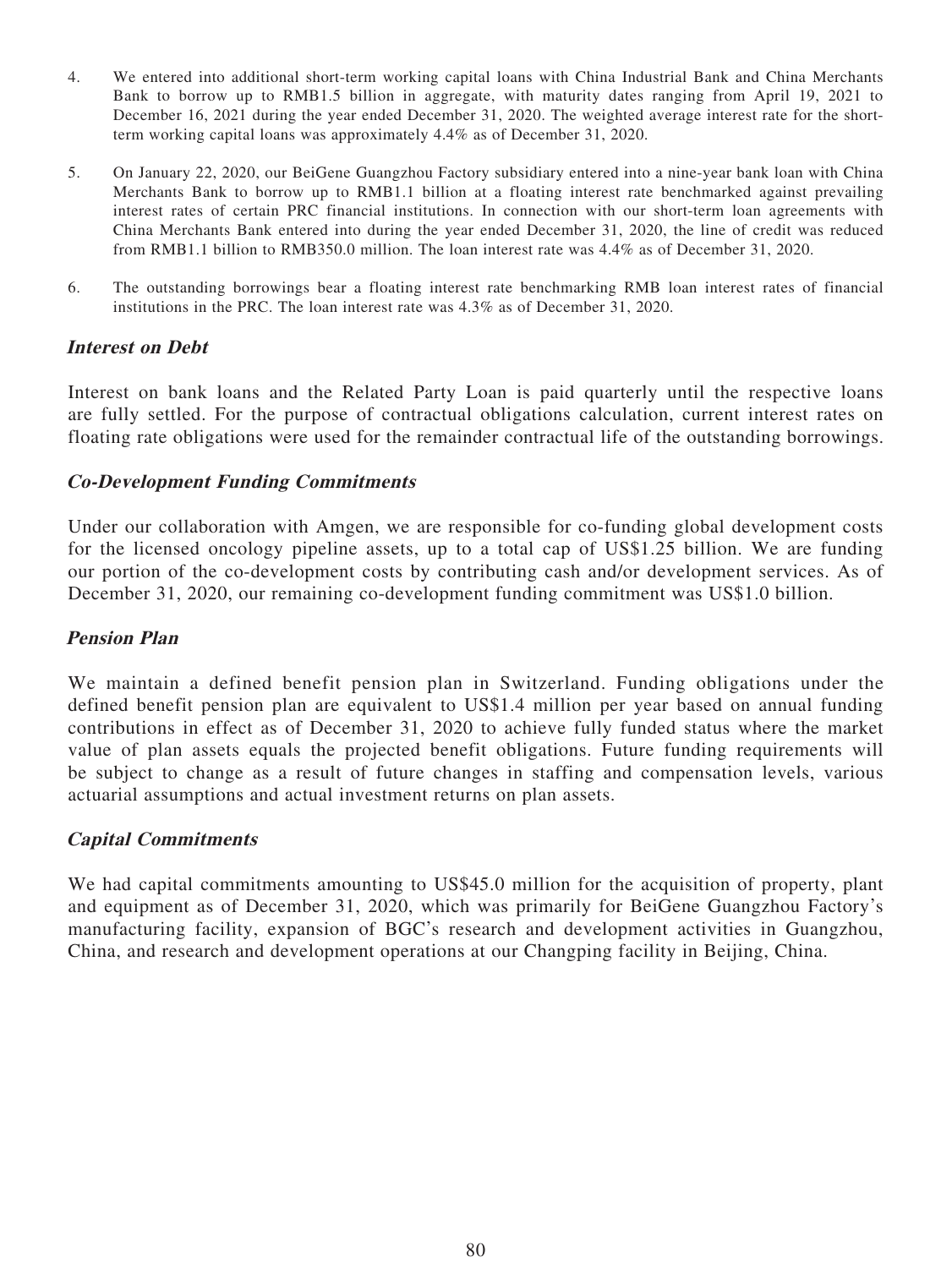# **Interest and Credit Risk**

Financial instruments that are potentially subject to credit risk consist of cash and cash equivalents, restricted cash, and short term investments. The carrying amounts of cash, cash equivalents, restricted cash and short term investments represent the maximum amount of loss due to credit risk. We had cash and cash equivalents of US\$1.4 billion and US\$618.0 million, restricted cash of US\$8.1 million and US\$2.8 million, and short-term investments of US\$3.3 billion and US\$364.7 million, at December 31, 2020 and 2019, respectively. Our cash and cash equivalents are deposited with various major reputable financial institutions located within or without the PRC. The deposits placed with these financial institutions are not protected by statutory or commercial insurance. In the event of bankruptcy of one of these financial institutions, we may be unlikely to claim our deposits back in full. We believe that these financial institutions are of high credit quality, and we continually monitor the credit worthiness of these financial institutions. At December 31, 2020, our short-term investments consisted primarily of U.S. treasury securities. We believe that U.S. treasury securities are of high credit quality and continually monitor the credit worthiness of these institutions.

The primary objectives of our investment activities are to preserve principal, provide liquidity, and maximize income without significant increasing risk. Our primary exposure to market risk relates to fluctuations in the interest rates, which are affected by changes in the general level of PRC and U.S. interest rates. Given the short-term nature of our cash equivalents, we believe that a sudden change in market interest rates would not be expected to have a material impact on our financial condition and/or results of operation. We estimate that a hypothetical 100-basis point increase or decrease in market interest rates would result in a decrease of US\$17.1 million or increase of US\$4.3 million, respectively, in the fair value of our investment portfolio as of December 31, 2020.

We do not believe that our cash, cash equivalents, and short-term investments have significant risk of default or illiquidity. While we believe our cash, cash equivalents, and short-term investments do not contain excessive risk, we cannot provide absolute assurance that in the future investments will not be subject to adverse changes in market value.

### **Currency Convertibility Risk**

A significant portion of our expenses, assets, and liabilities are denominated in RMB. In 1994, the PRC government abolished the dual rate system and introduced a single rate of exchange as quoted daily by the People's Bank of China (the "PBOC"). However, the unification of exchange rates does not imply that the RMB may be readily convertible into U.S. dollars or other foreign currencies. All foreign exchange transactions continue to take place either through the PBOC or other banks authorized to buy and sell foreign currencies at the exchange rates quoted by the PBOC. Approvals of foreign currency payments by the PBOC or other institutions require submitting a payment application form together with suppliers' invoices, shipping documents and signed contracts.

Additionally, the value of the RMB is subject to changes in central government policies and international economic and political developments affecting supply and demand in the PRC foreign exchange trading system market.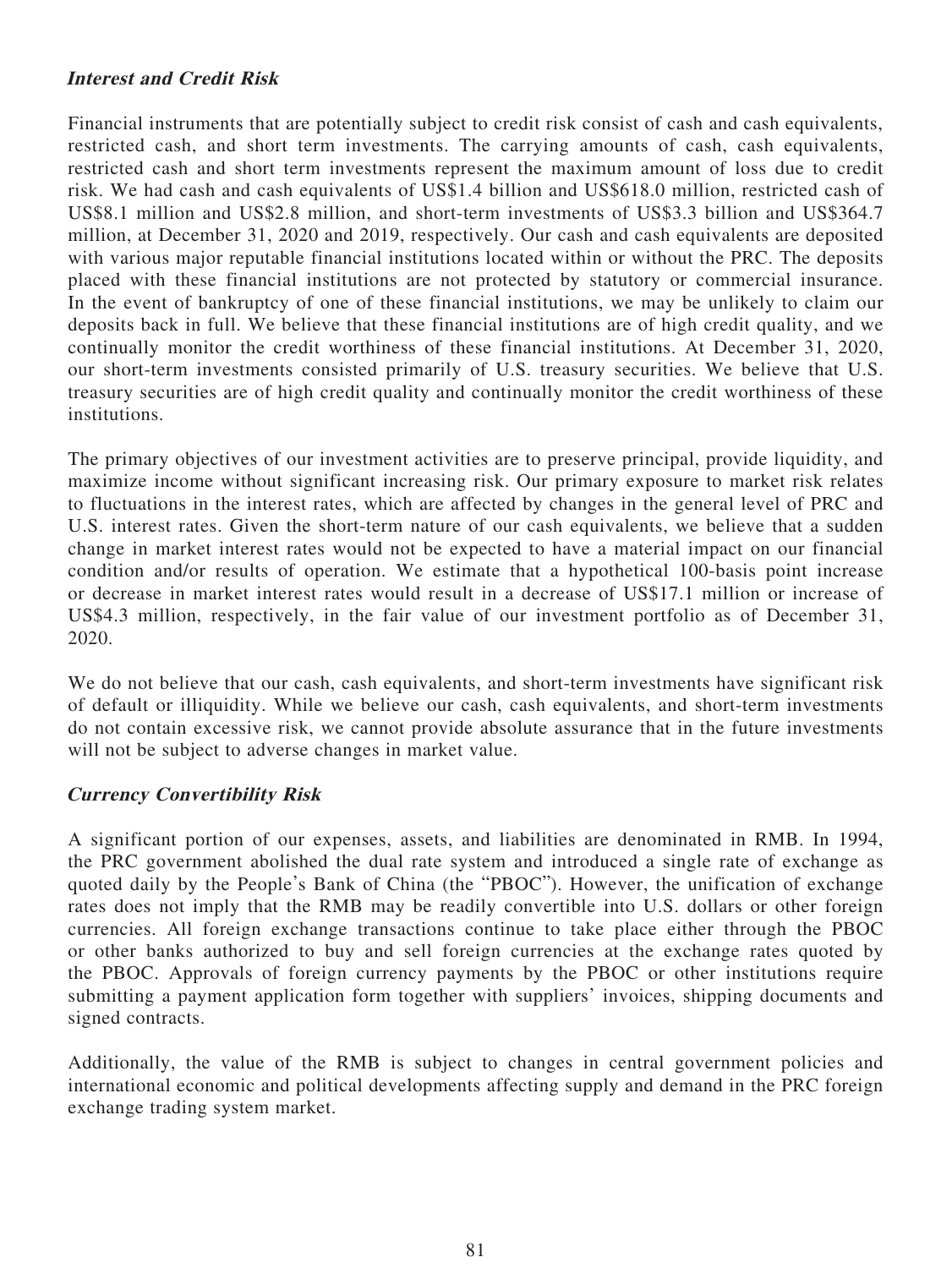# **Foreign Currency Exchange Rate Risk**

We are exposed to foreign exchange risk arising from various currency exposures. Our reporting currency is the U.S. dollar, but a portion of our operating transactions and assets and liabilities are in other currencies, such as RMB, Euro, and Australian dollar.

RMB is not freely convertible into foreign currencies for capital account transactions. The value of RMB against the U.S. dollar and other currencies is affected by, among other things, changes in China's political and economic conditions and China's foreign exchange prices. Since 2005, the RMB has been permitted to fluctuate within a narrow and managed band against a basket of certain foreign currencies. The RMB compared to the U.S. dollar appreciated approximately 6.3% and depreciated approximately 1.3% for the years ended December 31, 2020 and 2019, respectively. It is difficult to predict how market forces or PRC or U.S. government policy may impact the exchange rate between the RMB and the U.S. dollar in the future.

To the extent that we need to convert U.S. dollars into RMB for capital expenditures, working capital and other business purposes, appreciation of RMB against the U.S. dollar would have an adverse effect on the RMB amount we would receive from the conversion. Conversely, if we decide to convert RMB into U.S. dollars for the purpose of making payments for dividends on our ordinary shares, strategic acquisitions or investments or other business purposes, appreciation of the U.S. dollar against RMB would have a negative effect on the U.S. dollar amount available to us.

In addition, a significant depreciation of the RMB against the U.S. dollar may significantly reduce the U.S. dollar equivalent of our foreign cash balances and trade receivables. Further, volatility in exchange rate fluctuations may have a significant impact on the foreign currency translation adjustments recorded in other comprehensive income (loss). We have not used derivative financial instruments to hedge exposure to foreign exchange risk during the year ended December 31, 2020.

# **Effects of Inflation**

Inflation generally affects us by increasing our cost of labor and clinical development costs. We do not believe that inflation has had a material effect on our results of operations during the year ended December 31, 2020.

### **Other Business Agreements**

We enter into agreements in the ordinary course of business with CROs to provide research and development services. These contracts are generally cancelable at any time by us with prior written notice.

We also enter into collaboration agreements with institutions and companies to license intellectual property. We may be obligated to make future development, regulatory and commercial milestone payments and royalty payments on future sales of specified products associated with these agreements. Payments under these agreements generally become due and payable upon achievement of such milestones or sales. These commitments are not recorded on our balance sheet because the achievement and timing of these milestones are not fixed and determinable. When the achievement of these milestones or sales have occurred, the corresponding amounts are recognized in our financial statements.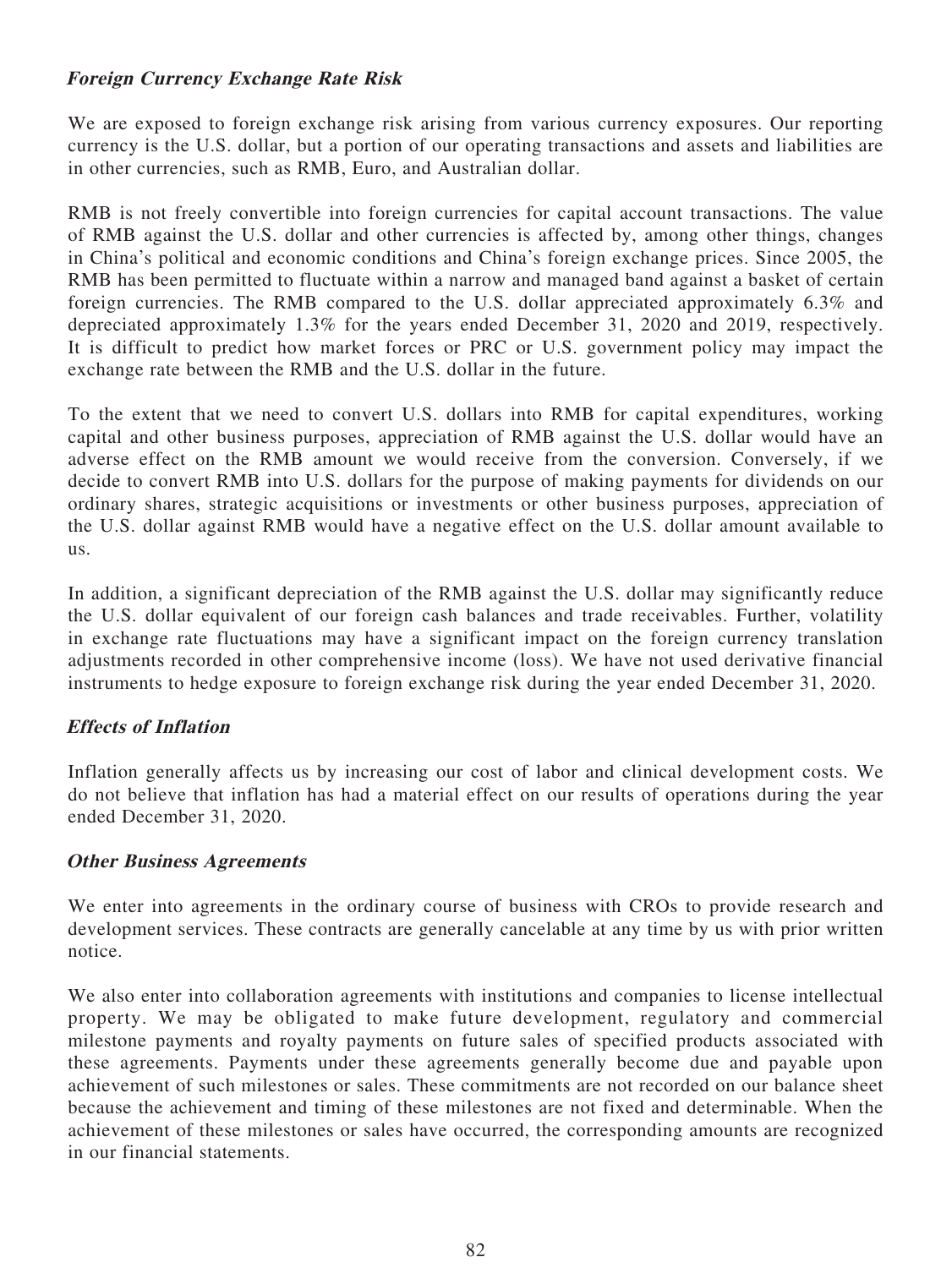### **Off-Balance Sheet Arrangements**

During the periods presented we did not have, and we do not currently have, any off-balance sheet arrangements, as defined under SEC rules, such as relationships with unconsolidated entities or financial partnerships, which are often referred to as structured finance or special purpose entities, established for the purpose of facilitating financing transactions that are not required to be reflected on our balance sheets.

## **Gearing Ratio**

The gearing ratio of the Group, which was calculated by dividing total interest-bearing loans by total equity as of the end of the year, was  $13.4\%$  as of December 31, 2020, decreased from 24.6% as of December 31, 2019. The decrease was primarily due to the increase in equity.

## **Significant Investments Held**

Save as disclosed in notes to the consolidated financial statements, we did not hold any other significant investments as of December 31, 2020.

## **Future Plans for Material Investments and Capital Assets**

As of December 31, 2020, we did not have other plans for material investments and capital assets.

## **Material Acquisitions and Disposals of Subsidiaries, Associates and Joint Ventures**

During the year ended December 31, 2020, save as disclosed in notes to the consolidated financial statements, we did not have any material acquisitions and disposals of subsidiaries, associates and joint ventures.

### **Employee and Remuneration Policy**

As of December 31, 2020, we had a global team of approximately 5,300 employees, which increased from 3,359 employees as of December 31, 2019. Most of our employees are full-time.

The remuneration policy and package of the Group's employees are periodically reviewed. In addition to cash compensation and benefits, we may issue share options, share appreciation rights, restricted shares, restricted share units, unrestricted shares, performance share awards, cash-based awards and dividend equivalent rights to our employees in accordance with our equity plans. We also provide external and internal training programs to our employees. The packages were set by benchmarking with companies in similar industries and companies with similar size. The total remuneration cost incurred by the Group for the year ended December 31, 2020 was US\$663.8 million (2019: US\$434.6 million).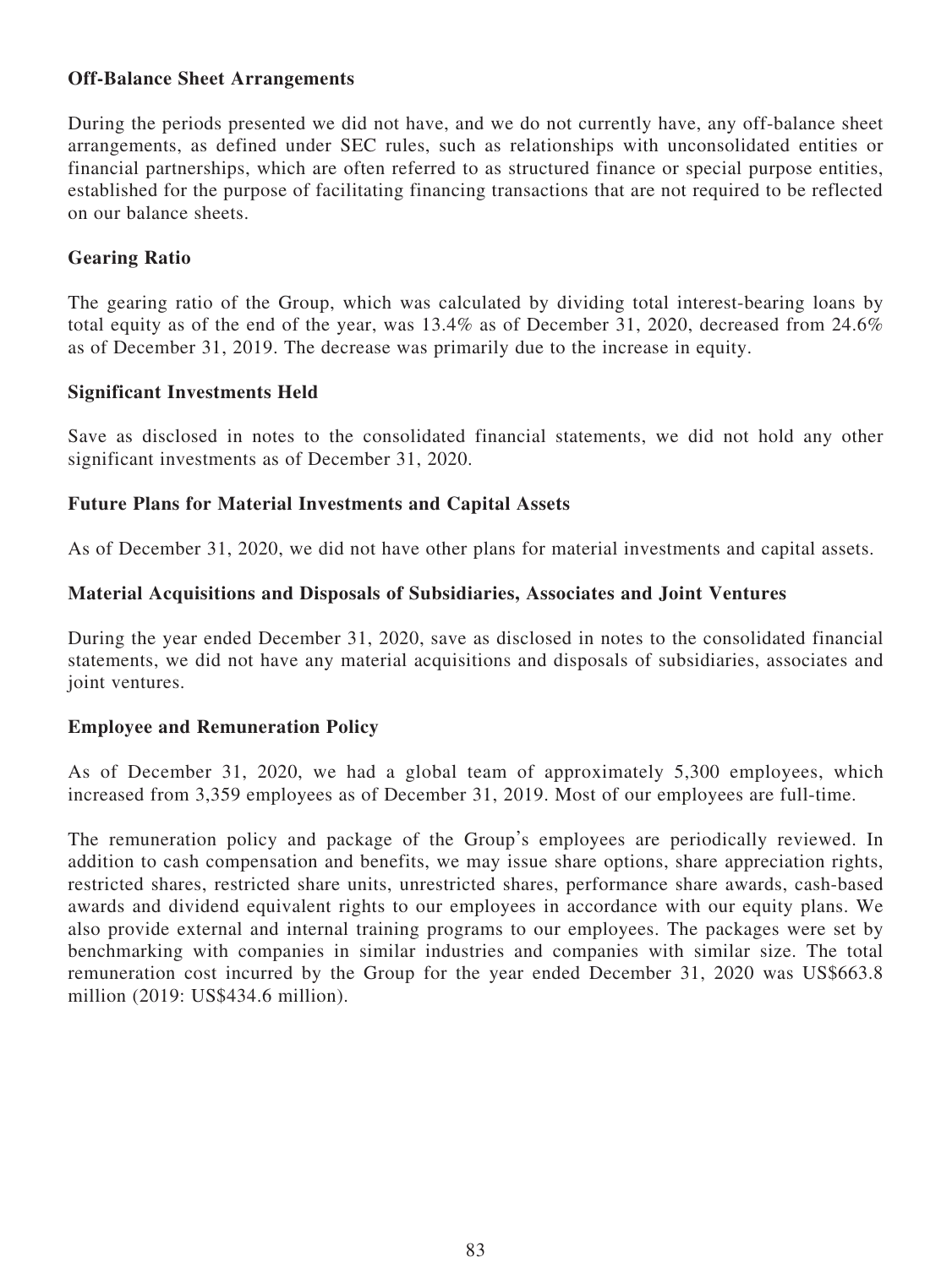# **Pledge of Assets**

As of December 31, 2020, we pledged restricted deposits of US\$8.1 million (December 31, 2019: US\$2.8 million) held in designated bank accounts for collateral for letters of credit and letter of guarantee. BeiGene Guangzhou Factory's land use right and certain fixed assets of the first phase of the Guangzhou manufacturing facility's build out with a total carrying amount of US\$148.6 million (December 31, 2019: US\$11.2 million) were secured for a long-term bank loan, and the Innerway's research and development facility in Beijing and the associated land use right with a total carrying amount of US\$34.6 million was secured for a short-term working capital loan which was drawn down in 2020.

# **Contingent Liabilities**

As of December 31, 2020, we did not have any material contingent liabilities (as of December 31, 2019: nil).

## **Final Dividend**

The Board does not recommend any final dividend for the year ended December 31, 2020.

### **Recent Accounting Pronouncements**

See Note 2 to the consolidated financial statements included in this announcement for information regarding recent accounting pronouncements.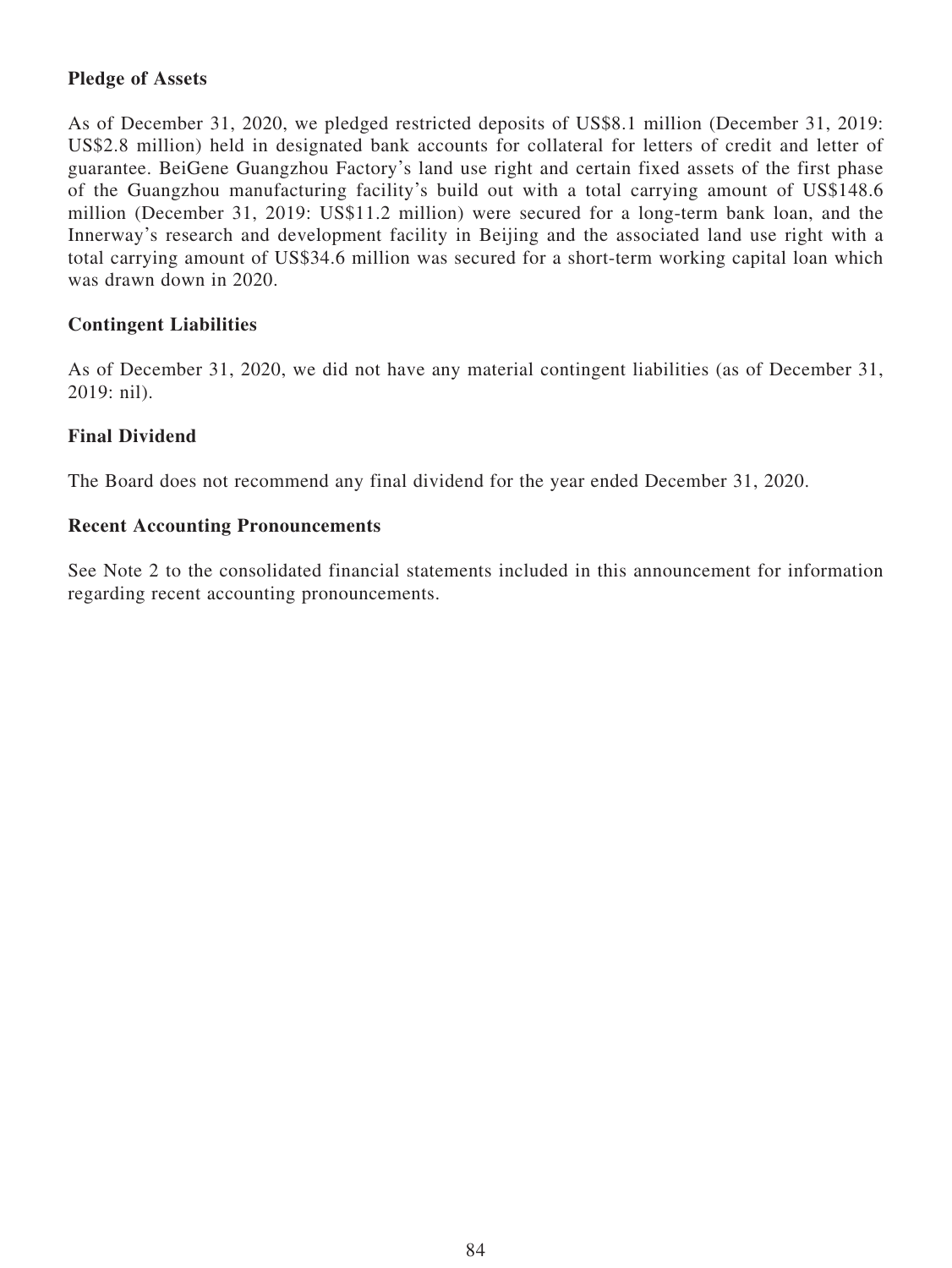#### **OTHER INFORMATION**

### **Compliance with the Corporate Governance Code**

The Company is committed to maintaining and promoting stringent corporate governance. The principle of the Company's corporate governance is to promote effective internal control measures, uphold a high standard of ethics, transparency, responsibility and integrity in all aspects of business, to ensure that its affairs are conducted in accordance with applicable laws and regulations, and to enhance the transparency and accountability of the Board to the Company's shareholders.

The Board believes that good corporate governance standards are essential in providing a framework for the Company to safeguard the interests of shareholders, enhance corporate value and formulate its business strategies and policies.

During the Reporting Period, the Company has applied the principles in the Corporate Governance Code as set out in Appendix 14 to the HK Listing Rules (the "Corporate Governance Code") which are applicable to the Company.

Pursuant to code provision A.2.1 of the Corporate Governance Code, companies listed on the HKEx are expected to comply with, but may choose to deviate from the requirement that the responsibilities of the Chairman and the Chief Executive Officer should be segregated and should not be performed by the same individual. We do not have a separate Chairman and Chief Executive Officer and Mr. John V. Oyler currently performs these two roles. Our Board believes that Mr. John V. Oyler is the director best suited to identify strategic opportunities and focus of the Board due to his extensive understanding of our business as a Co-Founder and our Chief Executive Officer. Our Board also believes that the combined role of Chairman and Chief Executive Officer can promote the effective execution of strategic initiatives and facilitate the flow of information between management and the Board. Our Board will continue to review and consider splitting the roles of Chairman and the Chief Executive Officer at a time when it is appropriate by taking into account the circumstances of our Group as a whole. Our Corporate Governance Guidelines provide the Board with the flexibility to choose the appropriate Board leadership structure of the Company based upon its view of what is in the best interest of the Company. Our Corporate Governance Guidelines also provide that if the same person holds the Chairman and Chief Executive Officer roles or if the Chairman does not otherwise qualify as independent, the independent Directors may elect a lead director. In accordance with our Corporate Governance Guidelines, the independent Directors elected Mr. Ranjeev Krishana, an independent non-executive director of the Company, to serve as the lead director, effective February 26, 2020. The Board believes our current Board leadership structure will help ensure continuity of strong and effective leadership. The lead director has responsibilities that are set forth in our Corporate Governance Guidelines, including presiding at meetings of the Board at which the Chairman is not present, including executive sessions of the independent directors; consulting with management regarding Board meeting schedules, locations, agendas, and materials; and calling meetings of the independent and non-management directors of the Board, when appropriate.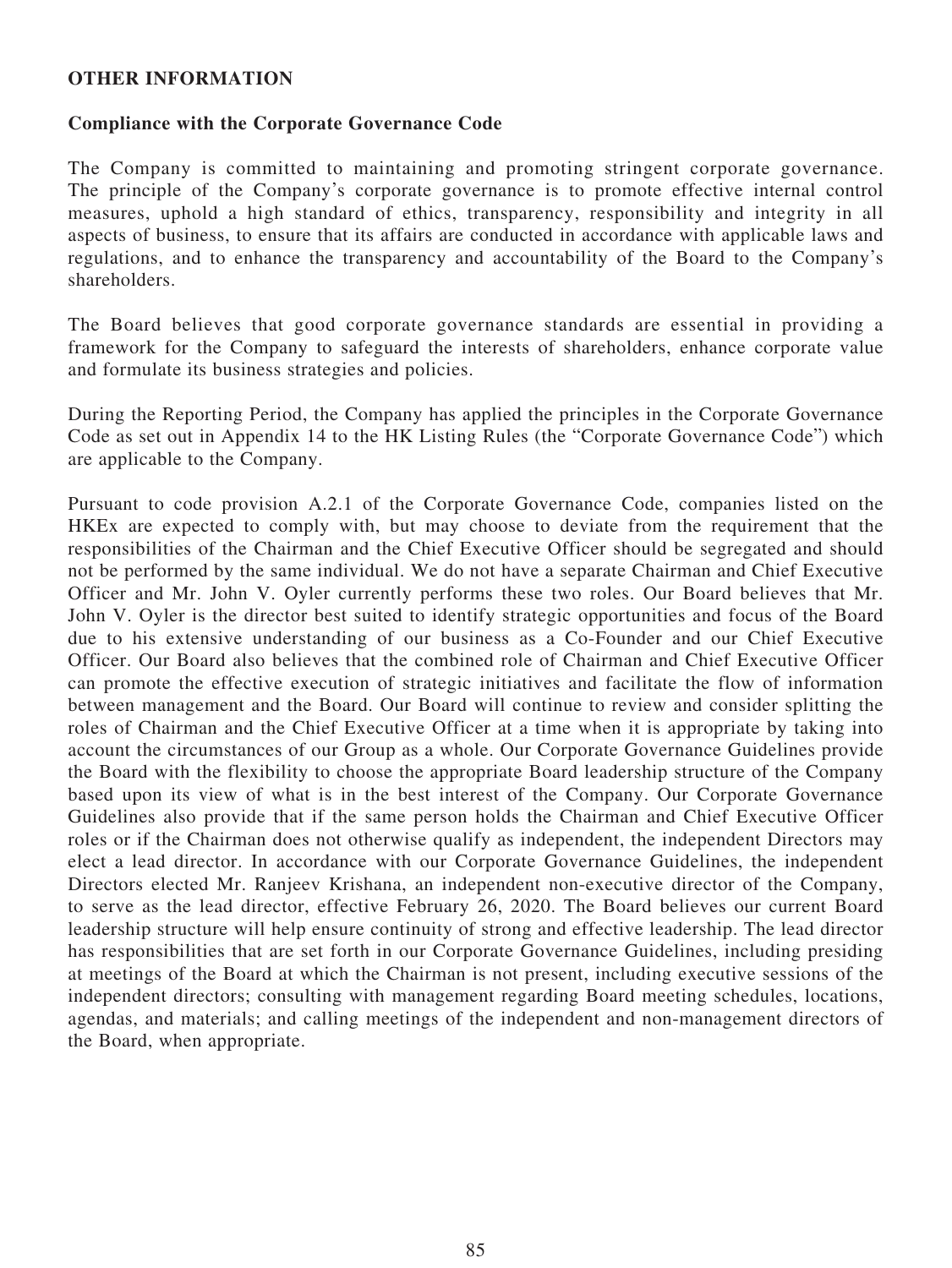Our Audit Committee is in compliance with Rule 3.21 of the HK Listing Rules and the Corporate Governance Code, except for the terms of reference required by paragraphs C.3.3 and C.3.7 of the Corporate Governance Code. However, the charter of our Audit Committee complies with the NASDAQ Listing Rules and the rules of the U.S. Securities and Exchange Commission. The primary duties of the Audit Committee are, among other things, to monitor the integrity of our financial statements and our compliance with legal and regulatory requirements as they relate to our financial statements and accounting matters, review the adequacy of our internal control over financial reporting, and review all related party transactions for potential conflict of interest situations and approving all such transactions. As at the date of this announcement, the Audit Committee comprises two independent non-executive directors, namely Mr. Thomas Malley, and Dr. Corazon (Corsee) D. Sanders, and one non-executive director, namely Mr. Anthony C. Hooper. Mr. Thomas Malley, being the chairman of the Audit Committee, is appropriately qualified as required under Rules 3.10(2) and 3.21 of the HK Listing Rules.

Our compensation committee (the "Compensation Committee") is in compliance with Rule 3.25 of the HK Listing Rules and the Corporate Governance Code, except for the terms of reference required by paragraph B.1.2 of the Corporate Governance Code. However, the charter of the Compensation Committee complies with the NASDAQ Listing Rules. The primary duties of the Compensation Committee are to review and make recommendations to the Board with respect to director compensation, evaluate the performance of our Chief Executive Officer, President and General Manager, China, and Chief Financial Officer and review and make recommendations to the Board regarding the terms of their compensation, and review and approve the compensation of our other executive officers and senior management. As at the date of this announcement, the Compensation Committee comprises three independent non-executive directors, namely Mr. Qingqing Yi, Mr. Ranjeev Krishana and Mr. Timothy Chen. Mr. Qingqing Yi is the chairman of the Compensation Committee.

Our nominating and corporate governance committee (the "Nominating and Corporate Governance Committee") complies with the Corporate Governance Code, except for the terms of reference required by paragraph A.5.2 of the Corporate Governance Code. However, the charter of the Nominating and Corporate Governance Committee complies with the NASDAQ Listing Rules. The primary duties of the Nominating and Corporate Governance Committee are among other things, to develop and recommend to the Board criteria for board and committee membership, recommend to the Board the persons to be nominated for election as directors and to each of the Board's committees, and develop and recommend to the Board a set of corporate governance guidelines. As at the date of this announcement, the Nominating and Corporate Governance Committee comprises three independent non-executive directors, namely Mr. Donald W. Glazer, Mr. Jing-Shyh (Sam) Su and Mr. Michael Goller and one non-executive director, namely Mr. Anthony C. Hooper. Mr. Donald W. Glazer is the chairman of the Nominating and Corporate Governance Committee.

Except as disclosed above, the Company has complied with all of the provisions set out in the Corporate Governance Code during the Reporting Period.

The Board will continue to regularly review and monitor its corporate governance practices to ensure compliance with the Corporate Governance Code and maintain a high standard of corporate governance practices of the Company.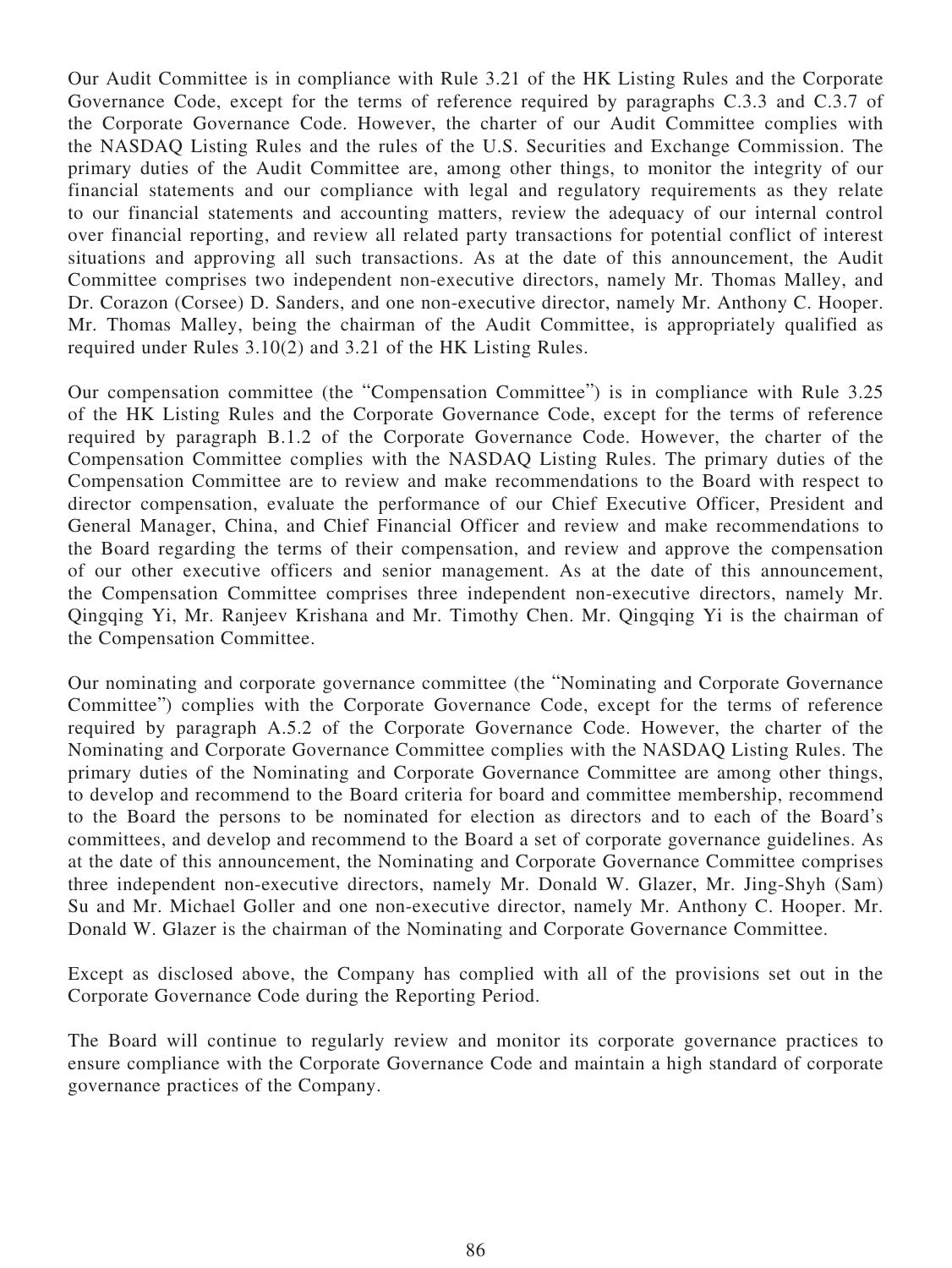# **Compliance with Policies Equivalent to the Model Code for Securities Transactions by Directors of Listed Issuers**

Except as disclosed below, the Company has adopted its own insider dealing policies on terms no less exacting than those in the Model Code for Securities Transactions as set out in Appendix 10 to the HK Listing Rules (the "Model Code") regarding the directors' dealings in the securities of the Company.

Pursuant to Rule B.8 of the Model Code, a director must not deal in any securities of the issuer without first notifying in writing the chairman or a director (otherwise than himself) designated by the board for the specific purpose and receiving a dated written acknowledgement. Under the Company's insider dealing policies, Mr. Scott A. Samuels, Senior Vice President and General Counsel of the Company, has been designated as the insider trading compliance officer whom a Director who intends to deal in the Company's securities must notify. Our Board believes that our insider trading compliance officer, despite not being a member of the Board, is able to carry out his duties properly and competently in accordance with the Company's insider dealing policies, the terms of which are otherwise no less exacting than those in the Model Code.

Having made specific enquiry of all the Directors, all the Directors confirmed that they have strictly complied with the required standards set out in the Company's own insider dealing policies throughout the Reporting Period.

# **Purchase, Sale or Redemption of the Company's Listed Securities**

On July 15, 2020, the Company allotted and issued 145,838,979 ordinary shares of the Company to eight existing investors for an aggregate cash consideration of approximately US\$2.08 billion at a purchase price of US\$14.2308 per ordinary share of the Company (equivalent to US\$185 per ADS), in accordance with a share purchase agreement dated July 12, 2020 pursuant to a general mandate (the "July Share Subscription"). For details, please refer to the Company's announcements dated July 13, 2020 and July 16, 2020.

On January 2, 2020, the Company sold 15,895,001 ADSs representing 206,635,013 ordinary shares of the Company, which represented approximately 20.5% ownership stake in the Company's outstanding shares as at the same date, to Amgen for aggregate cash proceeds of US\$2,779,241,000, at the price of US\$13.45 per ordinary share equivalent to US\$174.85 per ADS, pursuant to the SPA dated October 31, 2019, as amended, executed in connection with the Amgen Collaboration Agreement.

During the Reporting Period, save as disclosed above, neither the Company nor any of its subsidiaries purchased, sold or redeemed any of the Company's securities listed on the HKEx.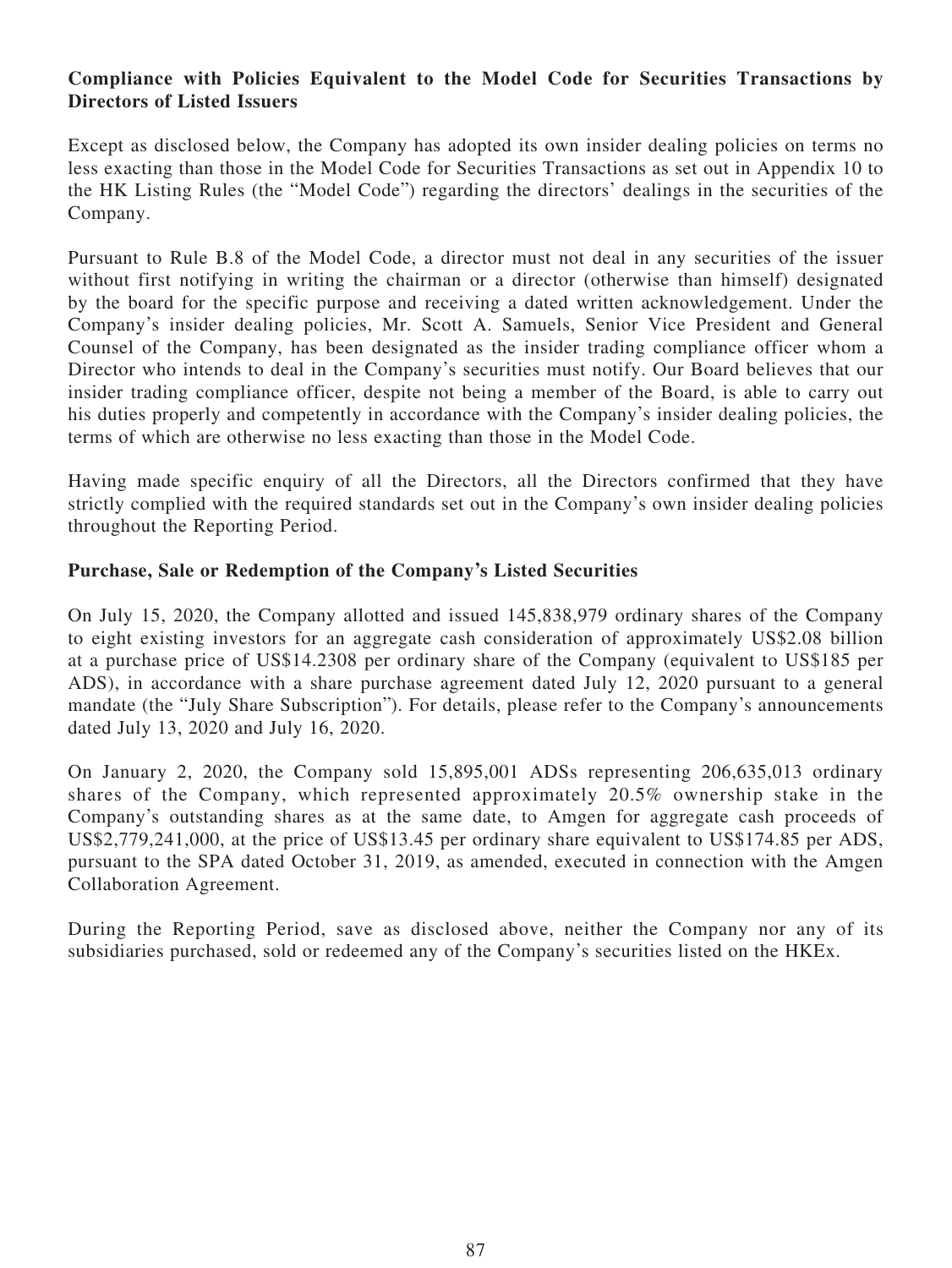# **Disclosure of Changes in Directors' Information Pursuant to Rule 13.51(B)(1) of the HK Listing Rules**

Upon specific enquiry by the Company and following confirmations from Directors, save as disclosed hereunder, there is no change in the information of the Directors required to be disclosed pursuant to Rule 13.51B(1) of the HK Listing Rules during the Reporting Period. The change of Directors' information is set out below:

| <b>Directors</b>                   | <b>Changes in Positions held with the Company</b>                                                                                                                                                                                                                                                                                                                                                                                                 |
|------------------------------------|---------------------------------------------------------------------------------------------------------------------------------------------------------------------------------------------------------------------------------------------------------------------------------------------------------------------------------------------------------------------------------------------------------------------------------------------------|
| Dr. Corazon (Corsee)<br>D. Sanders | Appointed as an independent non-executive Director of the<br>Company and a member of the Audit Committee and the scientific<br>advisory committee of the Board (the "Scientific Advisory<br>Committee") effective August 24, 2020.                                                                                                                                                                                                                |
| Mr. Timothy Chen                   | Appointed as a member of the commercial and medical affairs<br>advisory committee of the Board (the "the Commercial and<br>Medical Affairs Advisory Committee") effective February 26,<br>2020; ceased to be a member of the Audit Committee effective<br>August 24, 2020. Mr. Timothy Chen remains to serve as a member<br>of the Board and a member of the Compensation Committee and<br>the Commercial and Medical Affairs Advisory Committee. |
| Mr. Jing-Shyh (Sam) Su             | Appointed as a member of the Commercial and Medical Affairs<br>Advisory Committee effective February 26, 2020; ceased to be<br>a member of the Audit Committee effective May 1, 2020. Mr.<br>Jing-Shyh (Sam) Su remains to serve as a member of the Board<br>and a member of the Commercial and Medical Affairs Advisory<br>Committee.                                                                                                            |
| Mr. Anthony C. Hooper              | Appointed as a Director effective January 2, 2020; appointed as<br>the chairman of the Commercial and Medical Affairs Advisory<br>Committee effective February 26, 2020; appointed as a member of<br>the Audit Committee effective May 1, 2020.                                                                                                                                                                                                   |
| Dr. Xiaodong Wang                  | Appointed as the chairman of the Scientific Advisory Committee<br>effective February 26, 2020.                                                                                                                                                                                                                                                                                                                                                    |
| Mr. Michael Goller                 | Appointed as a member of the Scientific Advisory Committee<br>effective February 26, 2020.                                                                                                                                                                                                                                                                                                                                                        |
| Mr. Thomas Malley                  | Appointed as a member of the Scientific Advisory Committee<br>effective February 26, 2020.                                                                                                                                                                                                                                                                                                                                                        |
| Mr. Qingqing Yi                    | Appointed as a member of the Scientific Advisory Committee<br>effective February 26, 2020.                                                                                                                                                                                                                                                                                                                                                        |
| Mr. Ranjeev Krishana               | Appointed as the lead director of the Board and as a member of the<br>Commercial and Medical Affairs Advisory Committee effective<br>February 26, 2020.                                                                                                                                                                                                                                                                                           |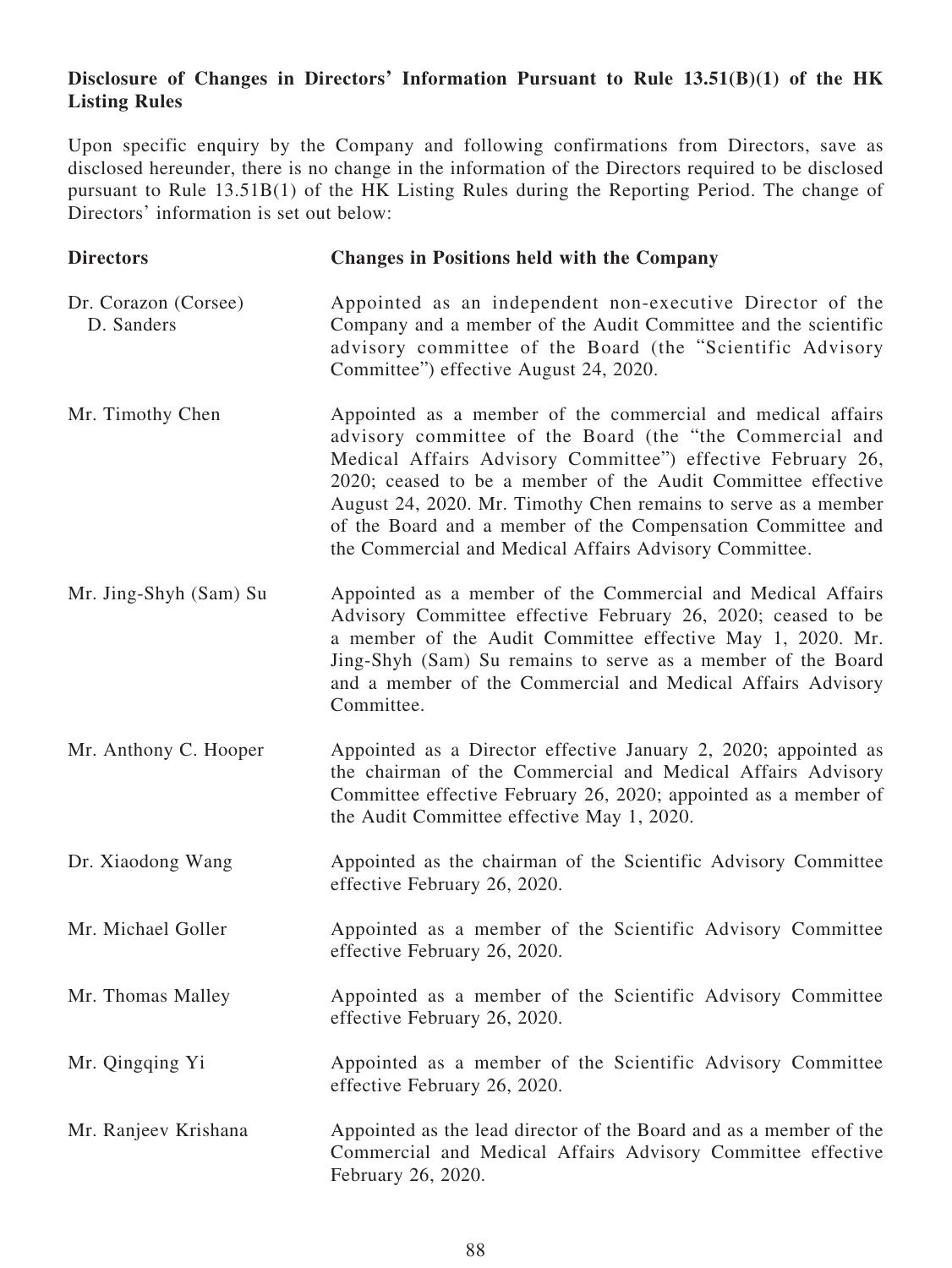The Scientific Advisory Committee was established on February 26, 2020. The Commercial Advisory Committee was established on February 26, 2020 and was renamed the Commercial and Medical Affairs Advisory Committee effective February 24, 2021.

### **Use of Net Proceeds from Listing**

The net proceeds from the listing of our ordinary shares on the Main Board of the HKEx on August 8, 2018 (the "Listing") amounted to approximately US\$869.7 million, and have been fully utilized as of December 31, 2020.

The net proceeds from the Listing (adjusted on a pro rata basis based on the actual net proceeds) have been utilized in accordance with the purposes set out in the Prospectus. The table below sets out the planned applications of the net proceeds and actual usage up to December 31, 2020:

| Use of proceeds                                                    | <b>Planned</b><br>applications<br>(US dollars<br>in thousands) | Percentage<br>of total net<br>proceeds<br>$(\%)$ | Actual<br>usage up to<br><b>December</b><br>31, 2019<br>(Us dollars in<br>thousands) | Actual<br>usage up to<br><b>December</b><br>31, 2020<br>(US dollars in<br>thousands) | <b>Unutilized</b><br>net proceeds<br>as of<br><b>December</b><br>31, 2020<br>(US dollars in<br>(thousands) |
|--------------------------------------------------------------------|----------------------------------------------------------------|--------------------------------------------------|--------------------------------------------------------------------------------------|--------------------------------------------------------------------------------------|------------------------------------------------------------------------------------------------------------|
| Zanubrutinib                                                       | 282,656                                                        | 32.5%                                            | 164,227                                                                              | 282,656                                                                              |                                                                                                            |
| Tislelizumab                                                       | 282,656                                                        | 32.5%                                            | 198,098                                                                              | 282,656                                                                              |                                                                                                            |
| Pamiparib                                                          | 86,970                                                         | 10.0%                                            | 36,339                                                                               | 86,970                                                                               |                                                                                                            |
| For core products <sup>(a)</sup><br>To fund continued expansion of | 652,282                                                        | 75.0%                                            | 398,664                                                                              | 652,282                                                                              |                                                                                                            |
| our product portfolio <sup>(b)</sup>                               | 130,456                                                        | 15.0%                                            | 83,934                                                                               | 130,456                                                                              |                                                                                                            |
| For working capital $(c)$                                          | 86,971                                                         | 10.0%                                            | 76,347                                                                               | 86,971                                                                               |                                                                                                            |
| <b>Total</b>                                                       | 869,709                                                        | 100.0%                                           | 558,945                                                                              | 869,709                                                                              |                                                                                                            |

- Note (a): Usage for core products include ongoing and planned clinical trials of core products, in preparation for registration filings of core products, and preparation for launch and, subject to regulatory approval, commercialization of core products in China and the United States;
- Note (b): To fund continued expansion of our product portfolio in cancer and potentially other therapeutic areas through internal research and external licenses and business development collaborations, including the development cost of internal early clinical and preclinical-stage pipeline agents and in-licensed pipeline agents; and

Note (c): For working capital, expanding internal capabilities and general corporate purposes.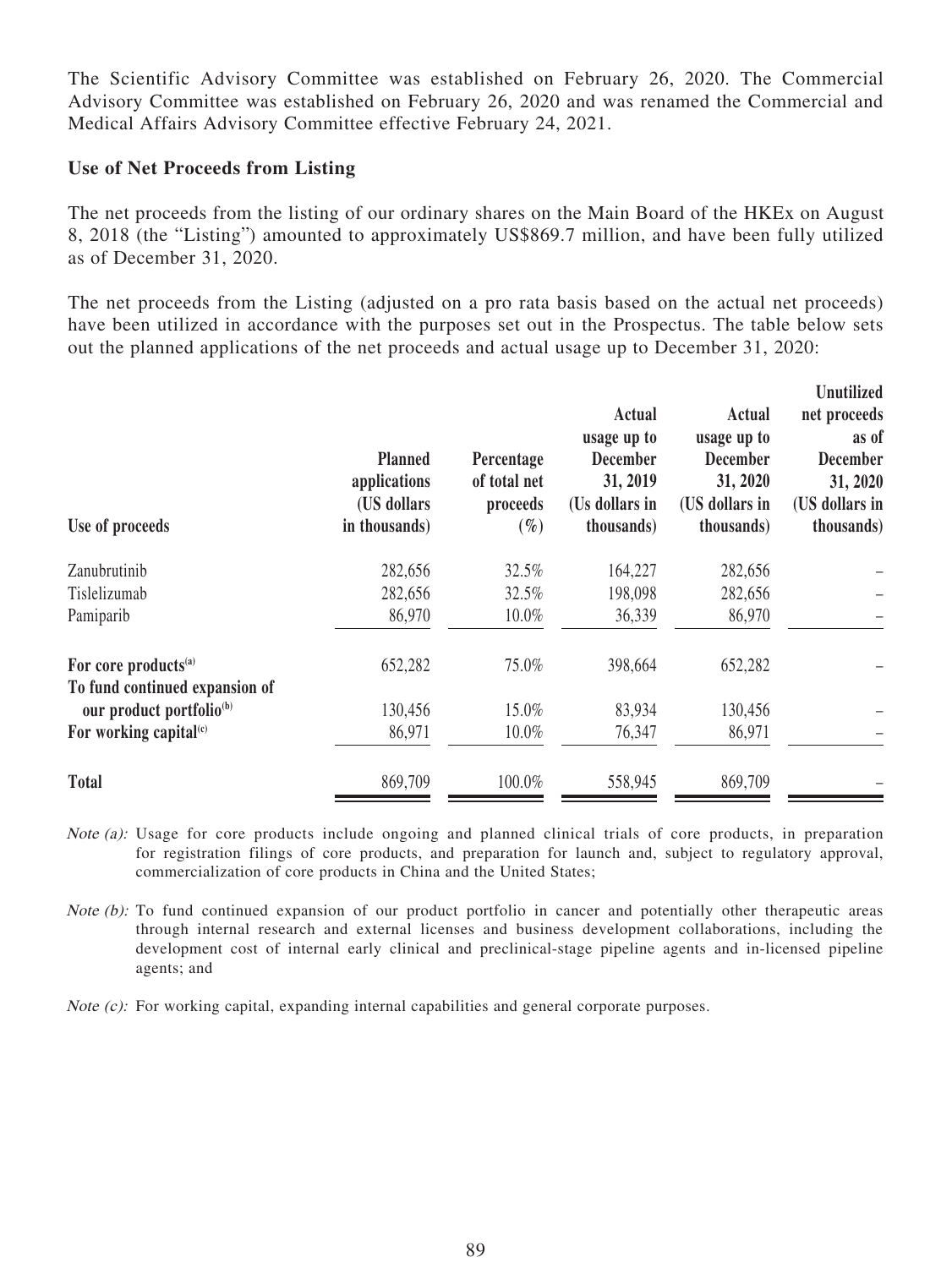## **Use of Net Proceeds from Amgen**

On January 2, 2020, the Company sold 15,895,001 ADSs, representing 206,635,013 ordinary shares of the Company and approximately 20.5% ownership stake in the Company's outstanding shares as at the same date, to Amgen for aggregate cash proceeds of US\$2,779,241,000, or US\$174.85 per ADS, pursuant to the SPA (as amended) executed in connection with Amgen Collaboration Agreement. The subscription price represents: (a) a 36% premium to the 30-day volume weighted average price of the Company's ADSs as of October 30, 2019, the day prior to the date of the SPA; (b) assuming a conversion rate of US\$1.00: HK\$7.84, a 26% premium to the closing price of the Company's ordinary shares as quoted on the HKEx on October 31, 2019, the date of the SPA; (c) a 26% premium to the closing price of the Company's ADSs on the NASDAQ on October 31, 2019.

The net proceeds from the sale of the shares have been and will be utilized in accordance with the purposes set out in the proxy statement/circular of the Company dated November 29, 2019. The table below sets out the planned applications of the net proceeds and actual usage up to December 31, 2020:

| Use of proceeds                             | <b>Planned</b><br>applications<br>(US dollars in<br>thousands) | Percentage<br>of total net<br>proceeds<br>$(\%)$ | <b>Actual usage</b><br>up to<br><b>December</b><br>31, 2020<br>(US dollars in<br>thousands) | <b>Unutilized</b><br>net proceeds<br>as of<br><b>December</b><br>31, 2020<br>(US dollars in<br>thousands) |
|---------------------------------------------|----------------------------------------------------------------|--------------------------------------------------|---------------------------------------------------------------------------------------------|-----------------------------------------------------------------------------------------------------------|
| Co-funding global development $costs^{(d)}$ | 1,250,000                                                      | 45.0%                                            | 118,711                                                                                     | 1,131,289                                                                                                 |
| Other $(e)$                                 | 1,529,241                                                      | 55.0%                                            | 976,788                                                                                     | 552,453                                                                                                   |
| <b>Total</b>                                | 2,779,241                                                      | 100.0%                                           | 1,095,499                                                                                   | 1,683,742                                                                                                 |

Note (d): To fund the Company's portion of global development costs under the Amgen Collaboration Agreement by contributing cash and development services up to a total cap of approximately US\$1.25 billion; and

Note (e): For development, manufacturing and commercialization of the Company's internally development drug candidates, expansion of the Company's commercialization activities, and for future capacity expansion and general corporate use, as appropriate, as previously disclosed in the Company's proxy statement/circular dated November 29, 2019.

The Company plans to gradually utilize the remaining net proceeds in accordance with such intended purposes depending on actual business, which is expected to be fully utilized by the end of year 2025. For further details, please refer to the announcements of the Company dated November 1, 2019, December 9, 2019, and January 3, 2020.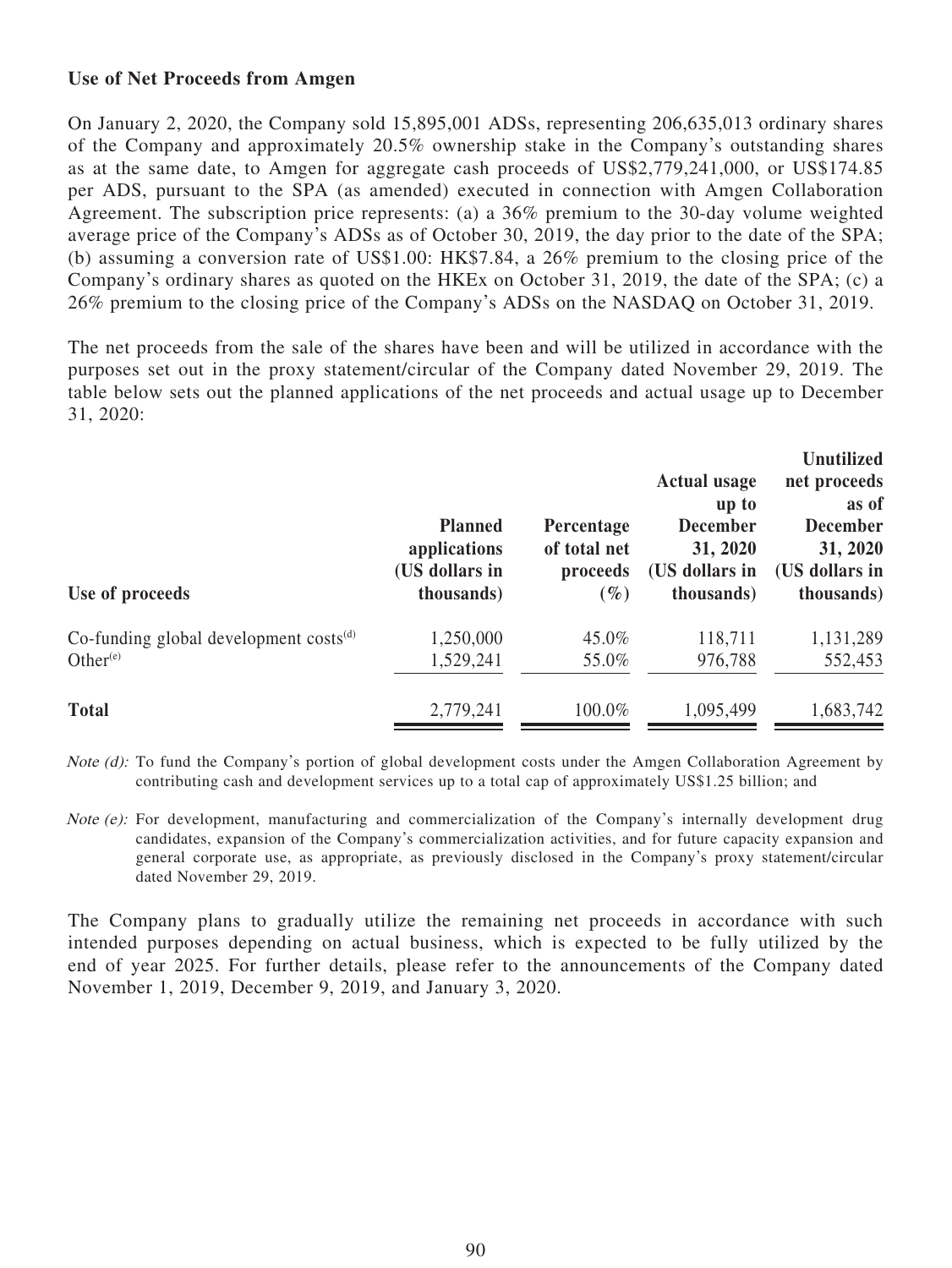On September 24, 2020, the Company entered into the Restated Second Amendment to amend the Share Purchase Agreement. Pursuant to the Restated Second Amendment, the Company granted Amgen the Direct Purchase Option to subscribe for Additional Shares in an amount necessary to enable it to increase (and subsequently maintain) its ownership at approximately 20.6% of the Company's outstanding share capital. The Direct Purchase Option is exercisable on a monthly basis but only if Amgen's interest in the outstanding share capital of the Company at the monthly reference date drops below 20.4% solely as a result of dilution arising from issuance of new shares by the Company under its equity incentive plans from time to time. The aggregate number of Additional Shares shall not exceed 75,000,000 shares during the term of the Direct Purchase Option.

The purchase price for the Additional Shares will be the volume-weighted average price of the Company's ADSs for the 90 days preceding the last trading day of the prior month. The exercise period of the Direct Purchase Option commenced on December 1, 2020 and will terminate on the earliest of: (a) the date on which Amgen owns less than 20% of the outstanding share capital of the Company as a result of Amgen's sale of shares; (b) at least 60-day advance written notice from either Amgen or the Company that such party wishes to terminate the Direct Purchase Option; or (c) the third anniversary of the date on which the exercise period of the Direct Purchase Option commences. The Direct Purchase Option has no vesting period.

For illustration purposes only, assuming the Direct Purchase Option were exercised in full on September 24, 2020, being the date of the Restated Second Amendment, at an assumed purchase price of US\$16.46 per ordinary share or US\$213.93 per ADS, the gross proceeds from the allotment and issue of the Additional Shares equal to 0.1% of the outstanding share capital of the Company would theoretically be approximately US\$19,466,300 (approximately HK\$150,863,825), and the gross proceeds from the allotment and issue of the maximum amount of the Additional Shares would theoretically be approximately US\$1,234,211,500 (approximately HK\$9,565,139,125), which would be expected to be used to fund the Company's business operations, including commercialization of approved products, research and development of product candidates and other general corporate purposes. The expected timeframe of use of proceeds will be disclosed when the allotment and issuance is completed.

For further details, please refer to the announcements of the Company dated March 18, 2020, September 25, 2020 and the Company's proxy statement/circular dated October 9, 2020.

There was no allotment or issuance of the Additional Shares under the Restated Second Amendment for the year ended December 31, 2020 and as at the date of this announcement.

### **Use of Net Proceeds from July Share Subscription**

On July 15, 2020, the Company allotted and issued 145,838,979 ordinary shares of the Company to eight existing investors for an aggregate cash consideration of approximately US\$2.08 billion at a purchase price of US\$14.2308 per ordinary share of the Company (equivalent to US\$185 per ADS), in accordance with a share purchase agreement dated July 12, 2020 pursuant to the general mandate granted to the Board pursuant to an ordinary resolution of the Shareholders passed at the 2020 annual general meeting of shareholders to allot, issue and deal with up to 202,995,338 ordinary shares.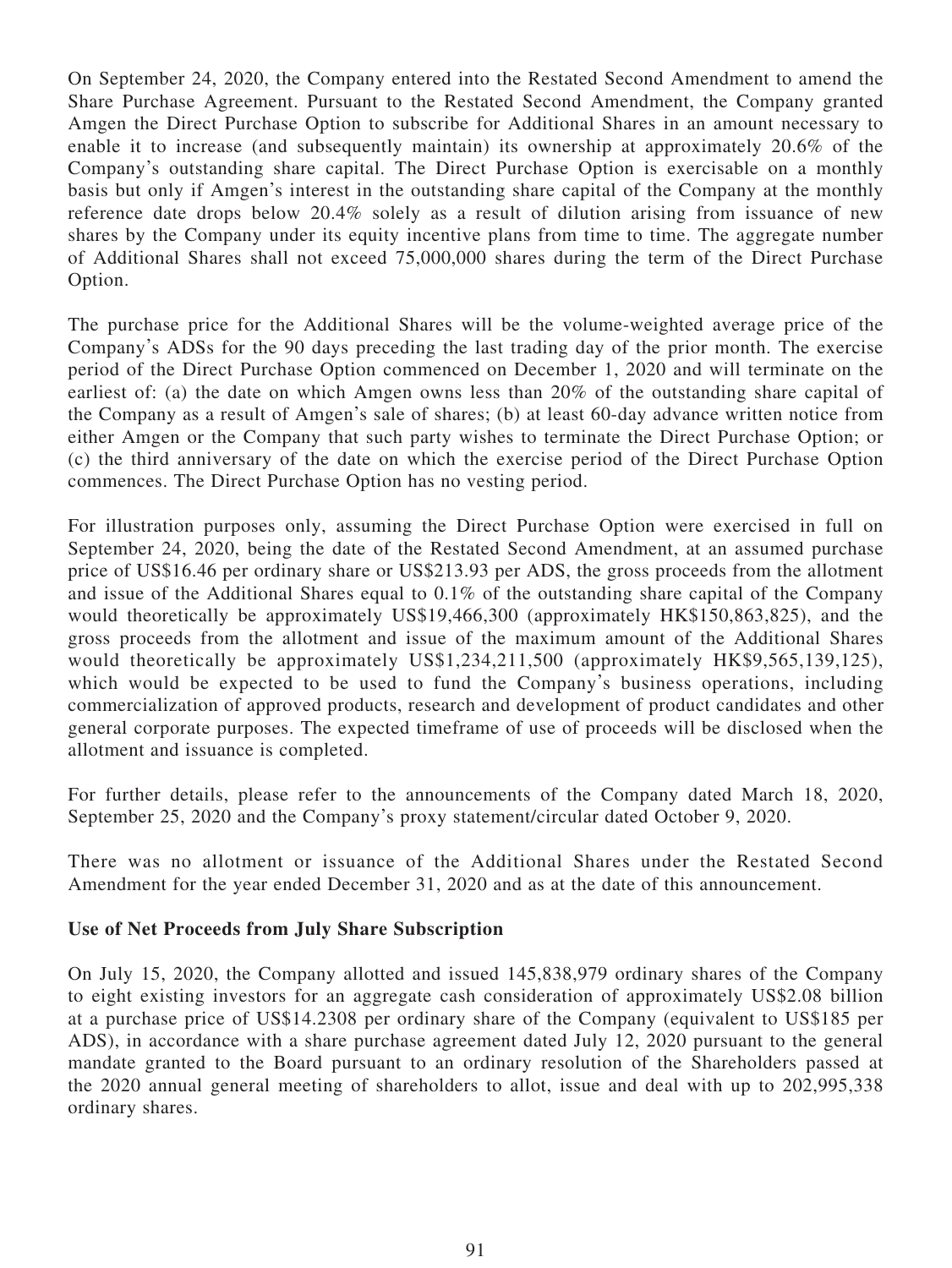The net proceeds from the sale of the shares are being used to: (a) fund the Company's research and clinical development activities, including expanding indications of its approved products, advancing its pipeline assets, including both internally developed molecules and in-licensed compounds, and progressing and expanding its preclinical programs; (b) advance business development activities to expand the Company's commercial and development-stage portfolio through in-licensing or acquisitions, as applicable, of additional technologies, drugs or drug candidates, other assets or businesses, both within oncology and outside of oncology, or for other strategic investments or opportunities; (c) invest in the commercialization of the Company's approved products in China, the United States and potentially other geographical markets; and (d) expand and further build out the Company's global organization and capabilities in areas including commercialization, manufacturing, and research and development. For further details, please refer to the announcements of the Company dated July 13, 2020 and July 16, 2020.

As of December 31, 2020, the net proceeds amounted to approximately US\$2.07 billion had not been utilized, and the Company plans to gradually utilize the net proceeds in accordance with such intended purposes depending on actual business, which is expected to be fully utilized in next three to five years.

## **Audit Committee Review of Financial Statements**

Our Audit Committee reviews the adequacy of our internal controls to ensure that our internal control system is effective in identifying, managing and mitigating risks involved in our business operations. The Audit Committee currently consists of three members, namely Mr. Thomas Malley, Mr. Anthony C. Hooper and Dr. Corazon (Corsee) D. Sanders. Mr. Thomas Malley and Dr. Corazon (Corsee) D. Sanders are independent non-executive Directors and Mr. Anthony C. Hooper is a non-executive Director. Mr. Thomas Malley is the chairman of the Audit Committee.

The Audit Committee has reviewed the consolidated financial statements and annual results of the Group for the year ended December 31, 2020. The Audit Committee has also discussed matters with respect to the accounting policies and practices adopted by the Company and internal control with members of senior management and the external auditor of the Company, Ernst & Young.

### **Scope of Work of the Company's auditor**

The figures contained in this announcement of our Group's consolidated annual results for the year ended December 31, 2020 have been agreed by the Company's auditor, Ernst & Young, to the figures set out in the consolidated financial statements of our Group for the year ended December 31, 2020. The Company's auditor performed this work in accordance with Hong Kong Standard on Related Services 4400 Engagements to Perform Agreed-upon Procedures Regarding Financial Information and with reference to Practice Note 730 (Revised) Guidance for Auditors Regarding Preliminary Announcements of Annual Results ("PN 730") issued by the Hong Kong Institute of Certified Public Accountants (the "HKICPA"). The work performed by the Company's auditor in this respect does not constitute an assurance engagement in accordance with Hong Kong Standards on Auditing, Hong Kong Standards on Review Engagements or Hong Kong Standards on Assurance Engagements issued by the HKICPA and, consequently, no assurance has been expressed by the Company's auditor in this announcement.

### **Other Board Committees**

In addition to the Audit Committee, the Company has a Nominating and Corporate Governance Committee, a Compensation Committee, a Scientific Advisory Committee and a Commercial and Medical Affairs Advisory Committee.